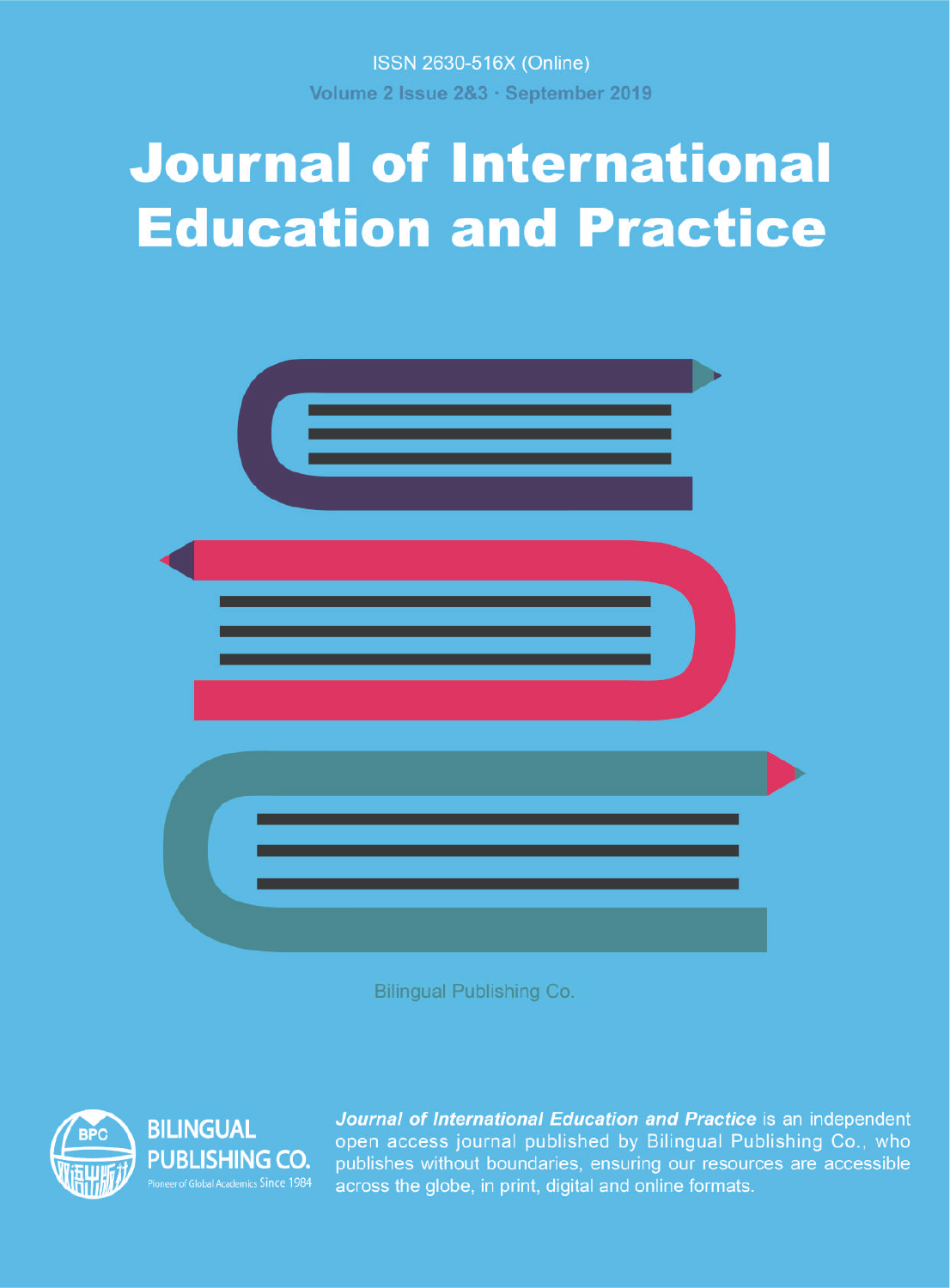

#### **Editor-in-Chief**

**Dr. Jennifer Qian** Louisiana State University, United States **Associate Editor**

**Mr. Fung Fun Man** National University of Singapore, Singapore

#### **Editorial Board Members**

Jing Zhao, United States Josep Gallifa Roca, Spain Robert Gjedia, Albania Sorina Chircu, Romania Kaustav Misra, United States Kang Soon-Won, Korea Florian Recker, Germany Pedro Sánchez-Escobedo, Mexico Yehudith Weinberger, Israel Hope A.Kitts, United States Zhou Kai, United States Thembinkosi Twalo, South Africa Mustafa AI-Shamsi, Belgium Carolyn Tran, Australia Hassan Saleh Mahdi Mohammed, Saudi Arab Deonarain Brijlall, South Africa Chiou Chei-Chang, Taiwan Ernest Ampadu, Ghana Iris Alkaher, Israel Philip Michael Henry, United Kingdom Josune Rodríguez-Negro, Spain Chrysanthi Skoumpourdi, Greece Asrat Genet Amnie, United States Maria Isabel Garcia Planas, Spain Christian Byrge, Denmark Dorothy Ann Sisk, United States Salem Abedel Aziz Alkhawaldeh, Jordan Eunice Ndeto Ivala, South Africa Abdreheman Seid Abdella, Ethiopia Jon-Chao Hong, Taiwan Liu MeiHua, China Jonathan Chitiyo, United States Huang Fang, China Frode Olav Haara, Norway Marjan Jenko, Slovenia Macleans Anthony Geo-JaJa, United States Jihoun An, United States Yong Luo, Saudi Arabia Elizabeth Christopher, Australia

Ashok Ganapathy Iyer, Dubai Juyoung Lee, Australia Falak Zeb, Pakistan Denise Mary Whitelock, United Kingdom Nan YANG, China Carla C.van de Sande, United States Udit Kumar Chakraborty, India Dulani Meedeniya, Sri Lanka Halahingano Siufanga Rohorua, New Zealand Lawrence Meda, South Africa Biying HU, Macao Nurdan Atamturk, Northern Cyprus Mona Wong, Hong Kong Tanjian Liang, United States Marcella Solange Prince, Venezuela Zhi-Gang Wang, China Mauro Vaccarezza, Australia Srecko Joksimovic, Australia Christo Nikolov Kaftandjiev, Bulgaria Robin Renee Dada, United States Joseph L.Constantine, United States Joseph Siloka Mukuni, United States Kun YAN, China Gloria Kirkland Holmes, United States Angelica Marie Astor, United States Fatima Mohamed Al Majdhoub, Malaysia Onder Erkarslan, Turkey Argnue Chitiyo, United States Mary Irene Dereshiwsky, United States Brenda Brand, United States Georgianna Marie Duarte, United States Monica Lourenco, Portugal Rozita Aboutorabi, Iran Rabah Halabi, Israel YuChun Chen, United States Hiep Hung Pham, Vietnam Yali JIANG, China Bo-Ruey HUANG, Taiwan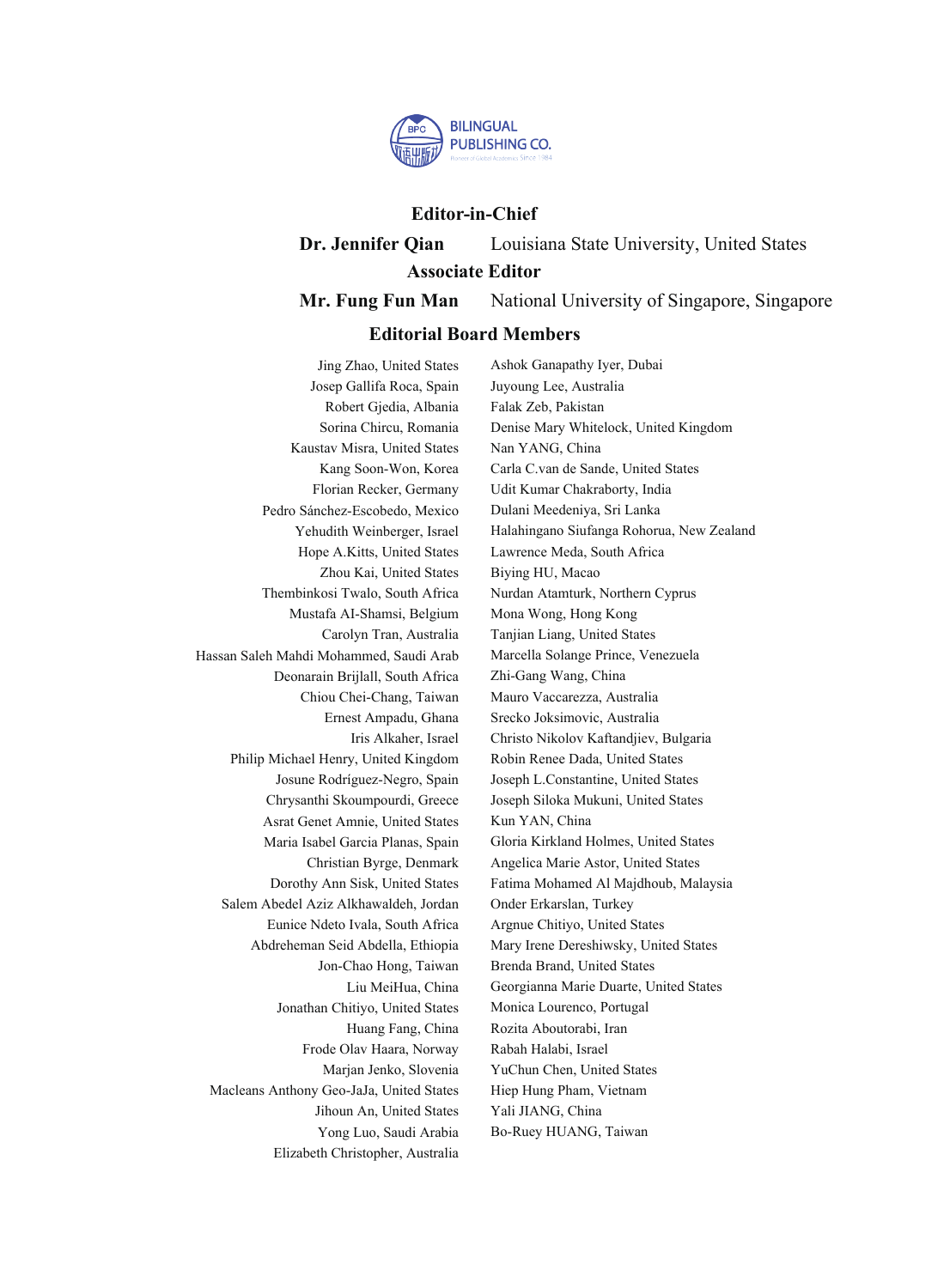# **Journal of International Education and Practice**

Dr. Jennifer Qian **Editor-in-Chief**

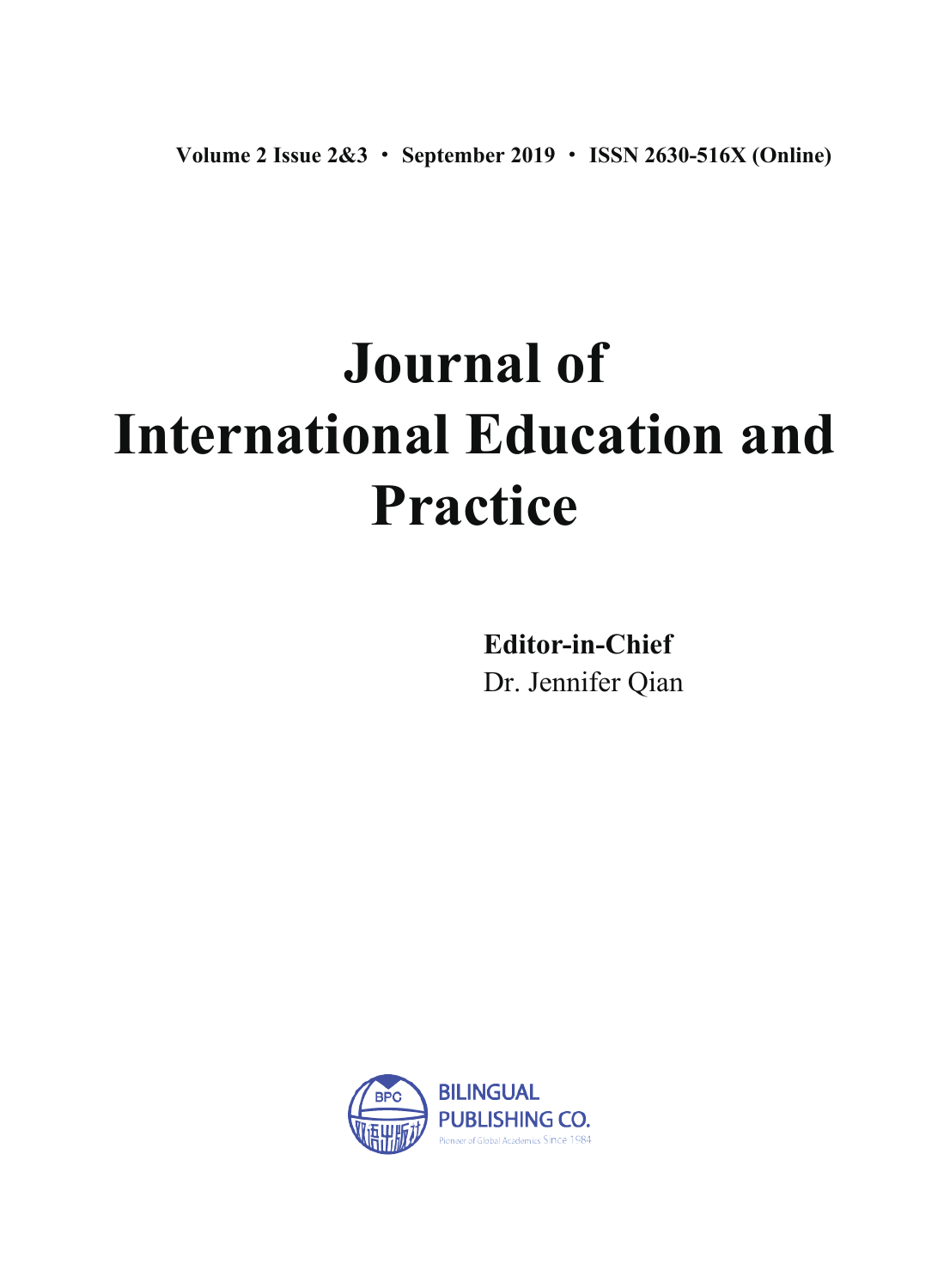

Volume 2 | Issue 2&3 | September 2019 | Page 1-64 **Journal of International Education and Practice**

# **Contents**

## **Article**

- **The Impact of a Comprehensive Program on College Success of Academically and Socioeconomically Disadvantaged Students** Corliss Brown Thompson, Yufeng Qian **Sono4Students – A student Sonography Project** Florian Konrad Johannes Recker **Strangers in a New Land: Rural School Personnel's Perceptions of the Implementation of an International Student Program** Caryn A Lasky **Athletic Participation and Academic Achievement of High School Students: A Longitudinal Study of Athletic and Non-Athletic Participants** Robert F. McCarthy **Implementing the Curriculum and Assessment Policy Statement: A Case Study of the Vhembe West District, South Africa** Rammbuda Mulatedzi Calvin **1 18 24 37 45**
- **Is Shared Governance Feasible in Public Higher Education Institutions of China?** Kai Zho **58**

## **Copyright**

*Journal of International Education and Practice* is licensed under a Creative Commons-Non-Commercial 4.0 International Copyright (CC BY- NC4.0). Readers shall have the right to copy and distribute articles in this journal in any form in any medium, and may also modify, convert or create on the basis of articles. In sharing and using articles in this journal, the user must indicate the author and source, and mark the changes made in articles. Copyright © BILINGUAL PUBLISHING CO. All Rights Reserved.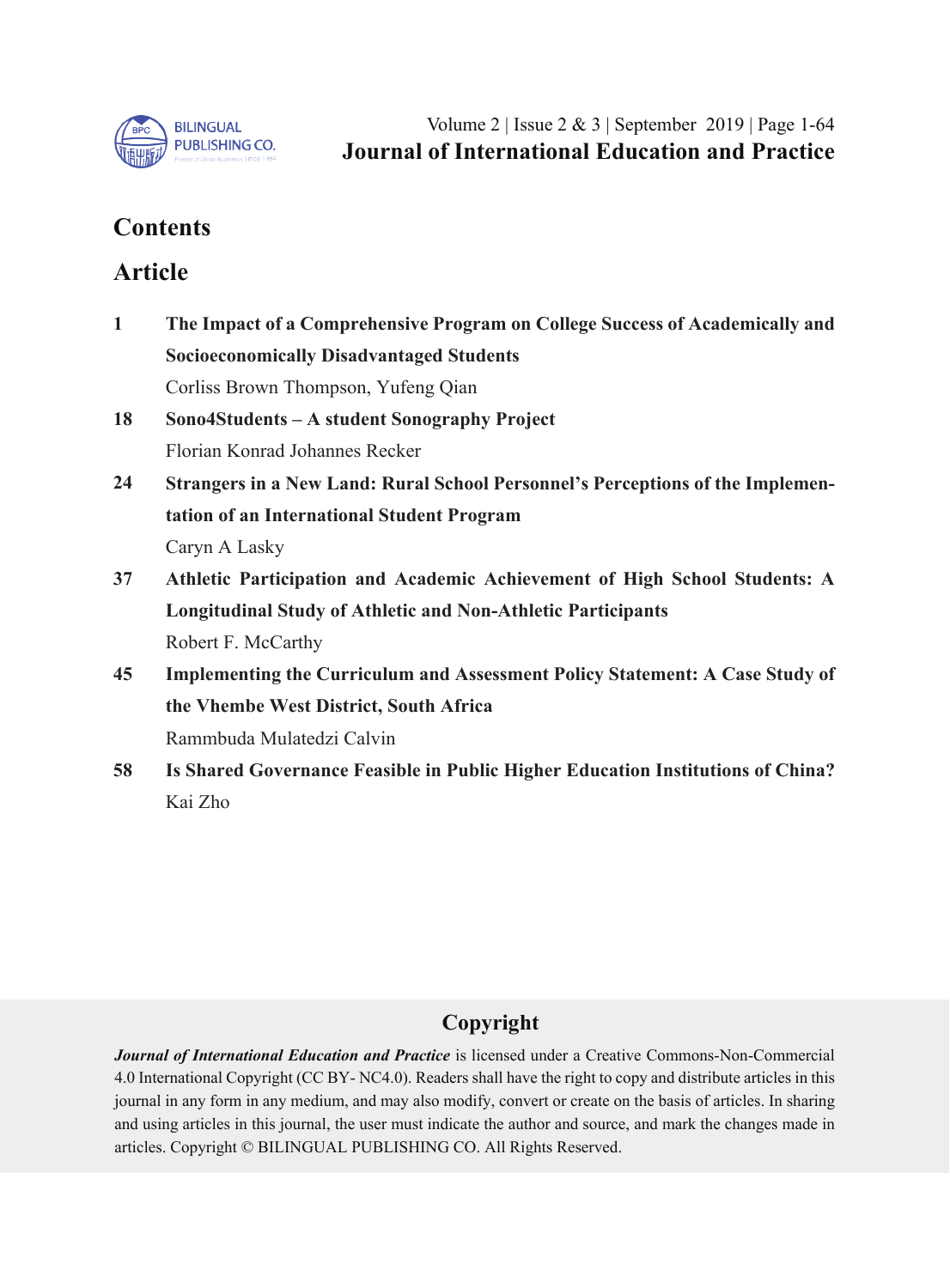

Journal of International Education and Practice http://ojs.bilpublishing.com/index.php/jiep



# **ARTICLE The Impact of a Comprehensive Program on College Success of Academically and Socioeconomically Disadvantaged Students**

### **Corliss Brown Thompson1\* Yufeng Qian2**

1. Northeastern University, Boston, USA

2. Louisiana State University, Baton Rouge, USA

#### ARTICLE INFO ABSTRACT

*Article history* Received: 30 August 2019 Accepted: 2 September 2019 Published: 30 September 2019

*Keywords:*

Bridge Program Persistence Retention Graduation Racial Disparity Gender Disparity

#### **1. Introduction**

The school district of focus, referred to as District<br>Public Schools (DPS), for the purpose of this<br>study serves more than 54,300 students, with<br>74% of them living in the city proper Like other large Public Schools (DPS), for the purpose of this study serves more than 54,300 students, with 74% of them living in the city proper. Like other large, urban school districts across the country, DPS consists of a highly diverse student population, with 42% Hispanic, 34% Black, 14% White, 9% Asian, and 1% Other/multiracial. Moreover, DPS serves an increasingly growing high-need population, with 71% of students in the category of economically disadvantaged, 21% identified in need of Special Education services, and 32%

Low rates in college graduation and persistence have been a significant and persistent issue among urban high school graduates in the Unites States of America, especially for the academically and socioeconomically disadvantaged student population. In response to a college completion initiative, higher education institutions in one large city have joined forces to battle this issue. The purpose of this mixed-methods study was to examine the effects of one such university's comprehensive support program on public high school graduates' success in college graduation and persistence, and identifies a set of unique high impact practices that have contributed to the success of the program.

classified as English language learners.

While DPS students' postsecondary enrollment has steadily increased from 62% for the Class of 1993 (Sum et al.,  $2010$ <sup>[20]</sup> to 71% for the Class of 2017, exceeding the 2017 national average of 62%, suburbs included  $(NCES, 2019)$ ,<sup>[15]</sup> DPS graduates' college graduation and persistence rates remain troubling. For example, of the 1,904 DPS Class of 2000 graduates who had enrolled in a two- or four-year college, only 675 (35.5%) had graduated from a two- or four-year college by June 2007, 8% below the national average of 43.6% in six-year college graduation rate.

*Corliss Brown Thompson,*

*Email: co.brown@northeastern.edu.*

*<sup>\*</sup>Corresponding Author:*

*Associate Teaching Professor, Northeastern University, Boston, USA;*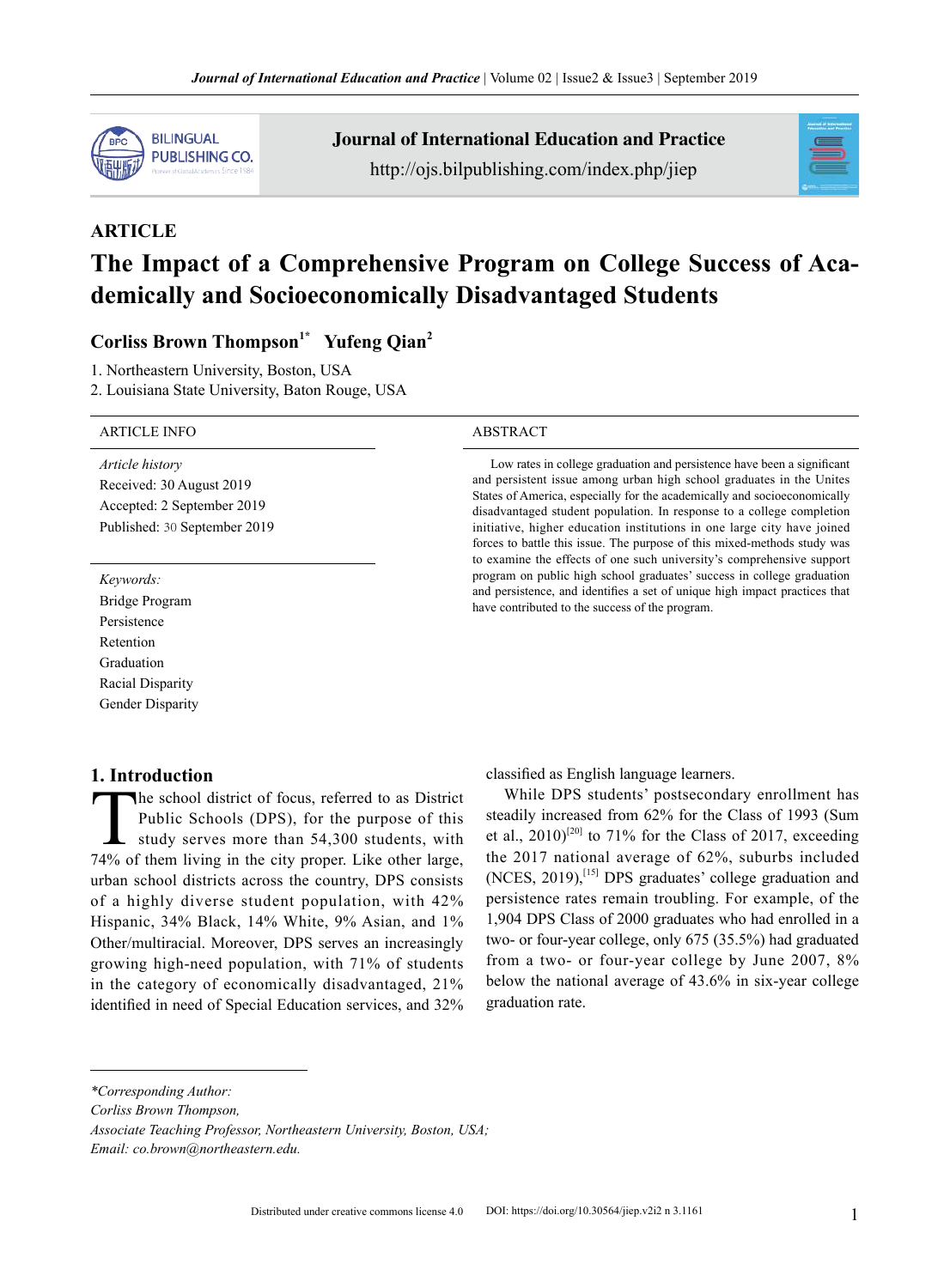The racial disparity in college graduation and retention is alarmingly stark among DPS graduates. Take DPS Class of 2003 for example, gaps between the degree attainment rates varied widely across the four race-ethnic groups, ranging from 30.3% Hispanic and 33.4% Black to 60.6% White and 62.3% Asian. Disparity in college success is also evident among the academically disadvantaged DPS graduates who largely attend two-year colleges with an open enrollment policy. For instance, the Class of 2000 DPS graduates attending two-year public colleges obtained college degrees at a rate barely half as high as their national peers (12% vs. 26%)

#### **Background**

Academically and socioeconomically disadvantaged students face a myriad of barriers in college success due to the lack of familiarity, guidance and support in academic, financial, and social-emotional areas. Specifically, this group of students are less prepared for college in terms of college work, system, and culture, in addition to the financial challenge which is enormous. Exacerbated by both academic and financial challenges, academic low achievers from low income families and minority groups are more vulnerable to the social-emotional stress.

College readiness is identified as a key factor that affects college success (Pitre & Pitre, 2009).<sup>[18]</sup> Previous research attributes the low rates of college enrollment and graduation of academically and socioeconomically disadvantaged students in part to their low level of academic and practical knowledge needed to be successful in higher education. The majority of this group are firstgeneration college students, and a high percentage of firstgeneration college students attend low performing K-12 schools, which consequently affects their college readiness (Hudley et al., 2009).<sup>[8]</sup> The low level of college readiness typically leads to low levels of college success. A 2009 Pell Institute study found that only 11% of first-generation college students will have a college degree within 6 years, compared to 55% of their peers whose parents had college experience and education (The Pell Institute, 2009).<sup>[23]</sup>

In addition to the academic barrier, lack of financial resources and support is a paramount challenge that impedes this group from successfully attaining a degree. According to a Pell Institute's report  $(2004)$ ,<sup>[22]</sup> 54% of first-generation students were financially independent, compared to only 27% of their counterparts. In addition, 30% of first-generation college students are financially responsible for others, while only 14% of non-firstgeneration students have dependents. It is thus not uncommon that first-generation students must work full time and attend college part time, which contributes to their lower graduation rates (Bers & Schuetz, 2014).<sup>[3]</sup> A 2018 report by National Center for Education Statistics found that 54% of first-generation college students dropped out without a degree because of financial difficulty, compared to 45% of their non-first-generation counterparts (Redford, Hoyer, & Ralph, 2018).<sup>[19]</sup>

While social-emotional stress is a universal issue that many college students may need to deal with, underrepresented college students are more vulnerable to the stress of adjustment and adaption to college system, environment, and culture. Many studies have found that social-emotional development can impact academicrelated outcomes (Bavarian et al.,  $2013$ <sup>[2]</sup> and students' overall college experience (Walton & Cohen, 2011).  $[27]$  Furthermore, a 2016 report published by the World Economic Forum[28] found that the social and emotional proficiencies, also known as soft skills, are required to succeed in the fast-changing knowledge economy. It is thus imperative that universities guide students who academically, economically, socially and emotionally to develop and acquire soft skills through social-emotional learning.

As seen in the above discussion, academic, financial, social and emotional barriers impede the success of college students in the disadvantaged group. Higher education institutions in the U.S. have been exploring and experimenting various models to assist this group to enroll, persist and graduate from college. Building upon Tinto's student departure theory (1975, 85)<sup>[24][25]</sup> and student learning community model  $(1997)$ ,<sup>[26]</sup> the use of remedial courses and learning community has been an established approach that is widely used on U.S. campuses to address retention and graduation issues. To reach out and prepare students who have been labeled "at-risk" before their start of college study, summer bridge programs have been adopted in several large state university systems (e.g., the California State University System, the City University of New York System). Since the early 2000s, new models of comprehensive support, pathway programs to support student success have emerged; such programs are distinct in extended length (which is normally at least one year beyond the first year), and one-on-one relationship building (Linkow et al.,  $2017$ .<sup>[10]</sup> Boston Coaching for Completion (BosC4C) is one such exemplary program.

Following the release of a landmark study that revealed the Class of 2000 Boston Public School (BPS) graduates' seven-year graduation rate of 35% (Sum et al., 2010),<sup>[20]</sup> "Success Boston College Completion," a city-wide collaborative initiative, was launched, aiming to improve college completion rates for Boston's public school graduates. In response to the initiative, Boston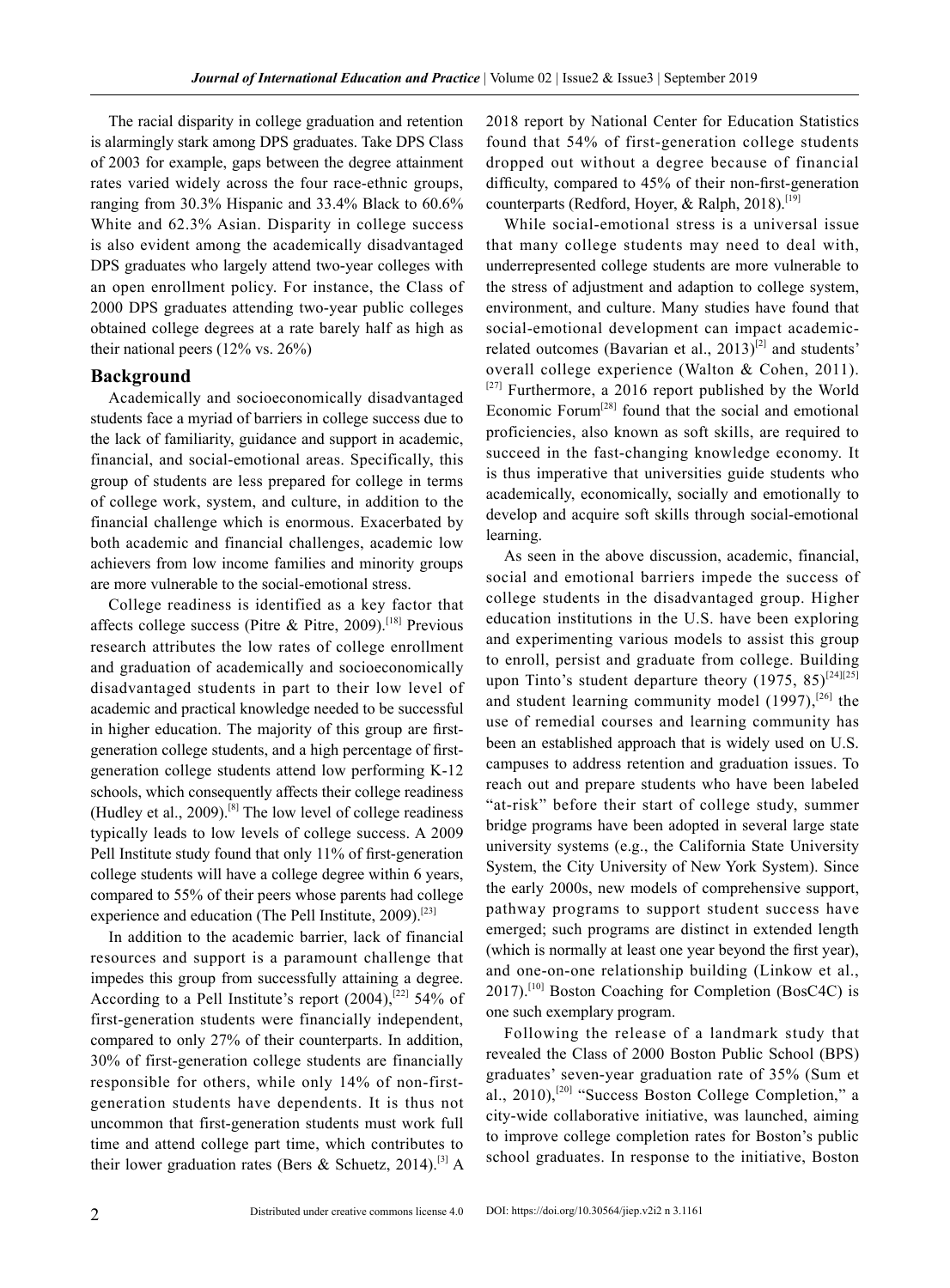Coaching for Completion (BosC4C, formerly Success Boston Coaching program that was launched in 2008) is designed to provide coaching and support to BPS students, particularly students who are academically at risk and are from low income family and minority groups. BosC4C coaches help students "navigate and manage the academical, financial, logistical, and social-emotional challenges" (Linkow et al., 2017, p.13)<sup>[10]</sup> through one-onone, high touch interaction. The most recent 2018 report on the impact of this coaching program shows that the sixyear college graduation rate of BPS Class of 2011 reached 52%, a 17% increase from Class 2000's 35% (McLaughlin & Eaton, 2018).<sup>[11]</sup>

Many universities have similar comprehensive support programs including Excel University (EU, pseudo name). Located in a large city, EU is a large, non-profit, highly ranked, private university with a tradition in promoting social equity and social mobility. Because BosC4C is a similar program and because the demographics of Boston and BPS are comparable to District and DPS, the Success Boston College Completion information is used as a comparison for the Bridge to Success (B2S) program at Excel. Beginning with the Class of DPS 2009, the B2S program at EU recruits high school students from the greater region, who do not meet traditional college entry requirements, to attend an initial year of college at EU in preparation for enrollment in a 2- or 4-year college upon completion. The overall intention for the program is to enable at-promise high school students, from the metropolitan area, to access the university and be successful in the first year of college and beyond.

The purpose of this study, therefore, was to examine the impact of the B2S program on DPS graduates' college success in graduation and persistence and identify the promising practices of the program that have contributed to the success of the students. Specifically, the study examined the following questions:

1. What are the effects of the B2S program on students' success in graduation and persistence?

2. How does the B2S program model help students succeed in their first year of college and beyond?

3. How do B2S program student support services help students succeed in their first year of college and beyond?

#### **Research Design**

To answer the above questions, the study adopted mixed-methods approach (Morgan,  $2014$ )<sup>[13]</sup> to examine both the outcome and the process (O'Sullivan, 2004)  $[17]$  of the B2S program. Specifically, a quantitative descriptive design and descriptive data analysis were conducted to examine the <u>outcomes</u> of the comprehensive support program; a qualitative focus group approach

(in combination with other qualitative data collection techniques) was used to explore the process of the program.

The purpose of the quantitative descriptive analysis was to provide an analysis of the college graduation and persistence status of the comprehensive support program students. College graduation (as measured by degree, diploma, and credential attainment) and persistence (as measured by college enrollment status) are two key measures of college success in two-year and four-year colleges. Given the ethical and practical constraints, experimental design was not feasible to be used to examine the causal effect of the comprehensive support program on persistence and graduation rates. Following the common practice adopted by studies on the same topic (see for example, Sum et al., 2010; McLaughlin & Eaton, 2018),<sup>[20][11]</sup> descriptive statistics were used to show the increase or decrease in students' graduation and persistence rates across years or across similar groups. The quantitative analysis started with a general description of the demographic characteristics of the 2009-2016 participants of the comprehensive support program. Next, it looked into comprehensive support program students' college graduation rates and persistence rates, in general and by cohort, year, gender, race/ethnicity, college type and major of study. Comparison analysis with BPS graduates and Success Boston Coaching students was provided whenever the comparison data is available.

The qualitative aspect of the comprehensive support program analysis was designed to describe program activities, in terms of how the academic model helps students succeed in their first year of college and beyond as well as how the program's student support services help students succeed in their first year of college and persist in enrollment and to graduation. In order to achieve these goals, the focus group approach is most suited, thus adopted for identifying the themes of the program model. Originated in sociology research, the focus group approach is an in-depth interview data collection technique that is accomplished in a group, with a focus on the discussion and interaction inside the group (Liamputtong, 2011).<sup>[9]</sup> The focus group method is a particularly useful approach when the purpose of a study is "to understand better how people consider an experience, idea, or event, because the discussion in the focus group meetings is effective in supplying information about what people think, or how they feel, or on the way they act" (p. 3). Interview data were collected from (1) alumni, (2) focus group with current 1st year cohort, (3) focus group with writing center, (4) focus group with leadership team, (5) focus group with faculty, and (6) focus group with advisors, as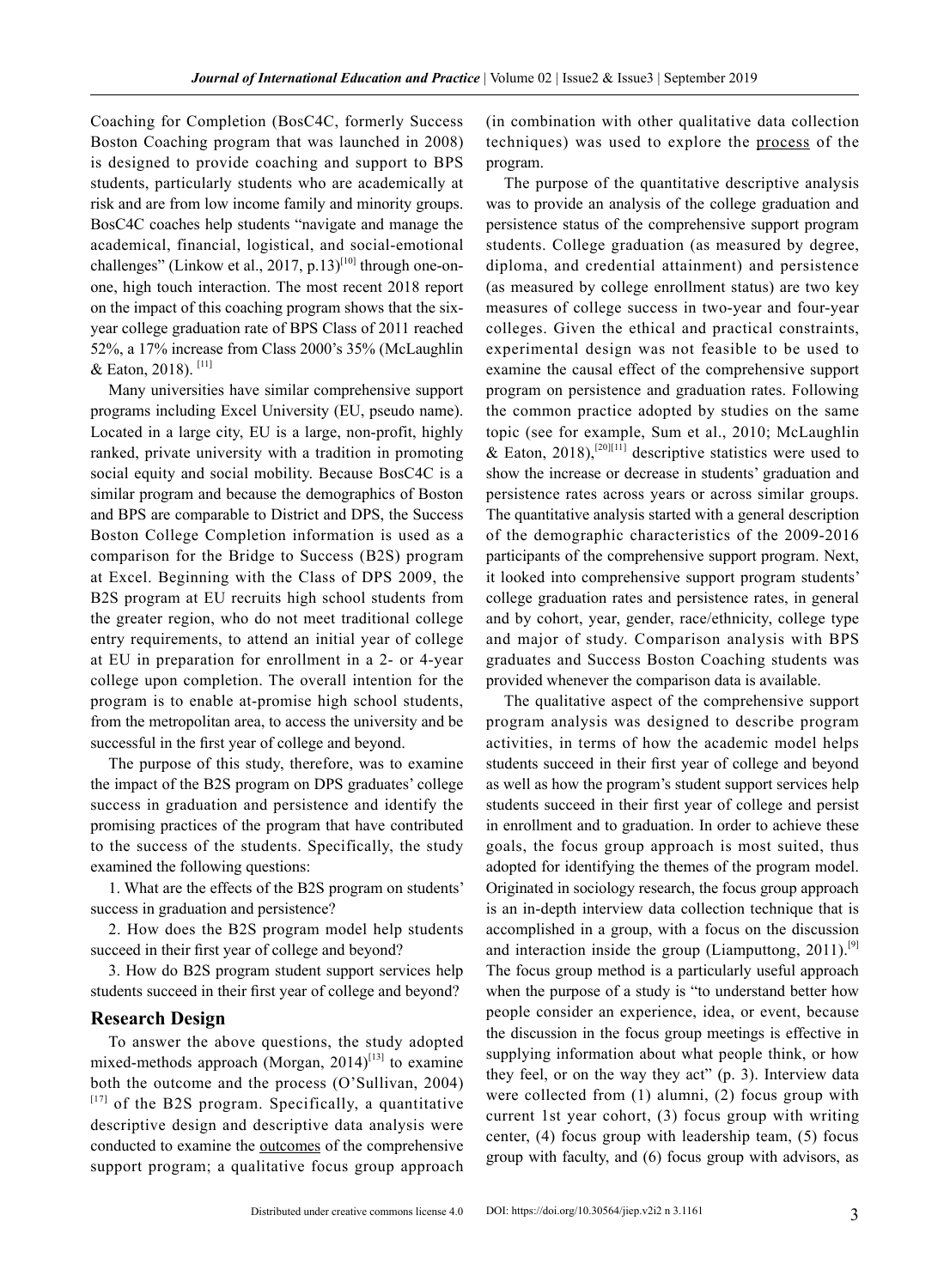well as document analysis, including course syllabi and other documents that emerged from the interviews. The interview questions were developed around the research questions in a semi-structured format (Doody & Noonan,  $2013$ .<sup>[6]</sup> The interview data was transcribed and emergent themes were summarized (Liamputtong, 2011).<sup>[9]</sup> Each summary was sent back to the focus group participants for member validation (Boeije,  $2010$ ).<sup>[4]</sup>

#### **2.Outcome Analysis: Results and Discussion**

Since its inception in Fall 2009, EU's B2S program enrolled a total of 475 students who successfully completed the program by the end of Spring 2017. There is a highly balanced gender composition across the eight cohorts. Of the 475 students, 236 (49.7%) are females, compared to 239 (50.3%) males. In contrast, the race/ ethnicity composition of B2S students is unbalanced in general; Black students represents the largest racial group (53.3%), followed by Hispanic/Latino (25.9%). Asian and White together make up about 12.5% of the B2S student population.

As discussed previously, this study examined two measures of college success of B2S program students: graduation from a two-year or a four-year college, and persistence in college enrollment. The following section will report B2S program students' college graduation, disaggregated by student demographic group, college type, and field of study.

#### *2.1 College Graduation Rate in General, and by Gender and Four Major Race/Ethnicity Groups*

As Table 1 below shows, B2S students' six-year graduation rates significantly exceed their comparable peers from Boston Public Schools. For example, the first cohort of B2S students surpass their comparable peers from Boston Public Schools Class of 2009's first year enrollees of two-year college by nearly 19% points in sixyear college graduation rate. Similarly, the 2nd cohort of B2S students exceed their peers by 10% points.

| Table 1. A Comparison of Six-vear College Graduation Rates of B2S Cohorts  |
|----------------------------------------------------------------------------|
| of 2009 & 2010 and Boston Public School Classes of 2009's and 2011's First |
| <b>Year Enrollees of Two-vear College</b>                                  |

|                      | B2S Cohort of 2009 | BPS Class of 2009's 1st-Year Enrollees of 2-Year<br>College, Immediate Fall Enrollees |
|----------------------|--------------------|---------------------------------------------------------------------------------------|
| 6-Yr Graduation Rate | 44.0%              | $25.3\%*$                                                                             |
|                      |                    |                                                                                       |
|                      | B2S Cohort of 2010 | BPS Class of 2011's 1 <sup>st</sup> -Year Enrollees of 2-Year<br>College              |
| 6-Yr Graduation Rate | 34.0%              | $24.0\%**$                                                                            |

\*Data source for BPS Class of 2009's 1st-year enrollees of 2-year college: See McLaughlin et al. (2016).<sup>[12]</sup> Reaching for the cap and

gown: Progress toward Success Boston's college completion goals for graduates of the Boston Public Schools. Table 1.14, page 34. Available online at https://www.tbf.org/-/media/tbforg/files/reports/success-bostoncapgown-2016-report.pdf

\*\*Data source for BPS Class of 2011's 1st-year enrollees of 2-year college: See McLaughlin, & Van Eaton (2018).[11] Staying the course: Six-year college enrollment and completion experiences of BPS class of 2011 graduates. Chart 6, page 25. Available online at https://www.tbf. org/-/media/tbf/reports-and-covers/2018/success-boston-april3.pdf

Table 2 provides a gender and race/ethnicity breakdown of college graduates from B2S program Cohort 1 (2009-2010) to Cohort 5 (2013-2014). Similar to their Boston Public School peers, female college graduates outnumbered male among B2S program students by 22%, that is, for every 100 male college graduates from B2S program, there would be 122 female graduates. While the gender composition is highly balanced among B2S program students in general, 49.7% female vs. 50.3% male, as discussed previously, the gender-based disparity is identified among college graduates, with females exceeding their male peers in the B2S program by 22% in college graduation.

**Table 2. B2S Program Completers' College Graduation by Number and Percentage of Gender, Race/Ethnicity, and Gender & Race/Ethnicity (as of the end of Fall 2017)**

| Gender                               | <b>Number</b>           | Percentage |
|--------------------------------------|-------------------------|------------|
| Female                               | 57                      | 61%        |
| Male                                 | 36                      | 39%        |
| Total                                | 93                      | 100%       |
|                                      |                         |            |
| Race/Ethnic                          | <b>Number</b>           | Percentage |
| <b>Black or African American</b>     | 43                      | 46%        |
| Hispanic or Latino                   | 26                      | 28%        |
| Asian                                | 11                      | 12%        |
| White                                | $\overline{\mathbf{3}}$ | 3%         |
| Other                                | 10                      | 11%        |
| Total                                | 93                      | 100%       |
|                                      |                         |            |
| <b>Gender &amp; Race/Ethnic</b>      | <b>Number</b>           | Percentage |
| Black or African American<br>Females | 24                      | 26%        |
| Black or African American<br>Males   | 19                      | 20%        |
| Hispanic or Latino Females           | 18                      | 19%        |
| Hispanic or Latino Males             | 8                       | 9%         |
| <b>Asian Females</b>                 | $\overline{7}$          | 8%         |
| <b>Asian Males</b>                   | 4                       | 4%         |
| White Females                        | $\overline{c}$          | 2%         |
| White Males                          | 1                       | $1\%$      |
| Others Females                       | 5                       | 5.5%       |
| Others Males                         | 5                       | 5.5%       |
|                                      |                         |            |

*Note.* "Other" includes Unknown: 4; Two or more Races: 5; Non-Resident Alien: 1.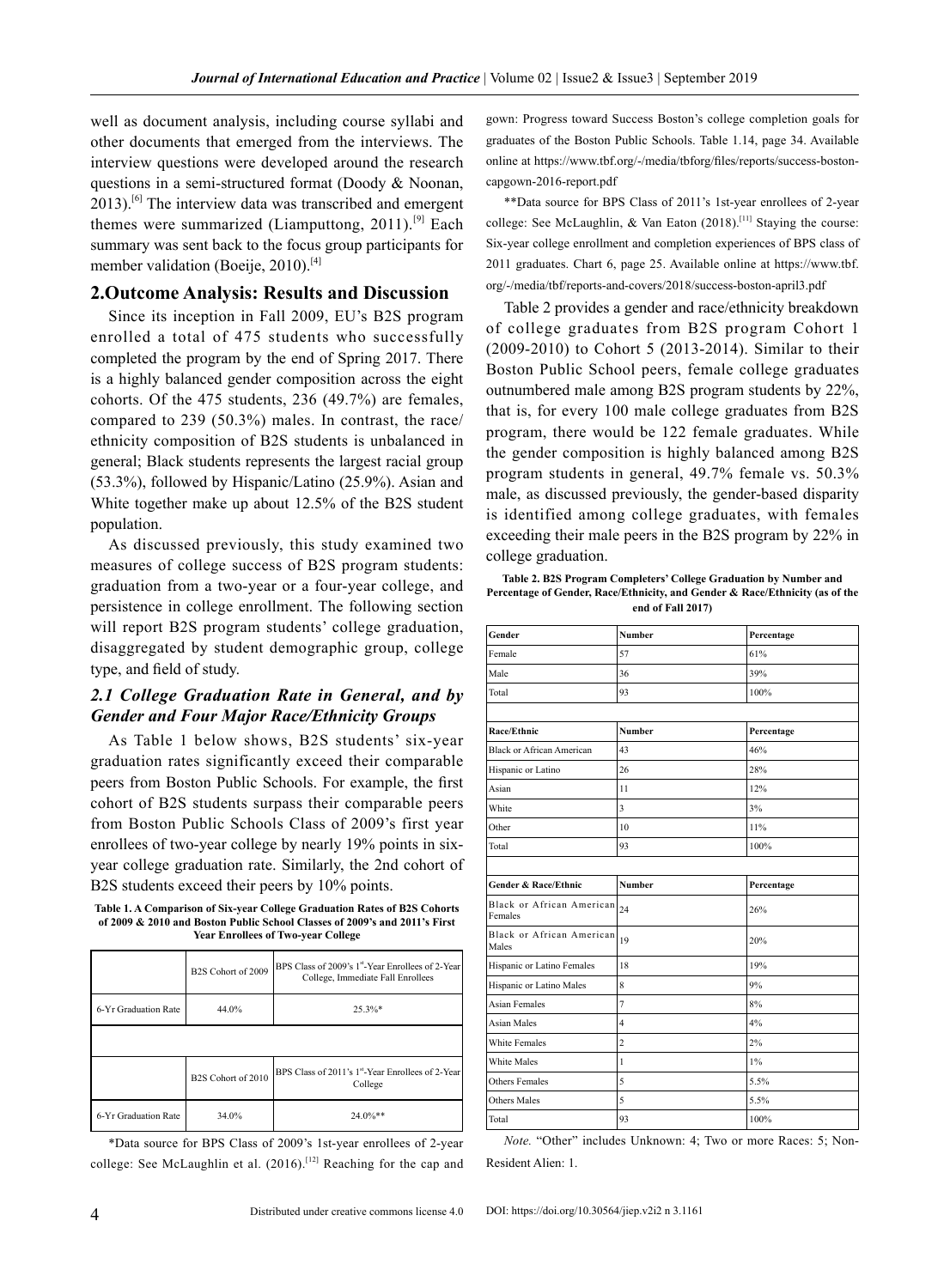With the availability of six-year college graduation rates for Boston Public School Class of 2009, and Success Boston Coaching cohort of 2009, this study took a closer look into B2S cohort of 2009's six-year college graduation rates with these two comparison groups. Similar to EU's B2S program, Success Boston Coaching program targets low socio-economic status Boston Public Schools graduates who are normally first-generation or minority bound for public two-year and four-year institutions. As Table 3 displays, while B2S's cohort 2009 students' sixyear graduation rate of 44% is 7.3% lower than Boston Public School class of 2009's 51.3%, it should be noted that the participants of B2S program are District Public Schools graduates who are academically at risk and most likely to leave before college completion, and their 44% six-year college graduation rate is in fact comparable to Success Boston Coaching class 2009's 44.3% rate of sixyear college graduation.

All females in the three comparison groups have reached the goal of 52% for six-year college graduation rate – a goal set in 2008 by former Boston Mayor Thomas M. Menino for Boston Public School Class of 2009. Both Boston Public Schools class of 2009 and Success Boston Coaching class of 2009 female's six-year graduation rates reach 58%. B2S program females reach the highest rate of 75% among the three groups, 23% points higher than the city's goal and 17% higher than the peers in Boston Public Schools and Success Boston Coaching program. In contrast, none of the males' sixyear college graduation rates among the three comparison groups reaches the goal of 52%. While B2S cohort of 2009's male college graduation rate of 37% trails behind Boston Public Schools peers' 42.2%, it leads Success Boston Coaching peers by 1.8% points. For Boston Public Schools class of 2009, the six-year college graduation rate disparity between female (58%) and male (42.4%) is close to 16%; for Success Boston Coaching class of 2009, the gender disparity is 22.8%. The gender disparity is most substantial in B2S cohort of 2009, with females (75%) exceeding males (37%) by 38% in 6-year college graduation rate.

Among the four major racial/ethnic groups, the sixyear college graduation rates from B2S cohort of 2009 varied substantially between Black and other three groups, with Black having the lowest college graduation rate (28%), trailing 72% points behind White and Asian and 47% points behind Hispanic/Latino. In addition, B2S's Black students have the lowest college graduation rate among the three comparison groups (SBC's 53.2%, BPS's 42.1%).

The gender and race/ethnicity disparities in college

graduation rates presented above reveal that male students and Black students have the lowest college graduation rates among the B2S cohort of 2009 students. It is imperative that further research look into these two groups of students in the B2S program to examine if such a pattern has presented and persisted in other cohorts when the 6-year college graduation rates become available.

**Table 3. Six-year College Graduation Rates of B2S Cohort of 2009, by Gender and the Four Major Racial/Ethnic Groups** 

| <b>B2S Cohort of 2009</b><br>(Completers of B2S) |              | BPS Class of 2009 SBC Class of 2009 | (First-Year Enrollees) * (First-Year Enrollees) * |  |
|--------------------------------------------------|--------------|-------------------------------------|---------------------------------------------------|--|
| <b>Total</b>                                     | 44%          | 51.3%                               | 44.3%                                             |  |
| Gender                                           |              |                                     |                                                   |  |
| Male                                             | 37%<br>42.4% |                                     | 35.2%                                             |  |
| Female<br>75%                                    |              | 58%                                 | 58%                                               |  |
|                                                  |              |                                     |                                                   |  |
| Race/Ethnicity                                   |              |                                     |                                                   |  |
| <b>Black</b>                                     | 28%          | 42.1%                               | 53.2%                                             |  |
| Hispanic                                         | 75%          | 45%                                 | 45.1%                                             |  |
| Asian                                            | 100%         | 65%<br>75.3%                        |                                                   |  |
| White                                            | 100%         | 64.1%                               | 40.9%                                             |  |

*Note.* Fifty-two out of the 475 B2S program completers whose records are not found in NSC are excluded from the percentage calculation for graduation rates.

\*Data source for BPS Class of 2009 and SBC Class of 2009: See McLaughlin et al. (2016).<sup>[12]</sup> Reaching for the cap and gown: Progress toward Success Boston's college completion goals for graduates of the Boston Public Schools. Available online at https://www.tbf.org/-/media/ tbforg/files/reports/success-boston-capgown-2016-report.pdf

#### **2.2 College Graduation by College Types and Majors of Study**

This section analyzed the college types that the 93 B2S program participants graduated from as of the end of Fall 2017. As Table 4 shows, the majority of the B2S students (81%) graduated from four-year colleges (including both public and private types). There is a pretty fair share between private (53%) and public (47%) colleges that the 93 B2S students graduated from.

**Table 4. Types of College that B2S Students Graduated from, Cohorts 1-6 (2009-2014)** 

| 2-Year<br>4-Year |            | Public<br>Private |            |        |            |        |            |
|------------------|------------|-------------------|------------|--------|------------|--------|------------|
| Number           | Percentage | Number            | Percentage | Number | Percentage | Number | Percentage |
| 18               | 19%        | 75                | 81%        | 44     | 47%        | 49     | 53%        |

In the absence of comparison data from Boston Public School and Success Boston program in terms of the types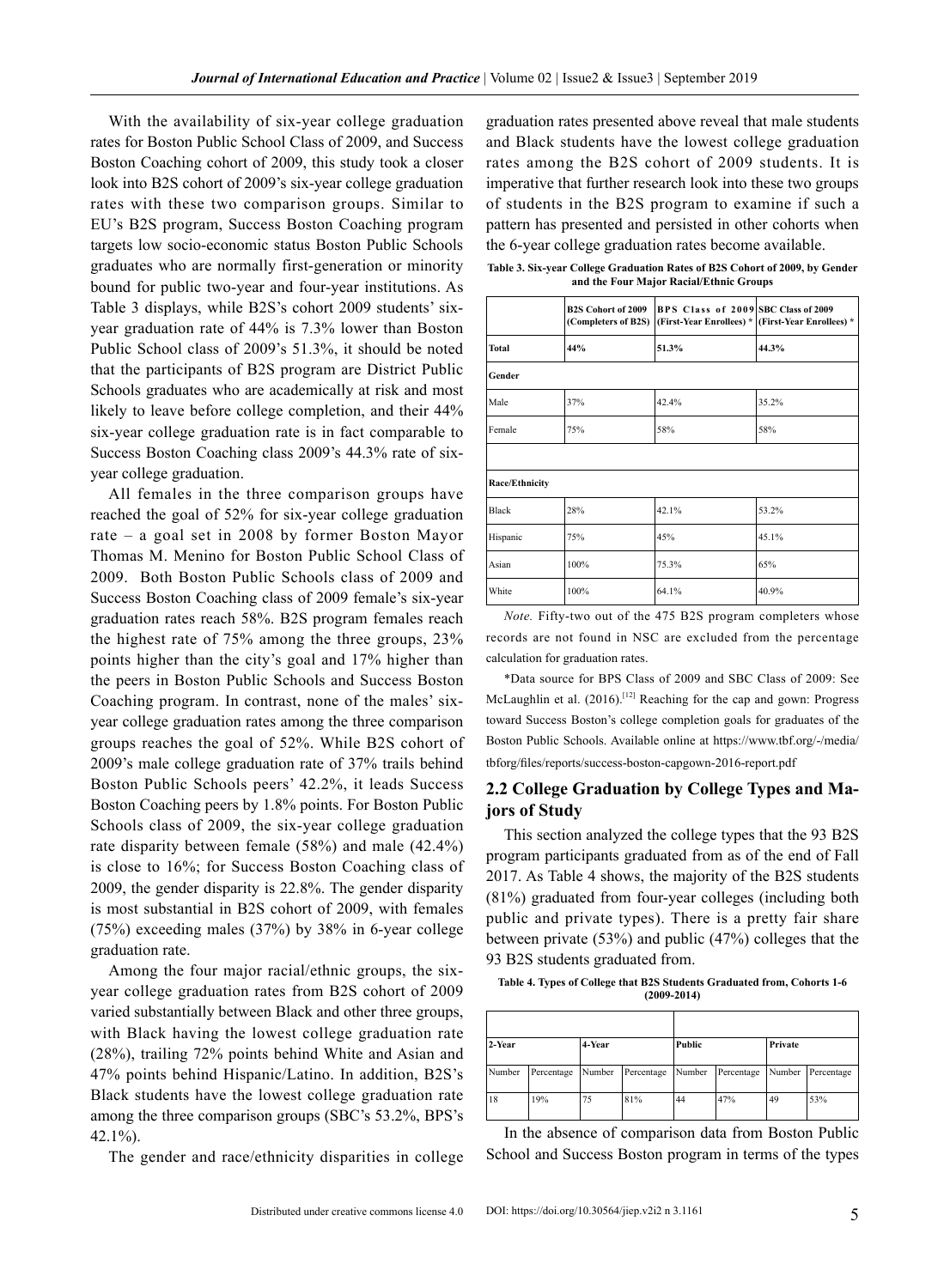of college that students have graduated from, this section will compare the gender and race/ethnicity compositions and percentages of two-year vs. four-year college attendance among B2S cohort of 2009, Boston Public Schools class of 2009, and Success Boston Coaching cohort of 2009. As Table 5 shows, B2S cohort of 2009 has the most balanced gender share of male (51%) and female (49%), as compared with Boston Public School class of 2009 (42.8% male vs. 57.2% female) and Success Boston Coaching class of 2009 which has a disproportionally high percentage of female (62.4%) (as compared to 37.6% male). When combining the Black and Hispanic/ Latinos (two groups that are normally underrepresented in college), B2S cohort 2009 has the highest number of Black and Hispanic students (75.6%), as compared to Boston Public Schools class of 2009's 65.2% and Success Boston Coaching class of 2009's 71%. B2S cohort of 2009 has disproportionally low share of White (4.9%), as compared to Boston Public Schools class of 2009 (19.7%), but is similar to Success Boston Coaching class of 2009's 4% of White.

The B2S's 41 completers from cohort of 2009 started matriculation into 2-year and 4-year colleges in Fall 2010. It is notable that B2S cohort 2009 has the highest number of students (33 out of 41, 80%) attending 4-year colleges after completing the B2S program, as compared to Boston Public Schools class of 2009's 73.3% and Success Boston Coaching class of 2009's 58% of students attending 4-year colleges. This number is even higher than Boston Public Schools 2003's exam school graduates' 74.3% 4-year college enrollment rate.

**Table 5. Types of College Attended: A Comparison of B2S Cohort of 2009, Boston Public Schools Class of 2008, and Success Boston Cohort Class of 2009**

|              | <b>B2S Cohort of 2009</b> |       | <b>Enrollees</b> * |       | BPS Class of 2009 Fall SBC Cohort Class of<br>2009 Enrollees * |       |  |  |  |
|--------------|---------------------------|-------|--------------------|-------|----------------------------------------------------------------|-------|--|--|--|
|              | 41                        | 100%  | 2183               | 100%  | 250                                                            | 100%  |  |  |  |
| Gender       |                           |       |                    |       |                                                                |       |  |  |  |
| Female       | 20                        | 49%   | 1248               | 57 2% | 156                                                            | 62.4% |  |  |  |
| Male         | 21                        | 51%   | 935                | 42.8% | 94                                                             | 37.6% |  |  |  |
| Race/Ethnic  |                           |       |                    |       |                                                                |       |  |  |  |
| Asian        | 6                         | 14.6% | 308                | 14 1% | 21                                                             | 8%    |  |  |  |
| <b>Black</b> | 22                        | 53 7% | 872                | 40.0% | 72                                                             | 29%   |  |  |  |
| Hispanic     | 9                         | 21.9% | 551                | 25.2% | 105                                                            | 42%   |  |  |  |
| White        | $\overline{c}$            | 4.9%  | 430                | 19.7% | 10                                                             | 4%    |  |  |  |
| Other        | $\overline{c}$            | 4.9%  | 22                 | 1.0%  | 42                                                             | 17%   |  |  |  |
|              | <b>College Type</b>       |       |                    |       |                                                                |       |  |  |  |
| Two-Year     | 8                         | 20%   | 576                | 26.4% | 105                                                            | 42%   |  |  |  |
| Four-Year    | 33                        | 80%   | 1601               | 73.3% | 145                                                            | 58%   |  |  |  |

*Note. "Other" includes American Indian or Alaska Native, Nonresident Alien, Two or more races, and Races unknown.*

\* Data Source for the gender, race, and college types attended

by BPS Class of 2008 Fall Enrollees and SBC Cohort Class of 2009 Enrollees: See Sum et al. (2010).<sup>[20]</sup> The college success of Boston Public School graduates from the classes of 2000-2008: Findings from a post-secondary longitudinal tracking study and the early outcomes of the Success Boston college completion initiative. Available online at https:// www.bostonpic.org/assets/resources/Research\_ Postsecondary\_College-Success-Findings-CLMS.pdf

Regarding the majors of study pursued by B2S graduates (as of the end of Fall 2017), as Table 6 displays, the top three majors (24%) pursued by graduates of B2S include Business Administration, Criminal Justice, and Psychology; 15% in General Concentration, Management, and Political Science. Fifteen percent (15%) pursued STEM majors, including Biology, Electrical Engineering, Automotive Technology, Chemistry, Computer Engineering, Health Sciences, Information Technology, Marine Biology, and Mechanical Engineering.

|  |  |  | Table 6. Majors Pursued by B2S Students (as of the end of Fall 2017) |  |  |  |  |
|--|--|--|----------------------------------------------------------------------|--|--|--|--|
|  |  |  |                                                                      |  |  |  |  |

| Percentages  | Majors                                                                                                                                                                                                                                                                                                                                                                                                                                                                                                                                                                                                                                     |
|--------------|--------------------------------------------------------------------------------------------------------------------------------------------------------------------------------------------------------------------------------------------------------------------------------------------------------------------------------------------------------------------------------------------------------------------------------------------------------------------------------------------------------------------------------------------------------------------------------------------------------------------------------------------|
| 8%           | <b>Business Administration</b>                                                                                                                                                                                                                                                                                                                                                                                                                                                                                                                                                                                                             |
| 8%           | <b>Criminal Justice</b>                                                                                                                                                                                                                                                                                                                                                                                                                                                                                                                                                                                                                    |
| 8%           | Psychology                                                                                                                                                                                                                                                                                                                                                                                                                                                                                                                                                                                                                                 |
| 5%           | General Concentration                                                                                                                                                                                                                                                                                                                                                                                                                                                                                                                                                                                                                      |
| 5%           | Management                                                                                                                                                                                                                                                                                                                                                                                                                                                                                                                                                                                                                                 |
| 5%           | Political Science                                                                                                                                                                                                                                                                                                                                                                                                                                                                                                                                                                                                                          |
| $3\%$ / each | Biology<br>Communications & Journalism<br>Liberal Arts                                                                                                                                                                                                                                                                                                                                                                                                                                                                                                                                                                                     |
| $2\%$ / each | Accounting, Communication Studies, Electrical Engineering, Health<br>Management, Human Services, Sociology                                                                                                                                                                                                                                                                                                                                                                                                                                                                                                                                 |
| $1\%$ / each | AA General Studies, Architecture, Automotive Technology, Business,<br>Chemistry, Child Development Non Licensure, Computer Engineering,<br>Economics, Economics/Mathematics, Education, Education Administration,<br>Environmental Geology/Chemistry, Exercise And Health Science, Fine<br>Art, Food And Nutrition, French, General Psychology, Government<br>Major, Graphic Arts &, Visual Communication, Health Sciences,<br>Healthcare Management, History, Human Services/Intl Affairs, Illustration,<br>Information Technology, Lib Arts - Psych/Soc (Aa), Marine Biology,<br>Mechanical Engineering, Pharmacy Technician, Philosophy |

#### *2.3 College Persistence by Cohorts and Years for Persistence*

Since the data collected and used in this report is through the end of Fall 2017, the one-year persistence rate can be tracked up to Cohort 8 (2016-2017). If a student in cohort 8 persists into Fall 2017 enrollment, he/she is considered one-year persistence in college enrollment. Out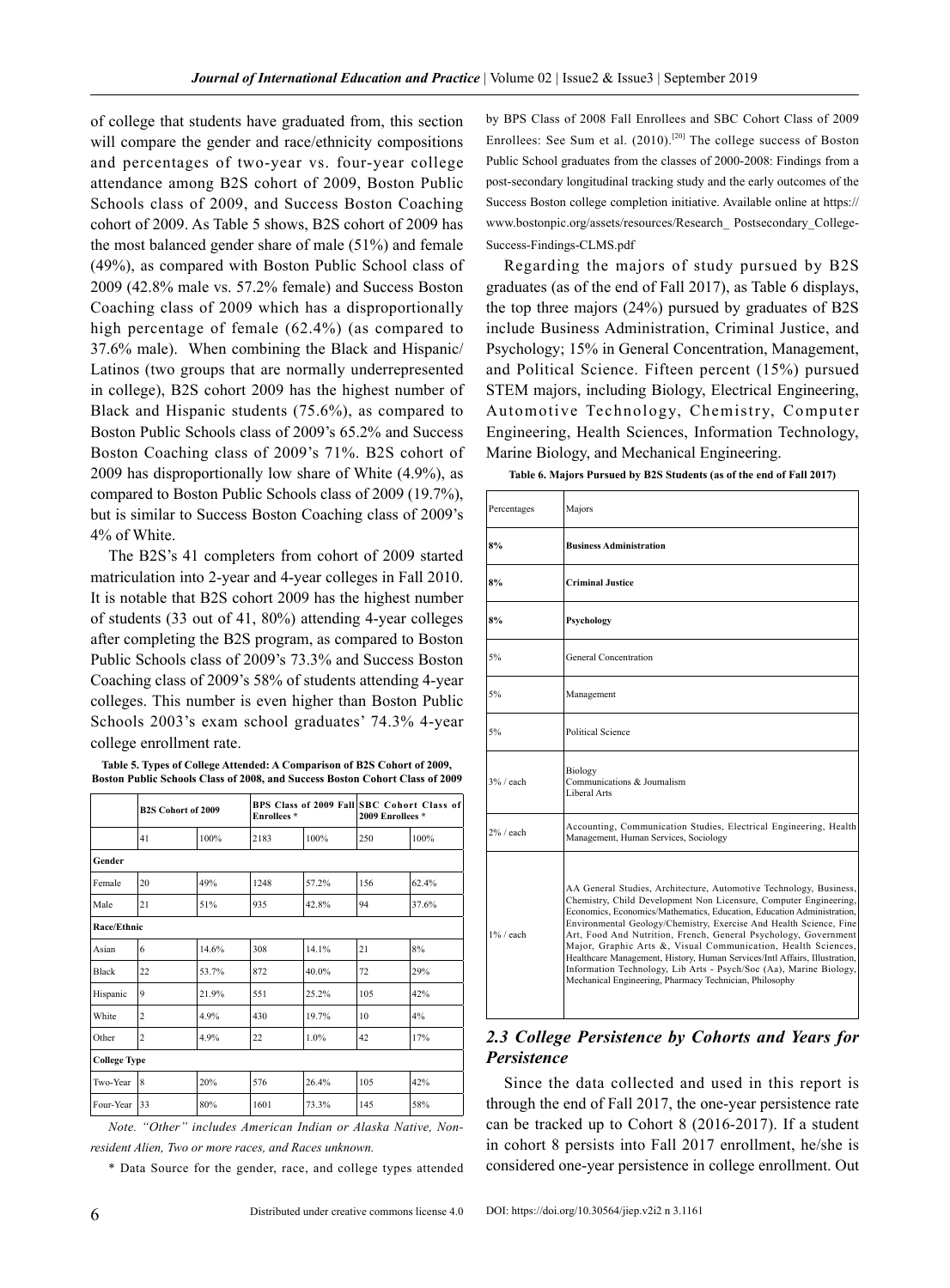of a total of 475 completers of B2S program from Cohorts 2009 to 2016, 423 have persisted into the following academic year enrollment after completing the B2S program, which makes an overall one-year persistence rate of 89.1% for B2S students across the eight cohorts.

Two-year persistence rate is calculated for Cohorts 1-7. A total of 330 out of 334 Cohorts 1-7 students persist into the third academic year enrollment, which makes an extremely high 98.8% two-year persistence rate for B2S program students. Future research needs to monitor closely this finding to determine if this is just an incidental finding or a persistent trend when more cohorts' two-year persistence data become available.

As shown in Table 7 below, B2S program students' persistence rates in college enrollment drop steadily over years. The biggest decrement in persistence rate is from 4-year (65.9%) to 5-year (29.8%), with a 37% huge drop in persistence into the fifth-year college enrollment. This finding is important to college administration, student support services, and parents – additional attention and extra supports should be put in place to push students who have persisted for four years in college to the fifth year of college enrollment.

**Table 7. B2S Students Persistence Rates in College Enrollment, By Years**

|                                | 1-year  | 2-year           | 3-year           | 4-year           | 5-year          | 6-year          | 7-year       | 8-year       |
|--------------------------------|---------|------------------|------------------|------------------|-----------------|-----------------|--------------|--------------|
| Cohorts 1-8 89.1%<br>2010-2017 | 423/475 |                  |                  |                  |                 |                 |              |              |
| Cohorts 1-7<br>2010-2016       |         | 98.8%<br>330/334 |                  |                  |                 |                 |              |              |
| Cohorts 1-6<br>2010-2015       |         |                  | 83.6%<br>240/287 |                  |                 |                 |              |              |
| Cohorts 1-5<br>2010-2014       |         |                  |                  | 65.9%<br>151/229 |                 |                 |              |              |
| Cohorts 1-4<br>2010-2013       |         |                  |                  |                  | 29.8%<br>61/205 |                 |              |              |
| Cohorts 1-3<br>2010-2012       |         |                  |                  |                  |                 | 17.8%<br>27/152 |              |              |
| Cohorts 1-2<br>2010-2011       |         |                  |                  |                  |                 |                 | 9.6%<br>9/94 |              |
| Cohorts 1<br>2010              |         |                  |                  |                  |                 |                 |              | 4.9%<br>2/41 |

In addition to the impressive 1-year and 2-year persistence rates in college enrollment achieved by B2S students across all cohorts, B2S students' overall sixyear persistence rate of 17.8% is also worth mentioning. With the availability of six-year college enrollment status of B2S comparable peers - BPS class of 2011's first year enrollees of two-year college, the following table displays and compares B2S cohort of 2011 and BPS class of 2011's first year enrollees of two-year college in six-year

persistent rate in college enrollment. As Table 8 shows, B2S students exceed their peers by 6.6% points in sixyear persistence rate in college enrollment.

**Table 8. A Comparison of Six-Year College Persistence Rates for B2S Cohort of 2011 and BPS Class of 2011's First Year Enrollees of Two-Year College**

|                         | B2S Cohort of 2011 | BPS Class of 2011's 1st-Year<br>Enrollees of 2-Year College * |
|-------------------------|--------------------|---------------------------------------------------------------|
| 6-year Persistence Rate | 194%               | 12.8%                                                         |

\* Data source for BPS Class of 2011's 1st-year enrollees of 2-year college: See McLaughlin, & Van Eaton (2018).<sup>[11]</sup> Staying the course: Six-year college enrollment and completion experiences of BPS class of 2011 graduates. Chart 6, page 25. Available online at https://www.tbf. org/-/media/tbf/reports-and-covers/2018/success-boston-april3.pdf

#### *2.4 College Persistence by Gender, Race/Ethnicity, and College Type*

This section will analyze B2S students' persistence outcomes in comparison with students from Boston Public Schools and Success Boston Coaching program. The persistence analysis in this section is, therefore, purposively limited to one-year and two-year so as to compare with the persistence rates of Boston Public Schools and Success Boston Coaching program currently available for the year of 2008 and 2009.

As Table 9 displays, the B2S cohort 1 (2009) students' one-year persistence rate is significantly high (90%), with only four (out of 41) B2S program completers who stopped out of their second-year college enrollment. In comparison with other two groups, B2S program was nearly 10% points higher than Boston Public Schools and 3% points higher than Success Boston Coaching program. Similarly, B2S Cohort 1 (2009) students' twoyear persistence rate ranks the highest among the three comparison groups, exceeding Success Boston Coaching program by 4% points, and exceeding Boston Public Schools by 3% points.

Among gender and racial-ethnic groups, the oneyear college persistence rates of B2S program male participants were 3% points lower than Success Boston Coaching peers, but 11% points higher than their female peers in Success Boston Coaching program. B2S Black students trail 5% points behind their Success Boston Coaching peers in one-year persistence, but its Hispanic/ Latino students exceed Success Boston Coaching peers by 6% points. B2S cohort of 2009's two-year persistence rate exceeds Success Boston Coaching 2009's in all subgroups of gender and race/ethnicity groups.

Similar to the finding on college graduation of B2S program students' gender groups, the gender disparity between male and female B2S program students is also evidenced in college persistence rates. For example, female students in B2S cohort of 2009 exceed their male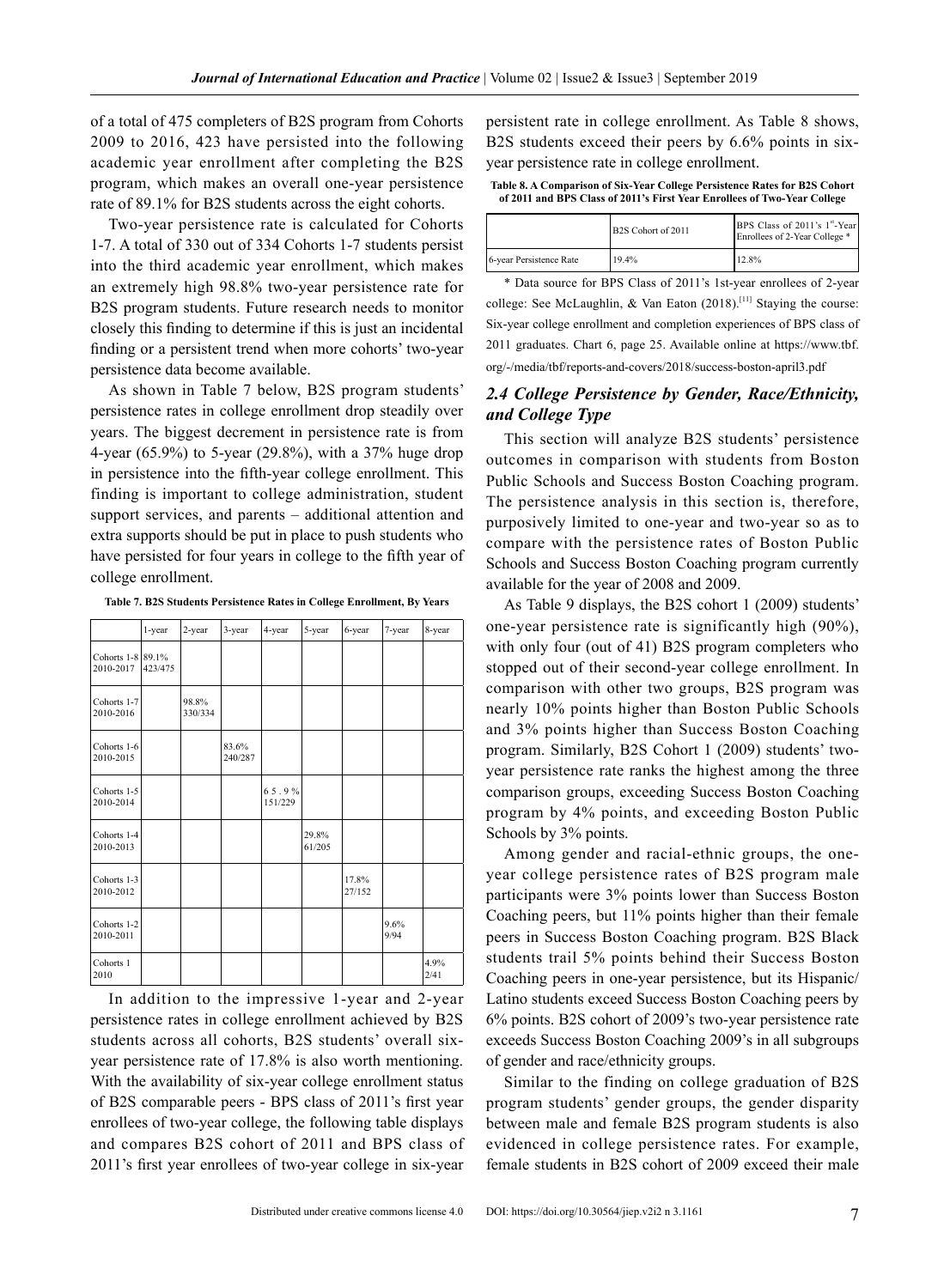peers by 9% points in one-year persistence rate and nearly 14% points in two-year persistence rate.

**Table 9. Comparisons of One-Year and Two-Year College Persistence Rates for B2S Cohort of 2009, Boston Public Schools Class of 2009, and Success Boston Class of 2009**

| Group Persistence    | B2S Cohort 2009 | <b>BPS Class 2009 *</b> | SBC Class 2009 ** |
|----------------------|-----------------|-------------------------|-------------------|
| One-Year Persistence |                 |                         |                   |
| All                  | 90%<br>80.5%    |                         | 86.7%             |
| Male                 | 81%             | Not available           | 84.0%             |
| Female               | 100%            | Not available           | 88.5%             |
| <b>Black</b>         | 86.4%           | Not available           | 914%              |
| Hispanic/Latino      | 88.9%           | Not available           | 83.2%             |
| Total                | 41              | Not available           | 211               |
|                      |                 |                         |                   |
| Two-Year Persistence |                 |                         |                   |
| All                  | 78%             | 74.8%                   | 73.9%             |
| Male                 | 714%            | Not available           | 67.9%             |
| Female               | 85%             | Not available           | 77.7%             |
| <b>Black</b>         | 77.3%           | Not available           | 77.1%             |
| Hispanic/Latino      | 77.8%           | Not available           | 68.3%             |
| Total                | 41              | Not available           | 211               |

\* BPS Class of 2009 Data Source: See McLaughlin, & Eaton (2018). [11] Staying the Course: Six-year college enrollment and completion experiences of BPS class of 2011 graduates (pp. 43-44). Available online at https://www.tbf.org/-/media/tbf/reports-and-covers/2018/successboston-april3.pdf

\*\* SBC Class 2009 Data Source: See Sum et al. (2013).[21] Getting closer to the finish line: The college enrollment and completion experiences of graduates of the Boston Public Schools (p. 83, Table 23). Available online at https://www.bostonpic.org/assets/resources/ Research\_Postsecondary\_Getting-Closer-to-the-Finish-LIne.pdf

Table 10 compares B2S cohort of 2009 students' oneyear and two-year persistence rates by college type (twoyear vs. four-year) with their peers from Boston Public School class of 2009 and Success Boston Coaching class of 2009. As Table 13 shows, B2S cohort of 2009 students exceed peers from Boston Public Schools in both one-year and two-year persistence rates at two-year colleges, but trail behind Success Boston Coaching peers in one-year persistence rates at both two-year and four-year colleges. In general, B2S cohort of 2009 students attending fouryear colleges exceed their peers attending two-year colleges in one-year persistence by 5.5% points and twoyear persistence by 5.1% points.

**Table 10. Comparison of One-year and Two-year College Persistence Rates for B2S Cohort of 2009, BPS Class of 2009, and Success Boston Class of 2009, by Type of College**

| Types of College     | BPS Class 2009*<br>B2S Cohort 2009 | SBC Class 2009** |       |  |
|----------------------|------------------------------------|------------------|-------|--|
| One-Year Persistence |                                    |                  |       |  |
| Two-Year             | 74.6%                              | 62.8%            | 77.1% |  |
| Four-Year            | 80.3%                              | 85.9%            | 91%   |  |
|                      |                                    |                  |       |  |

| Two-Year Persistence |       |       |               |  |
|----------------------|-------|-------|---------------|--|
| Two-Year             | 68.3% | 44.0% | Not available |  |
| Four-Year            | 73.4% | 77.8% | Not available |  |

\*Data Source for BPS Class 2009's one-year and two-year persistence rates by college type (two-year vs. four-year): See Sum et al.  $(2013)$ .<sup>[21]</sup> Getting closer to the finish line: The college enrollment and completion experiences of graduates of the Boston Public Schools (p. 79, Table 18). Available online at https://www.bostonpic.org/assets/ resources/Research\_Postsecondary\_ Getting-Closer-to-the-Finish-LIne. pdf

\*\*Data Source for SBC Class 2009's one-year persistence rates by college type (two-year vs. four-year): See Sum et al.  $(2010)$ .<sup>[20]</sup> The college success of Boston Public School graduates from the classes of 2000-2008: Findings from a post-secondary longitudinal tracking study and the early outcomes of the Success Boston college completion initiative (pp. 19-20, Chart 9 and Chart 10). Available online at https:// www.bostonpic.org/assets/resources/Research\_ Postsecondary\_College-Success-Findings-CLMS.pdf

#### *2.5 Summary of Outcome Analysis*

Since launching its first cohort in Fall 2009, EU University's B2S program has enrolled 475 students who have successfully completed the B2S program. These B2S students are predominantly Black and Latino/Hispanic students from Boston public traditional schools who are at risk academically and are less likely to access, persist, and graduate from college. The quantitative analysis of B2S program students' graduation and persistence rates reveals encouraging positive results and indicate that Excel University's B2SProgram is working effectively to help this group of District Public School graduates to succeed in college.

As the analysis and comparison of the 6-year college graduation rates reveal, B2S program's very first cohort, cohort of 2009, achieves 44% of 6-year college graduation rate, which closely matches with Success Boston Coaching program's 6-year college graduation rate of 44.3% with its very first class of 2009. B2S program female students' 6-year college graduation rate of 75% has surpassed the goal of 52% for 6-year college graduation rate, set in 2008 by the city of Boston for Boston Public School class of 2009. However, it should be noted that the gender and race/ethnicity disparities in college graduation among B2S cohort of 2009 students are substantial, with B2S program having the largest disparity gaps among the three comparison groups. Future research efforts are needed to look into if the widening gender and race/ ethnicity disparities are a persistent pattern in the B2S program in other cohorts.

Similarly, the analysis of persistence rates in college enrollment of B2S program students and comparison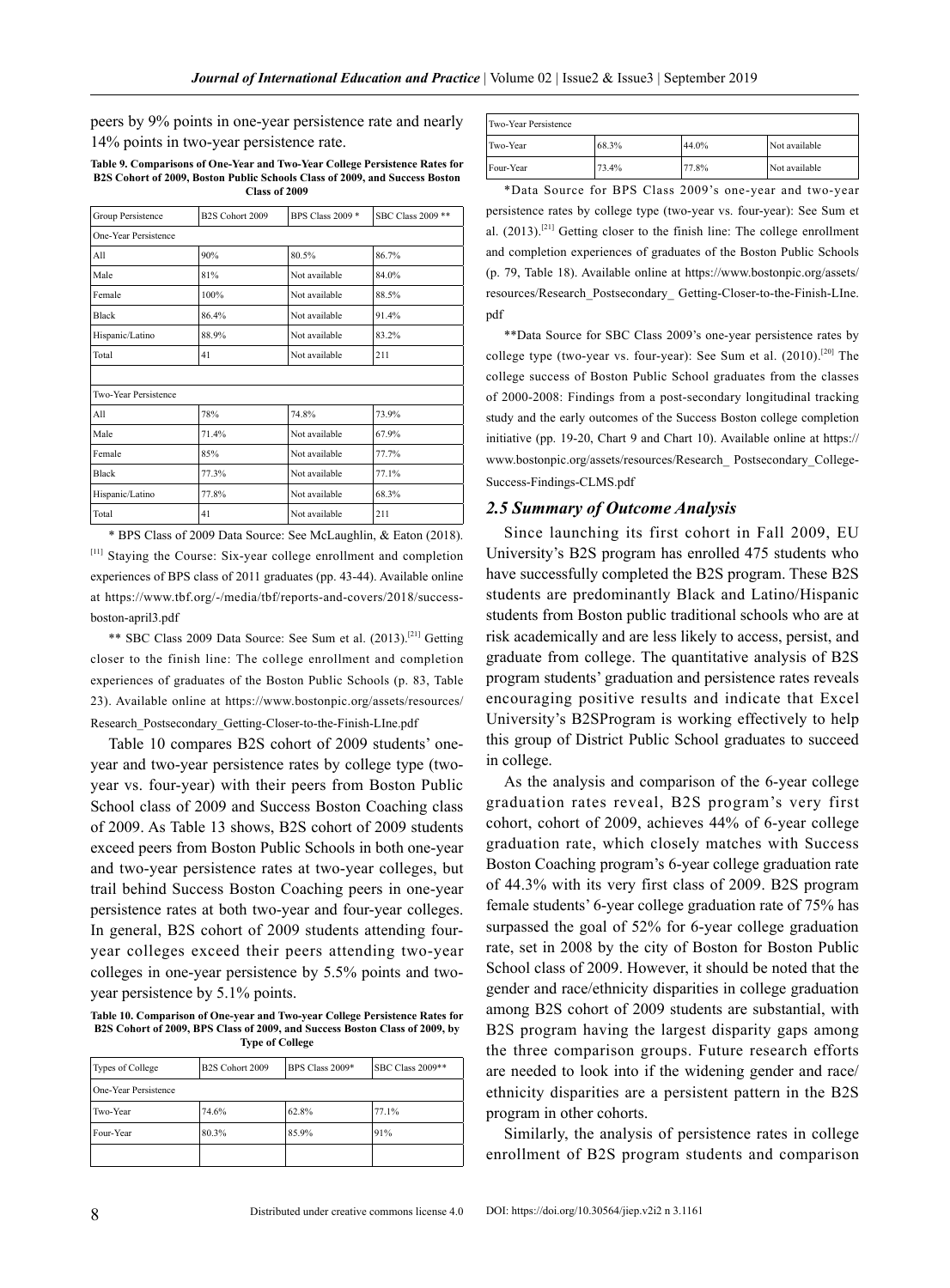with Boston Public Schools 2009 graduates and Success Boston Coaching program's 2009 peers have also shown encouraging results, with B2S cohort of 2009 students' one-year and two-year persistence rates exceed both Boston Public Schools and Success Boston Coaching program, and B2S program's one-year and two-year persistence rates are higher than Boston Public Schools at both two-year and four-year colleges. It should be noted that gender disparity, again, has been evidenced in the college persistence rates, with male students in the B2S program trailing behind their female peers in both oneyear and two-year persistence rates. It should also be noted that, as discussed in the persistence analysis as well, the biggest decrement in persistence rate is from 4-year (65.9%) to 5-year (29.8%). Future research and efforts are needed to help B2S students to persist into the fifth year of college enrollment so as to reach the finish line of their college completion.

#### **3.Process Analysis: Results and Discussion**

Process analysis results will be presented from the data from focus group interview, including faculty, administration team, advisors, writing center, students, and alumni.

#### *3.1 Findings from Focus Group Interview with Faculty*

The four B2S program faculty members in attendance at the focus group were asked to describe how students were supported academically and with student support services in order to be successful in the first year of college and beyond. Three themes emerged from the conversation, which will be discussed in detail below.

*B2S Students: Resilient with high personal expectations but challenged by college content, skills, and environment.* Faculty described B2S students as resilient with personal challenges and academic challenges in the college environment. The faculty also believed that many students in the program had a strong desire to be an EU Day student, which is feasible for some, but not all B2S students, creating an additional challenge.

*"Holistic" faculty role: Going beyond content delivery.*  The faculty described their role as "holistic": going beyond the bounds of what is traditionally required for a faculty member. They described unique approaches that they incorporated into their classroom such as integration of technology, more regular and intensive communication with students and increased use of formative assessment. Faculty identified an increased responsiveness to student interest as a useful technique. More specifically, faculty tried to make content relevant and interesting to students' lives. In order to make content interesting and useful to

students, at times they had to go outside of the traditional classroom to get experiences with potential majors and professions.

Faculty described the balance, between meeting students' needs and holding them to high expectations so they would be prepared for the next year of college and beyond, as creating tension within their roles. One particular concern faculty had was about student performance in mathematics and they suggested extra efforts be put in to improve B2S students' math achievement.

Faculty recognized the critical role of collaboration with advisors and services outside of the classroom in ensuring that students had basic needs met so that they could focus on academics. Finally, faculty described how their relationship with each other was different than traditional faculty collaboration. B2S faculty met with each other regularly and with the advisors to discuss student performance and how to best support their learning, similar to a professional learning community model (DuFour, 2004). [7]

*Isolation of B2S students.* Faculty described B2S students as isolated or segregated within the university. The segregation is visible to faculty and students because the B2S courses are predominantly students of color and the rest of the university courses are typically predominantly white. Some faculty seemed to think this mattered for student success because students were not always aware of the academic and cultural expectations of the broader university. For example, some B2S students have been known to have their heads on the desk in class and to play with technology. However, another faculty member disagreed and pointed out that students in other programs are also distracted with technology and not perfect students.

#### *3.2 Findings from Focus Group with Administrative Team*

The Director and Interim Director of B2S as well as the Assistant Director participated in the Administrative Team Focus Group. They described how the program was designed to support students academically and with other support services in the original planning of the program as well as in the current iteration of the program, throughout the comprehensive support year and even as students matriculate at other schools. The following four themes emerged from the focus group.

*Inception of program.* When the program director was hired, a basic structure of B2S had already been planned; however, she led the design of the curriculum and faculty role. She also hired all of the faculty. Advising, including The College Experience class, individual advising of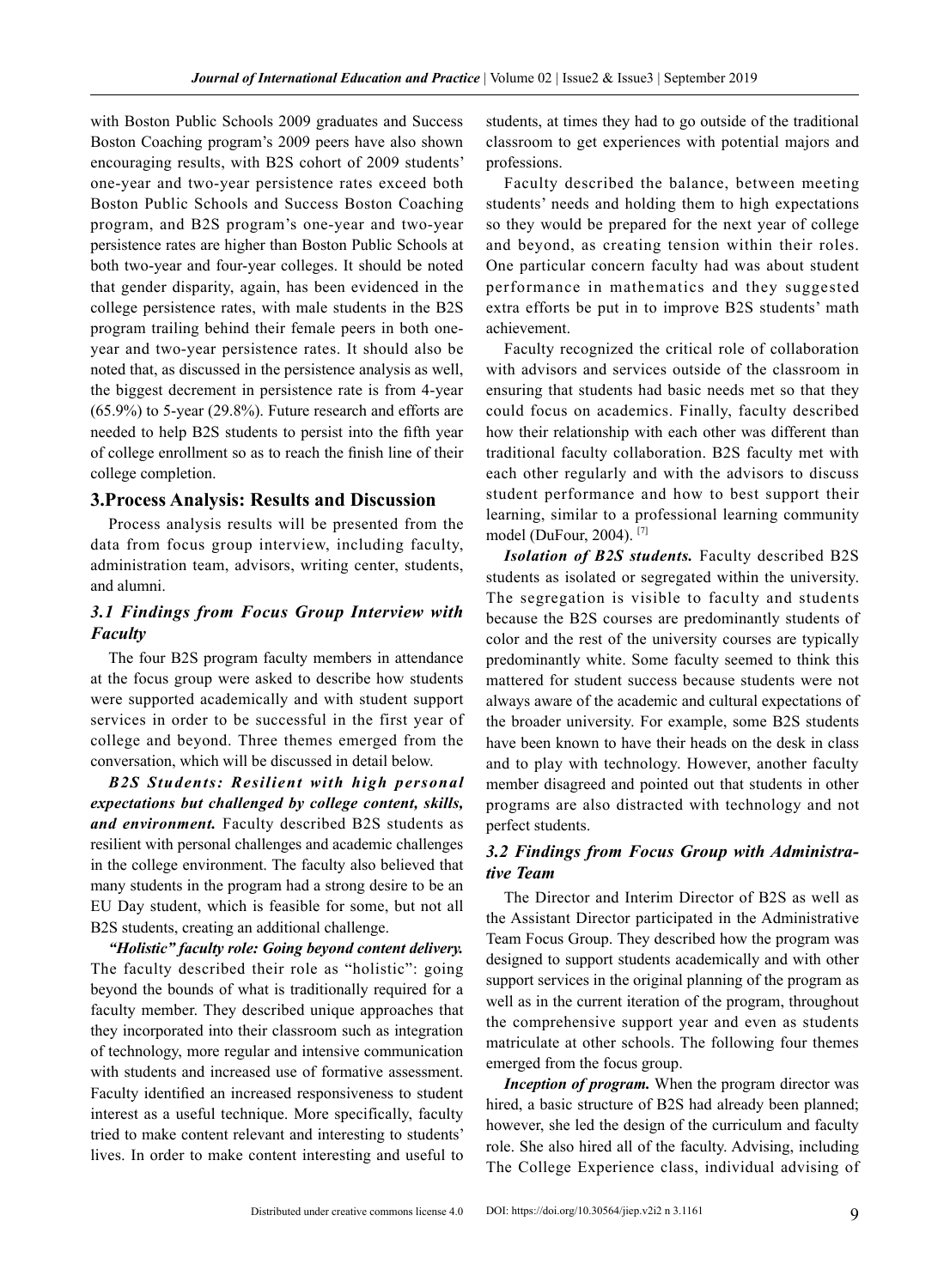students related to academics and socio-emotional issues, and support with the transfer process also was part of the initial program design.

*Student challenges and the need for additional support.* B2S Students have major personal challenges. As the Director put it, B2S students face "significant traumas." Students also have academic challenges. The advisors strategize about balancing the need for student success in courses, maintaining an acceptable GPA, and earning enough credits for transfer as they manage student schedules.

*Key parts of the model throughout the program.* There are several aspects of B2S that occur throughout the program including small group and individual intervention in academic subjects, getting social and academic support from B2S alumni, and support from faculty and advisors. Support from advisors include guiding students; having high expectations while helping students navigate challenges; and having a holistic, collaborative approach to teaching and advising.

*Transfer period.* The B2S program helps students with the transfer process to a 2 or 4-year degree program and after the students begin their new degree programs even though it is beyond the scope of their work responsibilities. For example, B2S advisors help students troubleshoot problems as they come up in their new schools and programs. The B2S advisors have formed relationships at schools where many B2S students attend to help students find the resources they need.

#### *3.3 Findings from Focus Group with Advisors*

Two B2S advisors, in attendance at the focus group, were asked to describe how were students supported academically and with student support services in order to be successful in the first year of college and beyond. The advisors summed up their work as supporting students based on their needs. More specifically, an advisor said,

It's a wide-ranging role in that we can do different things depending on the student's need. I would say that I take my cue from where the student is. It is definitely academic support plans and social support and emotional support, and sometimes thinking through 'life stuff', which is stuff that comes up for students outside of their education. It could be a number of different things on any given day depending on what the student needs at that given moment, and just working with them to put stuff in place that would benefit them and their goals.

Two themes emerged from the focus group with advisors: A description of B2S students' needs and methods the advisors use to support those needs.

*B2S student needs.* The advisors described the

B2Sstudents as entering into the program with several needs, including academic, social/emotional, "life stuff" and financial, that the advisors help meet in order to support student success the program and beyond. Related to "life stuff," students struggle with getting access to food, medical care, and mental health supports. Students are challenged academically, by not fully understanding the system of college and how to negotiate relationships with faculty and others. Many students also come in with gaps in their academic content knowledge which creates challenges. Students also largely come from low-income backgrounds and have to work long hours to make ends meet for themselves and family members. Students also struggle with personal and family pressures to be successful in college and to get into Excel or a different university after completion of B2S. Advisors work to help students manage these needs so they can be successful in college.

*Methods of meeting B2S student needs.* The advisors have multiple methods of working to help students manage their diverse array of needs so they can be successful academically in B2S and beyond B2S. More specifically, each student has a personalized learning plan and regularly scheduled, as well as impromptu meetings with their advisor. All students are required to attend orientation and a class about the college experience. Advisors also intentionally build community, encourage social supports for students and explicitly teach students to advocate for themselves. Because of the high-levels of interaction with B2S students, advisors have relationships with students and use their knowledge of students in regular meetings with faculty to help support student academic progress.

#### *3.4 Findings from Focus Group with Writing Center*

During the focus group, writing specialists were asked to describe how they support the academic success of B2S students. The writing specialists described the structure of the Writing Center, the purpose of writing support, the structure of tutoring sessions, integration with the B2S program, writing assessment, and building rapport with students. The focus group summarized these ideas, supported with comments from the writing specialists.

*Structure of the Writing Center.* One of the writing specialists described the structure of the B2S Writing Center:

Currently, the Writing Center acts as a lab that is attached to the English class. [Students have] two required 30 minute meeting with us [per term]… As the lead writing specialist, I get all of… the student schedules at the start of the semester. And then [I] find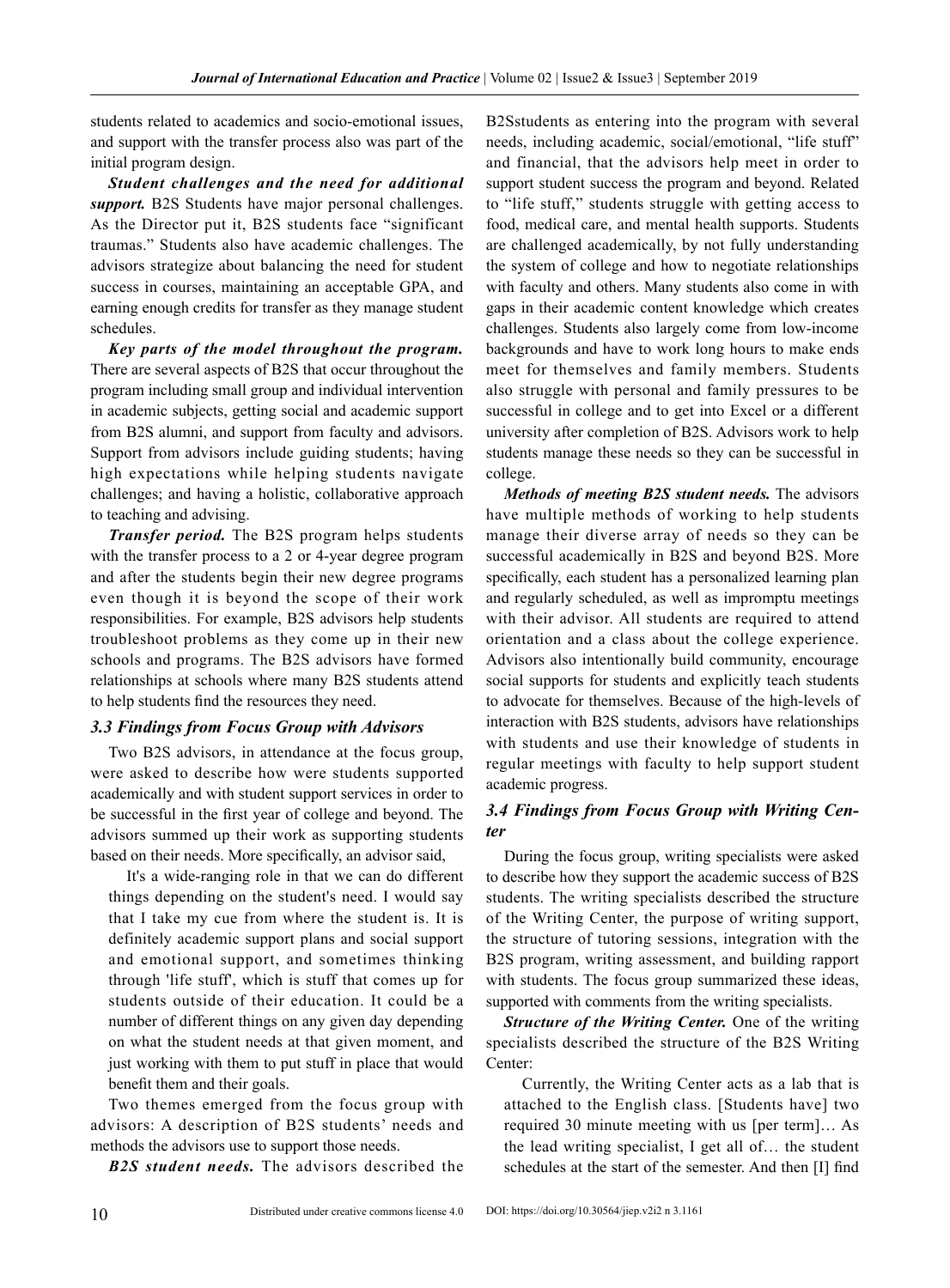space in their schedules for two, half-hour meetings. And so they are paired with that writing tutor for the entire year, typically.

*Purpose of writing support.* The writing specialists described writing as being linked to thinking and the process of thinking. Writing is important for college students because it helps them understand their own ideas, other people's ideas, and writing is used in all subject areas and different professions, in multiple ways. The writing specialists described their work as helping to support "far learning." B2S students can't learn everything that they need to learn in one year, but they can learn habits and skills that will help them as they continue in their learning journey.

*Structure of tutoring.* The writing specialists also described how they support students with their writing beginning with helping the students reflect and complete a self-assessment. During the tutoring session they also help the students with writing strategies.

*Integration with the B2S program.* The writing specialists indicated that the Writing Center's work is integrated with the B2S program through participating in B2S team meetings and through the writing specialists using the B2S curriculum throughout their tutoring sessions.

*Rapport with students.* The writing specialists both indicated that they develop "a rapport" with students during the year which they use to further support and help the students. More specifically, one writing specialist said, "We definitely develop a rapport with all of our students over the course of the semester or the course of a year." The rapport with students, helps writing specialists work with students in a more intimate way on their writing. The trust that the writing specialists build with students also enables them to support the students and the advisors with topics beyond writing such as helping to manage student crises.

*Writing assessment (pre- & post-test).* One of the writing specialists described the pre- and post-writing assessment that B2S and the Writing Center uses. The students write a blue book essay before entering the B2S program and at the end of the program. This assessment is used to measure growth.

#### *3.5 Findings from Focus Group with Students*

During the focus group, current B2S students were asked to describe how the B2S program supports their success in college. The students described their own background and college plans, support within B2S, and

challenges they experienced. The following summarizes these ideas, supported with comments from the students.

*Student background information.* Student One is interested in sociology, racial discrimination, and sexism. At the time of the focus group, she was unsure of an exact major. Student Two was interested in the following as possible majors: Electrical engineering, micro-technology engineering, economics or American Sign Language. Student Three wanted to go to law school after college. As he put it, "I want to make a more positive change in my own community. Especially for my home, coming from a lower-class family living in the hood. You don't realize how day to day life is and just the struggles people in my community constantly face. I'm just tired of seeing that negative path kind of like repeating itself with people over and over and over again. Just want to fight against that." Student Four planned to major in cultural anthropology and wants to minor in education and possibly become a teacher. She also wants to go to law school "to make a difference in the Boston area because there's a lot that can be improved." Student Five planned to major in finance or business management and has plans to go to graduate school to pursue an MBA. Student Six planned to major in theatre or performing arts and is not sure of her plans after college. Four of the six students want to continue at Excel for their sophomore year. The other two were undecided.

*Support within B2S.* All focus group participants agreed that the program supports were really helpful for them. Supports included in the program as a whole and the program in its entirely as being a support. All of the students described the faculty as supportive. For example, faculty in the B2S program help students by building relationships with students, close and frequent communication with students, and being accommodating with coursework. Participants also agreed that faculty were holding them to high expectations and preparing them for the next year of college; however, students felt like faculty could be even more accommodating regarding late work and excused absences.

The students also described the advisors as being a great support system by helping them get through the current academic year while at the same time preparing them for the next academic year. More specifically the advisors helped three of the students wake up in the morning. One student said that the advisor let them borrow some money. Another student indicated that the advisor helped students with getting connected to the Disability Resource Center. Students also described the advisors as motivating and encouraging.

*Student challenges.* Students indicated that one of their challenges within the program are course scheduling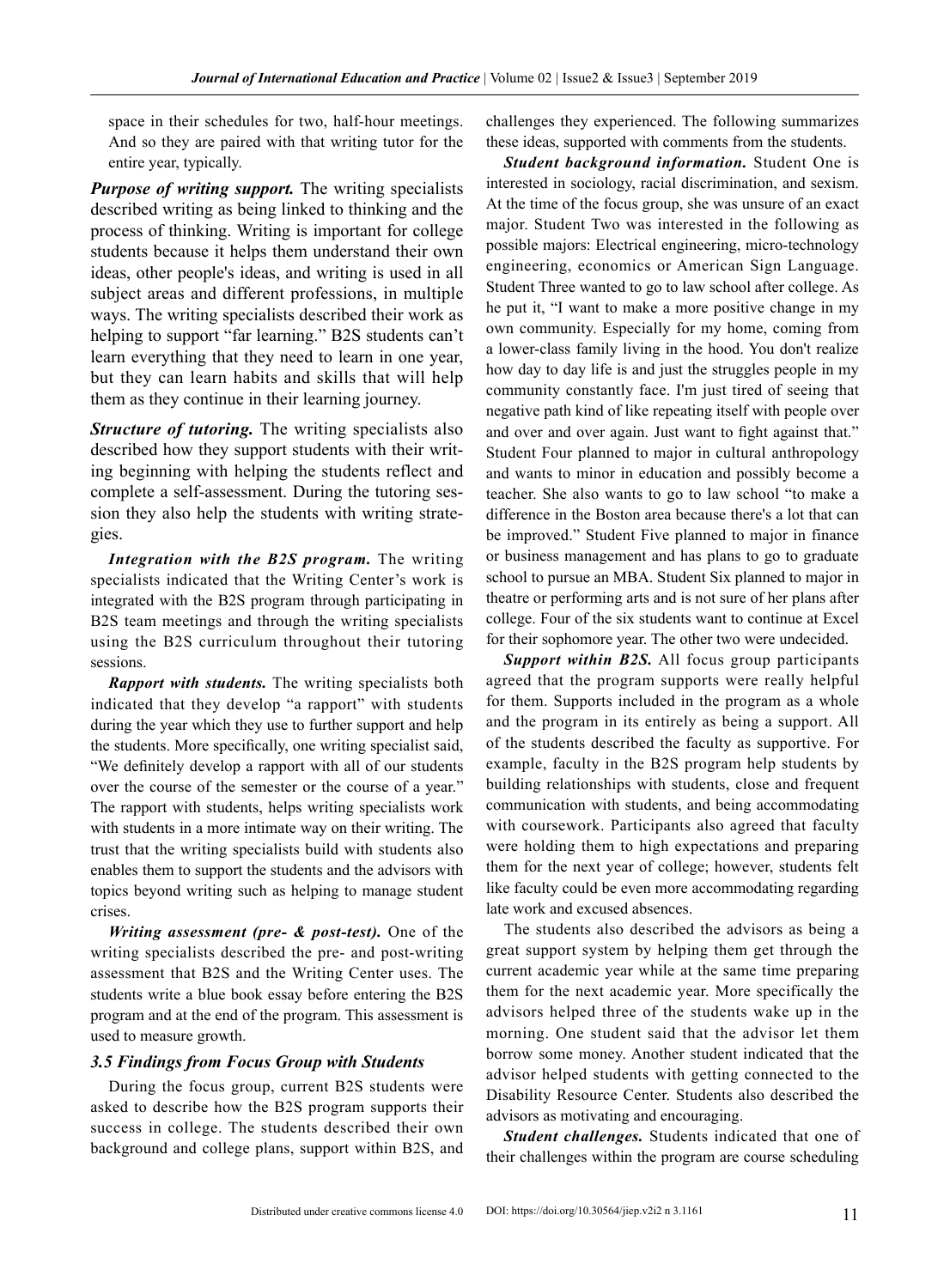and course choices. Two students said that they wanted more flexibility regarding the time of day courses are taking because they interfere with other aspects of their lives including helping at home, work, and childcare. Two students indicated that they wanted more choice in selecting classes. More specifically, they wanted to be able to have a broader choice of electives so that they could have more exposure to potential majors.

Five of the six students agreed that they wanted to be more integrated with the broader campus, but the level of integration depended on student needs. For examples two students wanted to live on campus, but the others didn't feel like living on campus was feasible based on their other responsibilities. Even if students didn't live on campus, they still wanted to be able to be aware of and take advantage of on-campus events.

Four of six students, the same students that didn't want to live on campus, believed that transportation was a challenge. Barriers included the time it takes to get to campus, limited transportation options, and the cost of transportation.

The students also described challenges that they had with their classes. All of the challenges they described were with academic habits such as turning in coursework on time, motivation, or procrastination. No one mentioned challenges with academic skills or content.

#### *3.6 Findings from the Interview with Program Alum at University of Massachusetts - Boston*

At the time of the interview, the participant, an alum of B2S(B2S), was a junior at a local public university, majoring in exercise science. The alum described getting connected with the program and his personal interest, support from advisors, transitioning to his new university, tutoring support, personal, peer, family, and university support as well as program faculty.

*Getting connected with B2S and interests.* The alum decided to apply for the B2S program because of financial reasons and because of the resources offered by the program. The alum always had an interest in the human body and athletics, although he wasn't sure when he began B2S about his specific major and career. After college, the alum would like to go to graduate school and eventually become a chiropractor.

*Support from advisors.* The alum described the advisors as being instrumental in his success. He described them as being multipurpose helpers. More specifically, he said they could help with life, academics, financial aid, and they were persistent in following up. He also believed they were "loving and open." The advisors also helped with the transfer process including deciding, applying, and helping to navigate the school once admitted.

*Transition to a local public university.* The alum believed that he was well prepared for the transition to a local public university from B2S for his sophomore year. More specifically, he believed that learning how to advocate for yourself, feel comfortable sharing his opinion, and finding resources were key to his success. He believed that B2S helped him become more professional. His biggest challenge was adjusting to the science classes because he didn't take any science classes during B2S.

*Tutoring support.* The alum believed that his writing tutor was a big key to his success in B2S and now at his present university. His tutor has helped him express his idea in multiple formats including writing. He also indicated that being in conversation with her helps to reduce his stress levels. During the B2S program, he was scheduled to meet with her once a week, but he usually met with her at least twice a week. His writing tutor also helped him with sentence structure and grammar.

*Personal, peer, family, and university support.* The alum said that support from himself, peers, family, and others outside of the B2S program have helped him be successful. He believed that in order to be successful you have to be motivated as an individual. He indicated that friends are helpful because they're going through the same thing and they can relate to each other. He was also able to get support through a mentoring relationship with a man of color at Excel University that he met through B2S. Finally, he believed family, specifically, his mother was helpful. More specifically, his mom went to the same university, graduating in 1999 and had a health-related major. Even though, he is a second-generation college student, the alum believed that going to college wasn't a given for him especially because his dad and older brother didn't go.

*Faculty*. The alum contrasted the faculty in the B2S program with the faculty in more traditional settings. He believed that the faculty in B2S were more interactive and encouraged students to share their voice. He also seemed to indicate that the content of the courses was different, specifically mentioning studying racism. He also indicated that he was able to learn in B2S because the professors were "very good" instructors.

#### *3.7 Findings from Interview with Program Alum at Excel University*

At the time of the interview, the participant, an alum of B2S, was a sophomore at EU majoring in business administration. The alum described his experiences at EU during B2S and his sophomore year, and the academic support he received as an B2S student. The focus interview identifies the following themes.

*Getting connected with college and B2S.* This alum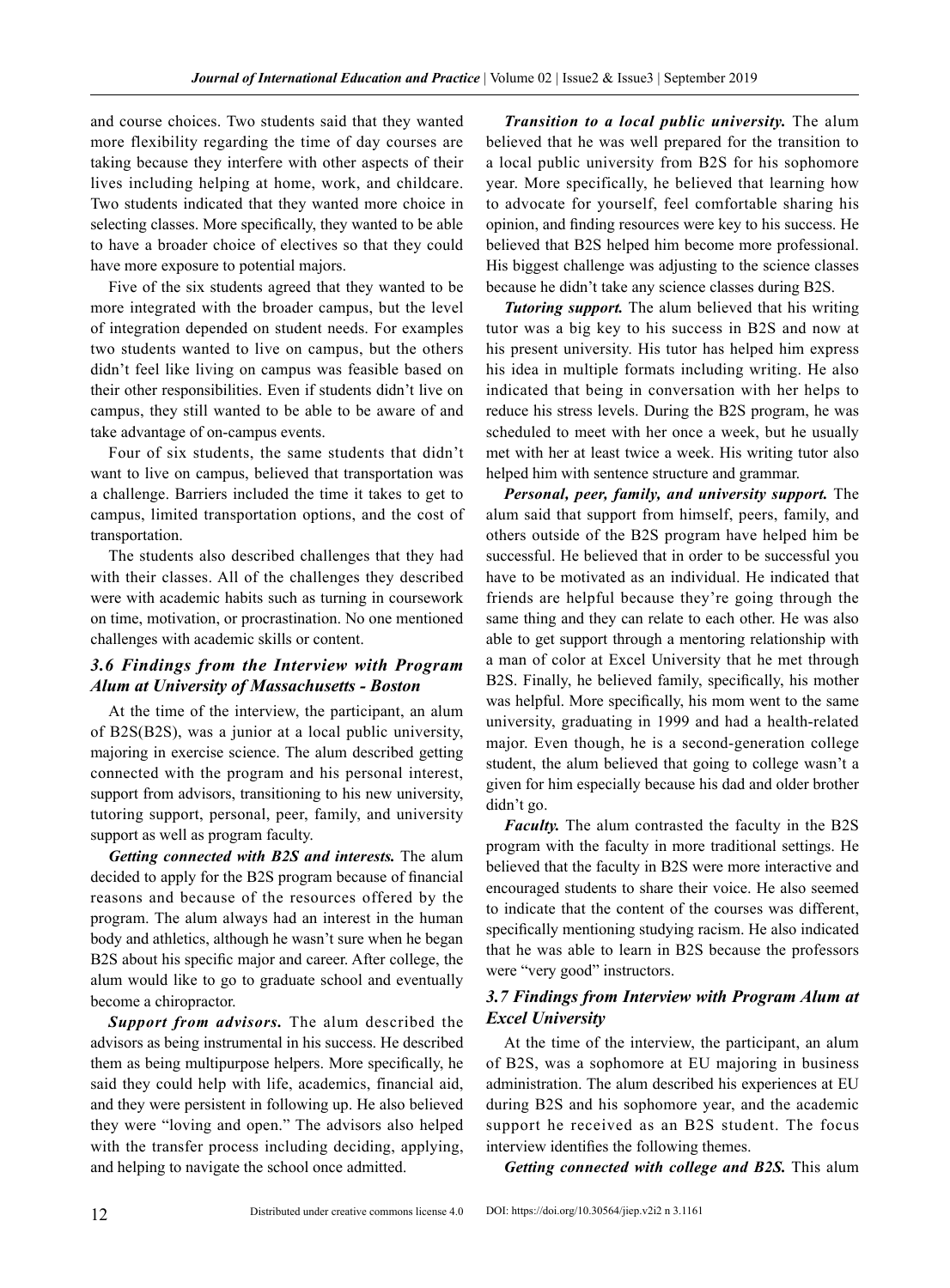learned about B2S through guidance counselor. The alum decided to apply for B2S because it was, as he said, "the best opportunity, and financially, it was the cheapest option." The alum's second option, if he didn't get into B2S was to go to a different local university. The alum decided to major in business administration because of his desire to be in corporate law

*Experiences at EU as a student: Building on a strong foundation.* The alum's favorite thing about B2S was the faculty support. Regarding faculty support, the alum felt like the classes were interesting and relevant to alum interest. The alum described his current EU classes, as a sophomore, as being less engaging and relevant. The least favorite part of B2S was the commute to and from campus. He said,

It was really inconvenient to have to wake up earlier than most students and have to get to early morning classes, when I had to take the bus and the train. [Now,] I don't live on campus, but I have an off-campus apartment, which is like a 15-minute walk, so it's a lot better.

The alum works as a student employee at EU beginning during the comprehensive support program. He applied for a job at career fair and made a personal connection with a department that was hiring.

*Academic support at EU as a B2S student.* At the time of the interview, the alum was doing well as an Excel student; however, he did have to make adjustments after being an B2S student. The alum indicated that he was doing well and that B2S had prepared him for his sophomore year at EU. The alum also believed advising had enabled him to be successful with personal matters and academics. Also, as a former B2S student at EU, he has access to another advisor from the African-American Institute who is helpful, especially in preparing for next steps after graduation. Tutoring during the B2S program helped enable his success and he still continues to utilize B2S tutors even though he is now out of the program. Finally, he described peers as being an important support system for him during B2S and now.

#### *3.8 Summary of Process Analysis*

1. *Academic and student support services are integrated throughout the program.* This study began with the assumption that there were two distinct components, (academic support and other student support services) of the program that helped students finish the program, enroll in a two or four-year degree program and graduate. However, it became evident that the distinction between academic support and student support services is artificial. With the collaborative work between the advisors, tutors, and faculty, the learning opportunities

for students, whether academic, personal, social, and emotional are integrated throughout the program.

2. *Advising allows students to be known so that their personal, academic, and socio-emotional needs can be supported.* From the time that students are accepted into the program, advisors begin learning about what the students' academic, personal, and socio-emotional needs. Based on that understanding of where students are coming from, advisors put a personalized learning plan in place for students. The personalized learning plan includes academics, but it also includes ensuring that students have the resources needed so that they can attend to their academics. As such, the advisors address and find resources for issues such as food insecurity, housing, transportation, and healthcare. The students and alumni all indicated that advising was key to their success throughout the B2S program. The alumni indicated that contact with advisors continued to help them be successful in college even once they finished the program.

3. *Supportive faculty and relevant coursework helps students stay engaged.* Faculty described themselves as being responsive to students' academic needs. Faculty also indicated that they tried to make their courses relevant, interactive, and engaging for students. They also said that they tried to be communicative with students and hold them to high expectations while helping to support students through challenges. The students indicated that faculty were responsive and courses were relevant. The students were also aware that in their next year of college faculty would not be as engaging, relevant, or supportive. Both alumni indicated that it was a transition, taking classes with faculty who were not as supportive; however, they had been able to make that transition by using skills they learned in B2S such as getting tutoring or asking for help.

4. *Recruitment and application begin the support structures needed for student success.* Information collected in the recruitment and application process is used once students begin to begin getting students the resources needed to be successful. The B2S administrative team indicated that they had a "good" sense of what characteristics are needed in order to succeed in the program.

5. *Advisors and tutors continue to support students through challenges even though they are no longer a part of B2S.* The original design of B2S included MOUs to help ensure that students would have the resources and supports needed to be successful upon transfer to a two or four-year degree program. However, the MOUs are not in place and there are no formal relationships with any two or four-year programs. As such, the advisors help support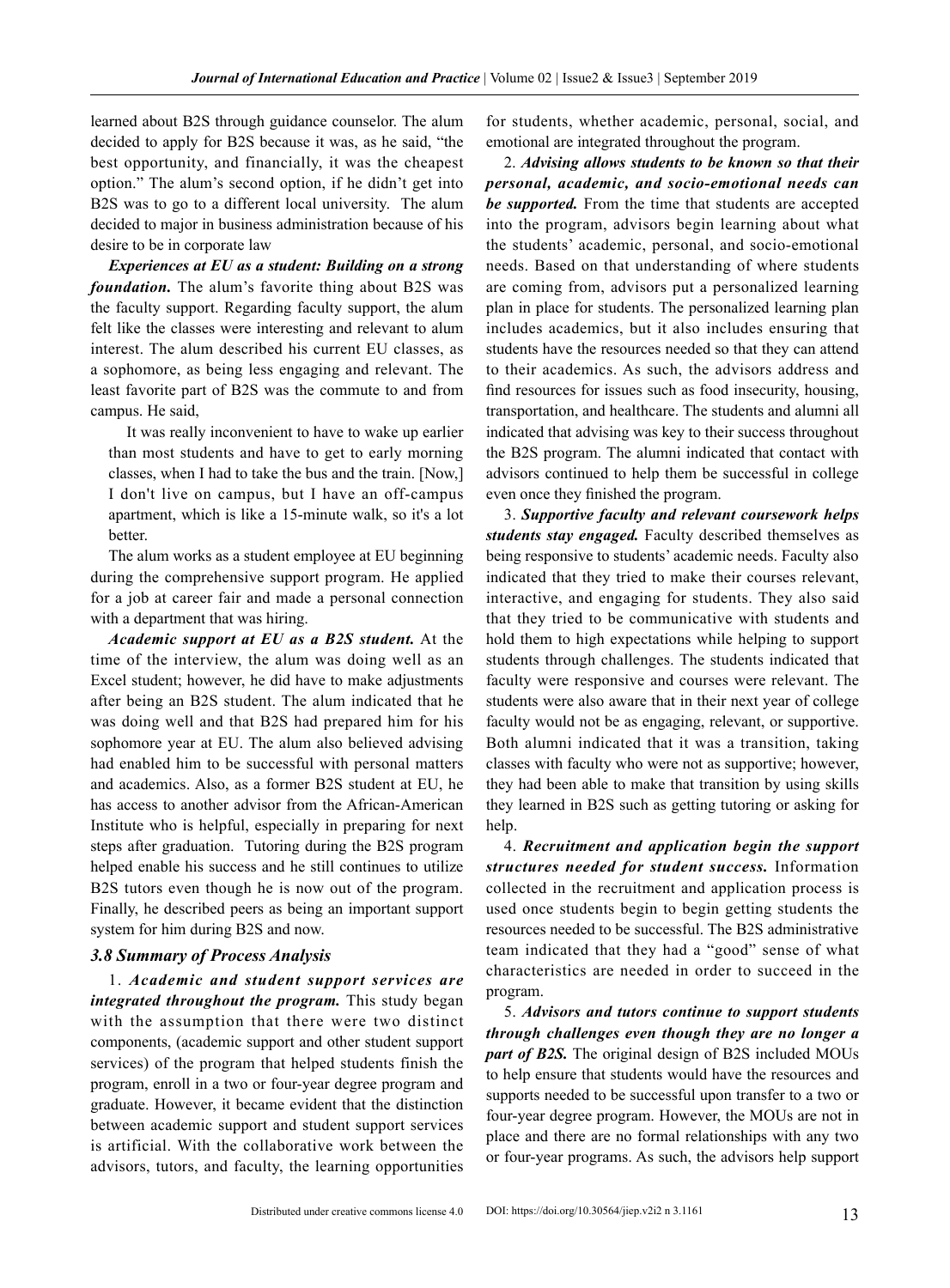former B2S students as they reach out, on an individual basis. Both alumni interviewed said that they were still utilizing the services of B2S advisors and/or tutors. However, with the program's current student body, plus the growing number of alumni, this is beyond the scope of their responsibilities. Nonetheless, it is important to them. Both alumni indicated that they had reached out to their advisors from the B2S program for support.

6. *The B2S program prioritizes community building and relationships amongst the B2S students and alumni indicated that peer relationships are an important part of their success.* Community build activities are built into B2S programming. Alumni indicated that they have maintained relationships from the B2S program and that this was an important part of their success. Literature on college-success supports the importance of students' peer group during the first year (Astin, 1993)<sup>[1]</sup> and beyond.

7. *Alumni indicated that B2S had prepared them to get help and find resources needed to be successful, and they described human-support (i.e. friends, family, mentors, advisors, tutors) as being one of those key resources.* Both alumni talked about the importance of other people in helping them to be successful. They both mentioned friends, advising, and tutoring connected with B2S that they were still utilizing. Beyond B2S, both of the alumni mentioned their mothers as being important to their success.

8. *The program has three distinct phases of support for students: Recruitment and Application, Support during the "B2S Year," and Application, Enrollment, Transition, and Graduation.* There are several activities and benchmarks within the B2S program that can be monitored and assessed to have a better understanding of student success while in the B2S program and beyond.

#### **4.Implications of the Results from Outcome and Process Analyses**

The outcome analysis of the B2Sprogram has revealed positive, promising results and identified a few concerns at the same time. Both promises and challenges identified in the college graduation and persistence analysis shed light on directions for B2Sprogram improvement and future research studies.

As discussed in the outcome evaluation analysis section, while the 6-year college graduation rate of 44% for B2S's first cohort is very encouraging, signaling a promising start of the B2S program, the second cohort of 2010-2011's 6-year graduation rate drops significantly to 34%, 10% points decrease across the two cohorts. Such a huge variation across cohorts warrants further research investigation of the B2S program at the cohort level. Future studies could look into each cohort participants' demographics composition, the ratio of GED and high school diploma, modification in curriculum and course design or support services, along with the effectiveness of course instructors, advisors, and supporting staff; a statistical testing of a model involving all these factors could help identify B2S the significant factors that may have contributed to the variation in college graduation and persistence rates across cohorts. Similar to the variation in graduation rates across cohorts, B2S program students' persistence rates in college enrollment also vary over the years. As identified in the overall trend of persistence rates of B2S students, the biggest decrement in persistence rate is from 4-year  $(65.9\%)$  to 5-year  $(29.8\%)$ , with a 37% huge drop in persistence into the five-year college enrollment. This finding has important implications to stakeholders of higher education, including college administration, student support services, and parents – when a college student is not able to achieve the four-year completion goal, extra attention and supports are needed in this critical time to push the college student to persist into the fifth year of college enrollment so as to reach the finish line of college graduation.

The gender and race/ethnicity disparities in college graduation and persistence rates are alarming. More specifically, male students and Black students have the lowest 6-year college graduation rates among the B2S cohort of 2009 students. It is imperative that further research look into these two groups of students in B2S program to examine if such a pattern has presented and persisted in other cohorts when the 6-year college graduation rates become available. In addition to gender and race/ethnicity disparities in college graduation and persistence measures, it is important to point out that only fifteen percent (15%) of the college graduates from the B2S program have pursued STEM majors. Given the huge demand for college graduates from STEM-related job market, the B2S program may want to update the foundation course offerings and advising in student's potential field of study so as to better prepare the students for a fruitful career.

The process evaluation helped reveal the logic of the program and how programmatic activities currently support or could be modified to further support outcomes. Given that B2S academics and student support services are integrated throughout the program, a more accurate description of the program logic, than what was determined at the outset of this study, would be linear, describing the phases of support that students get throughout the program: Recruitment and admissions, time in the program, and then the transfer period. Each of these periods of time have potential benchmarks that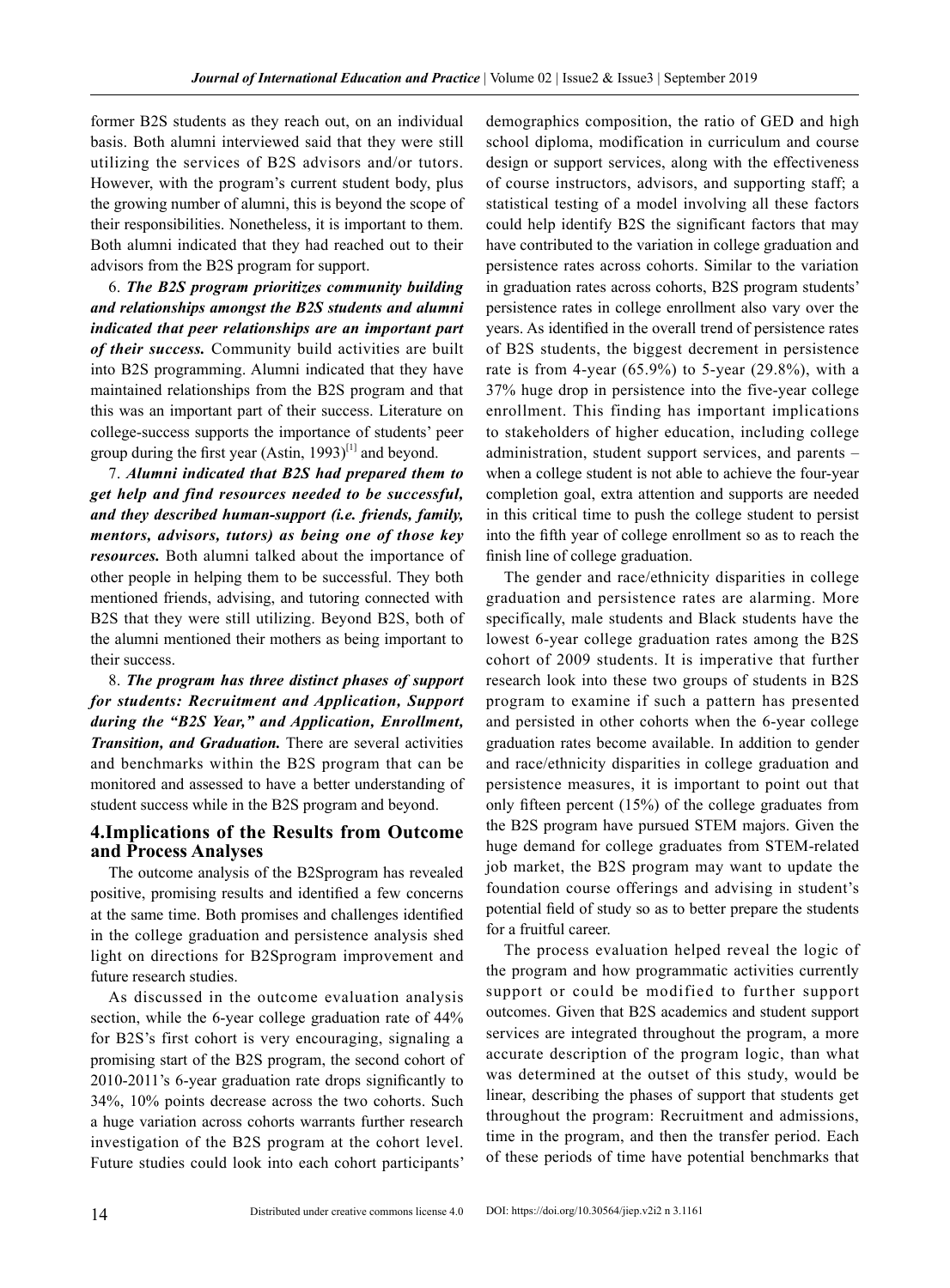could be monitored and short-term outcomes that could be measured. This information could help the program understand the extent to which students are moving through the phases and what additional supports, if any, are needed. Creating an updated logic model and theory of change are recommended next steps. This type of document would detail the key activities, outcomes, and data that are already being collected or could be collected to monitor progress and measure outcomes. B2S could then determine what are priority areas for ongoing, internal monitoring and assessment of the program and/or determine needs for external evaluation. For example, are the students with the lowest persistence and graduation rates struggling throughout the comprehensive support year or do they begin to struggle only after transfer into a 2 or 4-year degree program? In order to facilitate further program evaluation, it will be important to have continued programmatic conversations about FERPA and what data usage is allowable for the purposes of research and evaluation and how to ensure protection of that data.

The process evaluation in this report, described how the program supports students from the beginning of the program throughout their time in two or four-year programs. However, it is evident that most of the support for students, comes during their comprehensive support year and that formal support quickly diminishes after students complete the program. Initially in the program design, MOUs (memorandum of understanding) with local universities and colleges were intended to ensure that B2S students had the support needed, but this has not been a part of the program. As such, advisors do provide support if students reach out. However, the ability to persist and graduate seems to be largely dependent on the student using what they learned in B2S and finding as well as using their own resources (including people) in order to be successful. The two alumni that the evaluators spoke with indicated that they were doing well in college and on track for graduation. However, the evaluators only interviewed two alumni out of 475. Additional interviews with alumni who haven't persisted or graduated would be important in order to understand what were the issues that led to dropping out of college. Also, additional interviews with alumni or an alumni survey would be helpful in order to understand a more holistic perspective of B2S alumni experiences.

In many ways, the study has raised more questions than it has answered. Future research can be designed to investigate the questions and address the concerns as discussed above. Furthermore, the study is not without limitations and delimitations. As discussed previously, experimental design was impossible due to the ethical and practical constraints; the comparison data used for the outcome analysis thus was from comparable groups, instead of comparison groups. Caution is needed when interpreting the results.

#### **5.Conclusion**

American higher education is lagging behind its international peers in the proportion of college graduated population. In 1992, the U.S. ranked "No. 1" in the percentage of population with a college degree; its ranking dropped to "No. 6" in 2017 (OECD, 2018).<sup>[16]</sup> At the same time, the percentage of minority students on U.S. campuses has been increasing (National Center for Education Statistics,  $2016$ .<sup>[14]</sup> However, the graduation and persistence rates of minority students, especially male Latino and Black, remain problematic. The traditional retention models and strategies, based on Tinto's theories of college student development, do not seem sufficient in addressing the changing demographics of college students and supporting the success of students who are academically and socio-economically disadvantaged. To address this challenge and respond to the city of Boston's College Completion initiative, universities in this area have joined forces to explore new, innovative academic models aiming to level the playing field for disadvantaged students and support them to reach the finish line of college graduation.

While the traditional learning community and remedial courses have positive effects on retention and academic success of students in general, it should be noted that underrepresented students have higher need for one-to-one relationship, coaching and mentoring in both academic and non-academic areas, and the intensity and length of coaching are important. Consistently intensive coaching plays a significant role in helping students acquire good habits and gradually develop the competencies needed to succeed and to be an independent learner. Also, continued connection and extended mentoring from faculty and staff that go beyond the comprehensive support year is equally important to this group of students. The process analysis of the study, once again, confirms that "faculty rigor" matters - a finding that concurs with the literature on this topic (see for example, Astin, 1993; Chickering & Gamson, 1987).<sup>[1][5]</sup> Faculty's behaviors, attitudes, and quality of interaction and instruction affect students profoundly. High expectations typically result in high performances. The quality of the classroom experience (real or virtual) can make or break students' overall college experience, particularly to this set of students who cannot afford on-campus living, and need to work full time and learn part time.

The battle flighting against the racial disparity in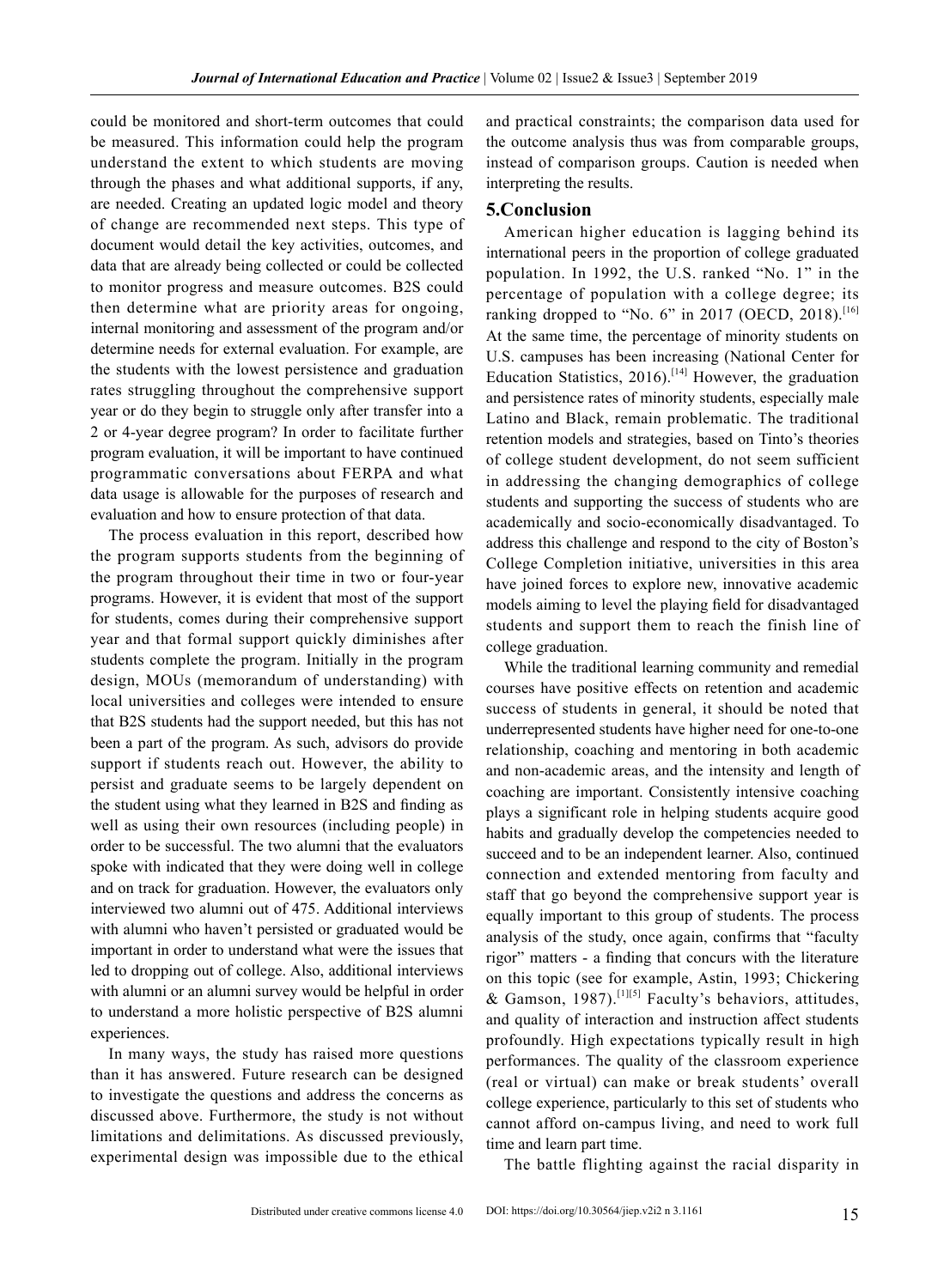college graduation and persistence has come a long way and still has a long way to go. It is an obligation, an imperative for the nation to achieve equity and equality in education for all. This should be done and can be done.

#### **References**

- [1] Astin, A. W. (1993). *What matters in college: Four critical years revisited.* San Francisco, CA: Jossey-**Bass**.
- [2] Bavarian, N., Lewis, K.M., DuBois, D.L., Acock, A., Vuchinich, S., Silverthorn, N., Snyder, F.J., Day, J., Ji, P., Flay, B.R. (2013). Using social-emotional and character development to improve academic outcomes: A matched-pair, cluster-randomized controlled trial in low-income, urban schools. *Journal of School Health,* 83(11), 771-779.
- [3] Bers, T., & Schuetz, P. (2014). Nearbies: A missing piece of the college completion conundrum. *Community College Review,* 42(3), 167-183.
- [4] Boeije, H. (2010). *Analysis in qualitative research.* Thousand Oaks, CA: Sage.
- [5] Chickering, A. W., & Gamson, Z.F. (1987). Seven principles for good practice in undergraduate education. *AAHE Bulletin,* 39(7), 3-7.
- [6] Doody, O., & Noonan, M. (2013) Preparing and conducting interviews to collect data. *Nurse Researcher,* 20(5), 28-32.
- [7] DuFour, R. (2004). What is a "professional learning community"?. *Educational Leadership, 61(8),* 6-11.
- [8] Hudley, C., Moschetti, R., Gonzalez, A., Su-Je, C., Barry, L., & Kelly, M. (2009). College freshmen's perceptions of their high school experiences. *Journal of Advanced Academics,* 438-471.
- [9] Liamputtong, P. (2011). *Focus group methodology: Principles and practice*. Thousand Oaks, CA: Sage.
- [10] Linkow, T., Didriksen, H., Gamse, B., Bumgarner, E., Velez, M., Dastrup, S., Ballinger, S., Burke, S., Meneses, M., & Cruz, R. (2017). Success Boston Coaching for Completion 2015-16 implementation report. Retrieved from https://www.nationalservice. gov/sites/default/files/evidenceexchange/FR\_ Success%20Boston%20Implementation%20 Report\_2017.pdf
- [11] McLaughlin, J., & Eaton, A. (2018). Staying the course six-year college enrollment and completion experiences of BPS Class of 2011 Graduates. Retrieved from https://www.successboston.org/-/ media/tbf/reports-and-covers/2018/success-bostonapril3.pdf?la=en
- [12] McLaughlin, J., Sullivan, N., Eaton, A., Linkow, T., Didriksen, H., Gamse, B., & Furey, J. (2016). Reaching for the cap and gown: Progress toward

Success Boston's college completion goals for graduates of the Boston Public Schools. Retrieved from https://www.tbf.org/-/media/tbforg/files/reports/ success-boston-capgown-2016-report.pdf

- [13] Morgan, D. L. (2014). *Integrating qualitative and quantitative methods: A pragmatic approach.*  Thousand Oaks, CA: Sage.
- [14] National Center for Education Statistics. (2016). First-time postsecondary students in 2011–12: A profile. Retrieved from https://nces.ed.gov/pubsearch/ pubsinfo.asp?pubid=2016136
- [15] NCES (National Center for Education Statistics). (2019). Immediate college enrollment rate. Retrieved from https://nces.ed.gov/programs/coe/indicator\_cpa. asp
- [16] OECD. (2018). Adult education level. Retrieved from https://data.oecd.org/eduatt/adult-education-level. htm#indicator-chart
- [17] O'Sullivan, R. (2004). *Practicing evaluation: A collaborative approach.* Thousand Oaks, CA: Sage.
- [18] Pitre, C. C., & Pitre, P. (2009). Increasing underrepresented high school students' college transitions and achievements. *NASSP Bulletin*, 93(2), 96-110.
- [19] Redford, J., Hoyer, K., & Ralph, J. (2018). Continuing-generation college students: A comparison of high school and postsecondary experiences. Retrieved from https://nces.ed.gov/ pubs2018/2018009.pdf
- [20] Sum, A., Khatiwada, I., McLaughlin, J., Palma, S., Motroni, J., Sullivan, A., & Torres, N. (2010). The college success of Boston Public School graduates from the classes of 2000-2008: Findings from a postsecondary longitudinal tracking study and the early outcomes of the Success Boston college completion initiative. Retrieved from https://www.bostonpic.org/ assets/resources/Research\_Postsecondary\_College-Success-Findings-CLMS.pdf
- [21] Sum, A., Khatiwada I., McLaughlin, J., & Palma, S. (2013). Getting closer to the finish line: The college enrollment and completion experiences of graduates of the Boston Public Schools. Retrieved from https:// www.bostonpic.org/assets/resources/Research\_ Postsecondary\_Getting-Closer-to-the-Finish-LIne.pdf
- [22] The Pell Institute. (2004). Raising the graduation rates of low-income college students. Retrieved from http://www.pellinstitute.org/downloads/publications-Raising the Graduation Rates December 2004.pdf
- [23] The Pell Institute. (2009). Bridging the gaps to success. Retrieved from http://www.coenet.org/files/ publications-Bridging\_the\_Gaps\_to\_Success\_2009.pdf
- [24] Tinto, V. (1975). Dropout from higher education: A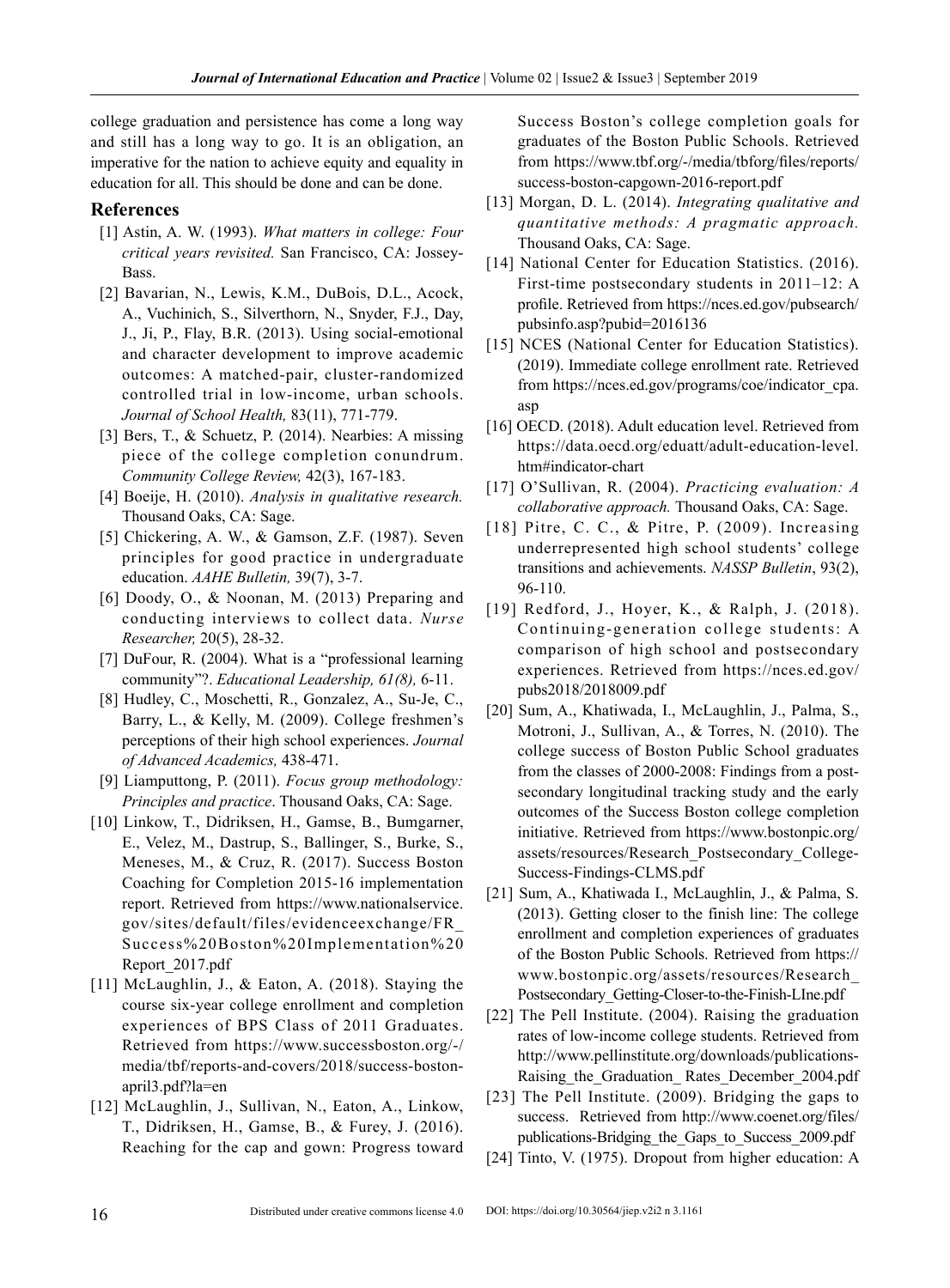theoretical synthesis of recent research. *Review of Educational Research*, 45, 89–125.

- [25] Tinto, V. (1985). Dropping out and other forms of withdrawal from college. In L. Noel, R. Levitz, & D. Saluri (Eds.), *Increasing student retention* (pp. 28- 43). San Francisco, CA: Jossey-Bass.
- [26] Tinto, V. (1997). Classrooms as communities: Exploring the educational character of student persistence. *Journal of Higher Education,68(6),* 599-623.
- [27] Walton, G., & Cohen, G. (2011). A brief socialbelonging intervention improves academic and health outcomes of minority students. *Science, 331*(6023), 1447-1451.
- [28] World Economic Forum. (2016). New Vision for Education: Fostering Social and Emotional Learning through Technology. Retrieved from http:// www3.weforum.org/docs/WEF\_New\_Vision\_for\_ Education.pdf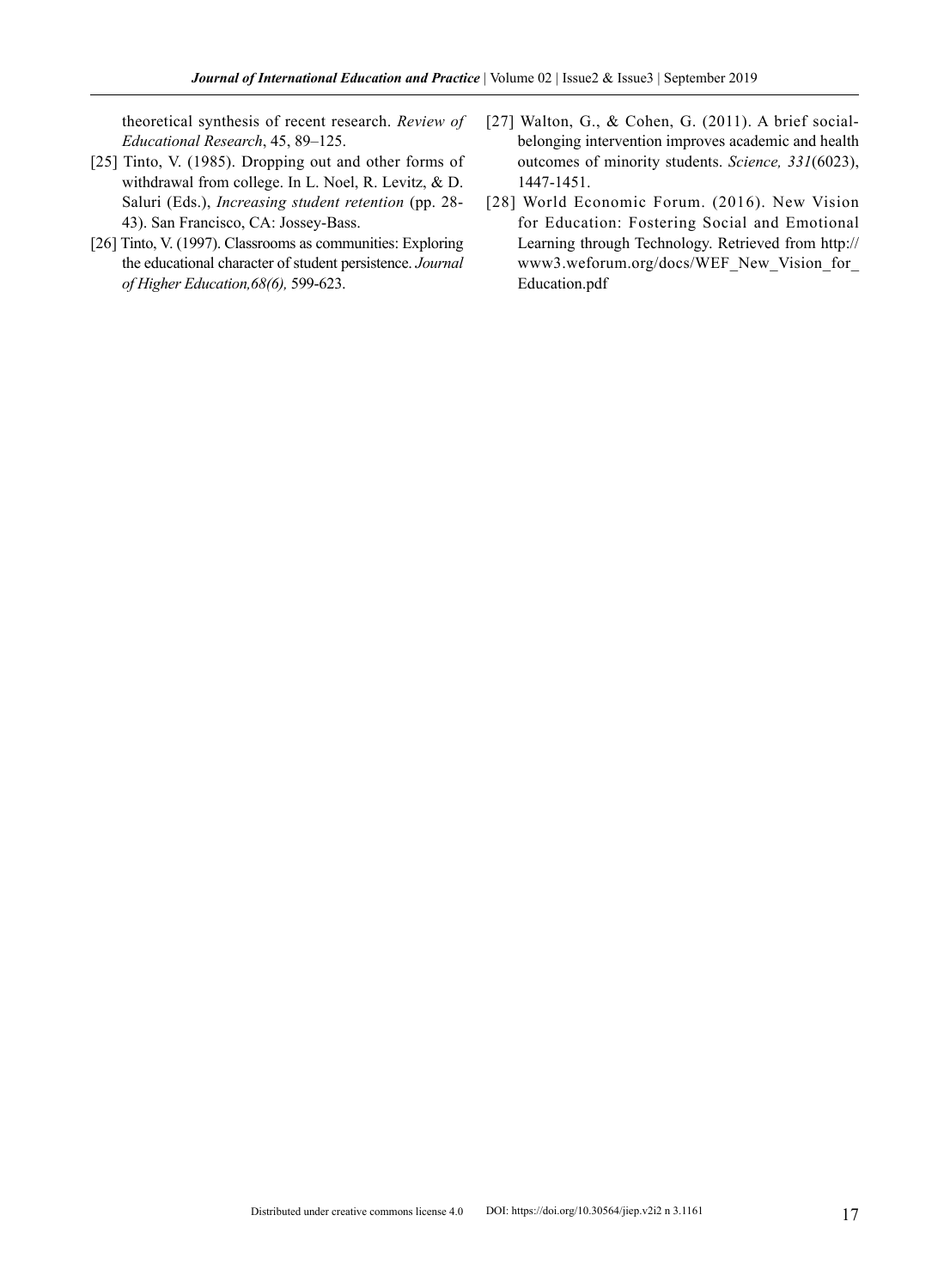

Journal of International Education and Practice

http://ojs.bilpublishing.com/index.php/jiep



# **ARTICLE Sono4Students – A student Sonography Project**

#### **Florian Recker \***

Department for Obstetrics and Gynecology, University Hospital Bonn, Venusberg Campus 1, 53127 Bonn, Germany.

#### ARTICLE INFO ABSTRACT

*Article history* Received: 10 June 2019 Accepted: 25 September 2019 Published: 30 September 2019

*Keywords:* Ultrasound

Peer-teaching Medical education

Clinical sonography is of high significance in the daily medical practice. This field is growing more and more important and larger in clinical daily routine and is used numerously in today's medicine. Clinical sonography is a useful tool, which burdens the patients less than other investigation technologies, by quickly confirming suspected diagnoses or excluding differential diagnoses. Therefore, sonography should be a part of early student education at universities. In spite of the immense importance of ultrasonic testing in clinical daily routine, only few universities make an effort to integrate a broad and organized ultrasound education in the curriculum.

At the University of Bonn students frequently asked for ultrasonic courses, but only a few medical subject areas offered detached ultrasonic courses, which cover only a fraction of the demand.

Because of the missing anchoring of this field in the curriculum of the medical faculty of Bonn, "Sono4Students" a student managed ultrasonic course was found in the beginning of 2010.

Today, Sono4Studens is the biggest student initiative in Germany, in the scope of peer-teaching sonography. Since the beginning 189 courses with around 700 participants were held. The course offers a structured and standardized concept for participants, which focuses on topics relevant for the final exam and the clinical daily routine.

#### **1. Introduction**

 $\sum$  y now, sonography has found its way into<br>numerous subject areas. Moreover, it is an<br>important tool in the medical education for<br>students<sup>[1-15]</sup>. In spite of the immense importance of numerous subject areas. Moreover, it is an important tool in the medical education for students<sup>[1-15]</sup>. In spite of the immense importance of ultrasonic testing in clinical daily routine, only few universities make an effort to integrate a broad and organized ultrasound education in the curriculum. Particularly, several analyses could show that students in small groups develop effective improvement of their

motor and interpretative skills, in the field of focused sonography  $[3,6,8,11,12,15]$ . Especially sonography is a tool, which relies mostly on the abilities and knowledge or rather experience of the operator. That is why the most important factor is an early education in this field.

At the University of Bonn students frequently asked for ultrasonic courses, but only a few medical subject areas offered detached ultrasonic courses, which cover only a fraction of the demand. Because of the missing anchoring of this field in the curriculum of the medical faculty of

*Florian Recker,* 

*<sup>\*</sup>Corresponding Author:*

*Medical Doctor, Department for Obstetrics and Gynecology, University Hospital Bonn, Venusberg Campus 1, 53127 Bonn, Germany; Email:Florian.recker@ukbonn.de.*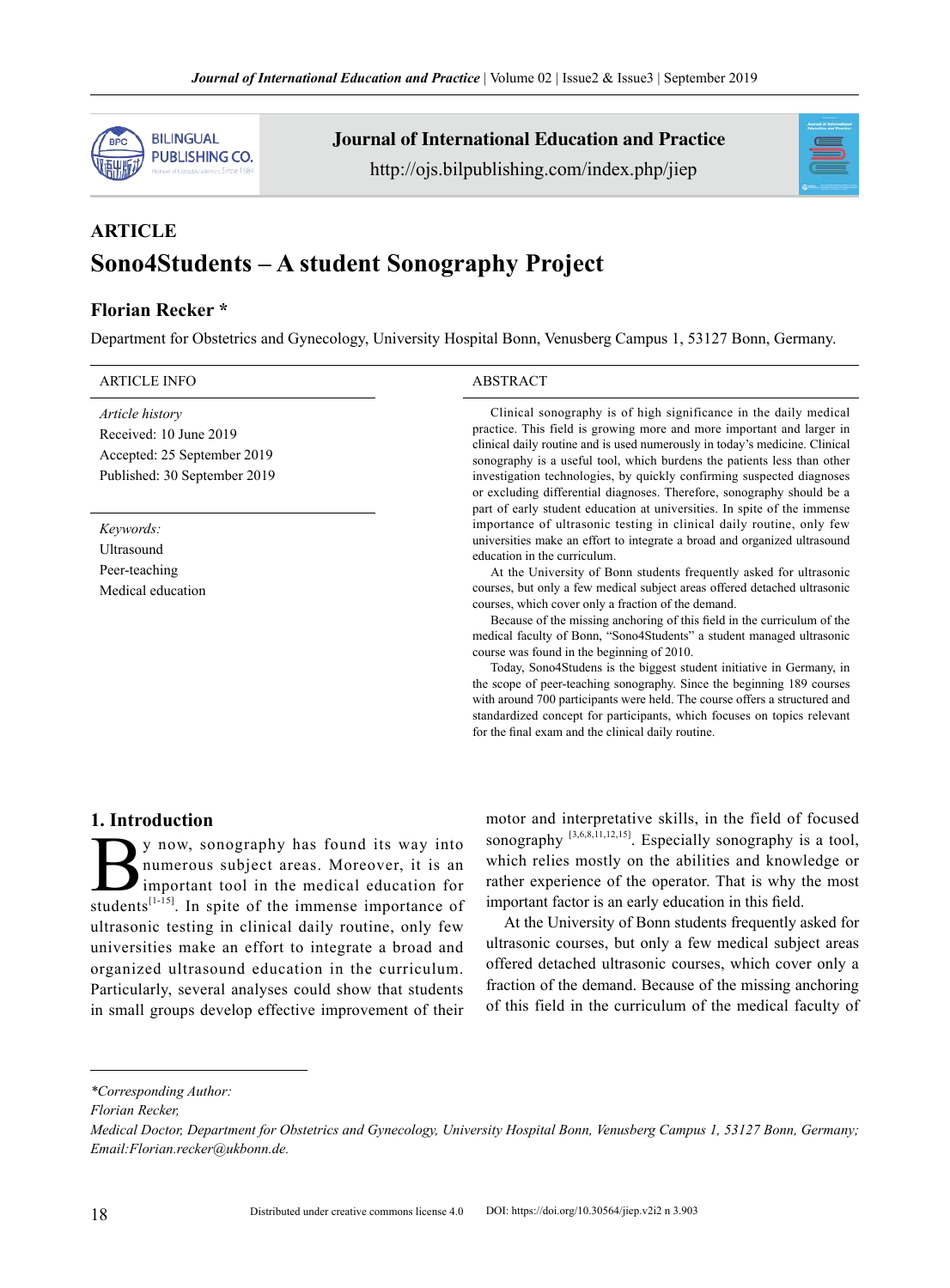Bonn, a student managed ultrasonic course "Sono4Students" was found in the beginning of the winter semester 2010/2011, which did develop further with each semester, in its contents and quality. This is how the project "Sono-4Students" was found by the students themselves.

#### **2. Sono4Students**

The ultrasonic courses by "Sono4students" are affiliated with the Bonn "Skills-Lab" and contain the bellow-mentioned courses, regarding the following topics:

- Emergency ultrasound: FAST-Plus

- Ultrasound of the thyroid and throat

- Ultrasound of the internal upper abdomen with anatomic cover separated into four different parts

- Abdomen I: standard sections
- Abdomen II: organ screening
- Abdomen III: organ biometrics
- Abdomen IV: Duplex sonography

- Ultrasound of the revulsive urinary paths (kidney and bladder)

- Ultrasound of the liver(cirrhosis)
- Ultrasound of acute appendicitis

- Ultrasound of the lungs with focus on pneumothorax diagnostics

- Ultrasound with deep vein thrombosis/embolism of the lung artery

- "Sono meets Prometheus": applied anatomy for the pre-clinic

- Emergency ultrasound: FEEL-concept



**Fig.** 1: Diagram of the Different Ultrasound Courses and the Number of Given Courses in 2010-2014

Moreover, occasionally full-time courses (about 8 hours) are offered on weekends, where participants work with multiple ultrasonic equipments, and in addition the teaching material of the Bonn "SkillsLab" can be used. For example, full-time emergency courses and sonographic crash courses with an internal focus are offered.

The courses orientate themselves on the concept of "peer-to-peer-learning". They address beginners, as well as advanced students, and students in their practical year

with and without experience in the field of sonography. Every course has a theoretical and a practical part. The theoretical part consists of an interactive presentation, where participants are supposed to collaborate actively. At first, the main features of the physical fundamentals of sonography are explained, followed by a repetition of anatomy and, if necessary physiology of the organ systems relevant to the specific course. After that, a structured examination process will be performed on one of the course participants.

Afterwards, the practical part follows, in which students can practice sonographic examinations by hands-on training, under guidance and supervision of student tutors. A rotation principle is applied. At the beginning, each participant learns to adjust the right screen perspective, followed by the display of the standard section planes (rotation of participants each 5 minutes).

Afterwards the representation of the standard sections follows.

At the end, each student repeats one whole examination process. Whereat, experienced students help students with less experience. To finish, typical pathological findings are discussed, in the form of clinical presentations of cases. The learn process is supported by repetition and connection with existing knowledge. Participants receive handouts, which give them a red thread through the course. They also receive pocket cards, created by "Sono4Students", which can be used to keep studying self-handedly in the clinical daily routine. Until now, there are cards regarding FAST-examination and abdomen sonography. Also, students have the opportunity to retain their knowledge at home with the help of case examples, which are given on the interactive learning platform at [www.sono4s](http://www.sono4students.uni-bonn.de)[tudents.uni-bonn.de](http://www.sono4students.uni-bonn.de)

#### **3. Methodology**

The training of student tutors is based on a multi-level concept in combination with a contract of generations, which enables a substantiated training and advanced training.



**Fig.** 2: Standardised Multi-level Concept as a Training Model for the Student Ultrasonic Tutor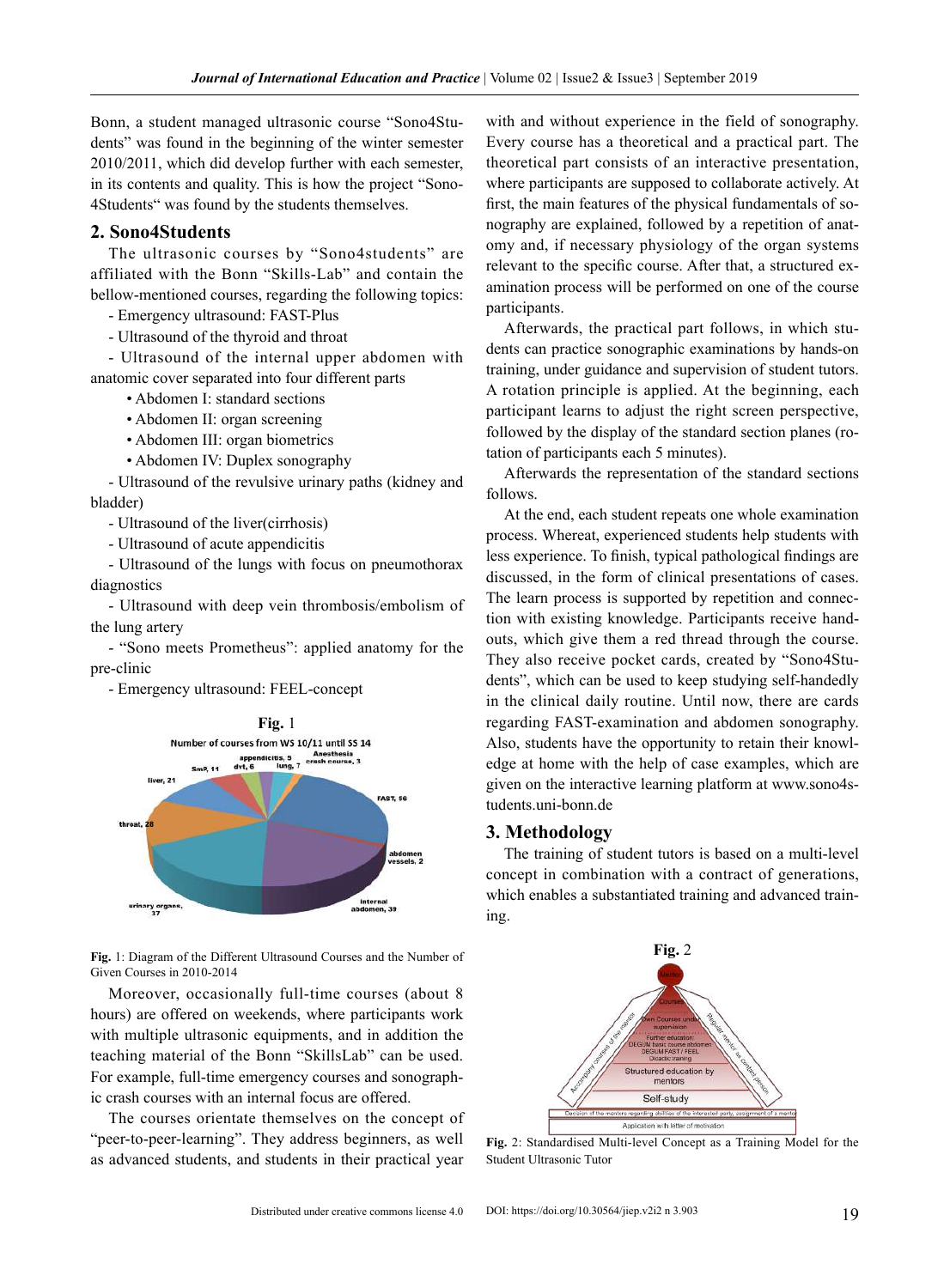At the beginning, the interested party applies for the position at "Sono4Students" and has to be considered suitable by the already trained mentors. After that, a mentor is assigned to the newcomer, who accompanies the training and is always available for questions. This is followed by a training program, see figure 2. The Newcomer prepares himself by previous self-study for the structured training by the experienced mentor. Moreover, newcomers, who are not working single-handed or are not 100% interested, are separated. Afterwards, they deal with one ultrasonic topic each, over several weeks, beginning with handling and instrument adjustment, to the individual course contents and examinations processes. At the same time the new tutors accompany their mentors in their courses and take over individual parts of the course with assistance by the mentor. Several times a year, participants have the opportunity to take part in DEGUM-certified courses and one didactics training. In this way, a gradual integration into the task as a tutor takes place. This facilitates the beginning as a tutor, but also offers the opportunity that assistance with regards to content and didactics can be given, by experienced team members at any time. Either ensures maintenance of a specific standard of tutor education, and with that also the quality of the courses. Regular tutor meetings function as a means to ensure quality. In the meetings potential problems are discussed, requests brought up, improvements and updates of the individual courses discussed, and further development and structuring of the courses, and of the accompanied offers (e.g. internet platform) planed and implemented.

Since the beginning of 2013, every tutor has the opportunity to actively participate in the DEGUM courses of the working group SonoABCD, to continuously develop themselves for the own Sono4Students courses. Since last summer, there is also the opportunity to take part in a DEGUM-certified abdomen basic course with Prof Stunk, from the University of Bonn. To ensure that every tutor has basic didactic knowledge, all of them need to participate in an didactic training "Dot.Med" of the medical faculty, on the issue of medical didactics. Moreover, there are tutors, who took actively part in the train-the-trainer training and therefore give valuable tips to the other tutors and mentors. The greatest charm of this form of teachings is the high own initiative of the students, offering a wide array of development opportunities and by doing so laying the ground for consistent motivation.

#### **4. Results**

Since the beginning in winter semester of 2010 219 courses with around 800 participants were held, of whom 739 participated in the evaluation. The course participants evaluated the application procedure (1) the meeting of expectations (2) the increase of knowledge (3) the improvement of practical abilities (4) if the course was worth it (5) if they would recommended the course to other people (6) and the appearance of the tutors (7) using school grades from 1 to 6.

The results of the evaluation show the high satisfaction of the participants with the course concept. With a total grade of 1.15 of all courses and a very low standard deviation of 0.13 the "Sono4Students" courses belong to the most popular courses in the medical faculty.



Evaluation of all courses from WS 10/11 - SS 14



**Fig.** 3: Overview of the Results of the Evaluation of the Courses in 2010-2014

#### **5. Discussion and Conclusion**

Ultrasonic examination is a simple and not invasive procedure, with a high diagnostic importance, which is assumed to be well-known in the clinical practice nowadays, but not taught sufficient at universities. Therefore, "Sono4Students" sets out to offer practical trainings of sonography as an integral part of education in Bonn.

Students, who have studied the basics of sonography autodidacticlly, are prepared well for the final exams, as well as for their future medical activity. To ensure the future existing of this course, it is based on the concept of "peer-to-peer-learning" so that experienced tutors constantly educate new tutors.

The given evaluations and grades confirm this estimation. Because of the education from students for students an informal and intense exchange of knowledge is possible.

Moreover, a network with other student sonography projects from Germany and Austria was founded, which campaigns students interests regarding sonography. In this way, competence is concentrated, and a platform for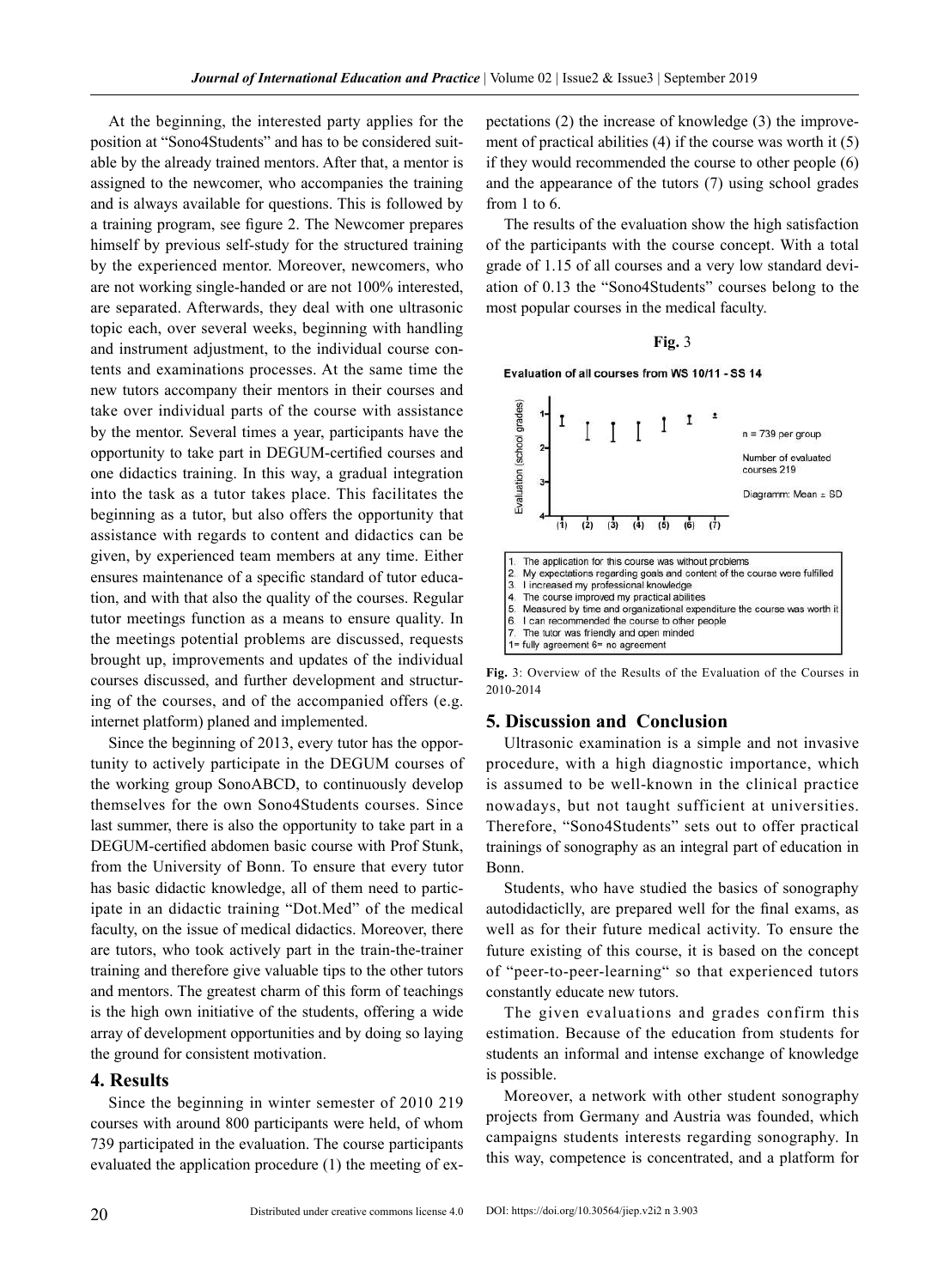exchange of teaching experience develops.

This course concept from "Sono4Students" is innovative, future-orientated and can be transferred to curricula of all Skills Labs, which exist in the medical education and is optimally eligible for peer – to – peer teaching.

As with any other medical training, the use of ultrasound devices requires dedicated education and practical training. Educational programs need to be designed to facilitate the general medical practitioner learning at any level of experience, starting at the medical student level and continuing with more focus on specialty- related issues. Some models of US education have been developed. One offers graduated levels of exposure and imaging experience for medical students during third-year clerkships (Harvard Medical School, Boston, USA). The second model is more compact, organized as a dedicated 3-day program (Thomas Jefferson University Hospital, Philadelphia, USA). With the current wide variability in clinical clerkship requirements, it is conceivable that a student could complete a medical school curriculum without ever directly scanning a patient with ultrasound. Some authors predict that increasing numbers of clinicians and students will have such "echoscopes" in their white coats, instead of, or in addition to, a "stethoscope"<sup>[16]</sup>.

Although integration of ultrasound training offers opportunities to provide instruction in the use of novel educational and clinical practice tools, efforts to integrate ultrasound technologies into undergraduate medical education are limited. To date, graduate medical education (GME) programs have served as pioneers in ultrasound training. In fact, the Accreditation Council for Graduate Medical Education has specific curriculum requirements for ultrasound education in specialties such as emergency medicine, internal medicine, radiology, and obstetrics– gynecology<sup>[17-20]</sup>. A central issue in training students in ultrasonography lies in locating the time and funding for training programs. Early analyses demonstrated that in small cohorts, medical students were able to develop the psychomotor and interpretative skills required for effective focused ultrasonography. For example, a study at Wayne State University showed that first-year medical students were able to successfully utilize portable ultrasound to differentiate sonographic objects following six 90-min sessions covering abdominal, cardiovascular, genitourinary, and musculoskeletal applications<sup>[21]</sup>. Additional efforts have demonstrated that focused ultrasonography may be useful as an educational aid in teaching anatomy to medical students<sup>[22-25]</sup>. A study from the Mayo Clinic demonstrated that fourth-year medical students who used focused echocardiography to aid in the understanding of cardiovascular anatomy had high satisfaction rates<sup>[26]</sup>. Further, the use of focused ultrasonography among medical school students has been shown to potentially aid in the development of physical examination skill acquisition<sup>[27]</sup>. In a study from the University of Chicago, fourth-year medical students used focused echocardiography in cardiac evaluation with subsequent improved detection of cardiac conditions and higher accuracy in cardiac auscultation skills $^{[28]}$ .

In 2006, the University of South Carolina, School of Medicine introduced an integrated ultrasound curriculum (iUSC) across all 4 years of medical school<sup>[29]</sup>. The curriculum was based on a point-of-care ''focused'' ultrasound program that was developed for emergency medicine physicians and trainees<sup>[30]</sup>.

The faculty of Muenster (Germany) established an ultrasound curriculum allowing each student of the medical school to gain individually skills in imaging various human organs and its pathologies, creating an individual foundation for further medical practice, according to DE-GUM sonographic guidelines for undergraduate medical students<sup>[31]</sup>.

Although there are already some innovative ultrasound curricula in medical schools around the world, there is a need for the development of national standards to facilitate widespread adoption of ultrasound education in medical school curricula since.

#### **References**

- [1] Fernandez-Frackelton M, Peterson M, Lewis RJ, Perez JE, Coates WC (2007) A bedside ultrasound curriculum for medical students: prospective evaluation of skill acquisition. Teach Learn Med 19(1):14–19
- [2] Tshibwabwa ET, Groves HM, Levine MAH (2007) Teaching musculoskeletal ultrasound in the undergraduate medical curriculum. Med Educ 41(5):517– 518
- [3] Rao S, van Holsbeeck L, Musial JL, Parker A, Bouffard JA, Bridge P, Jackson M, Dulchavsky SA (2008) A pilot study of comprehensive ultrasound education at the Wayne State University School of Medicine: a pioneer year review. J Ultrasound Med 27(5):745– 749
- [4] Syperda V, Trivedi PN, Melo LC, Freeman ML, Ledermann EJ, Smith TM, Alben JO (2008) Ultrasonography in preclinical education: a pilot study. J Am Osteopath Assoc 108(10):601–605
- [5] Wright SA, Bell AL (2008) Enhancement of undergraduate rheumatology teaching through the use of musculoskeletal ultrasound. Rheumatology (Oxford) 47(10):1564–1566 (Epub 2008 Aug 13)
- [6] Gogalniceanu P, Sheena Y, Kashef E, Purkayastha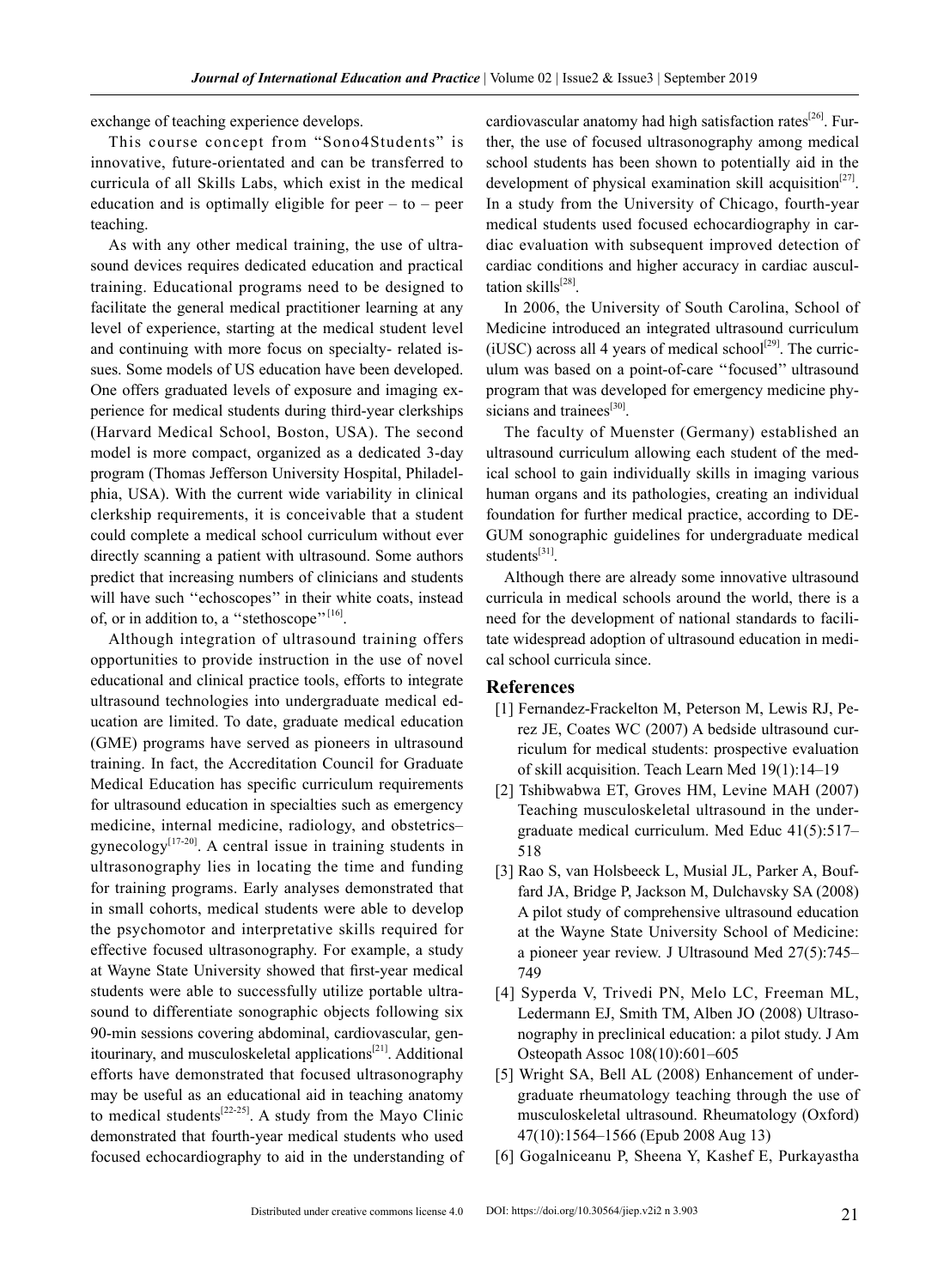S, Darzi A, Paraskeva P (2010) Is basic emergency ultrasound training feasible as part of standard undergraduate medical education? J Surg Educ 67(3):152– 156

- [7] Perera P, Mailhot T, Riley O, Mandavia D (2010) The RUSH Exam: rapid ultrasound in shock in the evaluation of the critically ill. Emerg Med Clin N Am 28:29–56
- [8] Butter J, Grant TH, Egan M, Kaye M, Wayne DB, Carrio ́n-Carire V, McGaghie WC (2007) Does ultrasound training boost Year 1 medical student competence and confidence when learning abdominal examination? Med Educ 41(9):843–848 (Epub 2007 Aug 13)
- [9] Hoppmann R, Michell W, Carter J, McMahon C, Lill P, Brownlee N, Carnevale K (2008) Ultrasound in second year pathology medical education. J SC Acad Sci 7:11–12
- [10] Tayal VS, Beatty MA, Marx JA, Tomaszewski Ca, Thomason MH (2004) FAST (focused assessment with sonography in trauma) accurate for cardiac and intraperitoneal injury in penetrating anterior chest trauma. J Ultrasound Med 23(4):467–472
- [11] American College of Emergency Physicians Emergency Ultrasound Guidelines (2009) Ann Emerg Med 53:550–570
- [12] Neri l, Storti E, Lichtenstein D (2007) Toward an ultrasound curriculum for critical care medicine. Crit Care Med 35:S290–S304
- [13] Blaivas M, Kirkpatrick A, Sustic A (2007) Future directions and conclusions. Crit Care Med 35:S305– S307
- [14] Bahner D, Blaivas M, Cohen HL, Fox JC, Hoffenberg S, KendalL j, KendalL J, McGahan JP, Sierzenski P, Tayal VS (2008) AIUM practice guideline for the performance of the focused assessment with sonography for trauma (FAST) examination. J Ultrasound Med 27(2):313–318
- [15] Kobal SL, Lee SS, Willner R et al (2004) Hand-carried cardiac ultrasound enhances healthcare delivery in developing countries. Am J Cardiol 94:539–541
- [16] Solomon SD, Saldana F. Point-of-care ultrasound in medical education—Stop listening and look. N Engl J Med 2014;370: 1083–1085
- [17] Accreditation Council for Graduate Medical Education. ACGME Program Requirements for Graduate Medical Education in Emergency Medicine. Effective July 1, 2013. http:// www. acgme.org/acgmeweb/Portals/0/ PFAssets/2013-PR-FAQ-PIF/110\_emergency\_ medicine\_07012013.pdf. Accessed May 23, 2014.
- [18] Accreditation Council for Graduate Medical

Education. ACGME Program Requirements for Graduate Medical Education in Internal Medicine. Effective July 1, 2013. http:// www.acgme.org/ acgmeweb/Portals/0/ PFAssets/2013-PR-FAQ-PIF/140 internal medicine 07012013.pdf. Accessed May 23, 2014.

- [19] Accreditation Council for Graduate Medical Education. ACGME Program Requirements for Graduate Medical Education in Diagnostic Radiology. Effective July 1, 2013. https://www. acgme.org/acgmeweb/Portals/0/ PFAssets/2013-PR-FAQ-PIF/420\_diagnostic\_radiology\_07012013.pdf. Accessed May 23, 2014.
- [20] Accreditation Council for Graduate Medical Education. ACGME Program Requirements for Graduate Medical Education in Obstetrics and Gynecology. Effective January 1, 2008. https:// www.acgme.org/acgmeweb/ Portals/0/PFAssets/ ProgramRequirements/ 220obstetricsandgynecolo gy01012008.pdf. Accessed May 23, 2014.
- [21] Rao S, van Holsbeeck L, Musial JL, Parker A, Bouffard JA, Bridge P, Jackson M, Dulchavsky SA (2008) A pilot study of comprehensive ultrasound education at the Wayne State University School of Medicine: a pioneer year review. J Ultrasound Med 27(5):745–749
- [22] Wittich CM, Montgomery SC, Neben MA, Palmer BA, Callahan MJ, Seward JB, Pawlina W, Bruce CJ (2002) Teaching cardiovascular anatomy to medical students by using a handheld ultrasound device. JAMA 288(9):1062–1063
- [23] Shapiro RS, Ko PK, Jacobson S (2002) A pilot project to study the use of ultrasonography for teaching physical examination to medical students. Comput Biol Med 32(6):403–409
- [24] Tshibwabwa ET, Groves HM (2005) Integration of ultrasound in the education programme in anatomy. Med Educ 39(11):1148
- [25] Decara JM, Kirkpatrick JN, Spencer KT, Ward RP, Kasza K, Furlong K, Lang RM (2005) Use of handcarried ultrasound devices to augment the accuracy of medical student bedside cardiac diagnoses. J Am Soc Echocardiogr 18(3):257–263
- [26] Wittich CM, Montgomery SC, Neben MA, Palmer BA, Callahan MJ, Seward JB, Pawlina W, Bruce CJ (2002) Teaching cardiovascular anatomy to medical students by using a handheld ultrasound device. JAMA 288(9):1062–1063
- [27] Decara JM, Kirkpatrick JN, Spencer KT, Ward RP, Kasza K, Furlong K, Lang RM (2005) Use of handcarried ultrasound devices to augment the accuracy of medical student bedside cardiac diagnoses. J Am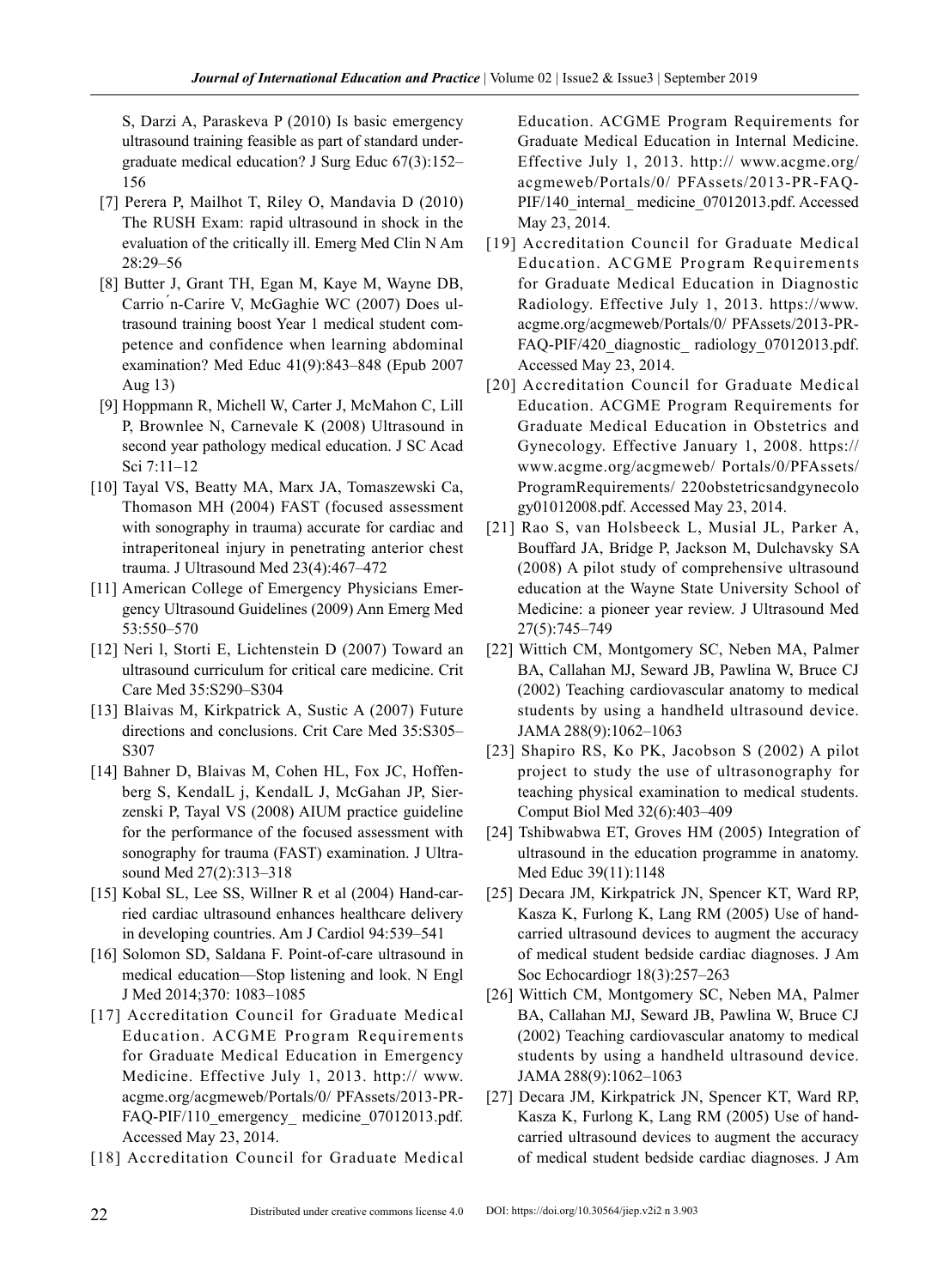Soc Echocardiogr 18(3):257–263

- [28] Decara JM, Kirkpatrick JN, Spencer KT, Ward RP, Kasza K, Furlong K, Lang RM (2005) Use of handcarried ultrasound devices to augment the accuracy of medical student bedside cardiac diagnoses. J Am Soc Echocardiogr 18(3):257–263
- [29] Hoppmann R, Cook T, Hunt P, Fowler S, Paulman L, Wells J, Richeson N, Thomas L, Wilson B, Neuffer F, McCallum J, Smith S (2006) Ultrasound in Medical Education: a vertical curriculum at the University of South Carolina School of Medicine. J SC Med Assoc

102:330–334

- [30] Cook T, Hunt P, Hoppmann R (2007) Emergency medicine leads the way for training medical students in clinician-based ultra- sound:a radical paradigm shift in patient imaging. Acad Emerg Med 14:558–561
- [31] Heinzow H, Friederichs H, Lenz P, Schmedt A, Becker JC, Hengst K, Marschall B, Domagk D.: Teaching ultrasound in a curricular course according to certified EFSUMB standards during undergraduate medical education: a prospective study. BMC Medical Education 2013 13:84.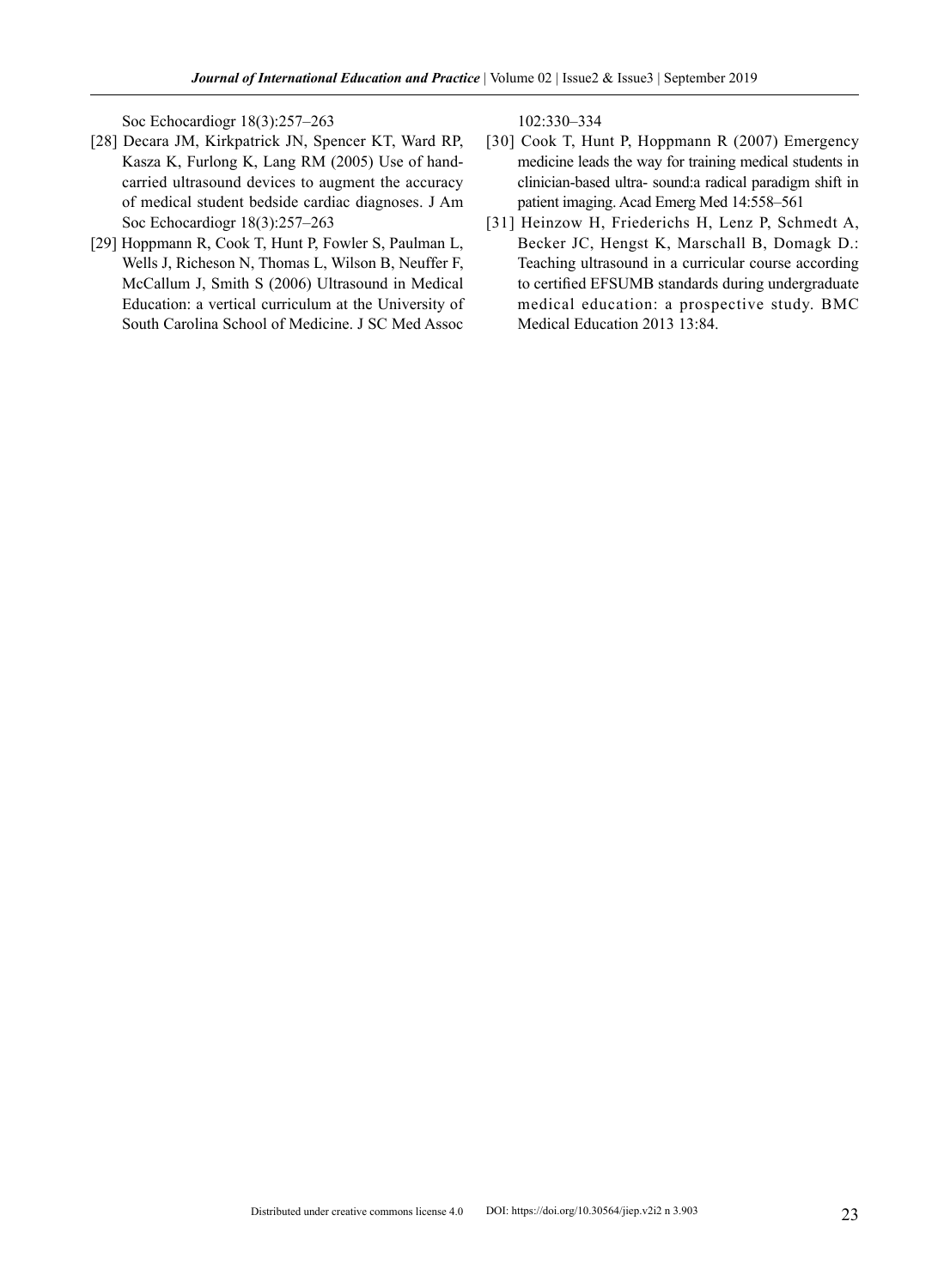

Journal of International Education and Practice http://ojs.bilpublishing.com/index.php/jiep



# **ARTICLE Strangers in a New Land: Rural School Personnel's Perceptions of the Implementation of an International Student Program**

### **Caryn A. Lasky\***

Coe-Brown Northwood Academy, New Hampshire, USA

| <b>ARTICLE INFO</b>                                                                                                                                             | <b>ABSTRACT</b>                                                                                                                                                                                                                                                                                                                                                                                                                                                                                                                                                                                                                                                                                                                                                                                                                                                                                                                       |  |  |
|-----------------------------------------------------------------------------------------------------------------------------------------------------------------|---------------------------------------------------------------------------------------------------------------------------------------------------------------------------------------------------------------------------------------------------------------------------------------------------------------------------------------------------------------------------------------------------------------------------------------------------------------------------------------------------------------------------------------------------------------------------------------------------------------------------------------------------------------------------------------------------------------------------------------------------------------------------------------------------------------------------------------------------------------------------------------------------------------------------------------|--|--|
| Article history<br>Received: 10 September 2019<br>Accepted: 25 September 2019<br>Published: 30 September 2019                                                   | Many high schools in the northeastern United States have suffered<br>from declining enrollment due to a declining population of school-age<br>children in the region. Administrators, counselors and teachers perceive<br>many impacts of the implementation of an international student program<br>at a rural high school. This qualitative case study reveals that the rural<br>high school's unique nature impacts international student programs,<br>international students influence both school culture and programming,                                                                                                                                                                                                                                                                                                                                                                                                        |  |  |
| Keywords:<br><b>International Student Program</b><br>School Personnel Perceptions<br>Rural High Schools<br><b>Host Group</b><br>Interactive Acculturation Model | and international students suffer from isolation. School leaders would<br>benefit from considerations in the form of professional development<br>both prior to implementation of an international student program and<br>ongoing throughout its duration. It is important for schools to find ways<br>to respectfully honor student cultures and optimize learning experiences.<br>School leaders would be wise to determine desired size of international<br>student programs and make efforts accordingly to achieve that size<br>for optimal effectiveness for the benefit of both host and international<br>students. Implications and recommendations for future research include<br>further exploration of the perceived experiences of European and Chinese<br>international students, understanding the unique nature of rural high<br>schools and international student experiences, and examination of school<br>practices. |  |  |

#### **1. Introduction**

Many high schools in New England of the United States, including New Hampshire, have suffered from declining enrollment due to a declining population of school-age children in the region (Barrick,  $2015$ ;<sup>[2]</sup> Brooks,  $2015$ ;<sup>[10]</sup> Feely,  $2015$ <sup>[18]</sup> Francese,  $2016$ .<sup>[19]</sup> Specifically, the State of New Hampshire shows a total of 203,359 students in public school in 2003, while 2012 reports a total of  $181,900$  (N.H. Dept. of Ed., 2014).<sup>[31]</sup> This is a significant decrease statewide that has caused school

reductions in force, closures of small schools, and the consolidation of districts.

Due to the concern over enrollment issues, multiple rural schools have looked to supplement their tuition revenue by turning to a unique strategy: implementation of an international student program. However, a key problem facing school leaders is the lack of information available to schools concerning the perceptions of key personnel regarding the process of implementing an international program in the high school setting to ensure positive

*<sup>\*</sup>Corresponding Author:*

*Dr. Caryn A. Lasky,*

*Assistant Headmaster, Coe-Brown Northwood Academy, New Hampshire, USA; Email:laskyemail@yahoo.com*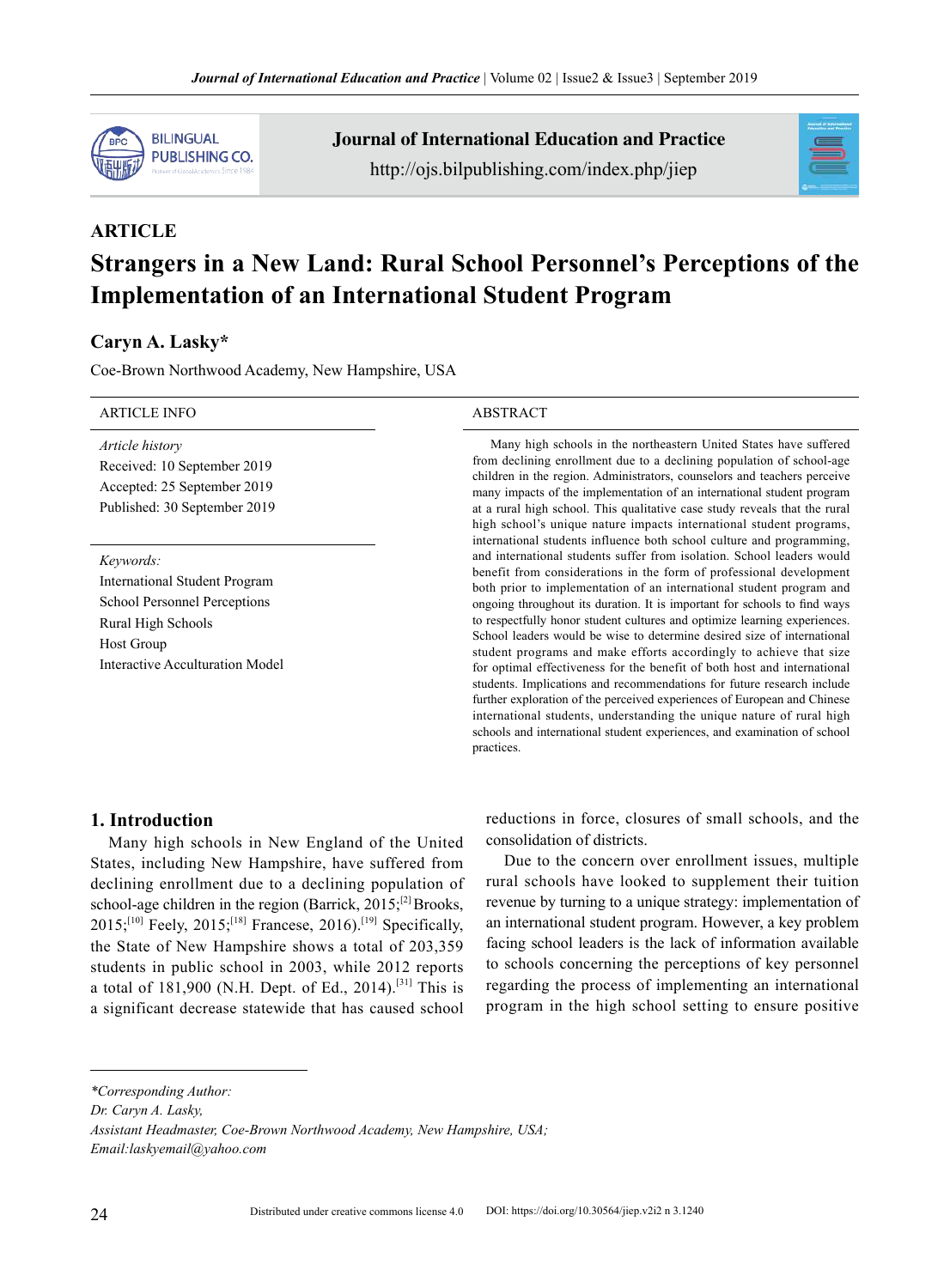transition experiences for both local and international students (Jesness,  $2004$ ;<sup>[24]</sup> McCall-Perez,  $2000$ ;<sup>[29]</sup> Roessingh,  $2006$ .<sup>[34]</sup> There is a scarcity of information about international minors transitioning to American high schools, while several rural New Hampshire high schools have implemented an international student program as part of a response to declining enrollment and reduced tuition revenue (Bishop Brady High School,  $2017$ ;<sup>[6]</sup> Bow High School,  $2017$ ;<sup>[8]</sup> Coe-Brown,  $2017$ ).<sup>[15]</sup> It is of critical import that high schools that undertake this endeavor do so with adequate knowledge for the appropriate implementation of an international student program for the benefit of both host and international students.

While many studies have examined transition experiences of college students, few studies exist that examine these programs at rural high schools. Little valid and reliable information concerning perceptions of key personnel of the implementation of an international student program is available to schools to use as guidance in implementing a new program. Significant research exists concerning adjustment and best practices for international students at the college level (Arenas, 2009;<sup>[1]</sup> Brisset, et al., 2010;<sup>[9]</sup> Cemalcilar, 2008;<sup>[13]</sup> Chen, 1999;<sup>[14]</sup> Dogan, 2012;<sup>[16]</sup> Duffy et al., 2003;<sup>[17]</sup> Kilinc & Granello, 2003),<sup>[26]</sup> but equal consideration should be given by researchers about the high-school aged international student. Lack of knowledge about the implementation process is notably concerning when initiating a new program that has the potential to impact both host and international students significantly. The purpose of this study was to explore perceptions of the process of implementing an international program at a rural high school and to reveal practices based on a study of faculty, counselors, administration, and English as a Second Language (ESL) personnel working with new international students at a rural high school.

#### **2. Background**

The implementation of an international student program in a rural school poses a significant potential change to school culture, classroom expectations, and administrative support structure. Howley et al.  $(2014)^{[21]}$  discuss that school leaders must build on community culture in order to address issues of social class, race, and culture for the benefit of all students. Li  $(2004)^{[27]}$  determined there were many programming changes high schools should have implemented, but did not. Ishimura and Bartlett  $(2014)^{[23]}$ affirm that schools need to implement specific strategies in order to better their international student programs; specifically, staff training highlighting cross-cultural training and cultural sensitivity training is recommended. Too often, little changes about school programming with the implementation of the international student program.

Hwang et al.  $(2014)^{[22]}$  examines the use of school counseling services by international students and determined there were four presenting concerns: relationships, anxiety, mood, and adjustment/learning issues. Zhang and Goodson  $(2011)^{[40]}$  concur, by stressing that school counselors should focus on stress, social interactions with Americans, and perceived discrimination by international students. These factors, and school counselors' responses to those factors, have a key influence on psychosocial adjustment of international students (Zhang & Goodson, 2011).<sup>[40]</sup> Chen (1999)<sup>[14]</sup> encourages school counselors to seek out international students, rather than waiting for those students to appear at their office door. Chen  $(1999)^{[14]}$  affirms that school counselors must concentrate on coaching and modeling effective behaviors for international students.

The role of host families also plays a significant part in social connections for international students. Spenader  $(2011)^{37}$  affirms that a poor match between students and host communities can severely impede cultural adaptation and language learning. In addition, Hendrickson et al.  $(2011)^{[20]}$  share that international students with national friendships reported that they are significantly more satisfied and feel more socially connected than their counterparts. It is recommended that international students be housed with local students rather than grouped together as it provides an immediate social relationship with local students, although it might be weak to start (Hendrickson et al., 2011).<sup>[20]</sup> This first social connection of a host family and student has the potential for significant impact on social connectedness.

A literature review of the state of rural schools, program design considerations, and transition experiences of international students reveals clear indications for school leaders such as administrators, teachers, counselors, and ESL tutors. School leaders must be mindful of the potential issues discussed above in their preparedness procedures. However, even with all these key contributions of information, the literature reveals many more questions that yet need to be answered. Specifically, what direction can be given to rural school leaders looking to implement this type of program for the benefit of the school community? While each of these studies reveal important aspects of rural schools, international student transitions, and international student program design, there is too little information yet to establish a wide-ranging set of best practices.

Current literature has verified the importance of the integration process for both groups of students: local and international. Supporting the concept of a complex,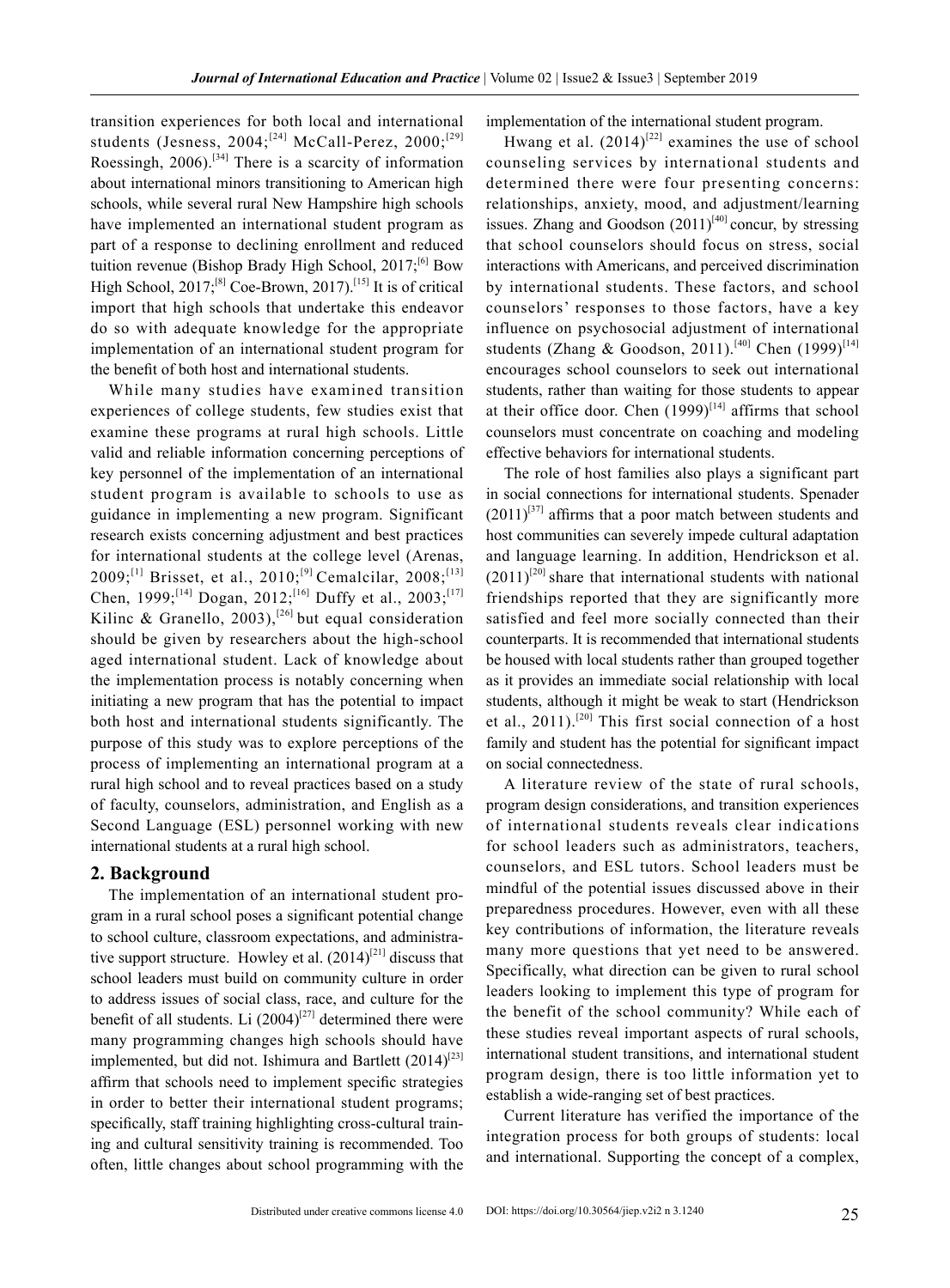multi-layered transition process, Casto, Steinhauer, and Pollack  $(2012)^{[12]}$  note the social challenges that developed between local and international students. Both local students and international students would benefit from careful consideration of appropriate support systems and programmatic changes necessary for the effective implementation of an international student program. Li  $(2004)^{[27]}$  emphasizes that a lack of specific programming preparation is felt keenly and directly by international students; therefore, school leaders are remiss if careful consideration is not given to these issues. With limited research on high school age international students, studies completed in this area, such as this one, will begin to fill in the large gap that exists.

#### **3. Research Method**

#### **3.1 Research Site & Data Collection**

The research site chosen for this study was a high school in rural New Hampshire that had recently implemented an international student program starting with one student and expanded to five students. It is important to note that New Hampshire is a small state in New England that has a primarily white population (see Table 1) which had significant relevance to this study.

| State                 | White | <b>Black</b> | Hispanic | Asian | American<br>Indian/<br>Alaska<br>Native | Native<br>Hawaiian/<br>Other<br>Pacific Isl. |
|-----------------------|-------|--------------|----------|-------|-----------------------------------------|----------------------------------------------|
| 1. Vermont            | 94%   | $1\%$        | $1\%$    | N/A   | N/A                                     | N/A                                          |
| 2. West Virginia      | 93%   | 3%           | $1\%$    | N/A   | N/A                                     | $<1\%$                                       |
| 3. Maine              | 92%   | $1\%$        | 2%       | N/A   | N/A                                     | N/A                                          |
| 3. New Hamp-<br>shire | 92%   | $1\%$        | 3%       | 2%    | N/A                                     | N/A                                          |
| 5. Montana            | 89%   | $1\%$        | 3%       | $1\%$ | N/A                                     | N/A                                          |
| 6. Iowa               | 86%   | 3%           | 6%       | 2%    | N/A                                     | N/A                                          |
| 6. Wyoming            | 85%   | $1\%$        | 9%       | N/A   | N/A                                     | N/A                                          |
| 8. North Dakota       | 84%   | 3%           | 4%       | N/A   | 4%                                      | N/A                                          |

**Table 1. State Comparisons of Population Distribution by Race/Ethnicity**

*In 2016, the Census Bureau's March Current Population Survey collected data which is adapted here from KFF.org (2016).[25] Population Distribution by Race/Ethnicity[ https://www.kff.org/other/state-indicator/ distribution-by-raceethnicity.*

As Table 1 shows, New Hampshire is tied with Maine for the state with the third densest white population. This was an important factor to note in this research study concerning international students. A total of six participants were selected through purposeful sampling who provided a range of perspectives of school personnel at the rural New Hampshire high school. In order to ensure a variety of perspectives, participants included two

administrators, two school counselors, and two teachers (one ESL, one regular). Purposeful sampling ensured basic tenets of the case study design were met and that all participants had a shared phenomenon.

A variety of key personnel in a rural school are crucial to the implementation of an international student program. This includes administrators who are integral to the establishment of the program, admission standards, and student acceptance, counselors who are the first line of contact for student class placement, intermediaries between home and school, and troubleshooters for a variety of issues, and faculty, both ESL and regular who spend the most academic time with students. Their perceptions of an international program provide a great deal of valuable insight into the process of implementation. This qualitative case study, therefore, was to examine how faculty, school counselors, administration, and ESL personnel working with new international students at a rural high school perceive the process of implementing an international student program.

To guide the use of semi-structured interview questions in this case study, the researcher applied the Interactive Acculturation Model (IAM) theoretical framework presented by Bourhis, Moise, Perreault, and Senecal  $(1997)^{7}$  which is one of several theories that has extended from Berry's (1980, 1984, 1997)<sup>[3][4][5]</sup> acculturation model. The IAM theoretical framework, along with two other theories, shifts the role of the host society to a prime, central focus rather than having only an outlying role in the acculturation process for international students. The IAM framework is based on Berry's (1980, 1984, 1997) [3][4][5] much used and applied acculturation model that remains a significant theory often utilized in studies with international students. The IAM serves to integrate several components of immigrant and host community relations into a common theoretical framework. The ultimate goal of IAM, stated by Bourhis et al.  $(1997)^{[7]}$  is to "present a non-determinist, more dynamic account of immigrant and host community acculturation in multicultural settings" (p. 379).

#### **3.2 Data Analysis**

Analysis of the case study began by conducting document reviews of all publications and documents related to the research question. This included a review of all international student program documents, the program of study, the faculty manual, and the student handbook. In addition to the document review, multiple field observations, including a typical school day, a Friday Assembly, and an ESL tutoring session, were conducted which provided supplemental information supporting the document review and guided and shaped participant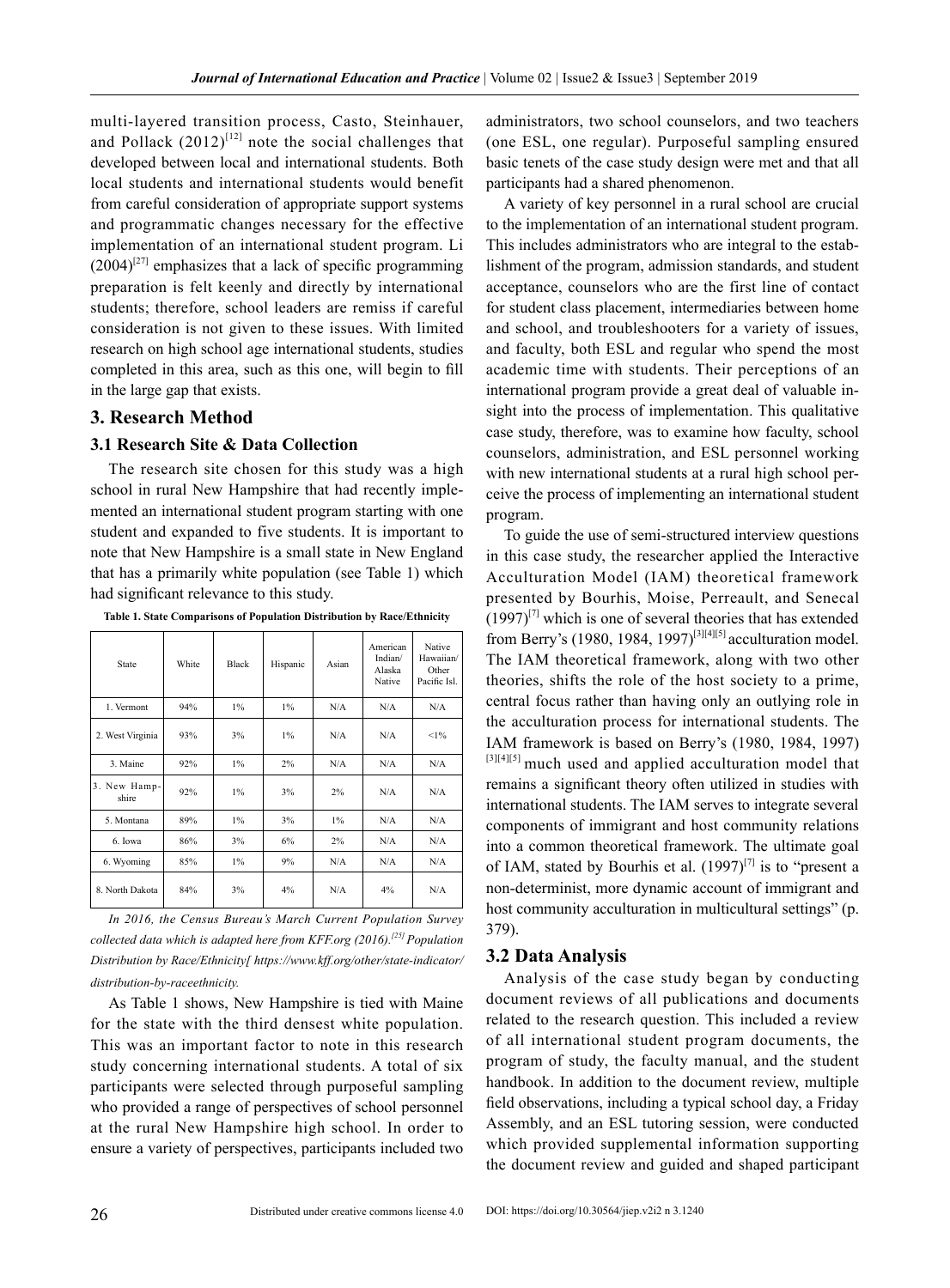interviews. Lastly, six interviews were conducted. Responses from participants in the interview process resulting in emerging trends. The interview questions explored three primary sections, but the semi-structured format allowed for guided discussions with spontaneous and flexible dialogue, resulting in valuable data (Merriam, 1998).<sup>[30]</sup> Focused coding, as Saldana  $(2016)^{[35]}$  described, revealed the most frequent or significant categories supported by collected data, as shown in Table 2 below. Data triangulation was achieved by using all three sources of information and the resulting themes, reflecting the shared experiences of the case study participants, providing insight to the research question.

**Table 2. Interview Coding**

| <b>Parent Code</b>                                                      | <b>Sample</b><br>Code                   |                                                                                                                                                                                               |  |  |
|-------------------------------------------------------------------------|-----------------------------------------|-----------------------------------------------------------------------------------------------------------------------------------------------------------------------------------------------|--|--|
|                                                                         | Involvement in school<br>community      | "Especially with international students<br>as opposed to exchange students because<br>they become really a part of the school<br>community."                                                  |  |  |
| <b>Assimilation into Host</b><br>Culture                                | Blending in with host<br>students       | "You wouldn't even know necessarily<br>that they're one of the international<br>students because they fit right in and<br>quietly become a part of our communi-<br>ty."                       |  |  |
|                                                                         | Social groups                           | "Other kids, they just fit right in and<br>they are part of the group, part of gang."                                                                                                         |  |  |
|                                                                         | Treated the same                        | "We are so interested in treating them<br>the same and we look at them the same<br>and expect them just to be like everyone<br>else, like an American student."                               |  |  |
|                                                                         | Missing home                            | "He really wanted to be home and he<br>really was not happy here."                                                                                                                            |  |  |
|                                                                         | Language barriers                       | "I think the language made it really<br>difficult for him to connect with the<br>students."                                                                                                   |  |  |
| <b>Non-Assimilation into</b>                                            | Course placement                        | "It was quite a while before we actually<br>had him in semi appropriate classes.'                                                                                                             |  |  |
| <b>Host Culture</b>                                                     | Self-isolation                          | "They were never isolated, but they<br>isolated themselves."                                                                                                                                  |  |  |
|                                                                         | Physical appearance                     | "Sometimes I think it depends a bit on<br>their physical look as well, Chinese<br>versus other cultures. The way they<br>look can dictate how they blend in, if the<br>kids can tell or not." |  |  |
|                                                                         | Cultural diversity for host<br>students | "It provides an opportunity for our kids<br>to learn about the world and open their<br>eyes."                                                                                                 |  |  |
| <b>International Students</b><br><b>Changing Host School</b><br>Culture | Sharing aspects of culture              | "He had a classroom full of our students<br>that attended after school, and he<br>brought in food and just talked about his<br>cultural and gave some education."                             |  |  |
|                                                                         | Classroom experiences                   | "The faculty tries to bring some of that<br>culture and have them do some edu-<br>cation to the class about where they're<br>from, their culture, their family."                              |  |  |
|                                                                         | Isolation                               | "The kids too are really shocked at what<br>rural means. On the map, we're really<br>close to Boston, but in reality"                                                                         |  |  |
| <b>Rural NH Culture</b>                                                 | Lack of evening activities              | "They had a hard time with nothing to<br>do, because they were also from larger<br>cities."                                                                                                   |  |  |
|                                                                         | Lack of transportation                  | "They're used to hustle and bustle and<br>riding trains and subways and public<br>transportation and just kind of getting<br>everywhere "                                                     |  |  |
| <b>Importance</b> of<br><b>Homestay Culture</b>                         | Communication & Advoca-<br>cy           | "I don't think that any of them are as<br>strong an advocate as they could have<br>been."                                                                                                     |  |  |
|                                                                         | Providing opportunities                 | "The first host family, there was not a lot<br>of, there was good intention, but not a<br>lot of things going on in the family."                                                              |  |  |

The parent codes revealed from this study tightly aligned with the IAM framework (see Figure 1) as each code pertained directly to a key component of the

framework. Data concerning the rural New Hampshire culture, the school community, and the homestay culture all served to further understand Bourhis' "host group" in terms of this research study. Parent codes discussing the assimilation experiences of international students were in direct correlation with the IAM framework.



**Figure 1.** Parent Codes and IAM Framework

#### **4. Results**

Several major themes and patterns emerged from the analysis of the interview data which addressed the research question of how faculty, school counselors, administration, and ESL personnel working with new international students at a rural high school perceived the process of implementing an international student program. These five major themes were identified from analysis of the interview transcripts and supported by data triangulation (see Table 3).

**Table 3. Data Triangulation**

| <b>General Themes</b>                                                                                                         | Supported<br>in Inter-<br>views | Supported<br>in Field Ob-<br>servations | Supported in<br>Document<br>Review |
|-------------------------------------------------------------------------------------------------------------------------------|---------------------------------|-----------------------------------------|------------------------------------|
| International students are often treated just as<br>domestic students, and are expected to culturally<br>blend in seamlessly. | X                               | X                                       | X                                  |
| International students are often isolated from<br>domestic students                                                           | X                               | X                                       | X                                  |
| Sharing of culture by international students has a<br>profound impact on the school community.                                | X                               | X                                       |                                    |
| The rural nature of NH culture has a significant<br>effect on international students                                          | X                               | X                                       | X                                  |
| The homestay culture contributes to the assimila-<br>tion and happiness of international students.                            | X                               |                                         | X                                  |

**Theme 1: International students are often treated just as domestic students, and are expected to blend in seamlessly.** This theme was prominent across all data sources, all types of school personnel, and carried repeatedly throughout the case study research process. From the very beginning of data collection with the document review, it was evident that there was little specific programming, coursework, or formal support established for international students. Field observations also supported this theme as international students were not a visibly separate entity and were absorbed into the school culture. The interview data supported this theme most strongly. As Administrator 1 noted, "they are just another student in the crowd. Which, maybe it is a positive thing, too, that, you know, everybody's alike in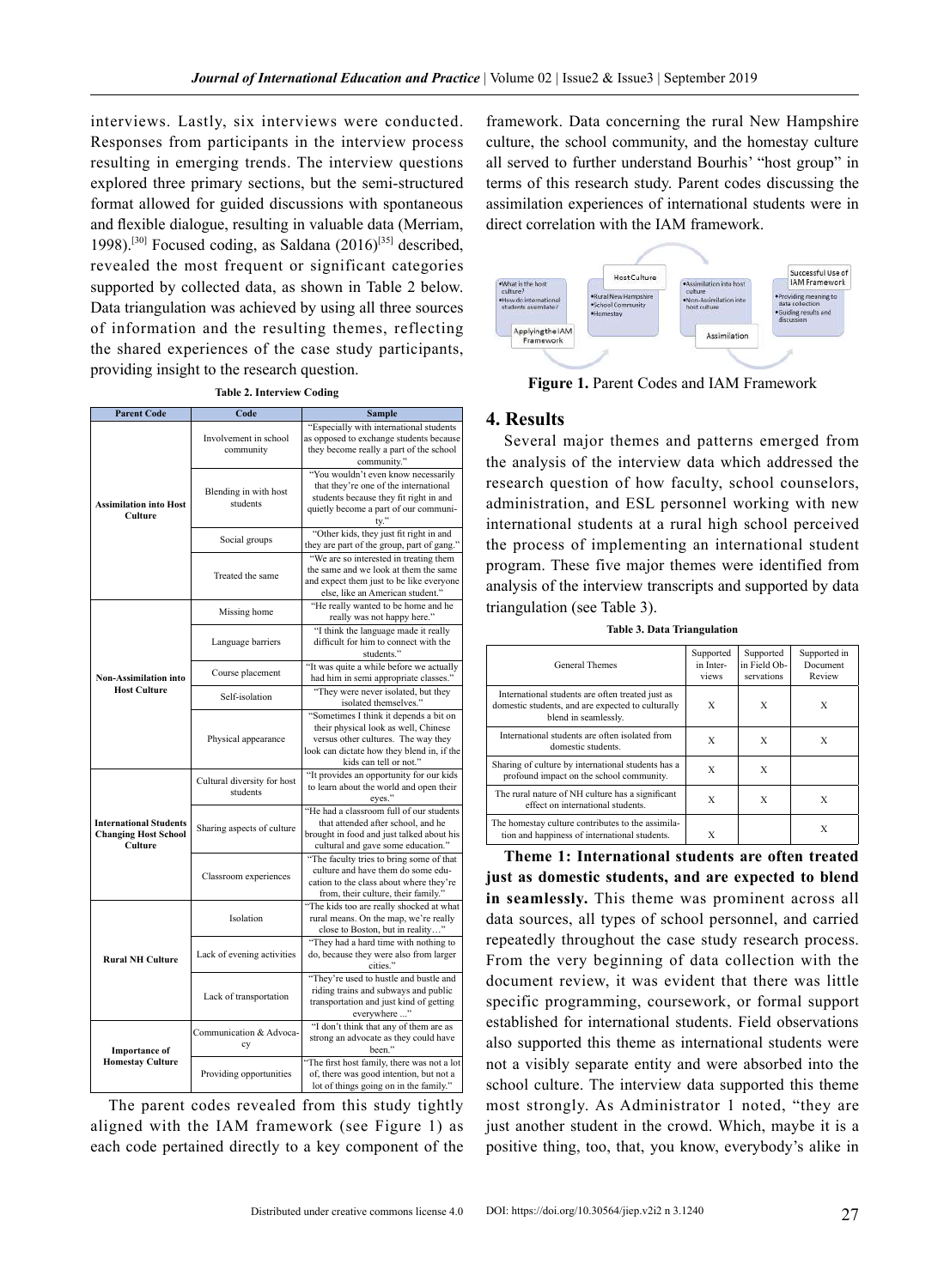some ways. They are just another face in the crowd."

**Theme 2: International students are often culturally isolated from domestic students.** A common thread between all interviews was the perceived isolation of international students. This carried through from home life to school life and often was noted that the isolation might have been self-imposed. Isolation was easily seen in social situations such as the lunchroom at school, as Teacher 2 pointed out:

They were never isolated, but they isolated themselves. They would go to lunch and they would just sit on their phone and not interact. I would have to push them and say 'Go sit with your friends. Don't sit with me at lunch. Get out of your comfort zone.'

This was observed by other participants as well, with Teacher 1 sadly reflecting on the discomfort that seemed to be felt by some international students, sharing that "Yan didn't go to the lunch room for a really, really long time, and Chen didn't eat or do anything… He always sat with an adult, because he just didn't know. He was not comfortable." Interview data, specifically by those working closest with international students, revealed the perception that some international students experienced cultural isolation that made it difficult for them to assimilate into the school culture.

**Theme 3: Sharing of culture by international students has a profound impact on the school community.** School personnel felt strongly that the international student program had a significant impact on the school community and culture, affecting students and staff alike. This was supported in field observations, but was highly evident in hearing the many, varied stories of interview participants. While it was noted that international students might blend into the overall school culture, it was apparent that these students had a substantial impact in the classroom. Teacher 1 spoke enthusiastically of the experience, sharing that it was highly beneficial for all involved:

We should have way more kids coming from other countries, because it was eye-opening for these kids and she did a presentation, and all of a sudden, she was like this… 'Oh, my gosh, Yan, you're amazing!' and the kids were giving her all this support and saw her as a kid just like them.

Teacher 1 was notably taken by the differences between cultures and stated that, "I guess I didn't know how different their educational system was and not even that, but how their culture, obviously their culture is different, but I didn't know how different." Teacher 2 felt keenly that the sharing of culture was very much needed in the school community. He said, "It's like there's so much misunderstanding between ourselves and other countries, not just China, so it was good that they're able to get that kind of grasp of how things really are." The international students shared their culture in many impactful ways.

**Theme 4: The rural nature of NH culture has a significant effect on international students.** The rural nature of the school had a notable impact on the cultural assimilation of international students. Field observations generally supported this theme as the highly rural nature of the school, campus, and activities were immediately evident and visual. Participants noted the unique aspects of the rural town of the school and reflected that many international students were coming from very large urban areas. Several participants discussed the lack of racial diversity in rural New Hampshire and its possible effect on experiences of international students. Administrator 1, who oversees the student body, reflected that:

This is a very rural, northern New Hampshire community. Pretty much white bred kind of community… I would still say we are 95% white. In the period of time that I have been here we have had faculty pretty much the same. I think we have had one African American and maybe one Hispanic [faculty]. In terms of diversity, we are never going to change our local community.

Teacher 1 discussed further how this lack of diversity might have affected the experiences of international students, saying "I think they thought it was going to be more diverse. I think they were surprised that they were surrounded by, really, very white people." Administrator 2 also questioned the impact of being non-white in rural New Hampshire:

It highlights how white we are here in rural New Hampshire. Other schools are so diverse, but here we have a few black kids, one Hispanic family. It's a matter of being or looking different causes kids to not approach them.

There are many cultural aspects of rural New Hampshire that impact international students. The lack of transportation, largely white population, emphasis on outdoor living, and lack of social opportunities all were perceived to impact their experiences.

**Theme 5: The homestay culture contributes to the assimilation and happiness of international students.**  Interview participants spoke in varying degrees about the homestay families and the impact they had on international students. Teacher 2 reflected on the powerful impact the homestay culture had on creating a true sense of family for international students:

Really establishing communication with the student and include, not just making them feel special in the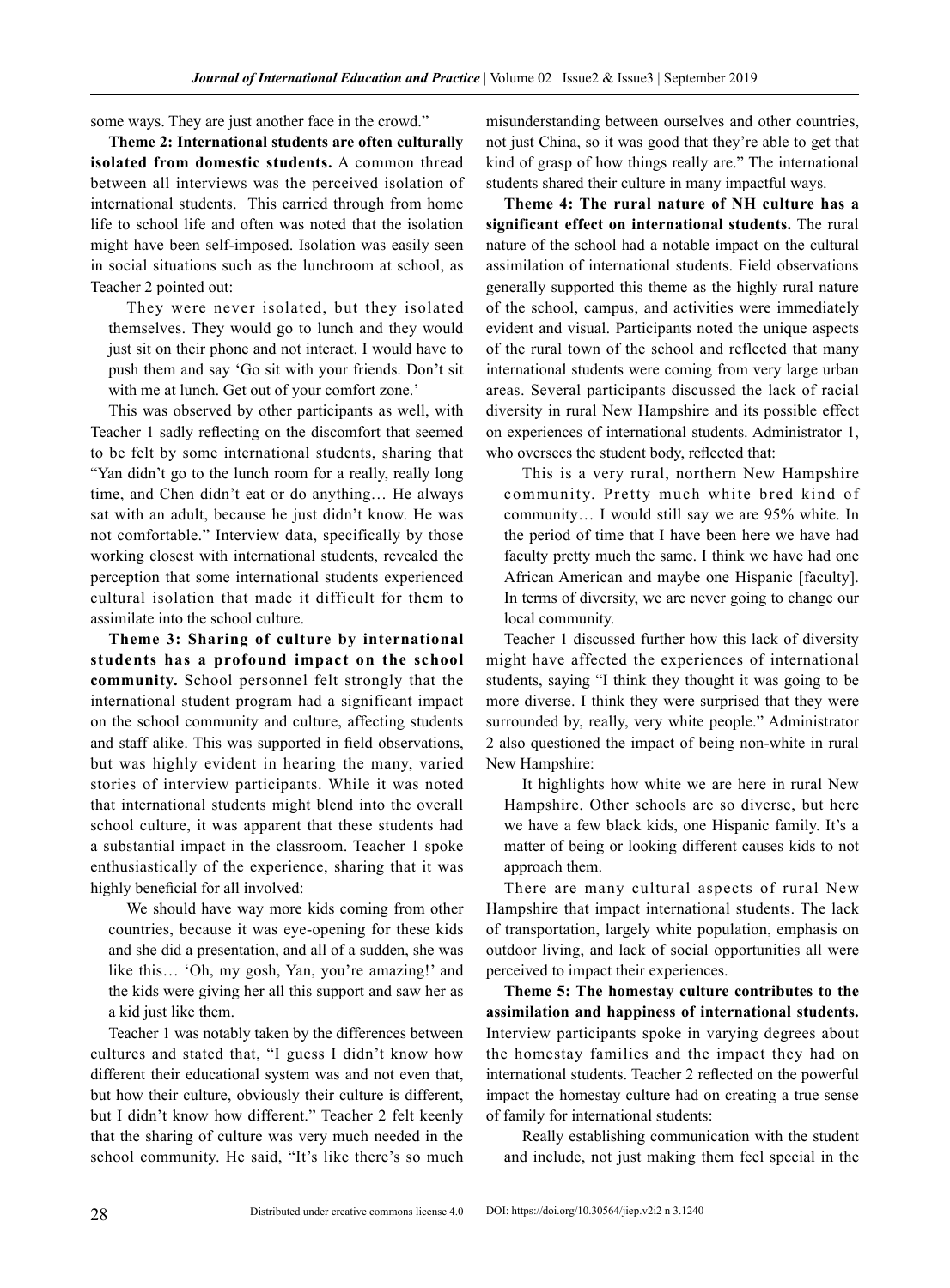house, but making them actually feel like they are one of the house, like family. Because that way, they'll actually feel like they belong there and they feel comfortable there.

He further expanded by saying:

I know it's a lot easier said than done, but establishing a kind of open communication and kind of family atmosphere is really, really important. I see homestay families just kind of crumble because these students will go home and they won't talk to anybody. They would go to their rooms, and that's when they start… to feel more isolated, they start to feel more depressed.

Other participants noted the importance of homestay families making efforts to share their culture with international students and to coordinate rewarding cultural experiences for them. Administrator 1 spoke of Chen's first homestay experience, saying, "I think in the first host family, there was not a lot of, there was good intention, but not a lot of things going on in the family." Participants acknowledged that the homestay experiences varied and seem to improve as the program continued, but shared their concern at providing better homestay experiences.

#### **5. Discussion**

Results of this case study research project provided significant insight to answer the research question. Validation and reinforcement of the findings can be found in triangulation of data (see Table 4) which presents the findings in the lens of each data collection method. The resulting triangulation of data provided an understanding of the unique phenomenon of international students attending a rural New Hampshire high school and produced three findings: a rural high school's unique nature impacts international student programs, international students influence school culture, and school personnel perceive that international students suffer from isolation. As Table 4 shows, each finding was supported in different ways by each method, with the semi-structured interviews providing the most significant contribution.

|  |  | Table 4. Findings and Triangulation of Data |  |
|--|--|---------------------------------------------|--|
|--|--|---------------------------------------------|--|

| <b>Findings</b>                                                                           | <b>Semi-structured Inter-</b><br>views                                                                                                          | <b>Field Observations</b>                                                                                                             | <b>Document Review</b>                                                                                                      |
|-------------------------------------------------------------------------------------------|-------------------------------------------------------------------------------------------------------------------------------------------------|---------------------------------------------------------------------------------------------------------------------------------------|-----------------------------------------------------------------------------------------------------------------------------|
| A rural high<br>school's unique<br>nature impacts in-<br>ternational student<br>programs. | A wide variety of attributes<br>of being located in a rural<br>area was perceived to have<br>a significant impact on<br>international students. | All observations<br>embodied the rural<br>nature of the high<br>school including a<br>typical school day.                             | The program of stud-<br>ies, faculty manual,<br>and student handbook<br>identify the rural<br>nature of the high<br>school. |
| <b>International</b><br>students influence<br>school culture and<br>programming.          | All participants noted the<br>significant impact the inter-<br>national student program<br>had on many aspects of the<br>school culture.        | Observations of the<br>Friday Assembly, the<br>typical school day,<br>and the ESL tutoring<br>session demonstrated<br>school culture. | The faculty manual,<br>program of studies.<br>and student handbook<br>revealed aspects of<br>the school culture.            |

The three major findings of this research study: a rural high school's unique nature impacts international student programs, international students influence school culture, and school personnel perceive that international students suffer from isolation were supported by all methods of data collection and encompassed all five major themes that emerged from the coding process.

**Finding 1: A rural high school's unique nature impacts international student programs.** This finding was a combination of the last two themes and was pervasive throughout much of the data collection process. In fact, this finding, since it acknowledges a very basic attribute of the research site, underlined all aspects of the research study. Much of the school culture was affected by the school size, close-knit community, and long-standing tradition as a local high school. However, this finding moves further beyond, acknowledging that the very nature of a rural high school had a clear impact on the international student program. All participants discussed some key attributes that made a substantial difference, notably the lack of diversity, lack of transportation, lack of cultural activities, and focus on nature and outdoor living. Each of these presented challenges to the program and it was perceived to have affected the adjustment experience and assimilation process for international students.

Homestay culture was an important part of the rural experience. Due to the lack of transportation, the homestay family is key to ensuring that international students are exposed to a variety of experiences that benefit assimilation. Placement into homes and families that will serve international students well is of utmost importance. However, ideal placement did not always occur at homestays at this research site. As Administrator 2 noted:

I think we had some families who that was not their expectations or not their ability [to expose student to places and events] or their interest, where others I think have done a lot with their kids and taking them around… and we have no control over that because we don't know who the host families will be and who would be a good host family or not. So, a lot of… issues… may have come up.

The homestay culture had a significant impact on the student experience. Spenader  $(2011)^{[37]}$  affirms that a poor match between students and host communities can severely impede cultural adaptation and language learning. In addition, Hendrickson et al.  $(2011)^{[20]}$  share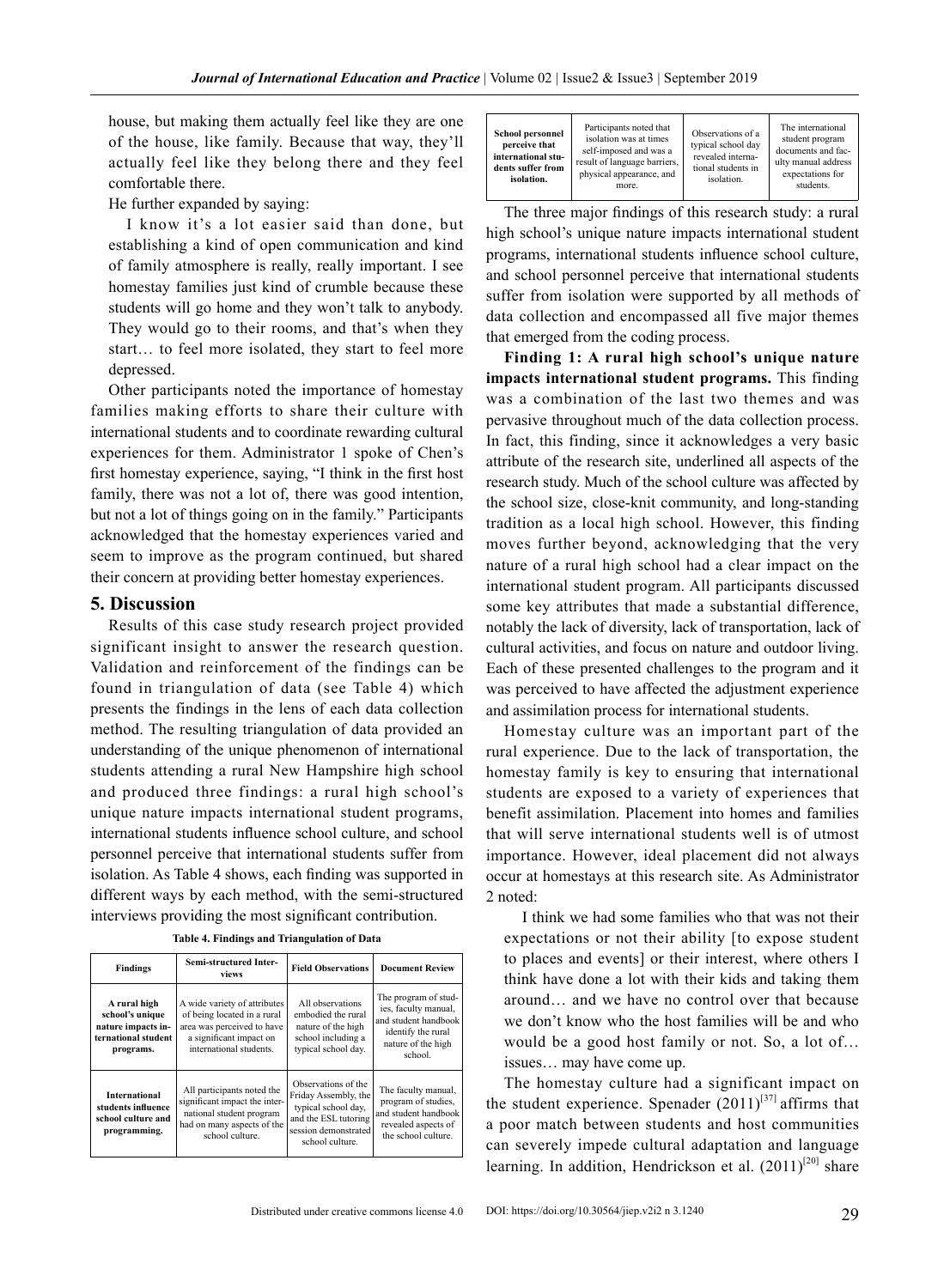that international students with varying and many host national friendships report that they are significantly more satisfied and feel more socially connected than their counterparts.

In particular, the lack of diversity in rural New Hampshire was noted to cause non-European students to stand out much more than European international students. Several participants questioned the extent to which this created different experiences for those students. However, this lack of diversity was also perceived as being a prime reason for implementation of the international program, noting that that impetus was, as Administrator 2 stated, to "add to our diversity, add to our amenities and the services we offer, not only to those students, but to just our own population, and how enriching it is for the kids who live here anyway. It's kind of like a win-win on both sides." Alternately, it was also implemented, as stated by Administrator 1, to address the enrollment concerns that occur in rural areas:

Well, we were looking at the diversity issue and we were looking at enrollment issues. Those were probably the two big drivers to the program. We haven't crashed in terms of population like it looked like we could for a while. But, that is still something that always could happen.

Putnam  $(2000)^{32}$  offers strong support for the small, rural school and found great benefit of small schools in rural communities. Reynolds  $(1999)$ ,  $^{[33]}$  in a research study in Iowa, found that rural school closings in that area were an appalling failure. There is a great deal of evidence in the literature for the continued existence of small rural schools, but enrollment is a constant concern. School leaders strive to ensure steady enrollment streams, as demonstrated by the participants in this study. It was perceived that the addition of international students was a significant anomaly in the largely white population of the school and in the community; benefits to domestic students seemed clear, but participants shared concern about the isolation experienced by international students.

It was clear that the rural nature of the school was perceived by school personnel to be an important factor. The international student program was important and effective in impacting the rural nature of the school and residing town. Counselor 1 noted the effectiveness:

Especially being such a rural community, I think it is especially great for our students who don't get a lot of exposure, you know, to different cultures and to different countries, to be able to meet these students and connect with them and learn about their culture and community.

Participants felt that the rural community and student

body was lacking diversity and greatly benefited from exposure to international students. Aspects of the rural nature of the school were acknowledged to present some difficulties to international students, enough so that school personnel were concerned about isolation experienced by international students. Therefore, the process of implementing an international student program in this rural high school was considered to have both positive and negative implications for the school.

#### **Finding 2: International students influence school culture and programming.**

Most exciting in analyzing the research data for this study was the intense enthusiasm participants held for the international student program. Participants felt strongly that they, as school personnel, domestic students, and the school culture overall was greatly enhanced by enrolling international students. Howley et al.  $(2014)^{[21]}$  discuss that school leaders must build on community culture in order to address issues of social class, race, and culture for the benefit of all students. The third theme was embodied this finding and was expanded on in a multitude of ways throughout the research project. Participants gave examples of how students, teachers, and school culture were impacted.

Participants discussed the challenges they faced by working with newly enrolled international students, which was considered to be very important work. Spenader  $(2011)^{37}$  finds that language learning and adaption to the new culture occurred best in the classroom. Some of them spent significant time working with them and struggled with issues involving academia and communication. Individual classroom teachers also struggled at times as Teacher 1 noted:

I think it was good that I had Chen as the first student because it is such an immense challenge, learning how to actually just communicate to him. The first couple of weeks it was all just conversations to google translate and that's spotty at best. So, it was good, but initially I felt like I was out-turned pockets, like, 'What the heck am I supposed to do with these kids?'

Administrator 1 agreed, noting that, the education portion of their experience was a difficulty for some, saying, "academically, some of them are pretty much strangers in a strange land." Brunton and Jeffrey (2014) [11] stress the importance of teachers having greater cultural awareness as well as greater appreciation of the educational needs of international students in the classroom, in order to make it more inclusive.

However, all participants, including those who recognized the difficulties they had with international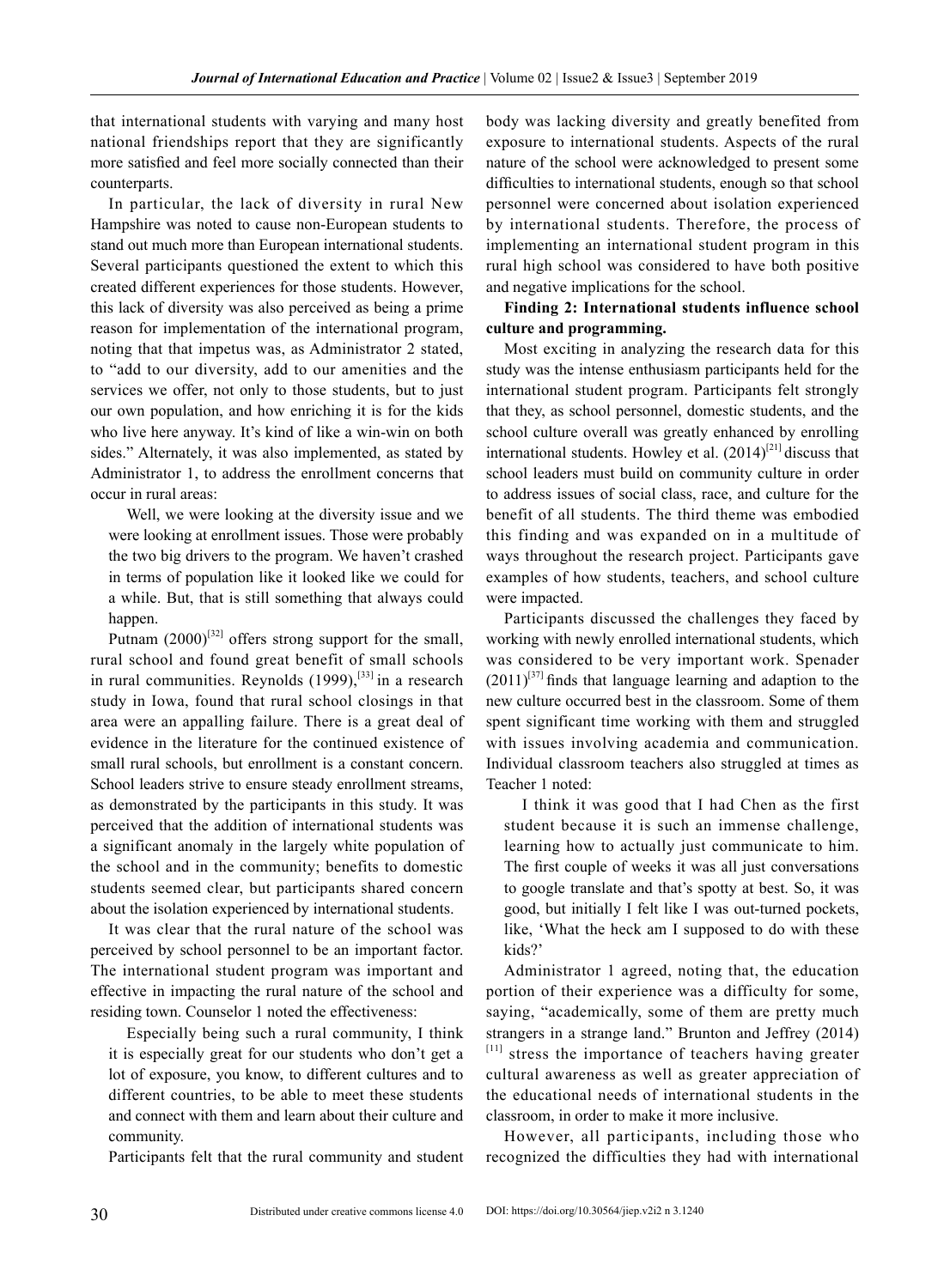students, noted the intense personal benefits achieved by having those students in the school population. They shared that their world view had changed, they were exposed to a greater number of cultures, and they felt a great deal of personal satisfaction. Teacher 1 stated:

I felt very strongly about the program being a good program… I dove right in and I volunteered to do whatever I could to help these kids, because I didn't want to see them fumble and I didn't want to see it be unsuccessful, because I would have hated to see it disappear. Because I felt that it was an incredible opportunity for a school.

The expansion of world view was thought to have been experienced by students who were in close proximity to the international students, such as those in classes or on teams with international students. Participants felt that domestic students benefited from exposure to cultures they would have no opportunity to know otherwise. Straffon  $(2003)^{[38]}$  found that the longer the time a student is in contact with students from other cultures, the more sensitive those students were to those other cultures. It was frequently noted that the school community was homogeneous in its white population and suffered from a lack of diversity. Establishment of the program was thought to have been a response to lack of diversity and students were thought to have been enriched by international peers.

Participants were especially thrilled with the Chinese Club that was started by some international students. Hendrickson et al.  $(2011)^{[20]}$  found a significant, positive relationship between the feelings of international students of being socially connected with the feelings of satisfaction and contentment. The enthusiasm expressed by the participants was due to the fact that many domestic students attended the club meetings and showed excitement for cultural exploration, respect for differences in culture, and a shared cultural experience with international students at the center. As Teacher 2 noted, the cultural exchange was beneficial to both students as he said, "I think it is funny how one of the benefits for our students was the same as for them!" The implementation of the international student program was perceived to have many benefits for the school community as a whole and was a positive programming change. Hendrickson et al.  $(2011)^{[20]}$  share that international students with varying and many host national friendships reported that they are significantly more satisfied and feel more socially connected than their counterparts. This was clearly evidenced in this research study.

While other findings of the study noted some of the difficult aspects of implementing an international student program in a rural school, this finding reveals some of the most exciting aspects and benefits to the participants in the study. Participants were largely enthusiastic about the incorporation of these students in their school and highly positive about the benefits to school culture and programming. In fact, many stressed the desire to increase and intensify the program, even after noting some of the other difficulties (addressed in Findings 1 and 3). Said Counselor 1:

If it could be bigger and broader as we get more student in, I think it would be great. Anytime you can expose students and the overall community with these students coming in from a different place with different things they can share with us, yeah, I think that is great; that would be great to have an impact of even more.

An important answer to the research question is that participants perceived that the international students provided a world view that the host group would never have experienced without those students. Many participants not only saw the benefit for host students, but also perceived an intense benefit themselves.

**Finding 3: School personnel perceive that international students suffer from isolation.**

The third finding of this research study combines the first two themes that resulted from the coding process. Participants in the study often commented on the perceived isolation experienced by international students, which was seen to be a result of both selfisolation and a bi-product of the school's expectation that international students blend seamlessly into the school culture. This was an important finding as it reflected the participants' perceptions of the acculturation experiences of international students, but also addressed aspects of programming that were perceived to contribute to this experience. Participants noted international students often sitting by themselves; however, it was observed that much of this time, those students spent thoroughly absorbed in their phones rather than reaching out to connect with others. Administrator 1 noted:

He was a challenging student, not in a negative way, but because he just wasn't really here. He was putting in his time kind of thing. Maybe, I don't know if this program was his idea or his family's idea or why he was here. But, any free minute, he was on his device communicating with home, or his girlfriend at home, and eventually that led to him leaving us before the program was finished.

This was a comment that was supported by all other participants as well. Counselor 1 noted, "the Chinese students were apart because they were so, couldn't speak the language, they culturally were from these big cities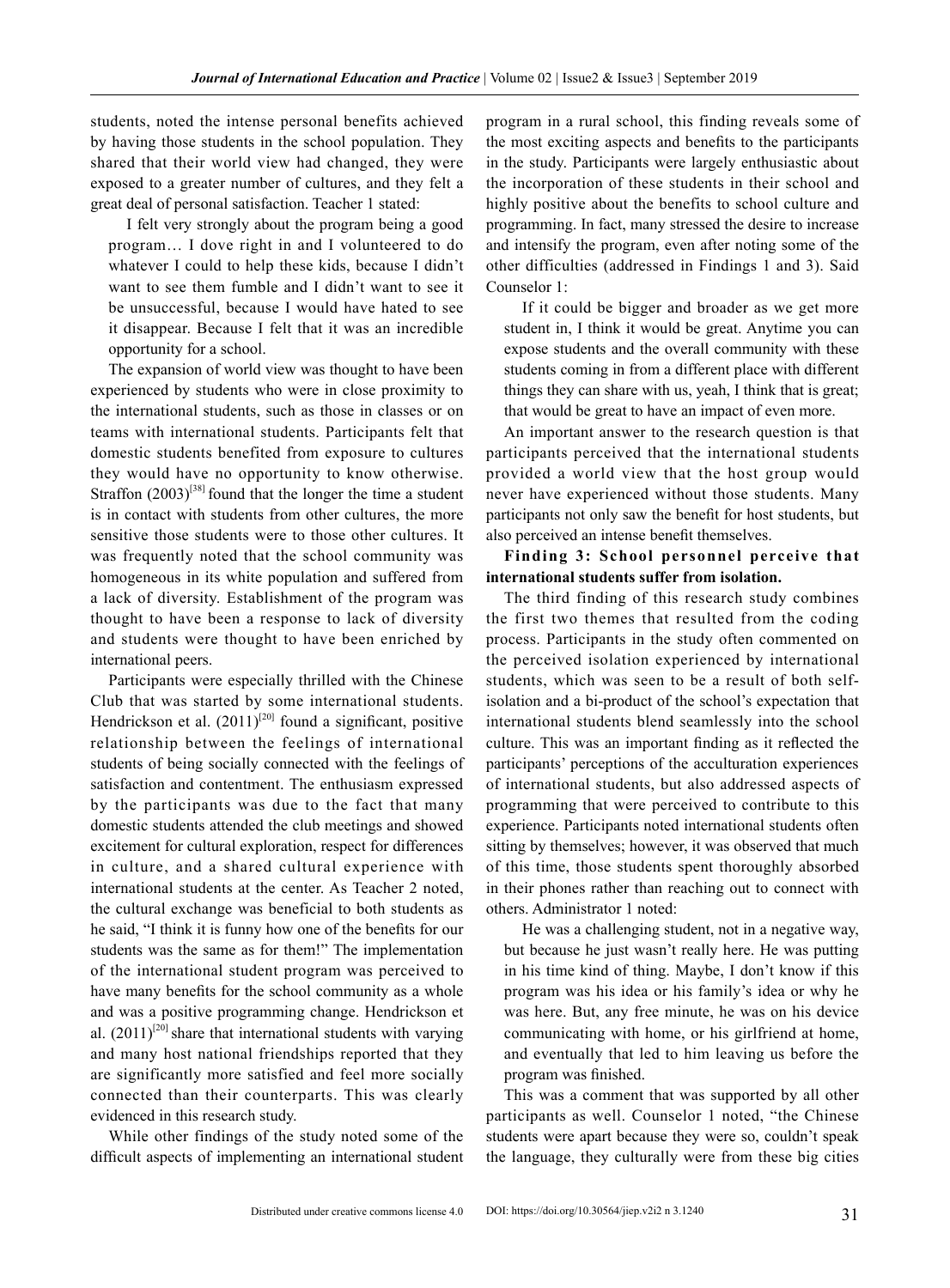in China and I think they just had a really hard time connecting with our students because of the differences." These observations about adjustment of international students are supported by a great deal of literature. Chen  $(1999)^{[14]}$  affirms the common stressor experienced by international students of social isolation. It is also noted that there is a tendency for the international students to group themselves together, as seen in this research study, creating an additional level of isolation, even while integrated with American students (Casto et al., 2012).<sup>[12]</sup> Sherry et al.  $(2010)^{36}$  concur with that assertion, stressing that the lack of friendships with American students was common and impactful to international students, leading to feelings of isolation and dissatisfaction. This finding supports prior research in this field.

Participants also observed that there may have been aspects of school programming that contributed to international students' sense of isolation. Many comments were made about expectations of international students to adapt to the school culture and to blend in. Administrator 1 said, "they are just another face in the crowd." The overall consensus was that international students were expected to simply adapt to what was already in place at the school. It was also noted that there was a lack of school-wide effort to particularly highlight international students at the school. Teacher 1 proposed a change in programming:

But if they come in saying, we have an international club and you guys are the core of it. How do we want to get everybody else to be a part of this? We make food. We make dinners, like that kind of thing. Invite it, make it fun, educational, slides, whatever. This is where I'm from. They are the stars. They shine. They know, more than anybody else. That's what I would like to see, if we continue to do something like this.

At that same time, however, she also doubted whether they would truly want that, asking, "Would they like to be pointed out as different? I don't know that would be something to ask them. You know, to see, would that be best for you?" The literature supports evidence of tendencies of international students to be culture-free and to blend in and the need for school programming to be specific. Using the lens of racial formation theory (Winant, 1994),<sup>[39]</sup> which addresses the shifting meanings and power relationships accompanying the concept of race, Marinari found that international students tend to adopt a neutral racial project, an environment that works to present as culture free, avoiding issues and discussions of diversity (Marinari, 2005).<sup>[28]</sup> These international students downplay the traits of their birth culture and work to adopt all attributes of their new culture, as was seen in

this research study. Ishimura and Bartlett  $(2014)^{[23]}$  affirm that schools need to implement specific strategies in order to better their international student programs. Li's (2004)  $[27]$  study finds that the lack of programming changes negatively affects the international students' performance and transition processes. This third finding is wellsupported by previous work of researchers in this field of study.

It was perceived by participants that there were many contributing factors to the resulting isolation. Participants noted that some isolation might be self-imposed, by international students failing to reach out to become a part of the community, or might be a result of a significant language barrier. However, participants also noted that there were aspects of school programming and culture that may have also increased this perception. Participants shared concerns about this isolation and reflected on ways the school could change for the better.

#### **6. Implications**

The description of research findings provided great insight to the research question. The research study served to demonstrate the value of applying the IAM theoretical framework as a lens to view the perceptions of the implementation of an international student program in a rural high school. Several exciting considerations for improvements in this field resulted from this research study as participants gave perceptions of their shared experience. These included considerations in the form of professional development, support for international student transitions, honoring student cultures, and striving for effective size of the international student program.

**Professional development/preparing faculty & staff.** An important implication for practice as schools undertake the implementation of an international student program is the need for carefully planned and ongoing professional development tailored to specific needs. Experiences at this research site reflected the lack of guidance received in implementation as Administrator 1 noted, "we've only been doing this for a couple of years and there's no handbook for this kind of thing for a school our size. You kind of have to stumble around in the dark and hope you find the right combinations that work." This shows, from administration, that there was little guidance for rural schools and a lack of information about what to be expected or how to prepare the school for the start of the program. Specifically, classroom teachers were noted to have a lack of understanding of expectations for grading, differentiation, and amount of support to give international students. As Teacher 1 noted:

I think that those teachers, maybe, needed somebody to do some training with them as well... What are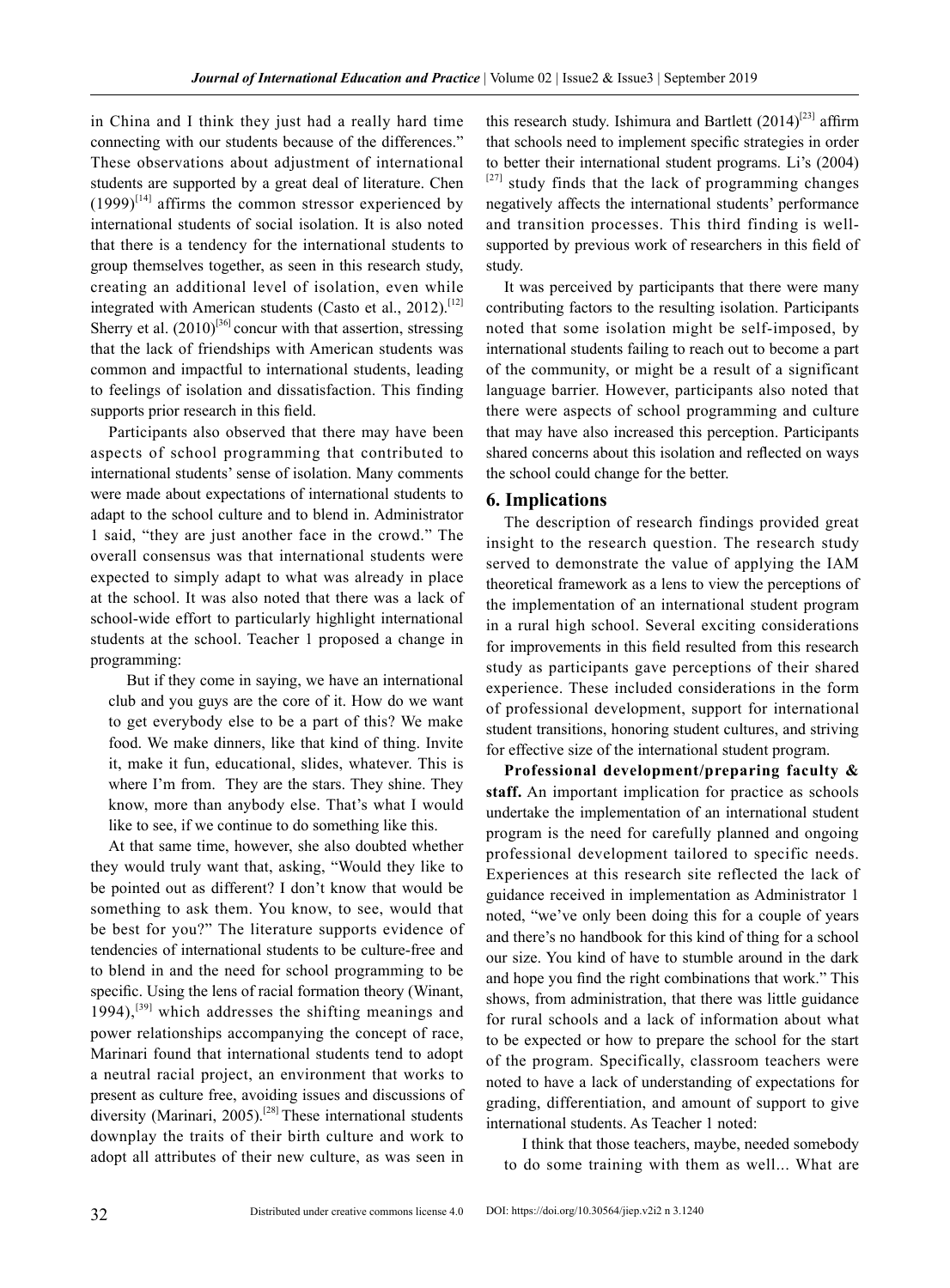the expectations of the administration, as far as, are we expecting them to do what all the other students are doing, or are we going to treat them more as an identified student, who maybe needs accommodation initially?... People like to know what's expected.

Teachers would benefit from clearly established expectations for having international students enrolled in their classes. Specifically, limitations of language could have significant impact on the curriculum expectations of a course for a student. Careful procedures and/or policies in place prior to student acceptance would be helpful. Administrator 1 in this study reflected this by conceding that, "Probably we could have done more, but, at the time, we didn't know enough to know what we needed." The study revealed the many benefits of having international students in the mainstream classroom, but administrative guidance on expectations for those students would be helpful to teachers.

**Transition support.** An important guidance for schools that came from this study is the need for established support for international students as they transition into a rural American high school. The transition experience is important for the positive integration into the school community and this research study found that lacking in their experiences. Teacher 1 shared:

I think it would have been really helpful for them to have some sort of adjustment, orientation period, that was just for them so they could understand the basics of waiting in line, how you behave in a class… And so I think that would have been really helpful; I think any kids coming in should have some kind of orientation program on what America's like.

This was perceived to have been something that should have started even prior to the students' arrival. In addition, this study affirmed the importance of the school counselor in the process of transitioning. As the primary contact between school and home, counselors have an important, central role in an international student's experience. Administrator 2 felt that:

We need to do a better job at the very beginning, of really looking at. You know we get their records, the counselors fit them into classes they want… Then I think, maybe, we drop the ball a little bit there. Probably as counselors we probably should be a little more proactive with these kids…. I think sometimes we assume kids are just fitting right in and doing well and [we're] not really getting to know them.

Schools looking to implement an international students program would benefit from thinking critically about personnel in their schools, determining who could best meet the inevitable needs of international students, and communicating expectations clearly.

**Carefully choosing homestay families.** The research study clearly emphasized the importance of the homestay family placement. Not only do international students need safe and healthy housing, but they also need to become part of the family dynamic. As participants noted, international students in their school sometimes failed to make connections with their host families, saying that they were sometimes isolated, lonely, or "trapped" as some homestay families did not make efforts to travel with them and expose them to events and activities. Teacher 1 agreed that the importance of the homestay warranted greater scrutiny, saying that:

I think the placement in the families has got to be more careful. Not that the people were mean, there was nothing like that that happened, but I think that there should be students living in the home and it should be a home that understands that their job is to try to make them a part of the school community.

School leaders whose job it is to place students in homes and who are charged with the task of monitoring their wellbeing would be wise to carefully consider homestay placement as a significant priority. Vetting homestay families should be a key task prior to accepting international students and a clear procedure should be established for check-ins with international students, regular and frequent home visits with the families, and ongoing support for a successful relationship.

**Honoring student cultures.** It was evident that it is important for a school to proactively acknowledge what kind of learning community is desired and to determine what role an international program will play. As the document review of this study showed, it was important to the school to develop students who are a part of a "global society" and to promote learning outcomes that "reflect and meet the needs of students in a multi-cultural society." However, it was perceived that it was expected that international students blend into the school culture, rather than highlight their individual cultures. As schools consider how to do this, it is important to determine the extent that international students even want to stand out and the appropriate balance between sharing cultures and putting students on display. Administrator 2 asserted that, "they need to maintain their own identity and so I think that it's important that they have opportunity to be able to relate to other kids." Teacher 1 agreed with the importance of international students retaining their own culture and felt it worthwhile to honor and share that culture:

I honestly don't think they should ever give up their culture, that's what they're here for. They're here to share it and become part of us, but to somehow find a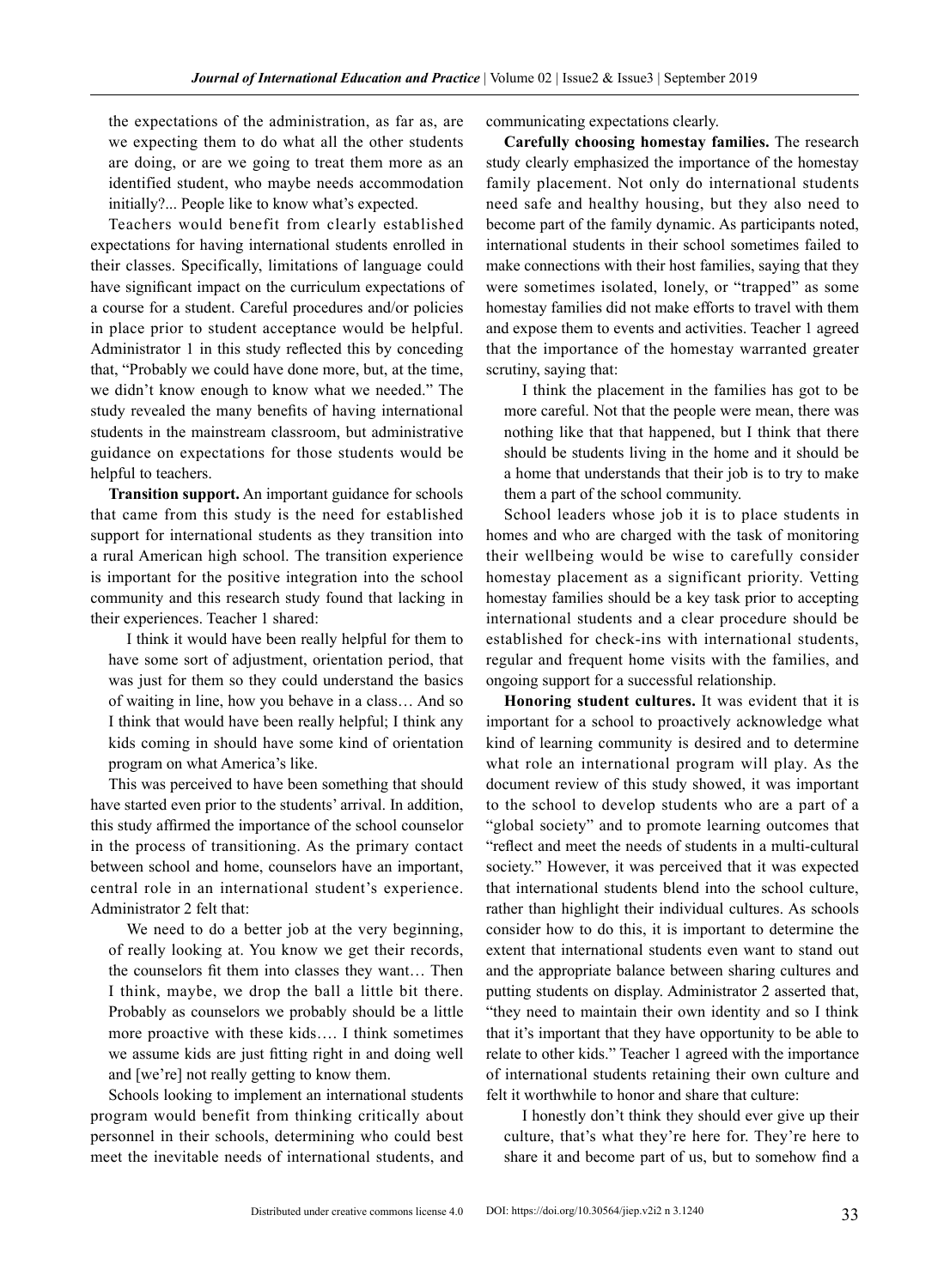way to do both, to try the different things that we have, and make some decisions.

Participants noted that some international students were happy to represent their culture, with Teacher 1 stating, "Chen and Sun, I think, were proud to be different... I think they knew coming here that they were going to be different." Efforts made to honor and acknowledge cultures would assist in creating a learning community that truly encompasses all students in the school and would also provide the means for students to provide support for each other.

**Striving for effective program size.** Without exception, all participants commented on the desire to grow the international student program at the research site. It was perceived that greater numbers of international students would be beneficial in many ways including increased support amongst international students for each other, greater exposure to more culture for domestic students, and better continuity of the international student program. Teacher 1 said:

I think to have more than ... So what do we have six right now? If we had ... so, let's say we had at least a dozen kids. Then they have a stronger support system with each other, even though they're not from the same countries.

Having only a few international students seemed to be perceived as a difficulty. It was thought that greater numbers of international students could assist in creating a stronger community that would provide support and a sense of belonging. It is recommended that school leaders determine the desired balance for their school population in order to maximize experiences for both international and host students.

#### **7. Future Research**

This study uncovered opportunities for research that would advance understanding on the phenomenon of international student programs in rural schools. The study revealed that there are many aspects of rural schools that create a unique experience for international students and host groups. The lack of information available supports the need for further research to be completed to create a robust body of knowledge to be used by school leaders. The use of the IAM framework was effective in guiding this study and warrants additional application to research studies in the future.

In addition, there were many fascinating aspects of rural international student programs that came to light through this study that deserve further exploration at this research site and others. It was noted many times that participants perceived the experiences of European international students to be different than Chinese international students. Further studies examining the experiences of each geographic group separately in rural areas would be interesting and beneficial. Another important aspect in need of more study is the interaction between international student and high school curriculum. A fascinating topic for research would be curriculum prejudices confronting international students in their American high school experience. This information would serve to guide culturally responsive teaching in the classroom, which is of great importance to school leaders focusing on global citizenship and responsibility.

The importance of the homestay family cannot be overstated. The life outside of the school day is highly significant to international students and there is much to be learned about effective homestay families. Further, the efforts made to connect to international students and strategies recommended in order to help them become an active member of the homestay family is vital information that would be useful to many. Finally, this research study combined the perceptions of a variety of professionals: administrators, counselors, and teachers. Much was found to be common in their experiences of the phenomenon. However, it would be worthwhile to complete this study again, focusing on one particular professional role in the school. The research questions could be tailored specifically to that role, providing additional depths of information. For example, a study with participants of administrators could focus on goals of the program and policies, while a study including teachers could focus on classroom accommodations, differentiation of instruction, curriculum biases, etc. Additional research of this nature would undoubtedly be beneficial.

#### **8. Conclusion**

This study explored how administrators, counselors and teachers perceived the implementation of an international study program. Three major findings resulted from five emerging themes. First, a rural high school's unique nature impacts international student programs. The study revealed that the lack of diversity, lack of transportation, lack of cultural activities, and focus on nature and outdoor living all presented challenges to adjustment and assimilation of international students. Second, international students influence both school culture and programming. The research study found that school personnel, domestic students, and the school culture overall was greatly enhanced by enrolled international students. Third, school personnel perceived that international students suffer from isolation. Participants often perceived isolation experienced by international students, which was seen to be a result of both selfisolation and a bi-product of the school's expectation that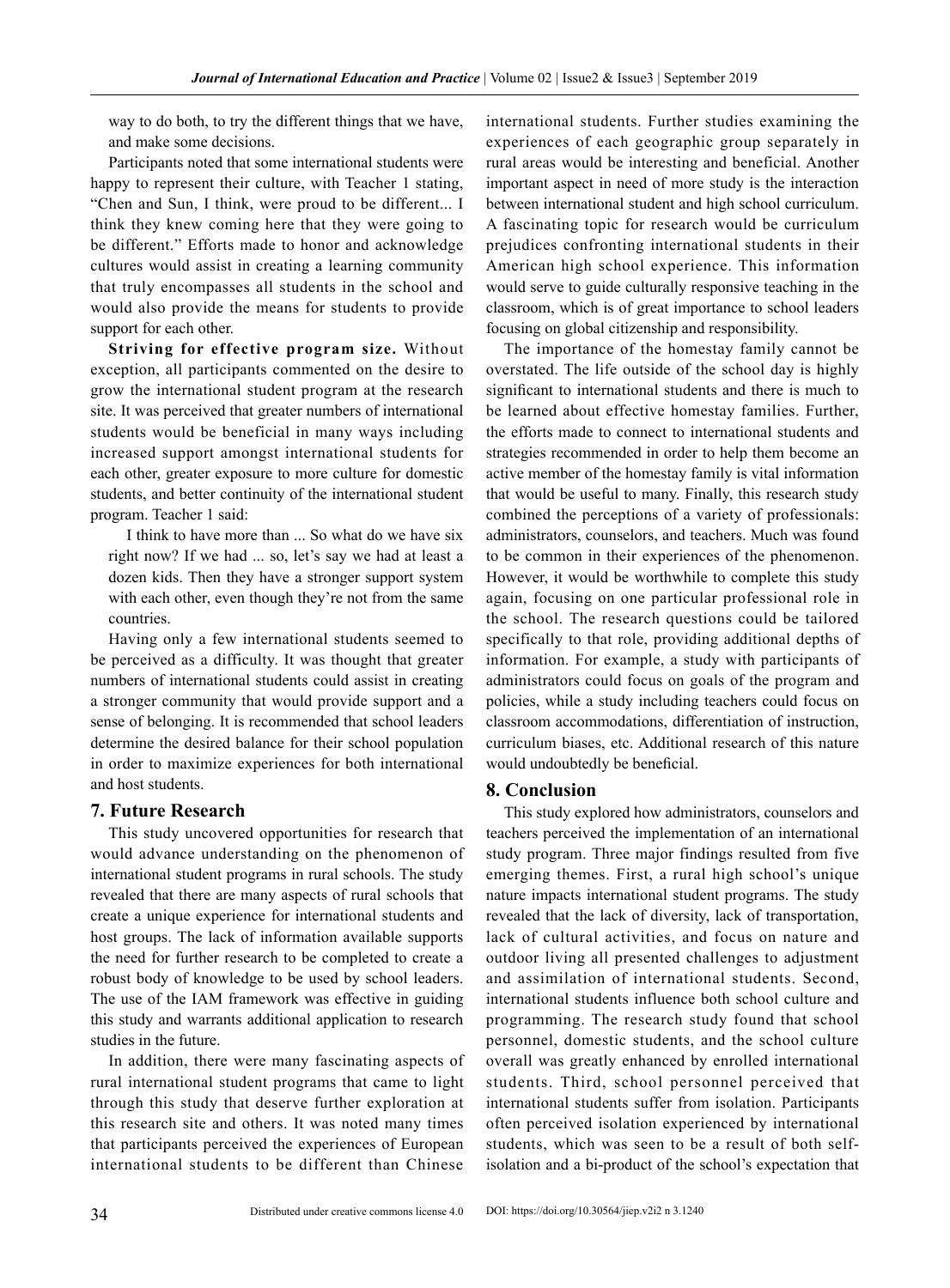international students blend seamlessly into the school culture. This reflected the participants' perceptions of the acculturation experiences of international students, but also addressed aspects of programming that were perceived to contribute to this experience.

Based on the findings of this study, several recommendations were made. School leaders would benefit from considerations in the form of professional development and preparing faculty and staff both prior to implementation of an international student program and ongoing throughout its duration. The transition experience of international students required greater support than was available at this research site; established procedures and expectations for personnel would be beneficial to international students. Placement of students into homestay families deserves thoughtful deliberation and consistent monitoring as it is important to the health and success of international students. One of the perceived benefits of an international student program is the sharing of their home cultures. It is important for schools to find ways to respectfully honor student cultures and optimize learning experiences. Lastly, school leaders would be wise to determine desired size of international student programs and make efforts accordingly to achieve that size for optimal effectiveness for the benefit of both host and international students.

Rural schools are unique in many ways and the implementation of an international student program in rural schools warrants careful consideration and planning. As the world grows more connected with easier means of communication, exploration, and access to knowledge, it becomes even more important to find ways to connect with those from many cultures. Unfortunately, the greater access of the modern world has not brought us greater understanding of each other, and opportunities such as international student programs provide an important means for schools to begin to address the gap in acceptance and tolerance of others that our world sadly lacks. Efforts to continue to improve effectiveness of these programs and to increase culturally responsive learning in schools are well worthwhile with unforeseen benefits to us all.

#### **References**

- [1] Arenas, E. (2009). How teachers' attitudes affect their approaches to teaching international students. *Higher Education Research & Development, 28(6)*, 615-628.
- [2] Barrick, D. (2015, March). School consolidation in *New Hampshire. New Hampshire Center for Public Studies.* Retrieved from www.nhpolicy.org
- [3] Berry, J. W. (1980). Acculturation as varieties of

adaptation. In A. Padilla (Ed.), *Acculturation, theory, models and some new findings.* Colorado, CO: Westview Press.

- [4] Berry, J. W. (1984). Cultural relations in plural societies: Alternatives to segregation and their sociopsychological implications. In N. Miller & M. Brewer (Eds.), *Groups in contact.* New York, NY: Academic Press.
- [5] Berry, J. W. (1997). Immigration, acculturation and adaptation. *Applied Psychology: An International Review, 46(1)*, 5–34.
- [6] Bishop Brady High School Website. (2017). International Student Admission. https://www.bishopbrady.edu/admissions/ international-student-admission/
- [7] Bourhis, R. Y., Moise, L. C., Perreault, S., & Senecal, S. (1997). Towards an interactive acculturation model: A social psychological approach. *International Journal of Psychology, 32(6)*, 369–386.
- [8] Bow High School Website. (2017). *International Students at Bow High School,* NH. http://bow- highschool.serveschools.org/home/
- [9] Brisset, C., Safdar, S., Lewis, J. R., & Sabatier, C. (2010). Psychological and sociocultural adaptation of university students in France: The case of Vietnamese international students. *International Journal of Intercultural Relations, 34(4),* 413–426.
- [10] Brooks, D. (2015, October 31). Public school enrollments continue long, slow decline in Concord region. *The Concord Monitor.* Retrieved from www. concordmonitor.com
- [11] Brunton, M., & Jeffrey, L. (2014) Identifying factors that influence the learner empowerment of international students. *International Journal of Intercultural Relations, 43,* 321-334.
- [12] Casto, H. G., Steinhauer, A., & Pollock, P. M. (2012). Potential synergy: Rural school districts and international student programs. *Rural Educator, 34(1),* 1-11.
- [13] Cemalcilar, Z. (2008). A longitudinal study of the adaptation of international students in the United States. *Journal of Cross-Cultural Psychology, 39(6),*  799–804.
- [14] Chen, C. P. (1999). Common stressors among international college students: Research and counseling implications. *Journal of College Counseling, 2(1),* 49-65.
- [15] Coe-Brown Northwood Academy Website. (2017). Student Life: Student Agenda/Handbook. <http://coebrown.org/studentlife/>
- [16] Dogan, T. (2012). A long-term study of the counseling needs of Turkish University students.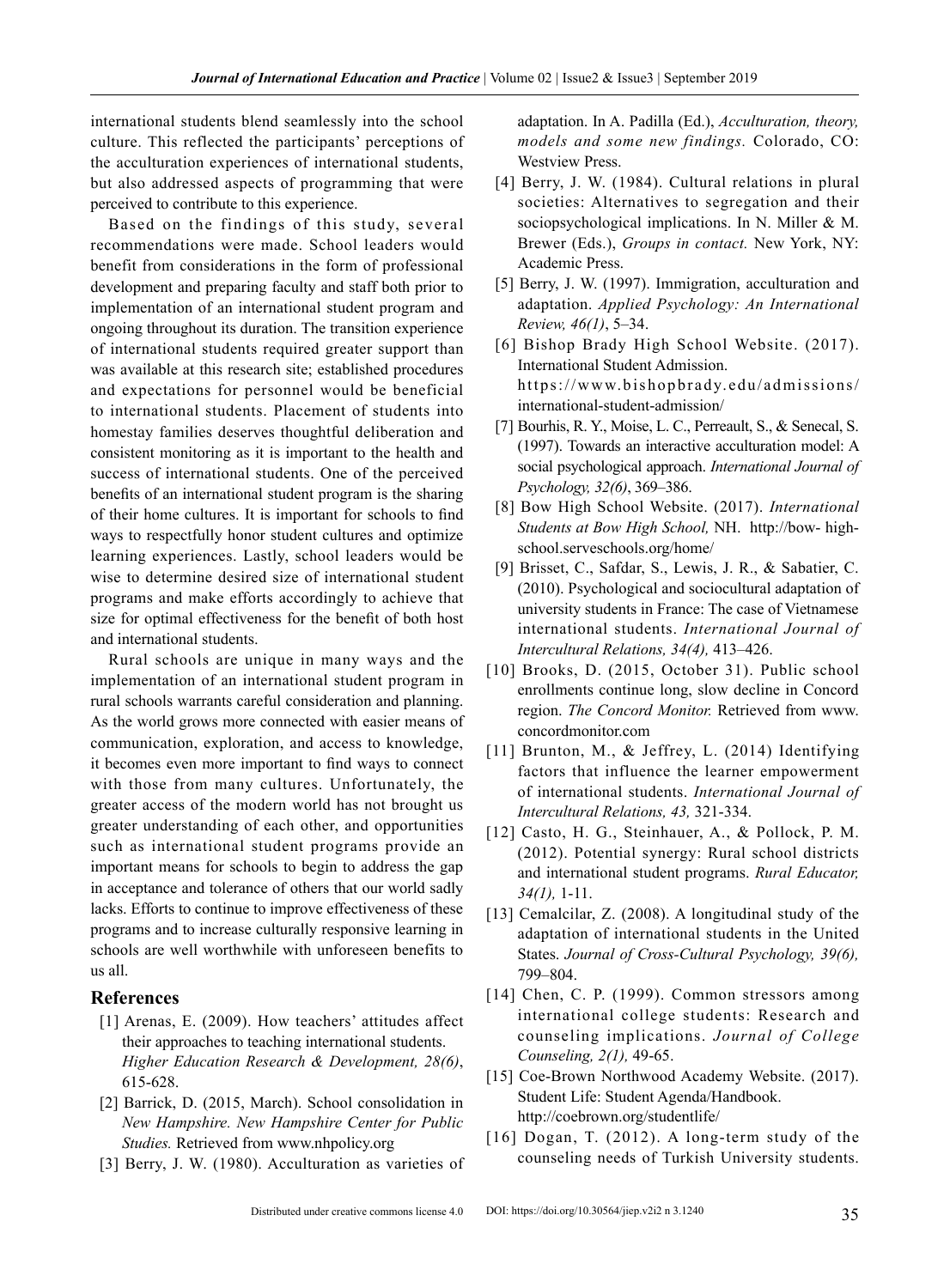*Journal of Counseling & Development, 90(1),* 91-96.

- [17] Duffy, M. E., Farmer, S, Ravert, P., & Huittinen, L. (2003). Institutional issues in the implementation of an international student exchange program. *Journal of Nursing Education, 42(9),* 399-405.
- [18] Feely, P. (2015, January 10). NH school enrollment continues to decline, but some see opportunity. *New Hampshire Union Leader.* Retrieved from www. unionleader.com.
- [19] Francese, P. (2016, May 9). Is our aging population a threat to education?. *The New England Journal of Higher Education.* Retrieved from www.nebhe.org.
- [20] Hendrickson, B., Rosen, D., & Aune, R. K. (2011). An analysis of friendship networks, social connectedness, homesickness, and satisfaction levels of international students. *International Journal of Intercultural Relations, 35(3),* 281-295.
- [21] Howley, A., Howley, C. B., Rhodes, M. E., & Yahn, J. J. (2014). Three contemporary dilemmas for rural superintendents. *Peabody Journal of Education, 89(5),* 619-638.
- [22] Hwang, B. J., Bennett, R., & Beauchemin, J. (2014). International students' utilization of counseling services. *College Student Journal, 48(3),* 347-354.
- [23] Ishimura, Y., & Bartlett, J. C. (2014). Are librarians equipped to teach international students? A survey of current practices and recommendations for training. *The Journal of Academic Librarianship, 40(3-4),*  313-321.
- [24] Jesness, J. (2004). *Teaching English language learners K-12: A quick start guide for the new teacher. Thousand Oaks,* CA: Corwin Press.
- [25] KFF.org. (2016). Population Distribution by Race/ Ethnicity. Retrieved from https://www.kff.org/other/s tate-indicator/distribution-byraceethnicity/?currentTi meframe=0&sortModel=%7B%22colId%22:%22Wh ite%22,%22sort%22:%22desc%22%7D
- [26] Kilinc, A., & Granello, P. F. (2003). Overall life satisfaction and help-seeking attitudes of Turkish college students in the United States: Implications for college counselors. *Journal of College Counseling, 6(1),* 56–68.
- [27] Li, Y. (2004). Learning to live and study in Canada: Stories of four EFL learners from China. *TESL Canada Journal 22(1),* 25-43.
- [28] Marinari, M. (2005). Racial formation and success among Korean high school students. *Urban Review: Issues and Ideas in Public Education, 37(5),* 375- 398.
- [29] McCall-Perez, Z. (2000). The counselor as advocate for English language learners: An action research approach. *Professional School Counseling, 4(1),* 13- 22.
- [30] Merriam, S. B. (1998). *Qualitative research and case study applications in education.* San Francisco, CA: Jossey-Bass.
- [31] New Hampshire Department of Education. (2014). Retrieved from http://www.education.nh.gov/data/ attendance.htm
- [32] Putnam, R. (2000). *Bowling alone: The collapse and revival of American community.* New York, NY: Simon & Schuster.
- [33] Reynolds, D. R. (1999). *There goes the neighborhood: Rural school consolidation at the grass roots in early twentieth-century Iowa.* Iowa City, Iowa: University of Iowa Press.
- [34] Roessingh, H. (2006). The teacher is the key: Building trust in ESL high school programs. *The Canadian Modern Language Review, 62(4),* 563-590.
- [35] Saldana, J. (2016). *The coding manual for qualitative researchers,* (3rd ed.) Thousand Oaks, CA: Sage.
- [36] Sherry, M., Thomas, P., & Chui, W. H. (2010). International students: A vulnerable student population. *Higher Education, 60,* 33-46.
- [37] Spenader, A. J. (2011). Language learning and acculturation: Lessons from high school and gapyear exchange students. *Foreign Language Annals,*  4(2), 381-398.
- [38] Straffon, D. A. (2003). Assessing the intercultural sensitivity of high school students attending an international school. *International Journal of Intercultural Relations, 27,* 487-501.
- [39] Winant, H. (1994). *Racial conditions: Politics, theory, comparisons.* Minneapolis, MN: University of Minnesota Press.
- [40] Zhang, J., & Goodson, P. (2011). Predictors of international students' psychosocial adjustment to life in the United States: A systematic review. *International Journal of Intercultural Relations, 35,*  139-162.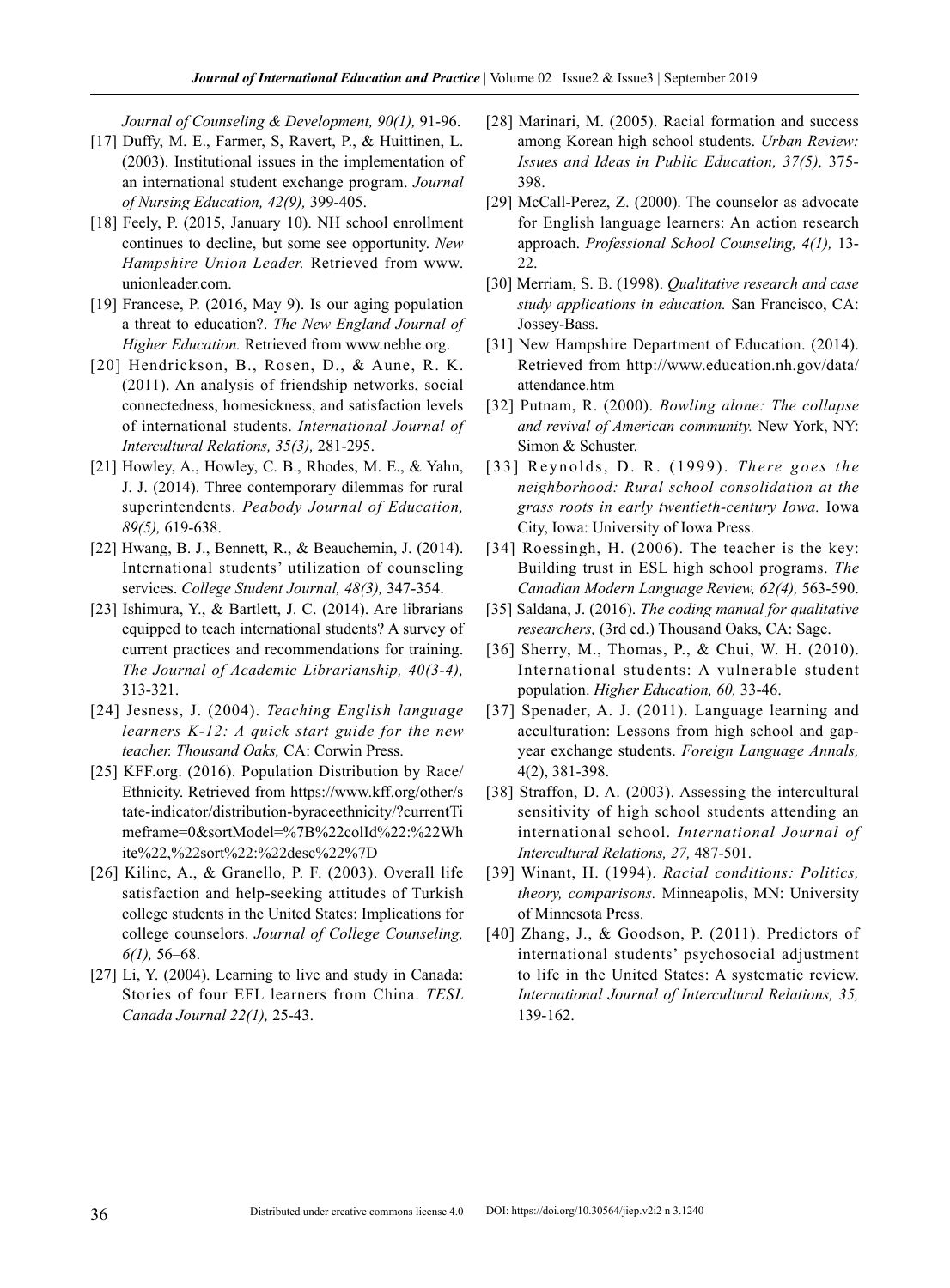

Journal of International Education and Practice http://ojs.bilpublishing.com/index.php/jiep



# **ARTICLE Athletic Participation and Academic Achievement of High School Students: A Longitudinal Study of Athletic and Non-Athletic Participants**

#### **Robert F. McCarthy\***

Weymouth High School, Massachusetts, USA

| <b>ARTICLE INFO</b>                                                                                                              | <b>ABSTRACT</b>                                                                                                                                                                                                                                                                                                                                                                                                                                                                                                                      |
|----------------------------------------------------------------------------------------------------------------------------------|--------------------------------------------------------------------------------------------------------------------------------------------------------------------------------------------------------------------------------------------------------------------------------------------------------------------------------------------------------------------------------------------------------------------------------------------------------------------------------------------------------------------------------------|
| Article history<br>Received: 1 September 2019<br>Accepted: 26 September 2019<br>Published: 30 September 2019                     | The majority of extant research studies have established that high<br>school students' athletic participation is positively associated with several<br>educational outcomes, including academic performance. However,<br>the effect of long-term athletic participation on academic performance<br>remains unclear. Using a longitudinal data of 220 students from a high<br>school in eastern Massachusetts of the United States, this study has<br>revealed that athletic participants in this school started with a statistically |
| Keywords:<br>High School<br>Athletic Participation<br>Academic Achievement<br>Zero-sum Perspective<br>Developmental Perspectivel | significant higher GPA than non-participants in the first year of study,<br>and have continued to be higher in the following two years, lag behind<br>significantly, however, in academic achievement growth from their non-<br>participation counterparts. The results of the study call for thoughtful<br>decision-making regarding sports programs and athletic policies, proper<br>guidance and adequate support for athletes and an optimal sport-academic<br>culture in American high schools.                                 |

# **1. Introduction**

thletic participation is an important part of high school students' life in the United Stated and the number of participants has increased for 26 consecutive years. The most recent *High School Athletics Participation Survey*, conducted by the National Federation of State High School Associations (NFHSA), indicated the number of participants of high school sports in 2014-2015 has topped the 7.8 million mark for the first time, an increase of 11,389 from the previous year (NFHSA,  $2015$ ).<sup>[17]</sup> It is a deep belief of the U.S. society that high school sports contribute to the overall education of adolescents, which "support academic achievement, good citizenship and equitable opportunities" (NFHSA,  $n.d.$ ).  $[18]$ 

At the same time, U. S. students' academic performance has continued to stand in the middle of the pack in major academic subjects, compared to their international peers. The Program for International Student Assessment (PISA) results, from 2012, revealed that the United States 15-yearold students are ranked  $27<sup>th</sup>$  in mathematics, 20th in science, and 17th in reading, among the 34 OECD (2012) [19] countries. Conceivably, there is intense and sobering concern in the U.S. society over the mediocrity of U. S. high school students' global competitiveness in academic competencies. Viewing U.S. education as "stagnating," the U. S. Department of Education is advocating educational innovation and reforms, including new, higher academic standards, high-stake assessments, and strong teachers in every classroom initiative and strengthened teacher

*Robert F. McCarthy,*

*Weymouth High School, Massachusetts, USA;*

*Email: robmccarthy46@hotmail.com.*

Distributed under creative commons license 4.0 DOI: https://doi.org/10.30564/jiep.v2i2 n 3.1256

*<sup>\*</sup>Corresponding Author:*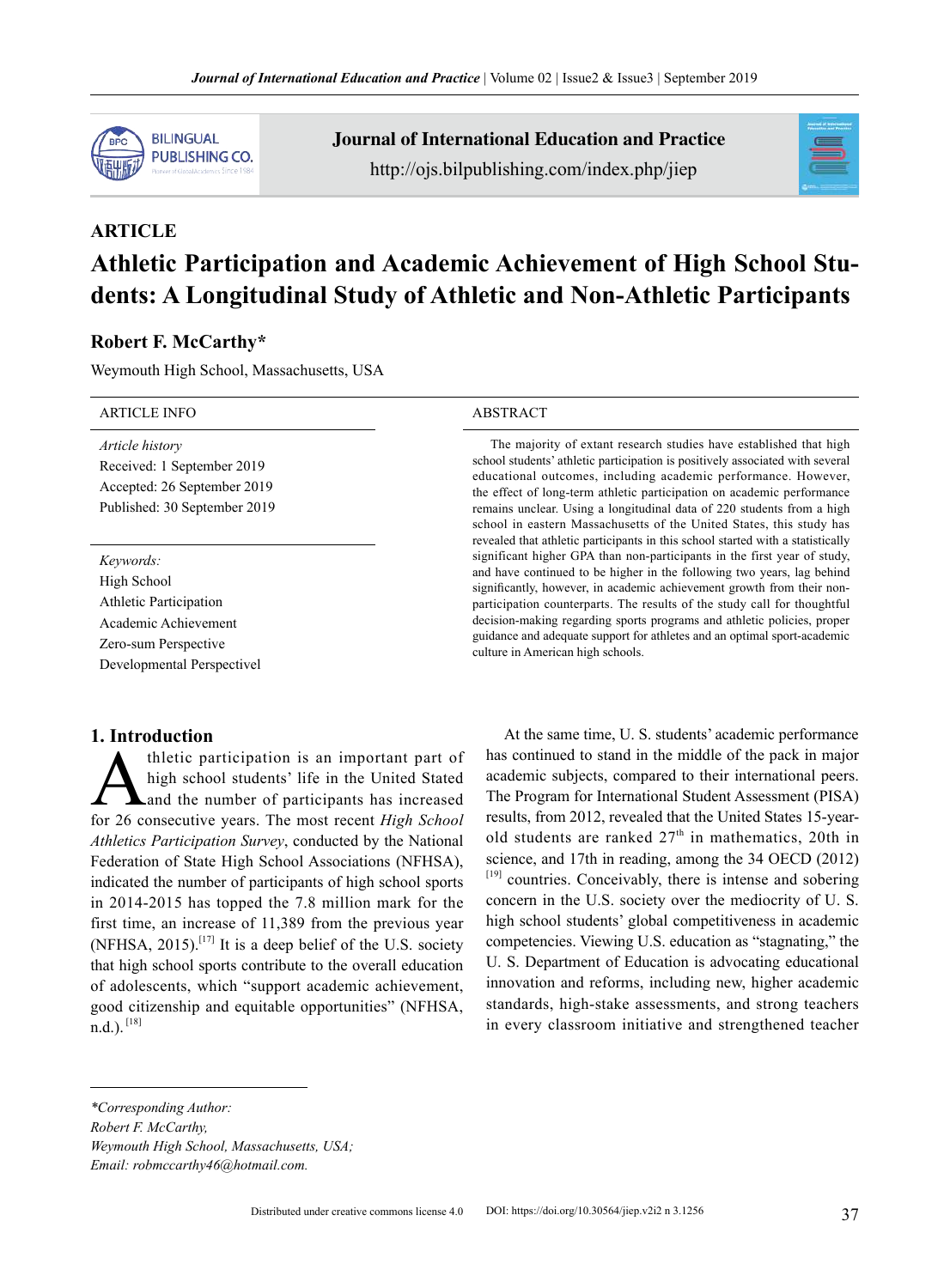preparation regulation (U.S. Department of Education, n.d.).<sup>[26]</sup> Exacerbated by the current major reductions in state and local education funding across the country, school districts are forced to identify areas for budget reduction and sports programs, being viewed as having less academic legitimacy, have become an obvious and convenient area to cut. Many public schools are forced to cut athletics budgets significantly, and many sports programs are being eliminated (Up2us, n.d.).<sup>[25]</sup>

Similarly, the debate over whether athletic participation enhances or impedes academic achievement of high school students has resurfaced. Some educational researchers, practitioners, and policy-makers have started to speculate the nation's sports-saturated culture and the escalating pursuit of sports activities in high school and college settings. In "The Case Against High School Sports," the cover story in the 2013 issue of *The Atlantic Magazine*, Ripley  $(2013)^{[20]}$  contrasted the American high schools sports culture and sports spending to that of high performing countries in PISA and wondered " ... if Americans transferred our obsessive intensity about highschool sports -- the rankings, the trophies, the ceremonies, the pride -- to high-school academics. We would look not so different from South Korea, or Japan, or any of a handful of Asian countries whose hypercompetitive, pressure-cooker approach to academics in many ways mirrors the American approach to sports" (p. 78).

# **2. Theoretical Perspectives and Literature Review**

Do athletic pursuit and commitment divert adolescents from academic pursuit and success? Does there exist a definite and direct relationship between athletic participation and academic achievement? This topic is not new. Since the 1960s, researchers from varied fields have looked into the connection. A half-century's inquiry into this topic has yielded conflicting results.

There are currently two opposing theoretical perspectives regarding the impact of participation in athletics on academic achievement – that participation diverts attention from academic goals or has a positive effect on academic achievement. In *The Adolescent Society: The Social Life of the Teenager and Its Impact on Education*, one of the earliest works exploring the U.S. high school issues, Coleman  $(1961)^{[6]}$  contended that an emphasis on extracurricular activities subverts the academic goals of education. Derived from the work of Coleman  $(1961)$ , <sup>[6]</sup> the zero-sum perspective posits that a commitment to academic, social, or athletic pursuits necessitates a reduction in commitment to the other two. Because sports are both athletic and social in nature, participation is said to detract from academics. Some early studies on this topic have revealed results that are in line with the zero-sum perspective. For example, in replicating Coleman's findings, Hauser and Lueptow  $(1978)^{[10]}$  examined five high schools in a midwestern city and found that while athletes had higher GPAs when graduating than they did when starting high school, they did not gain as much as non-athletes, which is a relative decline in achievement. Their findings were consistent with the idea that any gains by athletes over non-athletes could be attributed to initial differences between the two (Stevenson, 1975).[24]

In contrast to the zero-sum perspective, the developmental perspective views athletic participation as an essential element to aiding students' overall development, including academic. Much of the rationale behind the developmental perspective is found in the work of Bandura (1995, 1997)<sup>[1][2]</sup> on self-efficacy and motivation. When students feel good about themselves because of athletic participation, there is a snowball effect, which results in improved academics. Feelings of selfworth affect how much effort individuals are willing to put forth and how they persevere in the face of obstacles or failures (Bandura, 1997).<sup>[2]</sup> Numerous longitudinal studies have supported the positive effect of athletic participation on high school students' academic achievement (Broh, 2002;<sup>[4]</sup> Carlson, Scott, Planty, & Thompson,  $2005$ ;<sup>[5]</sup> Eide & Ronan, 2001;<sup>[8]</sup> Fejgin, 1994;<sup>[9]</sup> Jordan, 1999,<sup>[12]</sup> Videon,  $2002$ ;<sup>[27]</sup> Whitley, 1999).<sup>[28]</sup> In a six-year longitudinal study with a large, nationally representative sample, Marsh and Kleitman  $(2003)^{[16]}$  found that athletic participation positively impacted student grades, along with many other positive outcomes including educational and occupational aspirations and attainment. More recently, Bowen and Greene  $(2012)^{[3]}$  looked into all public high schools in Ohio and examined the data on schools' sports winning percentages, students' athletic participation rates, graduation rates, and standardized test scores over a five-year period, and found that a high school's level of athletic commitment is positively and significantly related to academic success (i.e., higher test scores, lower dropout rates).

While some studies seemed to confirm Coleman's  $(1961)^{[6]}$  findings regarding a negative relationship between athletic participation and academic achievement while many others instead declared that the relationship is positive, still others continue to question both sides. Early in 1964, Lueptow and Kayser  $(1973)^{[13]}$  conducted a longitudinal study involving 1750 male seniors in twenty public high schools in a midwestern state and found no significant differences in grades between athletes and nonathletes during the high school years. Some later studies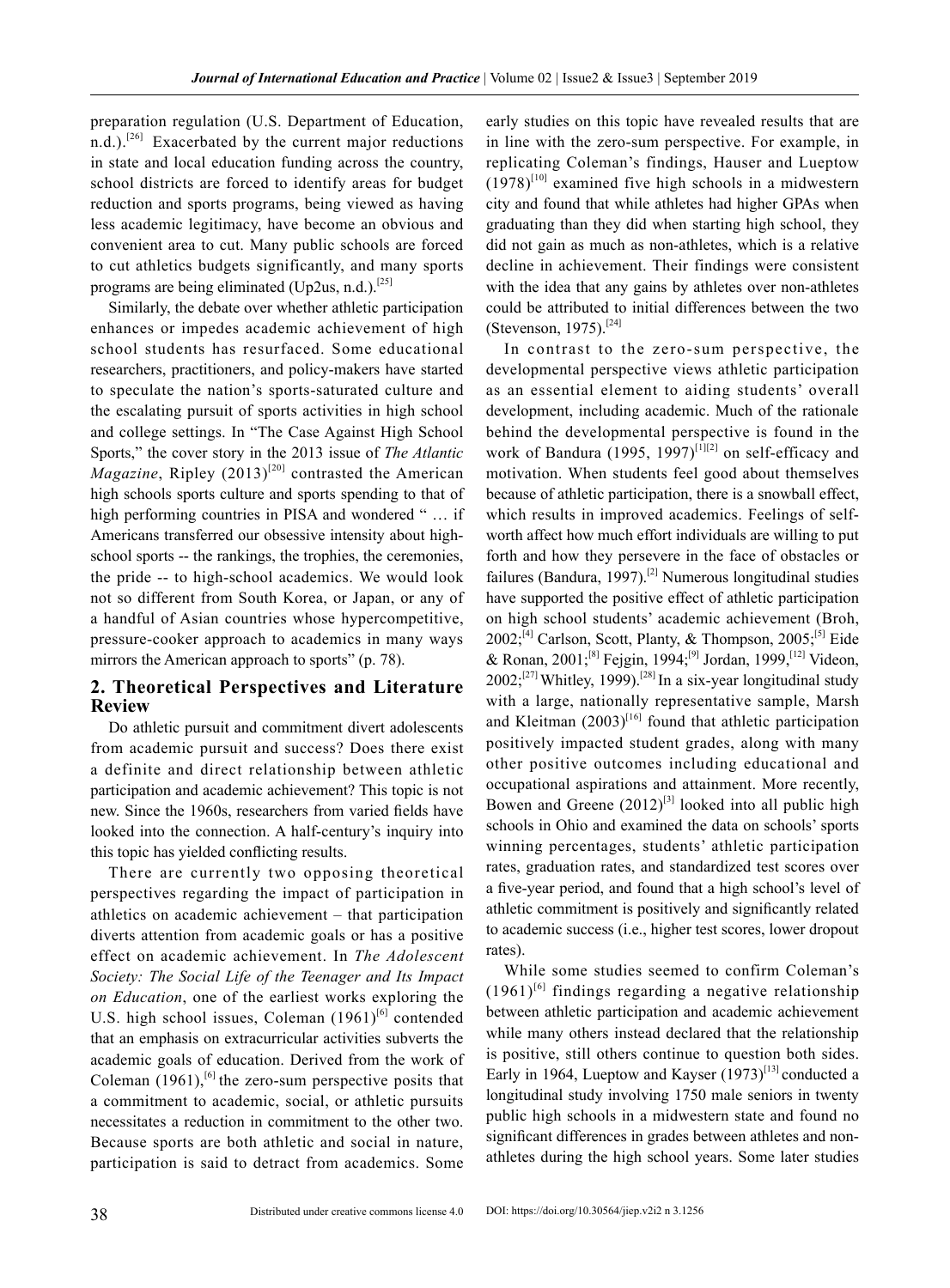also failed to detect any significant correlation between athletic participation and academic achievement, including Crosnoe's  $(2001)^{[7]}$  study, in which data were collected over 1987 and 1990 from nine California and Wisconsin schools, and Stencel's  $(2005)^{[23]}$  study, involving 507 students from ten high schools in Tennessee.

Fifty years' empirical studies on this subject have revealed mixed results. Clearly, further empirical studies using longitudinal data and looking into the change in academic performance between athletic participants and non-participants are needed for a better understanding of the long-term effect of athletic participation on academic achievement of high school students. The purpose of this study, therefore, is to examine the impact of athletic participation on high school students' academic performance by looking into the GPA data of both athletic participants and non-participants in a three-year span, with an aim to provide additional evidence and contribution to the extant literature on this topic.

#### **3. Methods**

The site of this study is a large high school in eastern Massachusetts, with an enrollment of 2,053 students for the 2013–2014 school year. The student body is dominantly white (84.5%), with 31% classified as low income, receiving free or reduced lunch. Each year, just over half of the seniors go on to attend a two or fouryear college. The subjects included in this study consist of 110 athletic participants and 110 non-participants for the school years 2010–2011, 2011–2012, and 2012–2013. A subject's participation and non-participation status is based on three years' data. This categorization (i.e., athletic participation or non-participation of at least one sport three years in a row) eliminated a substantial group of students from the study who participated only one or two years. The 110 athletic participants consist of 62 males and 48 females. To match the number and gender composition of athletic participation group, a randomizer program was utilized to select 62 males and 48 females from 192 non-participants three years in a row from the student population.

Early studies in this area claiming a positive relationship between athletics and academics has been criticized for being cross-sectional in nature, as well as not controlling for pre-existing differences (Holland & Andre, 1987).<sup>[11]</sup> Even with a longitudinal study that looks at achievement over two or three years, factors other than athletics, such as socioeconomic status and parental involvement, could be contributing to the higher achievement of the athletic participant group (Marsh, 1988).<sup>[15]</sup> In order to address these criticisms and account for preexisting subject characteristics, this study is not concerned primarily with

the overall means of the two groups, but rather with the growth, either negative or positive, in student GPA over the three years when students were either participating or not participating in athletics. For any claim of a positive relationship between athletic participation and academic achievement to be made, the GPAs of athletes must increase at a higher rate during the years of participation than those of non-participants at the same school, in the same grades, and with the same gender makeup, during the same time period, and this positive academic performance change must be statistically significant. By concentrating on GPA growth rate, this study has focused on the effects of participation alone. If there are other variables helping students of either sample group, whether they be socioeconomic status, intrinsic motivation, or parental involvement, these students will have a higher starting GPA than those without such advantages, and the purpose of this study is to negate the starting advantage by focusing solely on the growth of GPA over the course of the study.

#### **4. Results and Discussion**

## *4.1 GPA Difference Between Athletic Participants and Non-participants in Each School Year: Cross-sectional Data Analysis*

This study first looked into the GPA difference between athletic participants and non-participants for the school years 2010–2011, 2011–2012, and 2012–2013, respectively. Normality and homogeneity were checked against 220 subjects' GPA scores in each year before performing the significance tests. To check the normality of the data set, Kolmogorov-Smirnova and Shapiro-Wilk tests were run for each year utilizing the participant / nonparticipant grouping in the factor field. As noted in Table 1, the assumption of normality of distribution was met for both the athletic participants and non-participants GPA in 2012 and 2013 (GPA 2012 athletic participants:  $D(110) =$ .059,  $p \ge 0.05$ ; GPA 2012 non-participants:  $D(110) = 0.081$ ,  $p \geq 0.05$ ; GPA 2013 athletic participants: D(110) = .067,  $p \ge .05$ ; GPA 2013 non-participants: D(110) = .077,  $p \ge$ .05; ). While the athletic participants GPA in 2011 met the normality assumption (D(110) = .074,  $p \ge .05$ ), the nonparticipants GPA in 2011 was significantly non-normal in distribution (D(110) = .089,  $p \leq .05$ ). Therefore, the Mann-Whitney U test was run as the significance test for the 2011 GPA data.

**Table 1. Test of Normality - Kolmogorov-Smirnova and Shapiro-Wilk Tests for All Three Study Years Grouped by Participant / Non-Participant Variable**

| Variable                            | Kolmogorov-Smirnova |     |      | Shapiro-Wilk |     |      |
|-------------------------------------|---------------------|-----|------|--------------|-----|------|
|                                     | Statistic           | df  | Sig. | Statistic    |     | Sig. |
| GPA 2011<br>Athletic<br>Participant | .074                | 110 | .182 | .980         | 110 | .096 |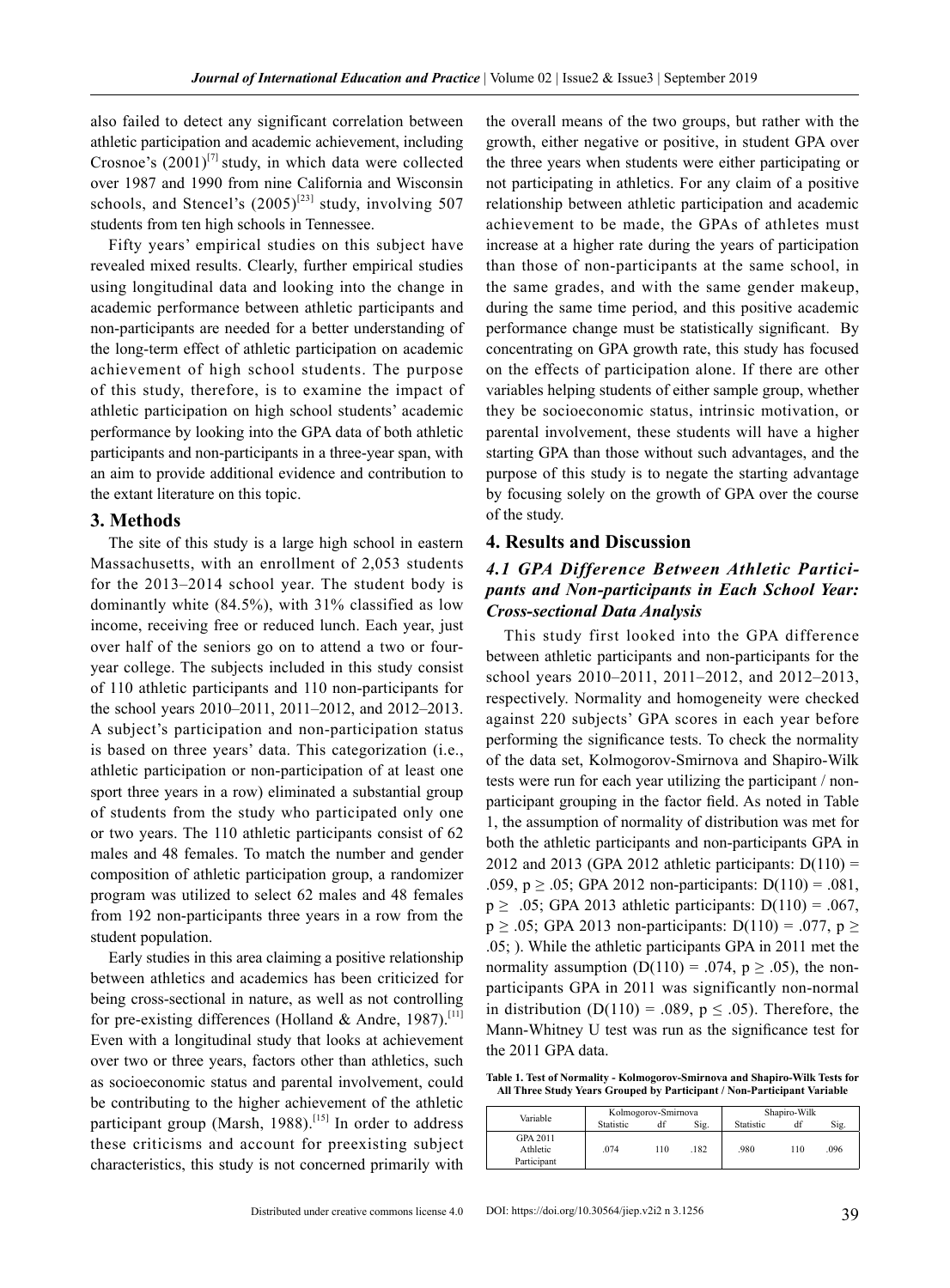| GPA 2011<br>Non-participant         | .089 | 110 | 032 | .975 | 110 | .039 |
|-------------------------------------|------|-----|-----|------|-----|------|
| GPA 2012<br>Athletic<br>Participant | .059 | 110 | 200 | .985 | 110 | .238 |
| GPA 2012<br>Non-participant         | .081 | 110 | 072 | .986 | 110 | 318  |
| GPA 2013<br>Athletic<br>Participant | .067 | 110 | 200 | .986 | 110 | .288 |
| GPA 2013<br>Non-participant         | .077 | 110 | 111 | .987 | 110 | .381 |

In addition to the normality checking, Levene's test was run to check the homogeneity of variance of the data sets for both athletic participants and non-participants. As listed in Table 2, the assumption of homogeneity of variance was met for all three years' GPA data (GPA 2011:  $F = 1.88$ ,  $p \ge .05$ ; GPA 2012:  $F = .350$ ,  $p \ge .05$ ; GPA 2013:  $F = .290, p \ge .05$ ).

**Table 2. Test of Homogeneity - Levene's Test: Equal Variances Assumed**

| Variable                        |               | Sig.        |
|---------------------------------|---------------|-------------|
| GPA 2011                        | 1.884         | .171        |
| GPA 2012                        | .350          | .554        |
| GPA 2013                        | 290           | .591        |
| the contract of the contract of | $\sim$ $\sim$ | $\sim$<br>. |

A Mann-Whitney U test (for 2011 GPA) and two independent t-tests (for 2012 and 2013 GPAs) were run to identify if any statistically significant difference exists between athletic participants and non-participants in GPA in each of the three academic years. As shown in Tables 3, 4, and 5, for 2011, on average, athletic participants had higher GPAs ( $M = 2.88$ ,  $SE = .059$ ) than non-participants  $(M = 2.67, SE = .068)$ . This difference was statistically significant (U = 5023, Z = -2.18,  $p \le .05$ ); however, it represented a small-sized effect  $(r = -.15)$ . For 2012 and 2013, athletic participants continued to remain higher GPAs on average than the non-participants (GPA 2012 athletic participants:  $M = 2.78$ ,  $SE = .060$ ; GPA 2012 nonparticipants:  $M = 2.62$ ,  $SE = .064$ ; GPA 2013 athletic participants:  $M = 2.75$ ,  $SE = .057$ ; GPA 2013 nonparticipants:  $M = 2.69$ ,  $SE = .060$ ; the group difference, however, was not statistically significant (2012 GPA:  $t(218) = 1.79$ ,  $p = \ge .05$ .; 2013 GPA:  $t(218) = .77$ ,  $p \ge .05$ ).

|  | Table 3. GPA Summary Statistics for 2011, 2012, and 2013 |  |
|--|----------------------------------------------------------|--|
|  |                                                          |  |

| Variable                            | N   | Mean | St Deviation | St Error Mean |
|-------------------------------------|-----|------|--------------|---------------|
| <b>GPA 2011</b><br>Ath. Participant | 110 | 2.88 | .617         | .059          |
| <b>GPA 2011</b><br>Non-participant  | 110 | 2.67 | .717         | .068          |
| GPA 2012<br>Ath. Participant        | 110 | 2.78 | .630         | .060          |
| GPA 2012<br>Non-participant         | 110 | 2.62 | .676         | .064          |
| GPA 2013<br>Ath. Participant        | 110 | 2.75 | .601         | .057          |
| GPA 2013<br>Non-participant         | 110 | 2.69 | .626         | .060          |

**Table 4. Mann-Whitney U Test Results for 2011**

| <b>Test Statistics:</b> |      |           |              |
|-------------------------|------|-----------|--------------|
|                         | 5023 | $-2.18$   | 030          |
| Variable                |      | Mean Rank | Sum of Ranks |

| <b>GPA 2011</b><br>Athletic<br>Participant | 110 | 119.84 | 13182 |
|--------------------------------------------|-----|--------|-------|
| <b>GPA 2011</b><br>Non-participant         | 110 | 101.16 | 11128 |

**Table 5. Independent Samples t-test Results for 2012, and 2013: Equal Variances Assumed**

| Variable |      | Sig. | Mean Differ. | St. Error Differ. |
|----------|------|------|--------------|-------------------|
| GPA 2012 | 79   | .075 | 157          | .088              |
| GPA 2013 | .766 | .445 | .063         | 083               |

As the above group difference test results show, the GPA difference for 2011 was statistically significant, and, even though athletes lost part of their advantage during the second and third years of the study, they still outperformed non-participants. As discussed previously, a number of previous studies have cited this type of data as proof that athletic participants achieve higher academically than non-participants (Marsh, 1988).<sup>[15]</sup> However, the positive, significant gains by athletes over non-athletes could be attributed to initial differences between the two (Stevenson, 1975),<sup>[24]</sup> if the potential preexisting differences were not identified and accounted for. For example, as described by Spreitzer and Pugh  $(1973)$ ,<sup>[22]</sup> highly motivated and disciplined students are naturally drawn to the competition, achievement, and goal orientation that are inherent in athletics. Are better outcomes due to athletics, or do athletics simply attract more motivated and capable students? Manlove's  $(2013)^{[14]}$  mixed-methods study is a great example of the issues in this area. The quantitative data show a positive relationship between athletics and academic performance, while the qualitative data point to other factors affecting academic performance such as emotional support and intrinsic drive. In order to better isolate the effect of athletic participation, this study's main focus is on the change in GPA from year one to year three, what has been referred to as the growth rate. If athletic participation results in higher academic achievement, the GPAs of athletes should grow at a statistically significant higher rate than that of non-participants.

#### *4.2 GPA Change Over A Three-Year Span: Longitudinal Data Analysis*

To determine the change for the GPAs of the two groups over three years of the study, a growth rate formula was used to calculate the GPA change. As shown in the following equations, during the years of participation, the change in GPA for athletic participants was negative two percent. For non-participants, the growth rate was zero, meaning that there was no change in average GPA over the three years of the study.

Athletic participants group's growth rate =  $(2.75/2.88)^{1/3}$  - 1 =  $(.95)^{1/3}$  - 1 = .98 -1 = - .02; As a percentage  $= -2\%$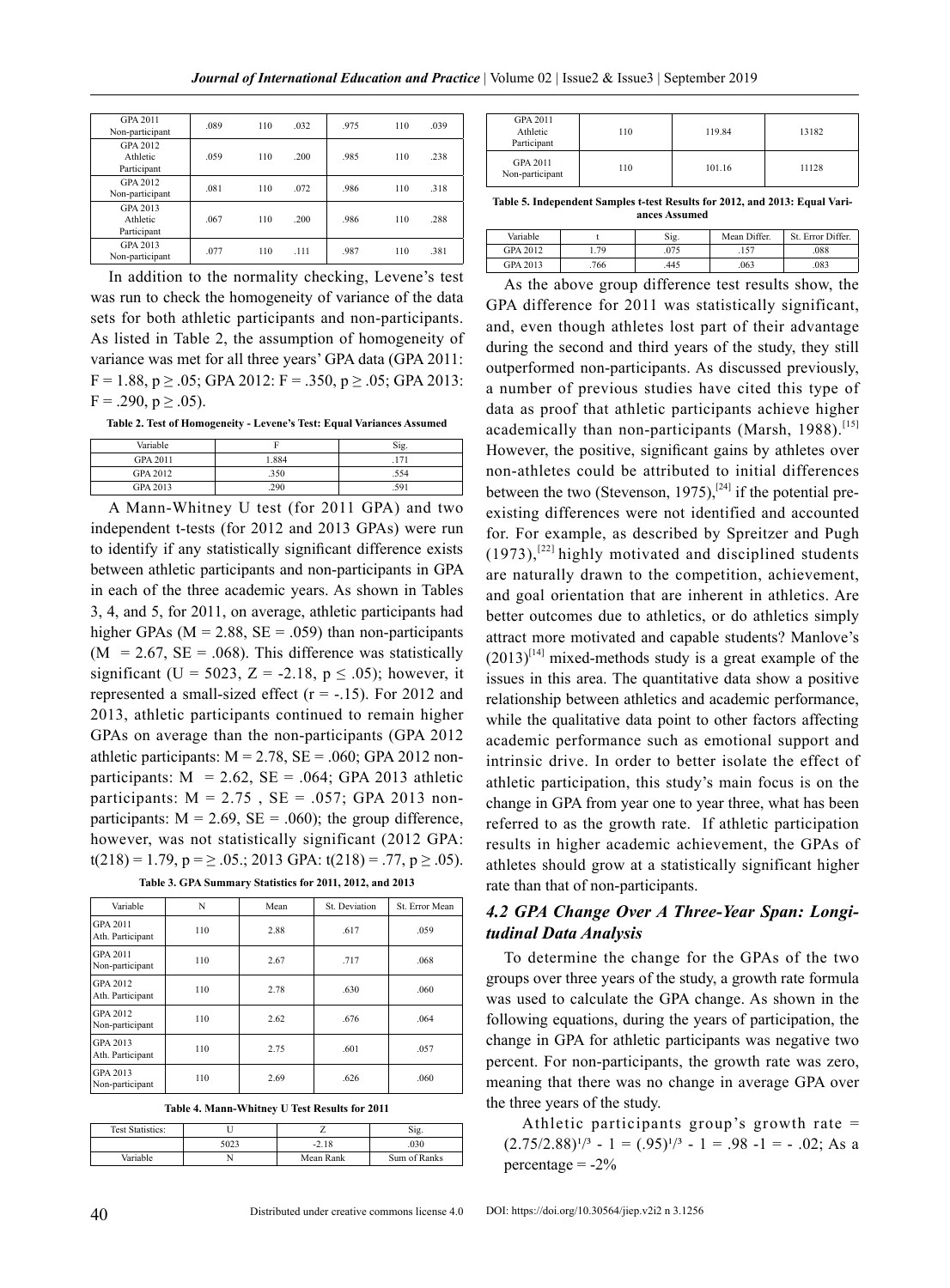Non-participants group's growth rate =  $(2.69/2.67)^{1/3}$  $- 1 = (1.01)^{1/3} - 1 = 1 - 1 = 0$ ; As a percentage = 0%

To determine if there is a statistical significant difference between athletic participants and nonparticipants in their academic performance change, an additional variable ("academic performance change") was calculated by applying the growth rate formula utilized above (i.e., growth rate = (present/ past)  $\frac{1}{n}$  -1) to each of the 220 subjects in the two sample groups. Since the normality assumption was not met in the "academic performance change" data set (see Table 6 below for details), the Mann-Whitney U test was utilized to check for the significance.

**Table 6. Kolmogorov-Smirnova & Shapiro-Wilk Tests for Acad. Performance Change**

| Variable                          | Participation<br><b>Status</b> |           | Kolmogorov-Smirnova |      |           | Shapiro-Wilk |      |
|-----------------------------------|--------------------------------|-----------|---------------------|------|-----------|--------------|------|
|                                   |                                | Statistic | ₫f                  | Sig. | Statistic | df           | Sig. |
| Academic<br>Performance<br>Change | Athletic<br>Participant        | .169      | 110                 | .000 | .892      | 110          | .000 |
| Academic<br>Performance<br>Change | Non-<br>Participant            | 171       | 110                 | .000 | 877       | 110          | .000 |

As noted below in Table 7, non-participants had a higher mean rank and summary of ranks (athletic participants' mean rank of 99.30 vs. non-athletic participants' mean rank of 121.70; athletic participants' sum of ranks of 10922.50 vs. non-athletic participants' sum of ranks of 13387.50), and this difference was statistically significant (U = 4817.50, Z = -2.62,  $p \leq .05$ ), with a small effect size  $(r = .20)$ .

**Table 7. Mann-Whitney U Results for Academic Performance Change**

| <b>Test Statistics:</b>           | U                              |     | z         | Sig.         |
|-----------------------------------|--------------------------------|-----|-----------|--------------|
|                                   | 4817.50                        |     | $-2.62$   | .009         |
| Variable                          | Participation<br><b>Status</b> | N   | Mean Rank | Sum of Ranks |
| Academic<br>Performance<br>Change | Athletic<br>Participant        | 110 | 99 30     | 10922.50     |
| Academic<br>Performance<br>Change | Non-<br>Participant            | 110 | 121.70    | 13387.50     |

While in year one of the study athletes had a statistically significant higher GPA than non-participants, this advantage could be the result of pre-existing differences between the two groups, and, while athletes continued to have higher GPAs in years two and three, these differences were not statistically significant and in fact the GPAs of the athlete group actually went down. The -2% growth rate for athletes compared to the steady academic performance of non-participants, as well as the statistically significant advantage of non-participants in regards to academic performance change must lead us to question the developmental perspective and take a closer look at the zero-sum perspective proposed over half a century ago (Coleman, 1961).<sup>[6]</sup> From the view of the developmental perspective, athletic participation leads to increased interest in school, a heightened sense of selfworth, more attention from adults such as teachers and coaches, membership in elite peer groups, a desire to meet eligibility requirements, as well as aspirations to compete in college (Snyder & Spreitzer, 1990).<sup>[21]</sup> While all of this may still be true, there is no evidence in this study to suggest that any of these factors leads to improved academic performance. Coleman  $(1961)^{[6]}$  would definitely interpret "membership in elite peer groups" to mean "popularity" and see this factor as a negative in relation to academic achievement. In fact, if any or all of these advantages result from athletic participation and athletes are still experiencing negative GPA growth, it is possible that the earliest negative theories regarding athletic participation and academic achievement are the ones that are correct.

After analyzing the results of this study, it is apparent that renewed attention should be paid to the zero-sum perspective. Perhaps the athletic and social aspects of high school sports are not leaving enough time or energy for academic pursuits. Whether it be the pressure to win that results in a requirement to be on time for practice every day and leaves little time to make up school work or get extra help, or long bus rides for away games, or the fact that practice and games can leave competitors both physically and mentally exhausted, student-athletes may not have enough time or energy to improve their academic performance. Sport-related concussions also put adolescent athletes at risk for decline in academic achievement due to significant loss of instructional time as a result of the prolonged recovery. While the above possibilities may all be factors that are detrimental to student-athlete academic performance, they are ultimately similar to what Coleman concluded back in 1961, that athletic participation diverts attention from athletic goals.

#### **5. Implications and Future Research**

The debate since the 1960s over the relationship between athletic participation and academic achievement of adolescents, accompanied by controversial and inconclusive results, has become an even more relevant and urgent issue at present given the increasing budget constraints in our nation's schools. Many policy makers and education leaders are facing the dilemma of athletic budget cuts. The results of the study, based on the data from a large high school in eastern Massachusetts, have revealed that athletic participants in this high school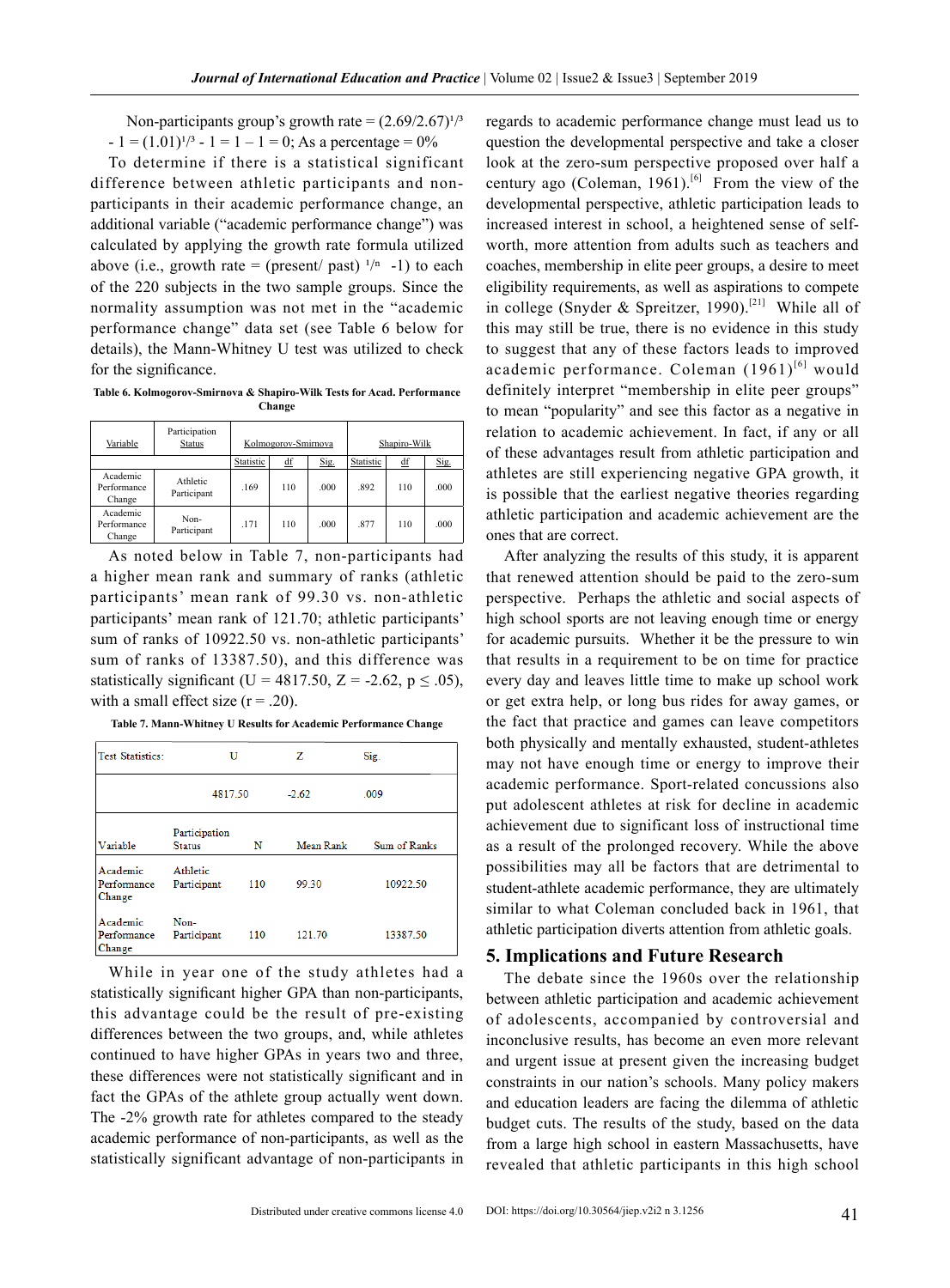started with a statistically significant higher GPA than non-participants in the first year of study, and have continued to be higher in the following two years, lag behind, however, in academic achievement growth from their non-participation counterparts. While the difference in academic achievement growth is statistically significant  $(p<.05)$ , the effect size (i.e., the practical significance) is small (ES=.20). By considering both the statistical and practical significances, school leaders and stake holders should make prudent and wise decisions regarding the allocation of funding or other decisions related to athletic policy, taking into consideration the measures of benefits of athletic participation to the overall development of adolescents and the intensity of sports programs in the schools. Regular assessment of sports programs and school-home support system should be put in place to ensure that athletes are getting proper and adequate guidance, supervision, and support to achieve the right balance between academics and athletics.

While athletic participation can still be considered an important part of the overall education of students, helping to develop teamwork, leadership, diligence and perseverance, these benefits may not automatically translate to the classroom. Any future arguments for the preservation of the funding of athletic programs should be made based on these factors, as well the recreational benefits of athletics, but not based on a relationship to increased academic performance. Playing sports in high school is a great experience for many students and funding should continue, but not at the expense of other programs that are directly related to academic achievement. Coaches should be encouraged to allow students to be late for practice if receiving extra help or making up academic work, and practice and game schedules should be created with consideration given to the need of students to have time for homework and studying. Activities such as pep rallies for sporting events perhaps should be kept to a minimum if they interfere with the normal academic school schedule. The argument held by many that athletic funding should be cut to avoid budget shortfalls has more credence as a result of this study if the alternatives are laying off teachers or increasing class size.

Future studies should determine if participants differ significantly in academic performance growth based on the rate of participation, be it one sport, two, three, or even more. It is possible that participation rate was an intervening variable to the results of this study but its effects are unknown at this point. If there is any validity to the zero-sum perspective, students who participate in two or more sports for three years might experience negative academic growth while playing just one sport might be the right amount for participation to have a positive impact. A study comparing one-sport participation to two or more would help answer this question.

Another interesting group not analyzed in this study are students who were athletes for a year or two but then ended their participation. It is important to investigate why this occurs and to analyze the academic results for these students. It seemed to the researchers, while gathering sample data for this study, that some students ended participation due to low GPAs that did not meet the minimum requirement to participate, but others were doing well academically. Did they stop participating because they were not good athletes, or did they find, as Coleman  $(1961)^{6}$  theorized, that the time spent participating was taking away from their academic pursuits? If students who participate in athletics often have pre-existing advantages such as intrinsic motivation, involved parents, and leadership qualities, and if students who have these advantages and then stop participating have higher GPA growth rates than those who continue to participate, then a strong case could be made in support of the zero-sum perspective.

If the preceding recommendations are implemented and the results are the same for both groups as in this study, then the bigger question that needs to be asked is why students, both athletes and non-participants, do not experience growth in their GPAs throughout their high school careers? If, as students grow older, they are accumulating new knowledge and skills, why is their performance static? Are the athletic participants taking harder courses as they get older, resulting in a lack of perceived growth results, or are there other variables involved? Future studies should attempt to determine if additional course rigor is impacting achievement by utilizing a weighted GPA rather than the simple GPA used here. Do teachers grade harder as students get older? It would seem that as students mature, they should become more concerned about the future, whether it be attempting to get into college or preparing for the workplace, and an increase in focus on the future would result in improved academic performance, but this is not the case.

#### **6. Conclusion**

In the midst of current tightening of education budget nationwide, school leaders and the whole education community are facing a greater challenge than ever before, in allocating budget and making decisions on the fate of athletic programs. Given the current mediocrity of U.S. students' academic performance in reading, science and mathematics, it is indeed a critical time to reflect on the sport-saturated culture in U.S. educational institutions and its potential diverting effect on students' time and energy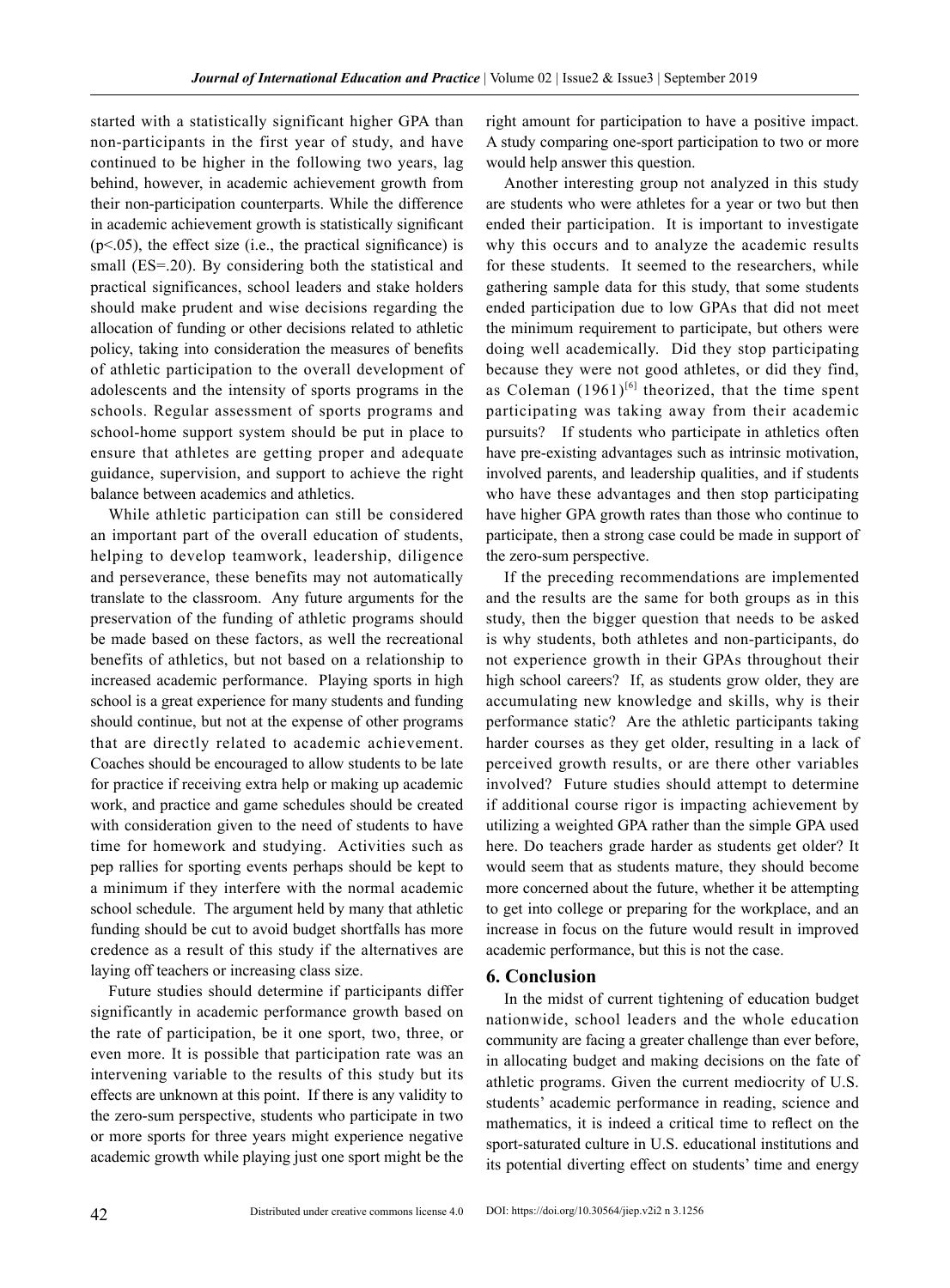on academics. However, athletic participation is essential to adolescent growth and development, physically, cognitively, and socially, and it has great potential to contribute to the overall development of adolescents, including the development of positive personal character traits, sportsmanship and citizenship, attributes that will benefit adolescents for the rest of their lives. For some students, athletic participation is a significant factor that motivates them to stay in school, succeed academically, and opens doors to college education. Instead of deepcuts of athletic budget and eliminating athletic programs in schools, educational leaders and policy makers should consider both the benefits of athletic participation to the overall development of adolescents as well as its potential diverting effect on students' academic performance when proper guidance and adequate support are lacking from school and home. It is imperative that school leaders, involving all stakeholders of the education community, work out specific and well thought-out policies and identify and recommend best practices in athletic participation to create a balanced and optimal sportacademic culture that benefits all students in American schools.

#### **References**

- [1] Bandura, A. (1995). *Self-efficacy in changing societies.* Cambridge, MA: Cambridge University Press.
- [2] Bandura, A. (1997). *Self-efficacy: The exercise of control.* New York, NY: W.H. Freeman.
- [3] Bowen, D. H., & Greene, J. P. (2012). Does athletic success come at the expense of academic success?. *Journal of Research in Education, 22(2)*, 1-22.
- [4] Broh, B.A. (2002). Linking extracurricular programming to academic achievement: Who benefits and why? *Sociology of Education, 75(1)*, 69-95.
- [5] Carlson, D., Scott, L., Planty, M., & Thompson, J. (2005). *Statistics in brief: What is the status of high school athletes 8 years after their senior year?*  Washington, DC: Education Statistics Services Institute.
- [6] Coleman, J.S. (1961). Athletics in high school. *Annals of the American Academy of Political and Social Science, 338(1)*, 33-43.
- [7] Crosnoe, R. (2001). The social world of male and female athletes in high school. S*ociological Studies of Children and Youth, 8*, 87-108.
- [8] Eide, E.R., & Ronan, N. (2001). Is participation in high school athletics an investment or a consumption good? Evidence for high school and beyond. *Economics of Education Review, 20(5)*, 431-442.
- [9] Fejgin, N. (1994). Participation in high school

competitive sports: A subversion of school mission or contribution to academic goals? *Sociology of Sport Journal, 11(3)*, 211-230.

- [10] Hauser, W.J., & Lueptow, L.B. (1978). Participation in athletics and academic achievement: A replication and extension. *The Sociological Quarterly, 19(2)*, 304-309.
- [11] Holland, A., & Andre, T. (1987). Participation in extracurricular activities in secondary school: What is known, what needs to be known? *Review of Educational Research, 57(4)*, 437-466.
- [12] Jordan, W. J. (1999). Black high school students' participation in school-sponsored sports activities: Effects on school engagement and achievement. *Journal of Negro Education, 68(1)*, 54-71. doi: 10.2307/266820
- [13] Lueptow, L. B., & Kayser, B. D. (1973). Athletic involvement, academic achievement, and aspiration. *Sociological Focus, 7*, 24-36.
- [14] Manlove, K.J. (2013). *The impact of extracurricular athletic activities on academic achievement, disciplinary referrals, and school attendance among Hispanic female 11th grade students* (Doctoral dissertation). Retrieved from ProQuest Dissertations and Theses.
- [15] Marsh, H.W. (1988). Extracurricular activities: Beneficial extension of the traditional curriculum or subversion of academic goals? *Journal of Educational Psychology, 84(4)*, 553-562.
- [16] Marsh, H. W., & Kleitman, S. (2003). School athletic participation: Mostly gain with little pain. *Journal of Sports and Exercise Psychology, 25(2)*, 205-229.
- [17] National Federation of State High School Associations. (2015). 2014-15 high school athletics participation survey. Retrieved from http://www.nfhs. org/ParticipationStatics/PDF/2014-15\_Participation\_ Survey\_Results.pdf
- [18] National Federation of State High School Associations. (n.d.). Mission statement. Retrieved from https://www.nfhs.org/who-we-are/ missionstatement
- [19] Organization for Economic Co-operation and Development (OECD). (2012). PISA 2012 results in focus: What 15-year-olds know and what they can do with what they know. Retrieved from http:// www.oecd.org/pisa/keyfindings/pisa-2012-resultsoverview.pdf
- [20] Ripley, A. (October, 2013). The case against highschool sports. *The Atlantic, 312(3)*, 72-78.
- [21] Snyder, E. E., & Spreitzer, E. (1990). High school athletic participation as related to college attendance among Black, Hispanic, and White males. *Youth &*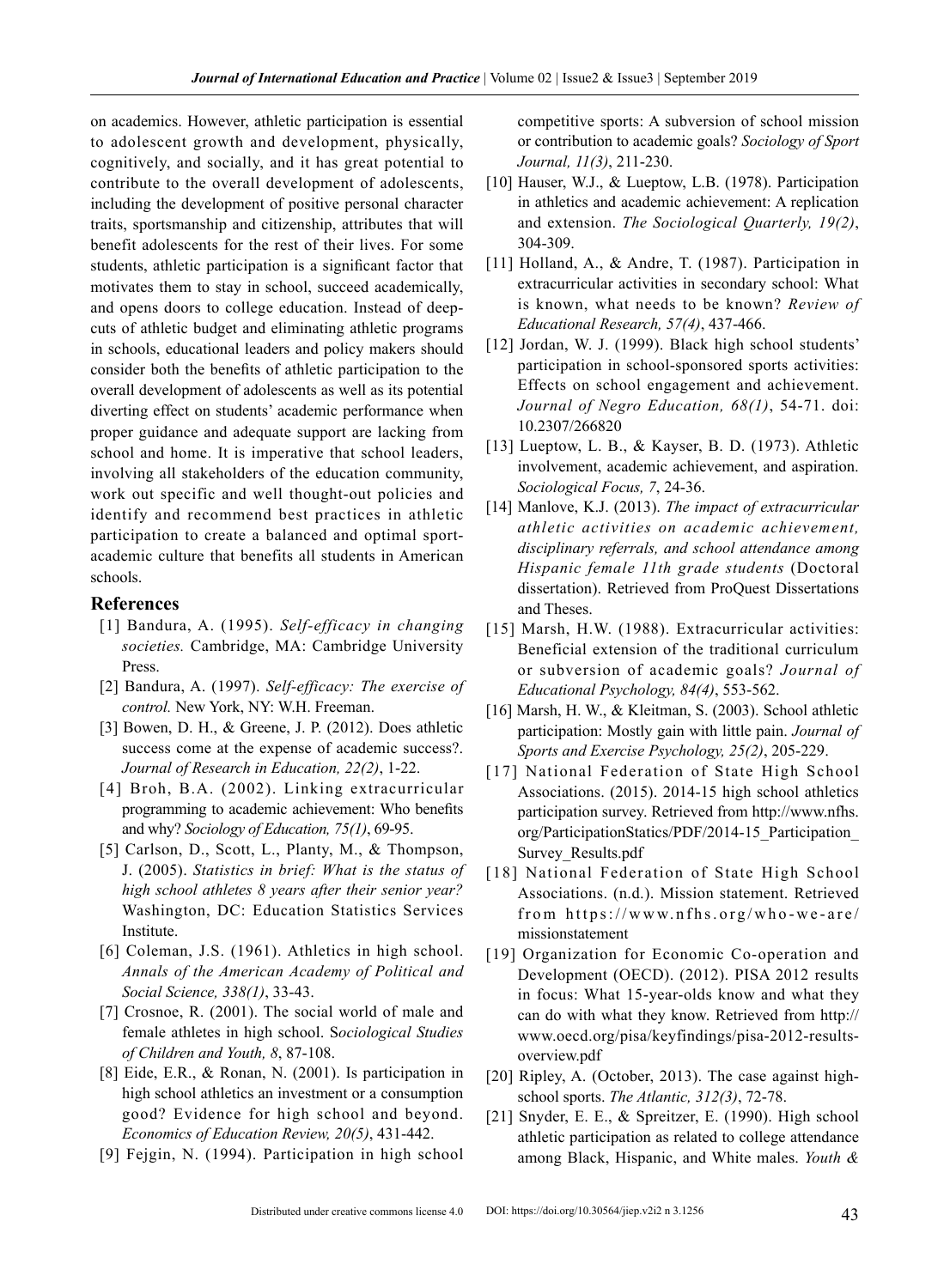*Society, 21(3)*, 390-398.

- [22] Spreitzer, E.S., & Pugh, M. (1973). Interscholastic athletics and educational expectations. *Sociology of Education, 46(2)*, 171-182.
- [23] Stencel, J. R. (2005). *A study of the relationship between interscholastic athletic participation and academic achievement for a group of Tennessee high school students* (Doctoral dissertation). Retrieved from ProQuest Dissertations and Theses.
- [24] Stevenson, C.L. (1975). Socialization effects of participation in sport: A critical review of the research. *Research Quarterly*, 46, 290-292.
- [25] Up2us. (n.d.). Decline of youth sports. Retrieved from https://0ea29dd9a16d63dcc571-314f1dcf5bee

97a05ffca38f060fb9e3.ssl.cf1.rackcdn.com/uploads/ center\_resource/document/561/Decline\_of\_Youth\_ Sports.pdf

- [26] U.S. Department of Education. (n.d.). Progress in our schools. Retrieved from http://www.ed.gov/ k-12reforms
- [27] Videon, T. M. (2002). Who plays and who benefits: Gender, interscholastic athletics, and academic outcomes. *Sociological Perspectives, 45(4)*, 415-444.
- [28] Whitley, R. L. (1999). Those "dumb jocks' are at it again: A comparison of the educational performances of athletes and non-athletes in North Carolina high schools from 1993 through 1996. *The High School Journal, 82(4)*, 223-233.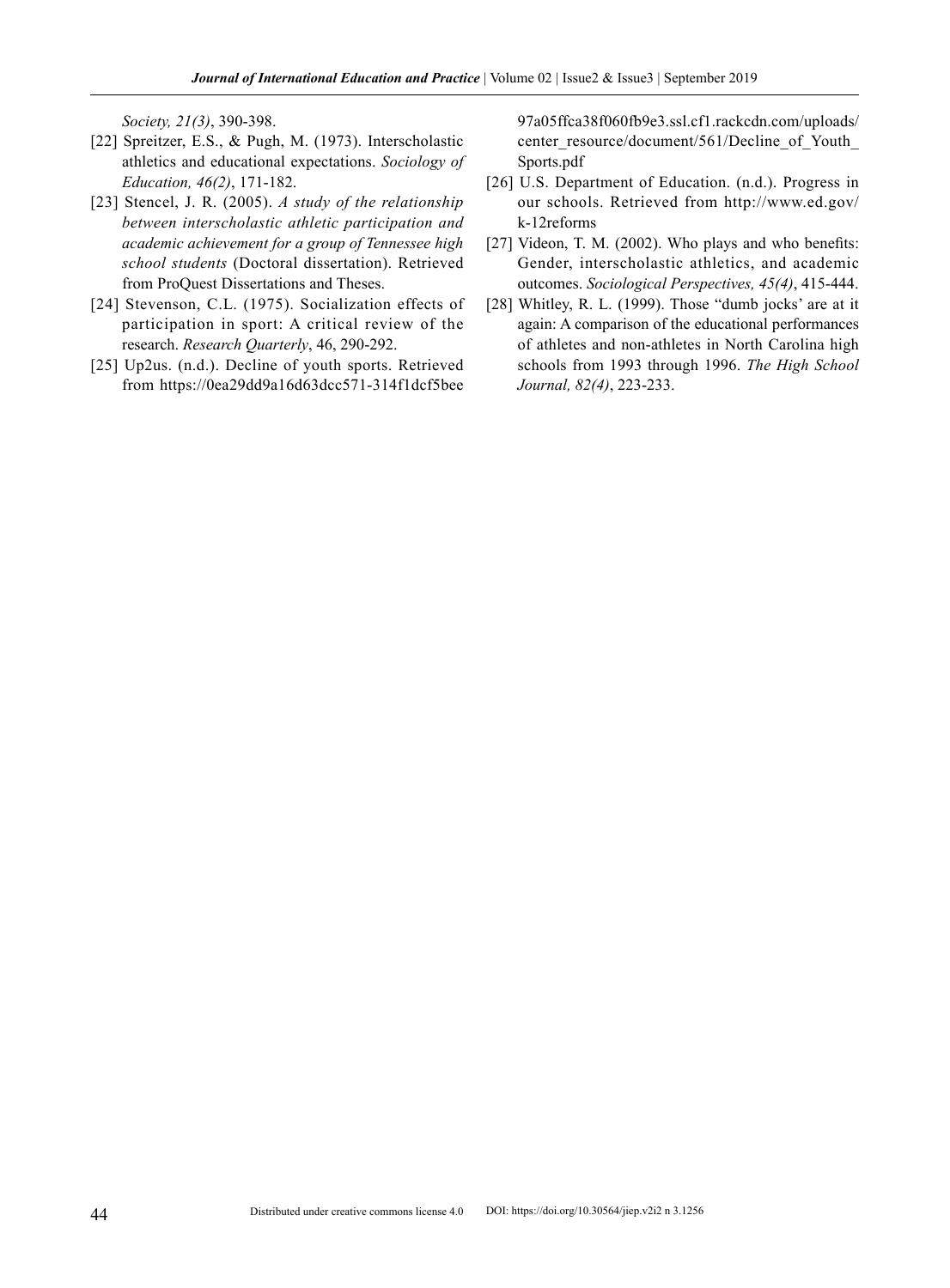

Journal of International Education and Practice http://ojs.bilpublishing.com/index.php/jiep



# **ARTICLE Implementing the Curriculum and Assessment Policy Statement: A Case Study of the Vhembe West District, South Africa**

# **Rammbuda Mulatedzi Calvin**

University of South Africa, South Africa

#### ARTICLE INFO ABSTRACT

*Article history* Received: 08 July 2019 Accepted: 25 September 2019 Published: 30 September 2019

# *Keywords:*

Challenges Curriculum Curriculum Change Curriculum Implementation Curriculum and Assessment Policy Statement District Officials Empowering Management Stakeholders Vhembe West District

#### **1. Introduction**

urriculum change has a poor record of implementation in South Africa. It is an arguable fact that implementing a curriculum is not a smooth-sailing journey. Curriculum implementation is a very complex process (Guro & Weber, 2010).<sup>[17]</sup> Countries worldwide have experienced changes to their curriculum and this has had an intense impact on the way in which it has been conceptualised and implemented (Horsthemke, Siyakwazi, Walton, & Wolhuter, 2013).[19] In South Africa,

This qualitative study was undertaken to investigate how district officials implemented *Curriculum and Assessment Policy Statement* in the Vhembe West District in South Africa. Interview data were collected and used for themes identification. The study identified the following challenges that the district officials experienced as they performed their duties: insufficient resources, lack of finances to buy learning and teaching support materials, infrastructure failures, the district's inadequate support to schools, shortage of district officials in certain disciplines, unclear roles, lack of collaboration, unavailability of followup visits, the shortage of computers for the district officials and teacher support materials, bribery and corruption of selling principalship posts, slow filling of district officials posts, and inappropriate skills for school management and leadership. The study concluded that qualified district officials should be appointed, ongoing support from the Department of Basic Education and provision of resources in ensuring smooth curriculum implementation is needed, and bribery and corruption should be stopped when school principal appointments are made. This study also concludes that the district officials should be continuously capacitated so that they should be able to meet curriculum challenges, and the Department of Basic Education should speed up the curriculum delivery by ensuring that the vacancies are filled up.

educational reforms were in response to inequalities and imbalances in the education system, which were created by apartheid government in South Africa. This called for curriculum changes in South Africa to address the education system which was characterised by racism, discrimination and inequalities. The district officials were introduced by the Department of Basic Education (DBE) to assist the previously disadvantaged schools by ensuring that the education served as the tool to transform society. They mainly focus on the provision of common

*Rambuda Mulatedzi Calvin,*

*University of South Africa, South Africa;*

*<sup>\*</sup>Corresponding Author:*

*Email: crammbuda22@gmail.com / crammbuda@yahoo.com*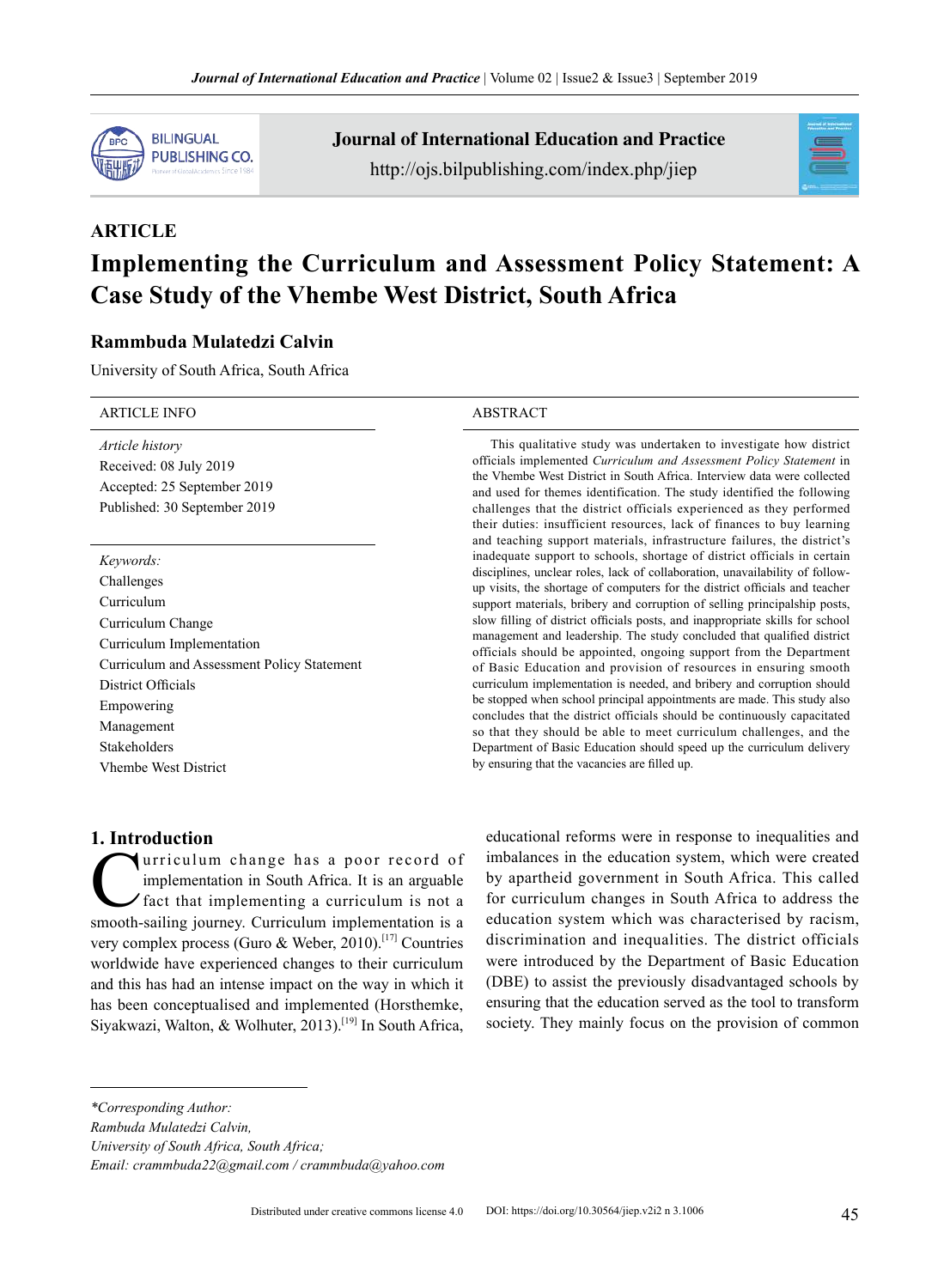curriculum framework for curriculum management and effective implementation for all schools. District officials are the link between the Provincial Education Department, the schools and public at large. Teachers and school principals who are involved in curriculum change process should be prepared and supported in their endeavours. Jacobs, Vakalisa, and Gawe  $(2011)^{[20]}$  note that teachers need support to implement the curriculum.

Challenges such as neglect of district officials, undefined roles, education policies, capacity of district officials, and lack of collaboration are indication why the districts do not thrive in their endeavour to support curriculum at schools and they are still not properly addressed. The roles of district officials are unclear and lead to subjective decisions on how curriculum should be supported. This is evidenced by Department of Basic Education (DBE)  $(2010)^{9}$  as it did not mention the specific roles to be played by the district officials. Lack of professional development for district officials leaves the quality of support to the ability of district officials which may not match the curriculum needs at that time such as supporting only on what they know or are comfortable with. The roles of district officials are meant to improve curriculum delivery at schools, whether the support is directly or indirectly linked to subjects because learning in holistic. Taole  $(2015)^{[49]}$  indicates that district officials should be the intermediaries between curriculum policy and implementation in the classroom.

It is so imperative that the district officials have a greater understanding of their roles in transforming education so that it can meet national goals and objectives. It appears the district officials do not understand the legislation that is pertinent to education so that they can help teachers to implement new policies that will assist them to be effective school managers that are proactive, visionary and goal-orientated but also work with all stakeholders. Follow-up visits after training are crucial to ensure that the curriculum is properly implemented. Visiting schools regularly is the mandate of district officials to see if what teachers have learnt during training can be implemented in the classroom. It can be pointed out that after workshops, no district official cares about what teachers are doing. District officials do not come to schools but they are only seen during training. There is a need for empowering district officials to make follow up visits after the training to ensure that the anticipated actions are effected. Although district officials conduct teacher development workshops, school principals also mentioned that there was no follow up visit to determine the impact the training had on the classroom performance (Nasser, Kidd, Burns, & Campbell, 2013).[38] District officials are supposed to monitor, support and implement curriculum change but they are not capacitated to be more qualified and acquire knowledge of subject in order to give enough support to teachers and learners. It appears that the district does not increase its support services to train district officials in order to help teachers to implement curriculum change.

Curriculum transformation in South Africa has become the topic of much debate within the past 25 years. "The neglect of curriculum change process and stakeholders is the cause of many failed educational reform projects" (Sahlberg, 2012, p. 1).<sup>[46]</sup> "Curriculum change requires the input of different stakeholders such as teachers, school heads, parents, community members, students, district administrators and school boards" (Lumadi, 2015, p. 29).  $[25]$  As an educator in the Further Education and Training (FET) phase of the school system and in Vhembe West District in particular, the author has noticed that district officials are not trained adequately in curriculum change which impacts on learners and the economy at large and district officials are unable to demonstrate sound knowledge of subject content and various principles, strategies and resources appropriate to teaching in a South African context. Again, it is a well-known fact that there is no provision of necessary specialised and adapted materials for effective implementation of the curriculum in South African schools. These are major problems throughout South Africa where very little has been done to resolve the problems since political independence in 1994. In light of the foregoing, this study investigates how district officials are empowered to implement *Curriculum and Assessment Policy Statement* effectively in the Vhembe West District in South Africa.

#### **2. Literature Review**

#### **2.1 Defining Curriculum Implementation**

Curriculum implementation is defined as the process of putting into practice a new curriculum and checking if it makes a difference or change (Ornstein & Hunkins,  $2014$ ).<sup>[43]</sup> This definition suggests that the whole aim of implementing a curriculum is to make a difference. Guro and Weber  $(2010)^{[17]}$  define curriculum implementation as a continuous, negotiated, contested, unpredictable process with policy adaptations resulting in unexpected outcomes. This definition suggests that curriculum implementation is a complex process, which needs thorough planning by the designers and in most cases curriculum implementation is not given the attention it deserves. Curriculum implementation is one of the most critical elements of the curriculum process yet it is the most neglected (Yang,  $2013$ ).<sup>[56]</sup>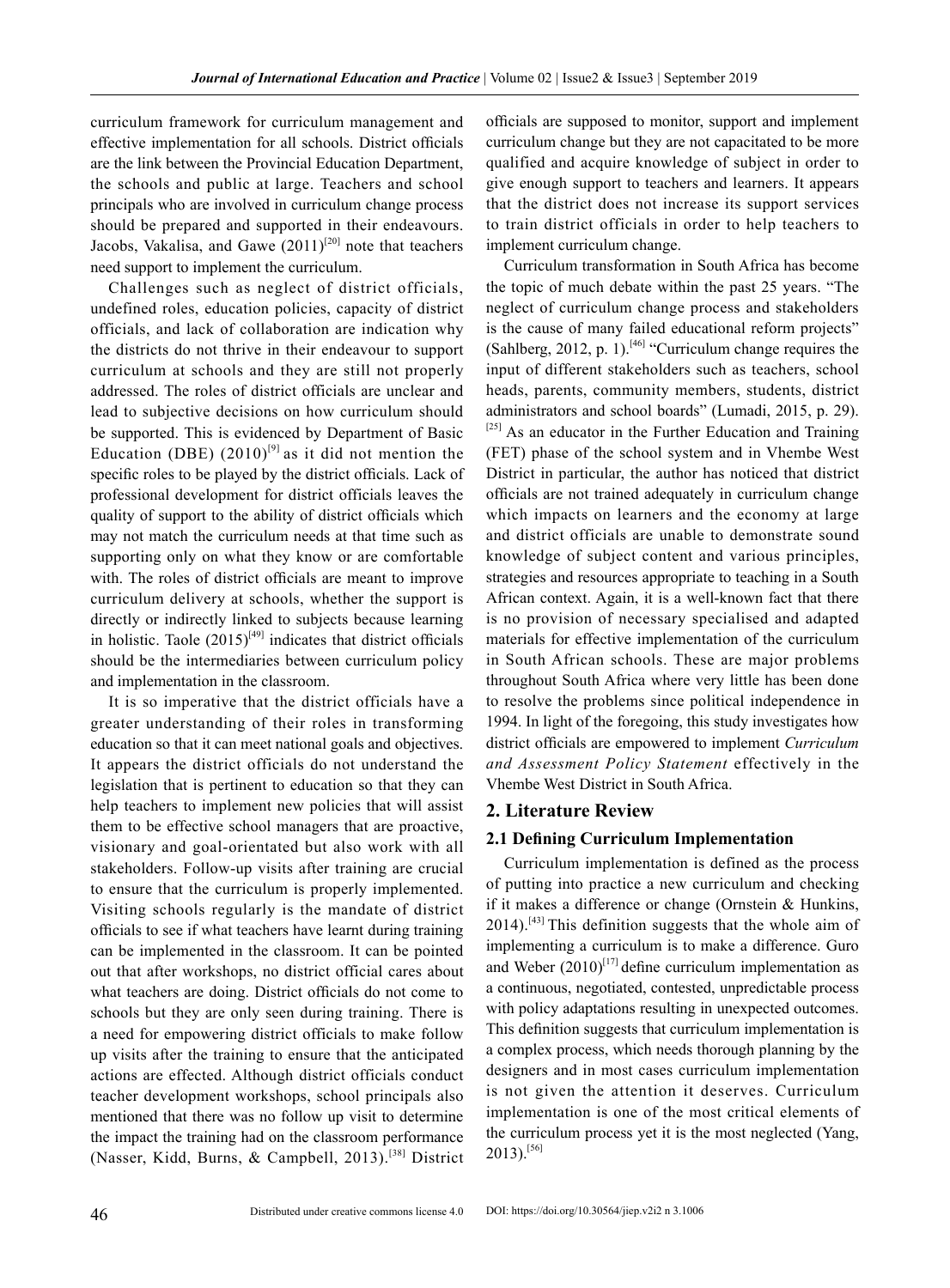#### **2.2 The Role of District Officials in Implementing CAPS**

The Action Plan to 2014: Towards the Realisation of Schooling 2025 (Department of Basic Education, 2010) <sup>[9]</sup> is the Department of Basic Education's strategy to strengthen weak areas in the education system that has been identified as needing support. Goal 27 "highlights the importance of improving the frequency and quality of monitoring and support services provided by district offices to schools". But it did not mention the specific roles to be played by the district officials. It is a challenge to learn that the roles and responsibilities of district officials in the "guidelines for organisation, roles and responsibilities of education districts" 2011 are vague. The roles of district officials are to manage curriculum delivery and to train teachers to implement curriculum change but curriculum implementation has been affected by the shortage of subject specialists to support teachers in schools. According to Diko, Haupt and Molefe (2011),<sup>[11]</sup> roles of district officials are not only limited to manage curriculum delivery, but stretched to internal assessment and examination processes. Many teachers described the current role of the district officials demanded unnecessary administrative tasks and 'box ticking' by teachers. Teachers considered the role and job description of the district officials to be mainly centred on their immediate teaching needs (Adendorff & Moodley, 2014).<sup>[1]</sup>

The training that teachers received from the district officials is not satisfactory. Lumadi  $(2014)^{[26]}$  indicates that the training the teachers received from the workshops was insufficient as it was conducted haphazardly. Similarly, Fomunyam  $(2013)^{[14]}$  emphasises that teachers have reported that the necessary teacher-training and support to assist them in their new tasks have not been adequate to bring about the needed changes in the schools. Troudi and Alwan  $(2010)^{51}$  suggest that "training and support should be of great help in reducing the stressful effects of change during implementation" (p. 117). One cannot also lose sight of the fact that poor provision of teacher training by unskilled district officials assigned by concerning the perceived implementation of *Curriculum and Assessment Policy Statement* (CAPS) might de-skill and limit learners' potential. Furthermore, training is not enough because the teachers were given 2–5 days workshop. Teachers were trained and maximum was about five days, so nothing can be achieved in such a short period of time (Taole, 2015). [49] It is a well-known fact that teachers have been trained to become teachers for 3–4 years and they were doing core curriculum. Fullan  $(2007)^{[16]}$  indicates that such oneshot workshops are ineffective, as topics for training are selected by other people than those receiving training and that follow-up support for implementation is rare. The workshops were too short and insubstantial to equip staff to deal effectively with the changes that they needed to make in class and to improve learner performance. The teachers experienced none of the envisaged external supervision, monitoring or support from the district officials in implementing the curriculum change required.

The support school principals received from district officials is not satisfactory. Bantwini  $(2015)^{[3]}$  indicates that in the South African context, the general lack of support to schools by districts has been emphasised by researchers. Similarly, school principals and teachers note that the district only came once a year to check how far they were with the curriculum because they do not have the means or resources to come to schools (Mc Lennan, Muller, Orkin, & Robertson, 2017).[31] Evidence confirms that district leadership matters when it comes to driving curriculum reforms, as well as improving schools and student learning (Fullan, 2016).<sup>[15]</sup> The teachers are often frustrated by curriculum changes due to the lack of technical expertise to carry out teaching responsibilities, and the lack theoretical knowledge and familiarity with principles informing the implementation of curriculum change (Maharaj, Mkhize, & Nkosi, 2016).<sup>[28]</sup>

# **2.3 Challenges Faced by District Officials in Implementing CAPS**

The implementation of curriculum is dependent on many factors such as resources that the schools have. Mohapi  $(2014)^{[33]}$  argues that resources influence the quality of teaching and learning and the degree to which the curriculum can be managed and implemented (p. 1224). Resources are often insufficient in schools and in the Vhembe West District. This is evidenced by Musetha  $(2013)$ ,<sup>[35]</sup> who emphasises that there is a shortage of classrooms and that Grade 12 pupils are taught in empty rooms without furniture. It is difficult to find a school with well-equipped laboratory, enough classes and adequate learner support materials. Moorosi and Bantwini  $(2016)^{[34]}$  assert that many districts in South Africa lack the resources and capability to provide professional curriculum management support. Veriava  $(2013)^{53}$ revealed that Swobani High School in Vhembe District, near Musina, had received no supplies of textbooks at the start of 2012. A recent study by Makeleni and Sethusa  $(2014)^{[29]}$  points out that the countries such as Brazil, Ghana, Guinea and the Philippines had shown improvement in learner performance due to sufficient supply of textbooks (p.105). It can be emphasised that curriculum cannot be relevant when appropriate resources are not supplied. Resources have always been a problem and they are still a problem and the government does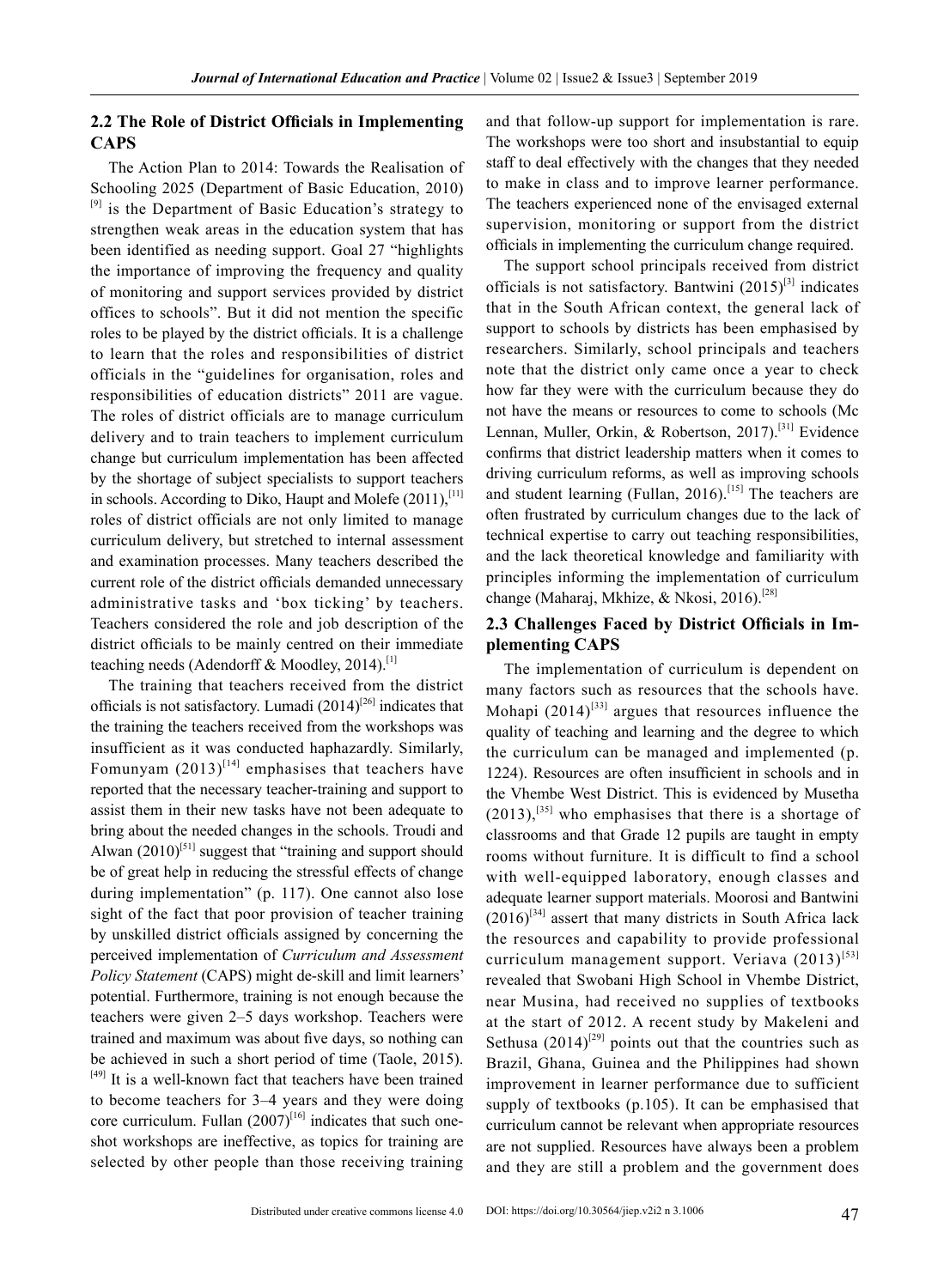not provide enough resources to all schools equally. It would be a grossly unfair to expect teachers to implement the curriculum if they have not been properly prepared to do so, or if they do not have sufficient Learning and Teaching Support Materials (LTSM). Availability of resources plays a critical role in the efficient delivery of the curriculum. Lunenburg  $(2010)$ ,<sup>[24]</sup> argues that teachers need to have access to curriculum guides, textbooks or training connected to the school curriculum. "Curriculum change is a process of using resources effectively in order to improve curriculum" (Yasmin, Rafiq, & Ashraf, 2013,  $p.1$ .<sup>[57]</sup> It is the mandate of the district to ensure that the resources are timeously provided to schools.

Inappropriate skills for school management and leadership exist in South African schools. School principals do not have appropriate management skills to manage their schools effectively. This is evidenced by Naidoo  $(2014, p.1)^{[37]}$  who points out that school principals need to be properly trained and skilled in school management but they are faced with a challenge to motivate the staff to accept the envisaged change. The duties of the school principals are hampered by lack of skills and by the fact that district officials fail to execute their mandate satisfactorily. District officials need to be capacitated to make sure that school principals attend workshops in order to acquire skills in the management and implementation of curriculum change. It appears that the workshops that are conducted by district officials to school principals come to nothing as they are ineffective.

There is increasing bribery and corruption at the provincial and district levels when school principal appointments are made. This tendency impacts negatively on the implementation of CAPS in the district. Heystek  $(2015)^{[18]}$  argues that at the school level, school principal effectiveness may also be limited by the overt control of unions on the school environment. According to Tandwa  $(2015)$ , <sup>[48]</sup> school principals' posts were being sold for more than R30 000 each and also in exchange for sex (p.1). These activities of selling teaching posts and capturing the state weaken the implementation of CAPS. Bribery and corruption affects district officials as they are afraid to go to schools that are run by unions and they have no say when school principals fail to implement curriculum change. It can be pointed out that the school principal who might be appointed through bribery and corruption would not be able to implement curriculum change at school. The school principal might also lack the necessary skills, knowledge and attitude to lead and manage school effectively and efficiently. Again, it can be noted that the union-run schools in the district result in poor performance by learners, ill-disciplined teachers,

mismanagement of schools and failure to execute the implementation of CAPS.

District officials are expected to visit schools and support teachers directly in their classrooms, but this is quite unrealistic, given the large numbers of schools allocated to each district officials. The moment district officials visit schools; they perform classroom observation, which many teachers do not like. If classroom observations are to be effectively used for professional development of teachers, the basic step should be the establishment of a relationship between district officials and teachers, as observation must be built on a foundation of trust (Lasagabaster & Sierra, 2011).<sup>[21]</sup> Fielding (2012)  $[13]$  indicates that one of the most important factors which affect the effectiveness of supervision is the unclassified, ambivalent relationship of teachers and supervisors. Orenaiya, Adenowo, Aroyeun and Odusoga (2014)  $[42]$  suggest that co-operative attitudes and behaviours must be established between the teachers and education supervisors for achieving positive results whether by an individual, group or organization. Furthermore, the heads of the school and staff members alike prefer working with someone who has a positive attitude (Tesema,  $2014$ ).<sup>[50]</sup>

There is a lack of collaboration among district officials in supporting schools. Mavuso  $(2013)^{[30]}$  found that district officials tend to work in isolation and make input in the process of quality management at school and classroom level and their input is more directed at school than at classroom level. Bantwini and Diko  $(2011)^{[4]}$ were also concerned about the knowledge gap regarding how district officials collaborate. There is no direct link between what is happening at classroom level and district officials. For effective functionality of schools, there has to be collaboration between district officials and school principals as well as teachers. Collaboration has been identified as a powerful tool to improve outcomes for all learners (Louw & Wium, 2015).<sup>[23]</sup> Altun and Yildiz (2011)  $[2]$  indicate that school improvement includes collaborative activities that are aimed to develop teachers, staff, school environment and physical conditions in addition to student achievement. However, Naicker and Mestry (2015) [36] found that collaboration between school principals collectively and district officials was lacking.

A challenge to district officials is inadequate supervision. Inadequate supervision results in teachers' inability to demonstrate adequate knowledge and understanding of the structure, function and development of their disciplines (Ololube, 2014).<sup>[41]</sup> Ololube (2013)  $[40]$  found that in Nigeria the present system of education is control-oriented rather than service-oriented and tends to focus on maintaining the status quo by regulating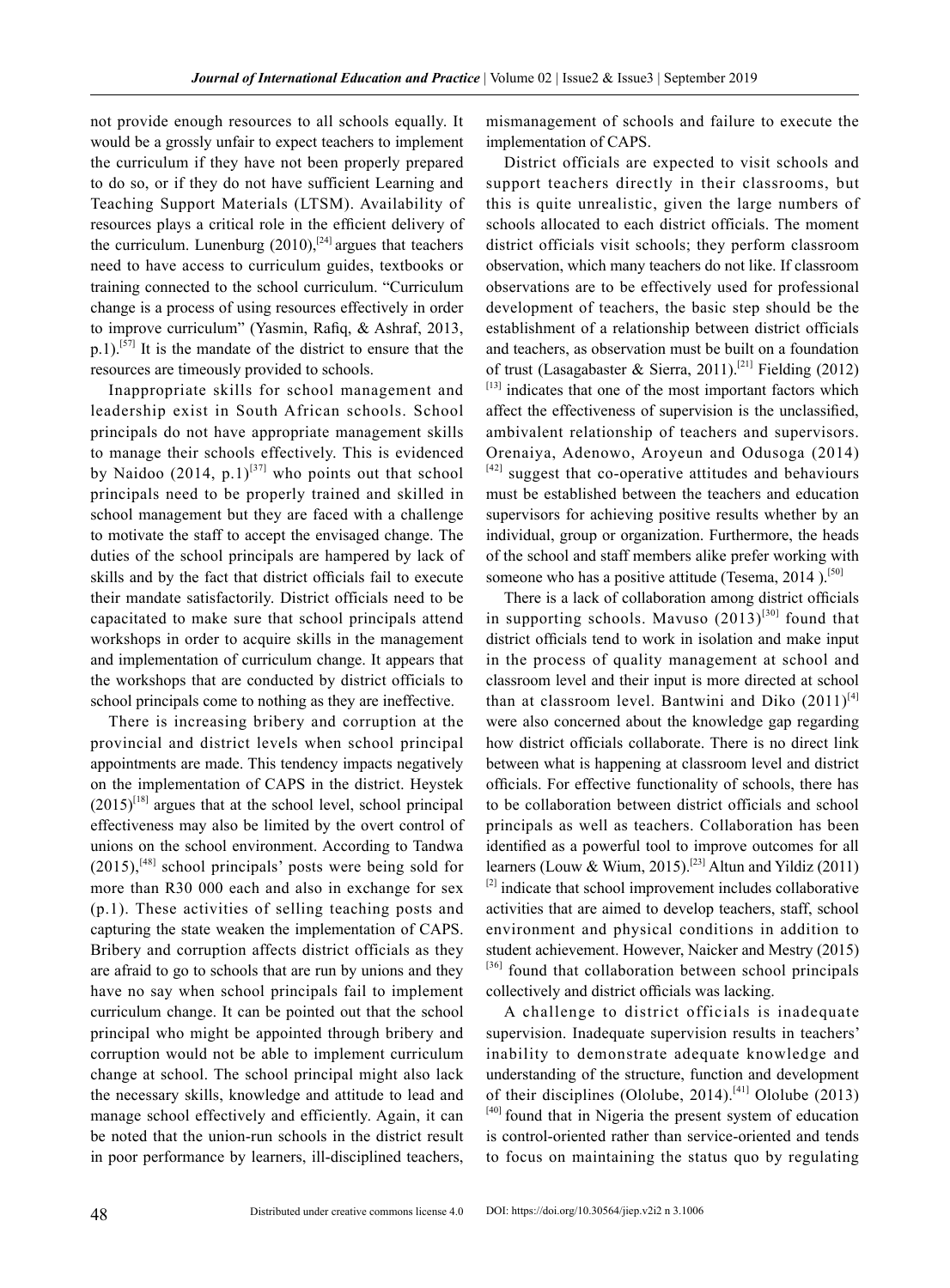institutional functions and by ensuring that bureaucratic rules and regulations are adhered to. Most district officials use their office title to create fear in the minds of teachers through their actions, thus they are more occupied with the office and title of district officials than with effective supervision. In South Africa, Dilotsothle, Smit, and Vreken,  $(2001)^{[12]}$  found that the education system is largely about compliance with departmental regulations rather than engaging with educators about their work. Their research findings support other research done outside South Africa that the focus of the curriculum advisory service (CAS) is on management rather than on curriculum issues related to subject content, teaching or learning. De Clercq and Shalem,  $(2012)^{6}$  also established that follow-up district work was ineffectual as it was more about monitoring teachers for compliance rather than to support them.

There is a lack of feedback to teachers from district officials. Productive feedback and follow-up initiatives are lacking in supporting teachers. There is thus little opportunity for discussing findings such as the need for more in-service training of teachers and whether new initiatives satisfy the identified need. Given this lack of follow-up, there is no way to ensure that supervision will contribute to school development in a cost effective way. The lack of feedback from district officials frustrates teachers and their efforts to improve. The World Bank  $(2010)^{555}$  indicates that in many education systems worldwide, schools are required to submit information on which they receive virtually no feedback. This does not help schools since underperformance and poor teaching practices may continue. If feedback is provided, then the system can improve.

Teachers and school principals are in charge of curriculum change at school level and they need to be supported in a variety of ways. The teachers are not supported well by district officials as they still use outdated methodology and strategies of lesson delivery for CAPS implementation. This is evidenced by Limpopo DBE  $(2011)^{[8]}$  which confirms that teachers teach the new curriculum using their own methodology and have difficulty in interpreting certain aspects of the official curriculum documents. It appears the district officials do not do their work effectively as teachers are not competent enough in CAPS implementation. Wallace and Fleit (2005) [54] cite factors affecting the success of curriculum reform makers to accurately diagnose the systemic problems or correctly evaluate programmes before implementation, as factors leading to successful reform in one situation may not necessarily apply to another.

#### **2.4 Strategies Used to Empower Implementation**

There have been attempts by the department to ensure that teachers are kept informed about the curriculum demands of the curriculum change. However, De Clercq  $(2008)^{[7]}$  indicates that the capacity of the South African education system to provide appropriate professional support to schools has a poor track record. Overcrowded classrooms make it difficult for teachers to successfully implement curriculum change. It is a well-known fact that overcrowded classrooms have been an issue for years. The DBE  $(2009)^{[10]}$  confirms that the issue of overcrowding requires further investigation. The reduction of teacherlearner ratio could bring relief to overworked and overloaded teachers. This will in turn reduce paper-work, which, most teachers lamented, hinders their effective implementation of curriculum change. It is not easy to teach CAPS and therefore it is difficult to implement as teachers are not adequately supported by district officials. District officials lack knowledge about CAPS and they impart wrong knowledge and information to the teachers. So, the department needs to empower district officials in order for them to train teachers properly. Ngubane (2014)  $[39]$  stated that the DBE is tasked with leadership, policymaking and the monitoring responsibility of improving the quality of learning and ensuring quality sustained education, but fails to do it properly.

School principals should be aware of the importance of the pillars of implementation and management in order to implement CAPS successfully. The government officials at the meso-level, as well as the secondary school principals at the micro-level are supposed to adhere to these principles. This process will help the district officials and the school principals to manage, co-ordinate and implement the new curriculum properly. Planning includes training of the staff, teaching materials, human resources and encouraging the school community to participate (Magongoa, 2011).<sup>[27]</sup> In-service training in CAPS implementation is vital as it will familiarise school principals and teachers with innovations of the curriculum implementation. Magongoa  $(2011)^{[27]}$  argues that the DBE should train and retrain school principals to become effective in managing the new curriculum. This training should be extensive and not a once-off five-day workshop. Relevant intensive training to school principals need to be provided by district authorities and short programmes that address specific issues regarding curriculum change should also be provided. Such training may include aspects like identification of relevant learning teaching materials. Attendance at seminars and workshops on managing curriculum change implementation and sharing best practices with peers from other provinces should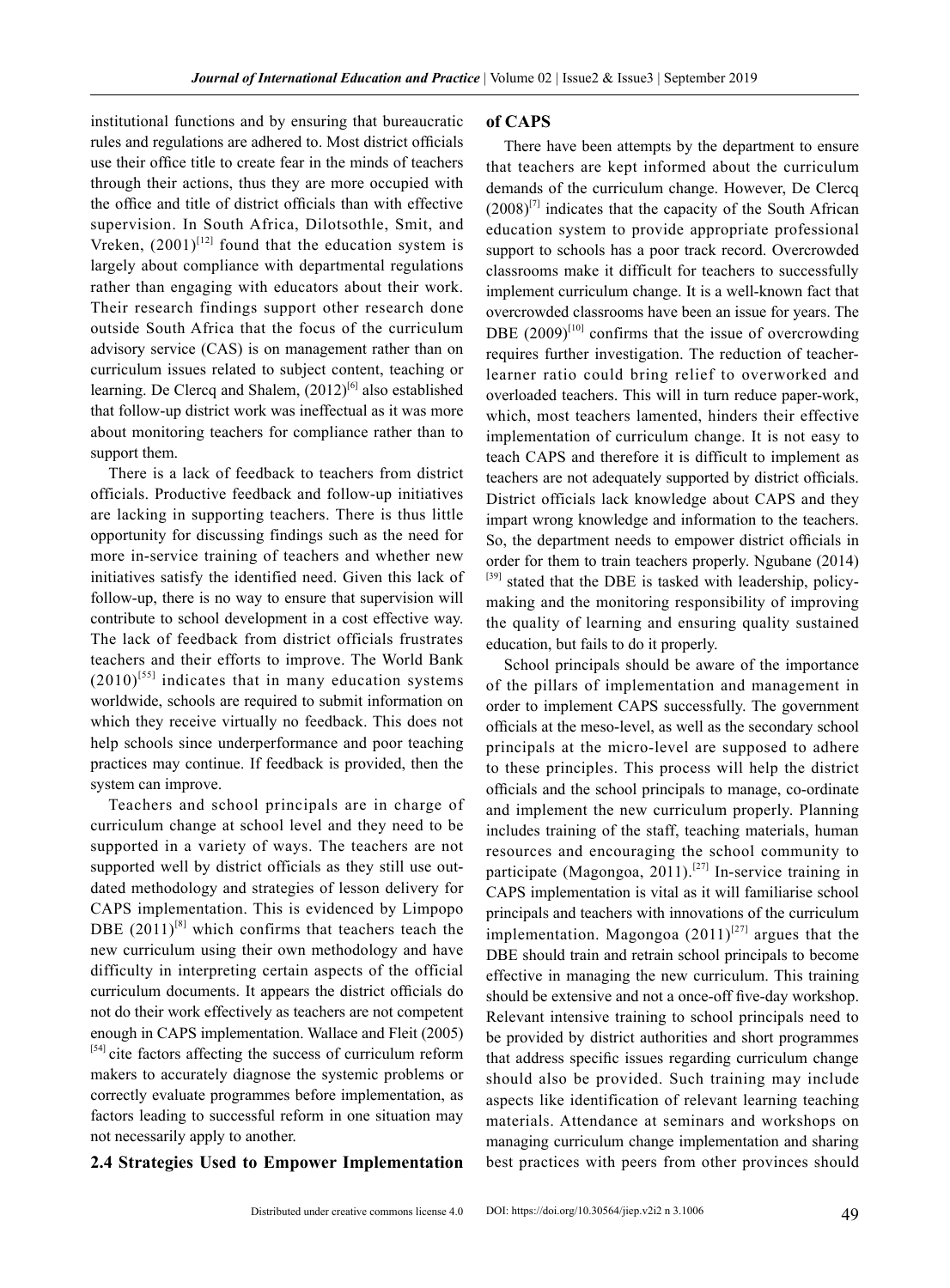be encouraged and maintained. This, in turn, will help schools to be professionally managed and provided with the necessary administrative skills. Again, training before the implementation of curriculum change is a prerequisite for meaningful and successful implementation of change.

Theories in change management have been used as frame for this study. Change denotes making or becoming distinctly different and implies a radical transformation of character or replacement with something else. Applied to empowering district officials to implement *Curriculum and Assessment Policy Statement* effectively in the Vhembe West District in South Africa, change is the process of transforming the schools' organisational practices into new behaviours that support a shared vision of achieving the institutions' goals. The basic framework followed in this study to examine this change process was Lewin's  $(1951)^{[22]}$  Force Field Model to embrace change and achieve organisational goals (Robbins & Judge, 2010).  $[45]$  According to Senior (2002),<sup>[47]</sup> Lewin's Force Field Model states that "organisations are held in equilibrium by equal and opposing, driving and resisting forces" (p. 308). The driving forces may include competitive pressures, legislative mandates, new technology, and environmental factors while resisting forces include fear of change and negative attitudes, among others. Kurt Lewin's Force Field Model comprises three stages:

*• Unfreezing: In this stage district officials have to reflect on their current practices before they adapt new behaviours.* 

*• Moving or changing: District officials consider making changes that will most likely contribute to achieving the organisational goals of schools.*

*• Refreezing: Once changes are effected, new behaviours become apparent through what is observed within the organisation.*

(QueenMary & Mtapuri, 2014, p. 3)<sup>[44]</sup>

In the case of this study, it is evident that the government's legislative mandates are the driving force in organisational changes at public schools. Resisting forces include established customs and practices, teacher union agreements and the organisation's culture. Senior (2002)  $[47]$  argues that the main focus of the "unfreezing stage is centred on changing the district officials' habitual modes of thinking" as a result of new legislation, diversity in school population and technological advancement, to heighten awareness of the need to change (p. 308). Thus, there is a definite need to move away from established behaviours to create new behaviours. Once the district officials have chosen a course of action, they have to share insights about the problem, its probable causes, and the identified solutions with school management teams,

teachers, school governing bodies and other stakeholders of the organisation.

Moving (change) is the second stage of the process that essentially makes the actual changes. School principals embark on managing the implementation of CAPS programmes that will move the district officials to new types of behaviour. Van der Westhuizen  $(2002)^{52}$  agrees that movement involves the development of new norms, values, attitudes, and behaviour through the identification of changes in the structure. In the refreezing stage, the district officials' behaviours become apparent where a "shared vision" could inspire the participation to attain the desired future goals of the institution (Mestry, 2017).<sup>[32]</sup>

The objectives of this study are: To find ways on how district officials are empowered in CAPS implementation in the Vhembe West District in South Africa, to identify the challenges faced by Vhembe West District in implementing CAPS in schools, to examine the kind of support that Vhembe West District provides to facilitate CAPS implementation, to identify strategies used by Vhembe West District to empower CAPS implementation and to identify the role of Vhembe West District in CAPS implementation. The rationale behind these questions was to investigate how district officials are empowered to implement *Curriculum and Assessment Policy Statement*  in the Vhembe West District in South Africa.

#### **3. Methodology**

Interpretivism was adopted as the underpinning philosophy for the study. A qualitative phenomenological design was used and produced a large amount of data that had to be analysed. The population in this study comprised all school principals and officials from the Vhembe West District in South Africa. Purposive sampling was used to select five school principals as they are curriculum managers and five officials from the district as monitors and managers of curriculum change implementation. The samples were chosen because of their professional roles, expertise, experience and knowledge that made them information-rich participants. School principals were purposively sampled as their schools are performing well in the district. District officials were selected on the ground of their long service in curriculum department. Participants were capable of making informed, independent decisions to participate or not.

This study used individual interviews which were conducted at the convenience of interviewees. The semistructured interview was found to be suitable for this study because it allowed the participants to express their viewpoints about empowering district officials to implement *Curriculum and Assessment Policy Statement*  in the Vhembe West District in South Africa. This rich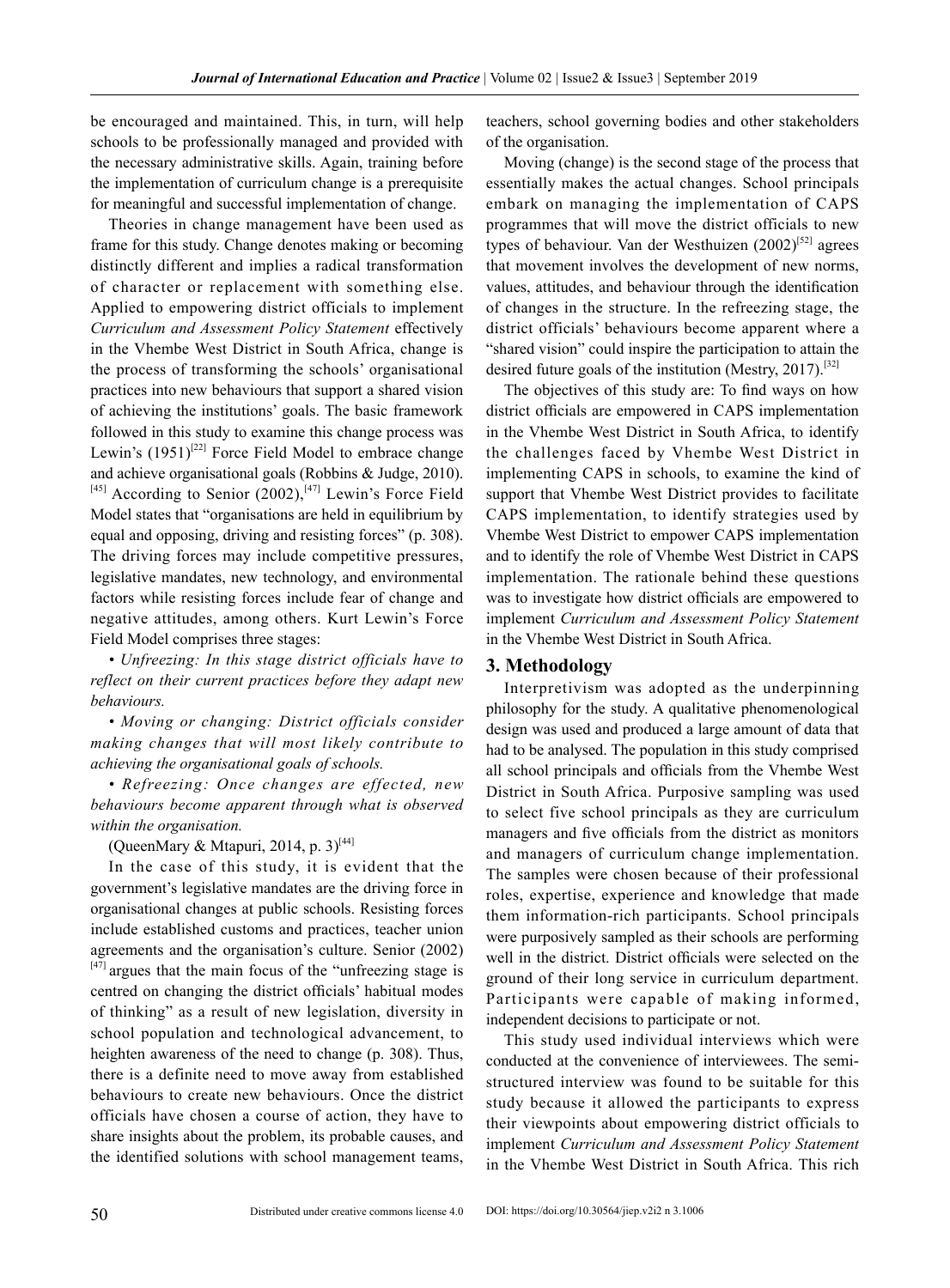and in-depth information-gathering was made possible by helping respondents relax by asking them general questions related to empowering district officials to implement *Curriculum and Assessment Policy Statement*  in schools in the Vhembe West District in South Africa. The semi-structured interviews were recorded using an audio-recorder with the permission of the participants. Questions which were not clear to the participants were rephrased and follow up questions were asked to assist participants answer the questions. The questions were linked to the literature review. With a semi-structured interview, I have a specific number of questions to put to the interviewees, but there was room for me to probe emergent themes raised by the interviewees. I did not limit the discussion of issues or ideas raised by the respondents on empowering district officials to implement *Curriculum and Assessment Policy Statement* in the Vhembe West District in South Africa. The discussions were recorded and transcribed. Individual interviews were conducted with five school principals (participants) from five schools and five district officials. Interviews for all participants took 30 minutes. Initial contact was made through written communication, (letter of invitation to participate in the study) and then through email and face-to-face contact.

This study used a thematic data analysis technique. This study followed the six steps of Braun and Clarke  $(2013).$ <sup>[5]</sup> These include transcription, coding, searching themes, reviewing themes, defining and naming themes and producing a report. The transcriptions were carefully and attentively read and re-read in order to be familiarised with the content thereof. Notes were taken, sorted, and organised according to objectives of the study in order to identify important themes that emerged. Based on this initial reading, clarification system for major topics and issues was developed. To protect the identity of the participants and their schools and for ethical reasons, codes were used. In order to code the data, I looked for small and large chunks of data that potentially addressed the research question of the study. I generated an initial list of ideas about the data. The data was coded and categorised so that repeated themes emerged. The initial codes were derived from the interview guides and school principals are referred to as SP whereas district officials are referred to as DO. The searching-for-themes stage begins after all the data have been coded and collated and a list of different codes has been identified across the data set. I analysed the data by forming categories or themes that were used to describe the meaning of similarity coded data. The established themes were in line with common ideas given by the participants. I conducted a review of themes by going back to the coded and collated data, and

by going back to the whole data set in order to review themes and determine the ones that were appropriate. The themes were reviewed by double-checking the coded data and making sure that data were used. I wrote the report that involved choosing examples of transcribing to illustrate elements of the themes. These extracts clearly identified issues within the theme and presented lucid examples of the point being made. The more frequently a concept occurred in the text, the more likely it would be regarded as a theme.

#### **4. Findings and Discussion**

The study used theories in change management to investigate how district officials are empowered to implement CAPS in the Vhembe West District in South Africa. On the basis of these theories, themes were developed in answering the research objectives. The discussions were summarised in five themes for the study. The five themes are the following: The role of the district in CAPS implementation; challenges in CAPS implementation; insufficient support from the district; inadequate training received from the district; and strategies used to enhance effective implementation of curriculum.

#### **Theme 1: The Role of the District in CAPS Implementation**

From the interviews I had with the participants, the study revealed that the role of district officials is vague. This is evidenced by Department of Basic Education (DBE)  $(2010)^{9}$  as it did not mention the specific roles to be played by the district officials. Participants do not exactly know what is expected of them in CAPS implementation. The findings of this study suggest that the curriculum in the district was fairly well implemented. It emerged from then study that district officials know their roles and responsibilities in theory but to but the practicality of it is challenging. The study indicated availability of district officials in schools, managing curriculum by school principals, staff development efforts by a number of the district officials, availability of welldeveloped curricula which were clear on the goals, objectives and content to be taught as evidence that the district officials know CAPS implementation. In support of the above responses the following comments serve the purpose:

"The district supports schools concerning curriculum change. The district officials are trained for the curriculum so that it will be easy for them to monitor the curriculum that they know". [DO1] "The district makes sure that the relevant information concerning CAPS reaches schools urgently. School principals are consulted for the new development in the district. Almost every week we send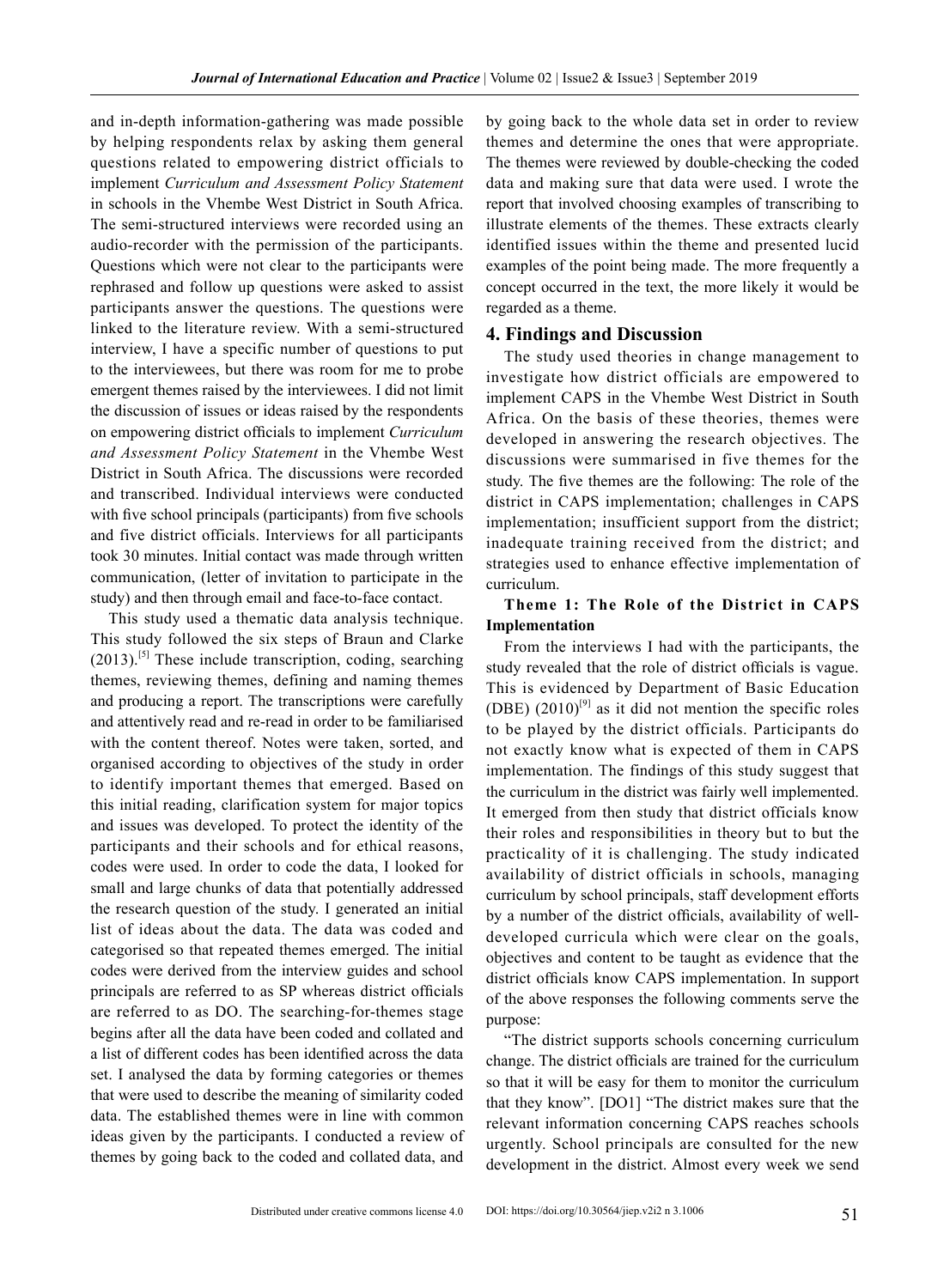circulars to circuits so that they reach schools urgently. These circulars are helpful and informative to teachers as they will implement and manage curriculum". [DO2] "The district is a source of inspiration to schools and it makes sure circulars are sent to schools immediately. District officials are always available in schools although they are not sure of their roles. Our roles are written in the document but they are difficult to follow". [DO3] "The district officials are deployed to help schools". [DO4] "Policy documents are usually provided by district office. The district plays a major role to ensure that all learners have access to quality education although there are challenges faced by district officials". [DO5]

Evidence from participants suggests that the district officials know their role. It appears that the district office is dedicated to help in curriculum change. The visibility of district officials in schools is an indication that they are ready to execute their role although their roles are not clear. The district is seen as doing its part by consulting schools principals and making sure relevant information concerning CAPS reaches schools. This is supported by DBE  $(2011)^{[8]}$  by indicating that teachers are provided with policy documents which guide them as to how they can prepare their lessons. (p.5). The findings revealed that the comments from the participants are in contrary with the department as there are challenges facing the district officials. Circulars are distributed to schools but reading these circulars cannot replace workshops from the district. The district has a nice document on the roles of the district officials but to put the theory into practice is difficult. Ngubane  $(2014)^{[39]}$  confirms that the DBE is tasked with leadership, policy-making and the monitoring responsibility of improving the quality of learning and ensuring quality sustained education, but fails to do it properly.

#### **Theme 2: Challenges in CAPS Implementation**

All the participants agreed that there are challenges in CAPS implementation. It emerged from the study that there is increasing bribery and corruption when school principal appointments are made. This study found that school principals are promoted provided one produces money or accepts the position in exchange of sex. Findings indicated that teacher support materials remain the challenges in the district and school principals are also receiving inadequate training. Participants raised a concern that CAPS implementation is compromised by the lack of resources, most particularly the shortage of textbooks. The study differs from a recent study by Makeleni and Sethusha  $(2014)^{[29]}$  who indicated that countries such as Brazil, Ghana, Guinea and the Philippines had shown improvement in learner performance due to sufficient

supply of textbooks. The views of the participants were encapsulated in the following statements:

"We don't have enough textbooks in our school. The big challenges we encounter in implementing the CAPS, are that we are poorly resourced". [SP1]. "Teaching cannot take place if the Department of Basic Education did not supply enough textbooks for learners". [SP2]. The participant raised a valid concern in that learners did not have textbooks, so they had to share the few available textbooks. The lack of resources in a developing country like South Africa is unusual. The focus on resources places the responsibility for implementation at the door of the district.

"Another pressing challenge to district officials is inadequate supervision." [SP3]. Musetha  $(2013)^{[35]}$  affirms that there is a shortage of classrooms and that Grade 12 pupils are taught in empty rooms without furniture. (p. 1). "Workshops are not impressive and we are not doing enough in training for the curriculum because there are no materials to be used by district officials and the government does not have funds for workshops". [SP4].

DO1 commented in this way: "Teachers complained that the CAPS needed resources but most schools were under resourced. There is a problem of infrastructure failures". DO2 said: "Teachers are requested to exchange promotional positions with money and sex. Teacher unions are running the district". DO3 confirmed: "There is inadequate follow-up support for school principals after training. We lack resources like computers and vehicles to use when we go to workshops that are scheduled for us. There are also burning challenges of teacher support materials which are used for workshops and the materials that are to be used in the classroom, slow filling of district officials posts, and inappropriate skills for school management and leadership.". DO4 proudly stated: "There is a lack of collaboration among district officials in supporting schools". This can be evidenced by Mavuso  $(2013)^{[30]}$  who indicated that the district officials tend to work in isolation and make input in the process of quality management at school and classroom level and their input is more directed at school than at classroom level.

DO5 had the following to express: "I think we should stop copying other country's curriculum, burdening our country or our kids with things that are not suitable for the conditions that we are in overcrowded classes, underresourced schools. Feedback to teachers from district officials remains the challenge".

The preceding responses are an indication that there are many challenges faced by both district officials in CAPS implementation. While it is valid that not having a textbook is a serious limitation, the position that the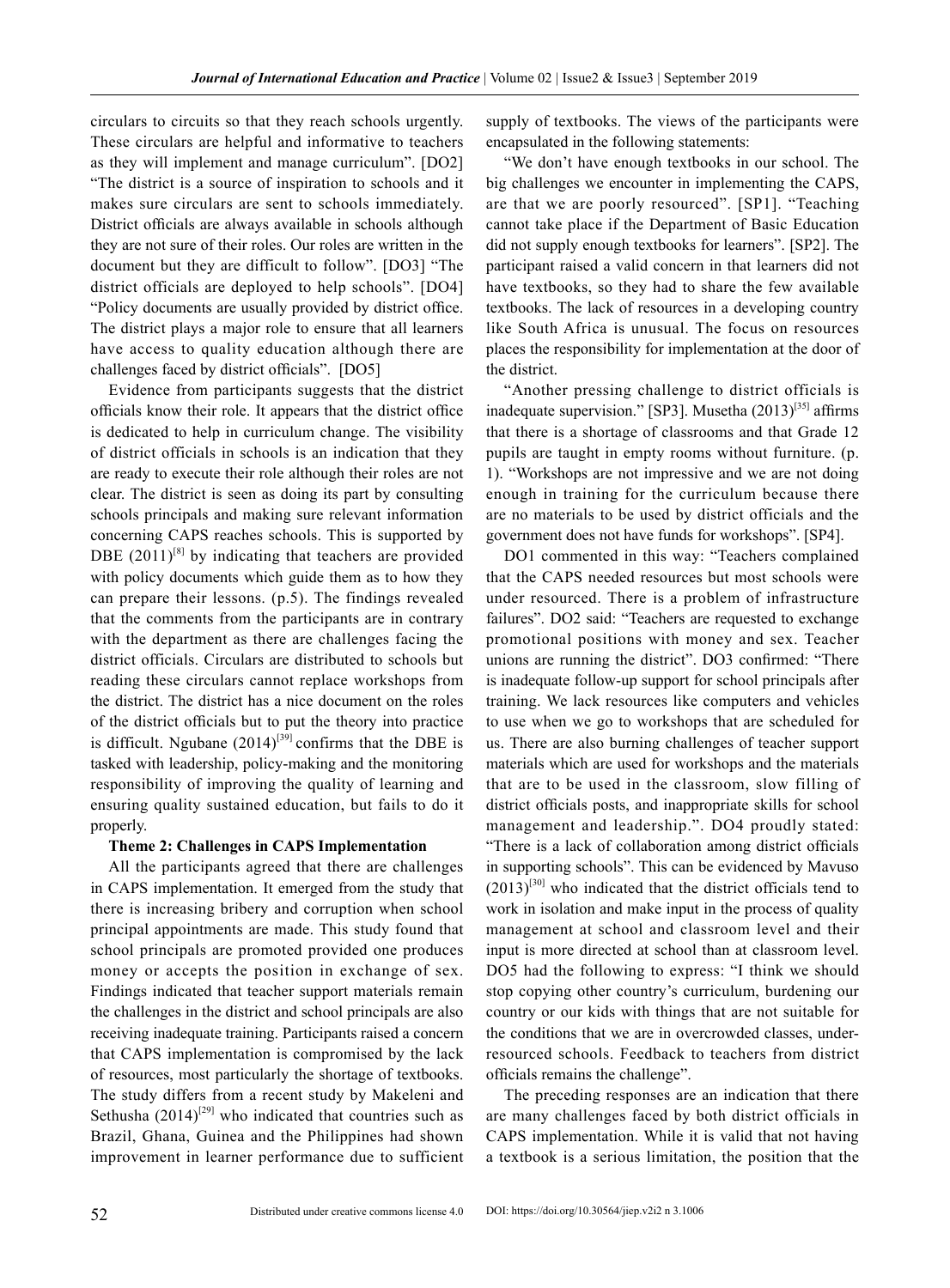participants have taken is not how they can overcome such limitations. It is a well-known fact and widely accepted that any curriculum extends well beyond a textbook, but it is arguable that the available textbook provided some form of basic curriculum guidance. It seems as if the district officials and school principals use insufficient resources as an explanation for inadequate implementation, and that they have not found creative ways to overcome such shortages. Furthermore, the fact that learners have textbooks is a good place to start, but teachers did not take that view. What became evident was that teachers and school principals seemed to place the responsibility for curriculum implementation outside of themselves, and often seemed to be teaching just because they had to. Bribery and corruption indicates that quality education in the district is non-existent. It appears that the failure of curriculum implementation in schools is a result of the curriculum that is not researched and this leads to copying curriculum change from other countries. Heystek  $(2015)^{[18]}$  confirms that at the school level, school principal effectiveness may also be limited by the overt control of unions on the school environment.

#### **Theme 3: Insufficient Support from the District**

It emerged from the study that there is a lack of finances in the district to buy Learning and Teaching Support Materials. It was found that the district officials were not doing enough to support schools to implement curriculum change. This is supported by McLennan, Muller, Orkin and Robertson (2017, p.6),<sup>[31]</sup> who assert that school principals and teachers note that the district only came once a year to check how far they were with the curriculum because they do not have the means or resources to come to schools. The study indicated that monitoring and support in schools is not that much possible. The study revealed that there was no adequate support concerning workshops. This is in line with the following responses:

SP1 stated: "The level of monitoring and supporting curriculum change by the department at school level is not satisfactory. The district officials sometimes come to visit schools on development purposes. Teachers are not professionally well developed". SP2 had to say the following: The district has got financial constraints and it fails to support district officials to go for workshops". I had never attended workshops on CAPS that are adequate". SP3 responded as follows: "The district does not support the schools adequately. Yes, we were trained on CAPS, but the training session on CAPS lasted for a short time. After training I was not ready to implement the CAPS. I relied on the knowledge of other teachers who attended the training. The workshops that were conducted by the district officials are a waste of time because they just read manuals which the teachers can read for themselves". SP4 said: "Challenges facing school principals are not amicably resolved. There are no enough policy documents in our schools". SP5 confirmed: "Teachers are not professionally developed. In-service training and programs to update teachers are non-existent".

From the above interviews and quotes, it is clear that the support schools received from the district was inadequate. It appears that the department conducted workshops without the budget thereof. Thus school principals were invited to attend the workshops in order to be exposed to curriculum changes but workshops seem to be insufficient. It is indicated that the district officials rarely come to schools in order to develop teachers professionally. This may be argued that the workshops which were conducted by the department were not useful to some teachers as the district officials read manual for teachers. It appears that schools cannot function smoothly without the supply of resources. The department must ensure that the resources are timeously provided to schools. This is supported by Bantwini  $(2015)^{[3]}$  who confirms that in South African context, the general lack of support to schools by districts has been emphasised by researchers. Jacobs, Vakalisa, and Gawe  $(2011)^{[20]}$  note that teachers need support to implement the curriculum.

#### **Theme 4: Inadequate Training Received from the District**

It emerged from the study that school principals were insufficiently trained to manage CAPS implementation. All participants indicated that school principals felt threatened by knowledge and expertise of teachers as they received more training opportunities than school principals. The study found that the district conducted workshops and teacher training for the CAPS although they were not up to standard. The study revealed that school principals are ill-informed about curriculum change. It was pointed out that the district officials are not qualified to train schools. To validate the above assertion, the following participants reported that:

"The district organises workshops on an on-going basis. Workshops are organised during the holidays and even on Saturdays and Sundays. [DO1]. "We did our part and school principals should do the rest". [DO2]. "The district has provided policy documents to schools and it is the turn of school principals to read and interpret them". On the contrary SP3 responded in this fashion: "District officials were incompetent to conduct curriculum change workshops. Workshops should also be conducted by experts who know their stuff." [SP3]. SP4 confirmed: "The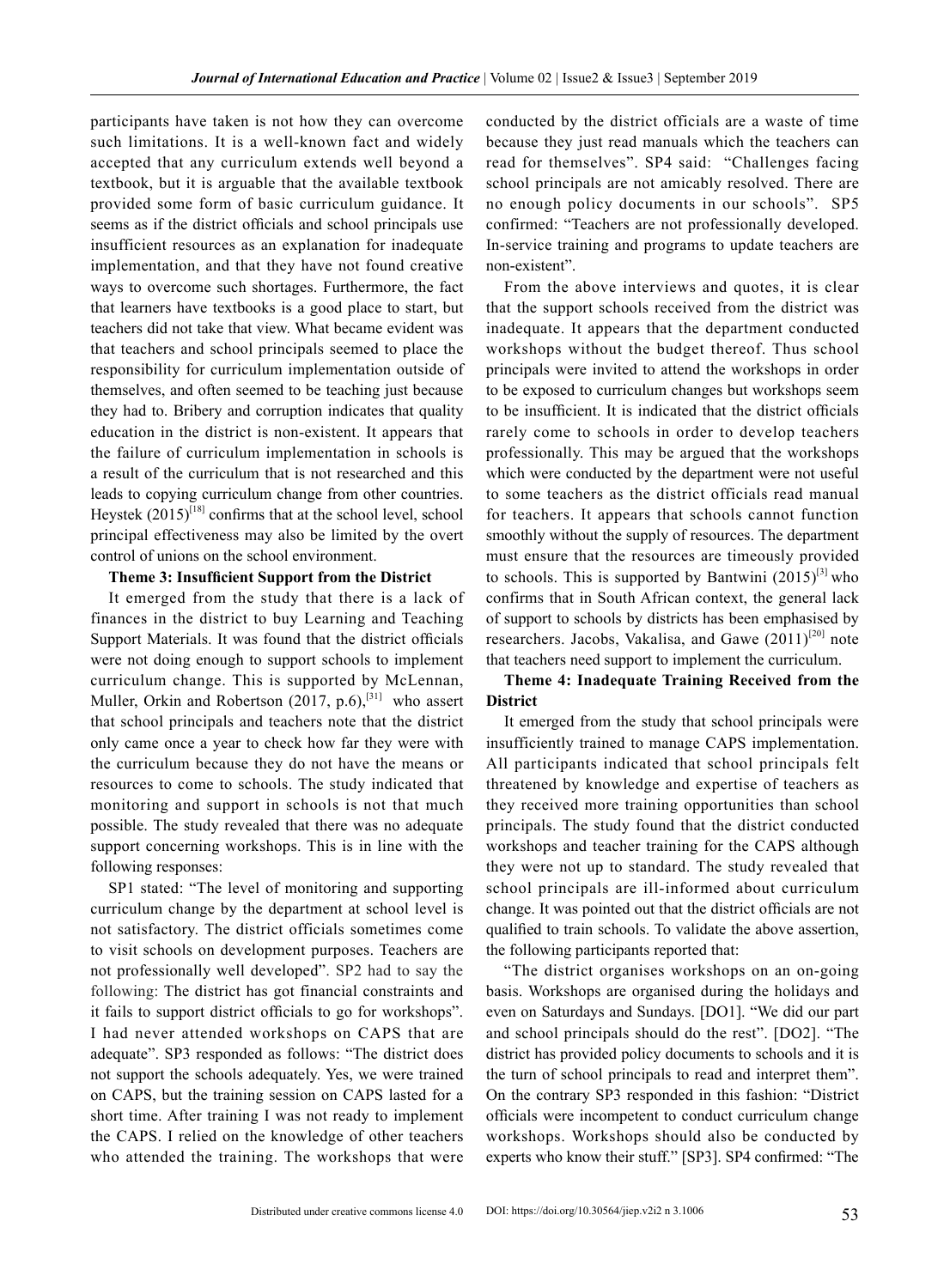training schools received from the district is not enough. Training received by school principals to manage their schools is considered as time wasting".

The preceding responses and quotes are an indication that the district fails to train schools satisfactorily. This implies that district officials do not have the expertise when facilitating curriculum change. Thus, the district officials should be retrained in order to know their stuff. It appears that the district officials did not get enough training or there was no training at all. It might be shameful to see district officials struggling in the presence of school principals. It can be arguable that the quality of training workshops was poor and questionable and that schools are mismanaged on account of inadequate training school principals received from the district. This implies that incompetency is common in schools. Lumadi  $(2014)^{[26]}$  confirms that the training the teachers received from the workshops was insufficient as it was conducted haphazardly. (p.177). One may question the competence of school principals as they were trained as teachers for three years. The experience gained by the school principals in managing CAPS and school can be challenged. They mustn't rely on district officials to implement curriculum change. School principals' comments reveal that they received common training before the implementation of CAPS. The kinds of training received by school principals included district workshops, in-service trainings and cluster workshops. The school principals' responses revealed that workshops and in-service training were of low quality due to the incompetency of district officials.

#### **Theme 5: Strategies Used to Enhance Effective Implementation of CAPS**

From the interactions I had with the participants, it was evident that the retraining of district officials can make a difference in CAPS implementation. It emerged from the study that district officials are not trained adequately. Findings indicated that consistent monitoring should be done through classroom observations, class visit, moderating tests and examinations and looking at learners' work. Participants' comments are listed below:

"Retraining in the implementation of the curriculum change is necessary. Again, competence and qualifications of district officials need to be considered". [DO1]. "Monitoring of the curriculum implementation at school level should be regularly done. District officials need to be equipped in order to help school principals and teachers with ease". [DO2]. "The district conducted workshops in order to involve, train and keep teachers up to date with the curriculum changes. Teachers were grouped in clusters for the performing schools and the non-performing schools. The district should communicate

the CAPS through meetings, seminars and pamphlets". [DO3]. "School principals should have a week for workshop in order to be conversant with the curriculum change. District officials should train school principals and teachers before the implementation of any curriculum change and after the launch of curriculum change". [DO4]

On the other hand SP2 responded in this way: "Teachers should be trained to have knowledge about curriculum change. I attended workshops offered before CAPS implementation, in-service training, and other workshops organised by the district together with district officials". Collaboration between, teachers, school principals and district officials should be emphasised". SP3 confirmed: "The district should create enough time for the advocacy of the new curriculum before proper training can take place. District officials from the Department of Basic Education should embark on curriculum change awareness campaign through meetings, seminars and pamphlets so that teachers can accept the changes in the curriculum before they go for training".

SP4 responded in this fashion: "Some implementation strategies to avert the challenges of curriculum change should be initiated. We are not fully involved in curriculum change, we are just being told that this is a new curriculum and this is how it works. So district officials need to come back to us. Involve teachers as to what should be done, what's best for our learners, so they must stop taking curriculum from other countries. They will formulate something that will work". On the contrary SP5 said: "The district officials are office based and they use theory to manage the implementation of CAPS. School principals and teachers are the ones faced with the challenges on a daily basis and they are the ones interacting with learners. Teachers could formulate the best policy based on the CAPS, because they already know that assessment must be outcome based".

From the above responses it is evident that there are strategies that can be used by the district office to enhance effective implementation of curriculum change. The above responses support the fact that the district conducted workshops inadequately. Retraining of district officials can change the standard of curriculum change. The strategies announced by the participants should be looked into as they are helpful to the implementation of curriculum change and they cannot be considered as business as usual. It is a well-known fact that district officials rarely come to schools and this make them to use theory for the implementation of curriculum change. The implication is that regular school visit will help the district to know and understand the challenges schools are facing concerning CAPS. The above responses is supported by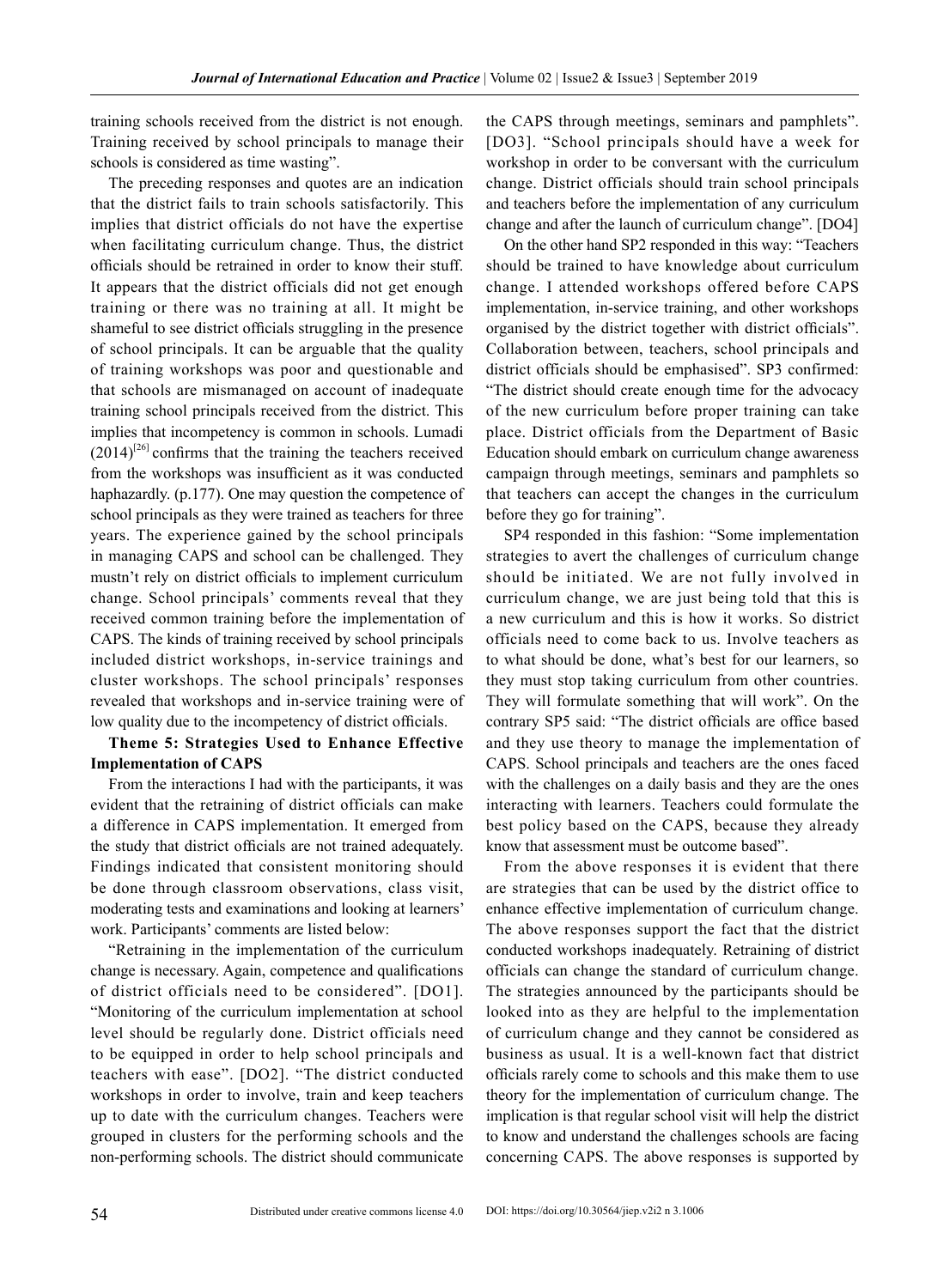Fomunyam  $(2013)^{[14]}$  who emphasises that teachers have reported that the necessary teacher-training and support to assist them in their new tasks have not been adequate to bring about the needed changes in the schools.

#### **5. Recommendations**

Based on the results discussed in the previous sections, the following recommendations are made to help enhance the implementation of Curriculum and Assessment Policy Statement in the Vhembe West District, South Africa:

(1) Retraining of district officials should be done. It emerged from the study that district officials are not trained adequately. These district officials should be capacitated to implement curriculum change in order to address the challenges of curriculum change implementation.

(2) Provision of funds should be considered when curriculum change is launched. It emerged from the study that the district has got financial constraints and it lacks funds to buy Learning and Teaching Support Materials.

(3) Research should be done before the launch of curriculum change. The study indicated that curriculum change has been copied from other countries and it is difficult to implement CAPS in South African schools. Research should also help district officials with skills to implement curriculum change effectively.

(4) Capacity building workshops should be provided to teachers, school principals and district officials. The study found that the district officials should be capacitated to implement curriculum change in order to address the challenges of curriculum change implementation. The district should identify and prepare potential school principals before appointments are made.

(5) Promoting district officials competence should be of priority. It emerged from the study that competence and qualifications of the district officials should be given preferences. The study revealed that incompetency is ripe in schools due to the training school principals received from district officials who do not know their stuff. Thus district officials should be qualified to train schools better. The appointment of qualified officials to assist in the implementation of the CAPS should make a difference.

#### **6. Limitations of the Study**

This research study took place in Vhembe West District in South Africa whereby five school principals and five district officials were sampled and participated to gather data. As such, other school principals and district officials were not involved in the interview. A further research will be required to involve district officials and school principals in curriculum change from all districts in South Africa. A further limitation was that the 10 participants

interviewed were too few and that all the participants were from same education district. Their experiences with the phenomenon of CAPS were therefore similar. A further study may interview other districts and many participants in CAPS implementation to yield different results from what this study would suggest. This research study is qualitative in design and, as a result, its findings cannot be generalised to the population of this study; instead, they can be transferred to other schools and districts with similar contexts and/or experiences. A further research will be required to involve school principals and district officials in CAPS implementation from all districts in South Africa. A larger number of participants from more schools and districts might have contributed to the variety of responses thus enriching the findings.

#### **7. Conclusion**

In conclusion, results have shown that there are many impediments faced by district officials in curriculum change implementation. The implementation of CAPS has brought many challenges in schools and that proper training of district officials should be done before the implementation of curriculum change. This study concludes that ongoing support from the Department of Basic Education and the provision of resources in ensuring smooth curriculum implementation is needed. The repetition of similar answers by different participants proved to me that the instrument I used was valid for the purpose of this study. The instrument I used to interview participants did not disappoint me – it was suitable and reliable. In conclusion, during interviews, this study produced similar results from different participants; therefore, this study is valid and reliable.

#### **References**

- [1] Adendorff, S.A. & Moodley, T. (2014). Intermediate and senior mathematics perceptions of curriculum advisors. *Mediterranean Journal of Social Sciences, 5 (15)*, 424-433.
- [2] Altun,T., & Yildiz, A. (2011). Examining characteristics of primary school in terms of school effectiveness and improvement paradigms. *International Journal of Human Sciences, 8(2)*, 455- 473.
- [3] Bantwini, B. D. (2015). Analysis of the state of collaboration between natural science school district officials and primary school science teachers in South Africa. *Journal of Baltic Science Education, 14(5)*, 586-598.
- [4] Bantwini, B. D., & Diko, N. (2011). Factors affecting South African district officials' capacity to provide effective teacher support. Creative Education, 2(3), 226-235.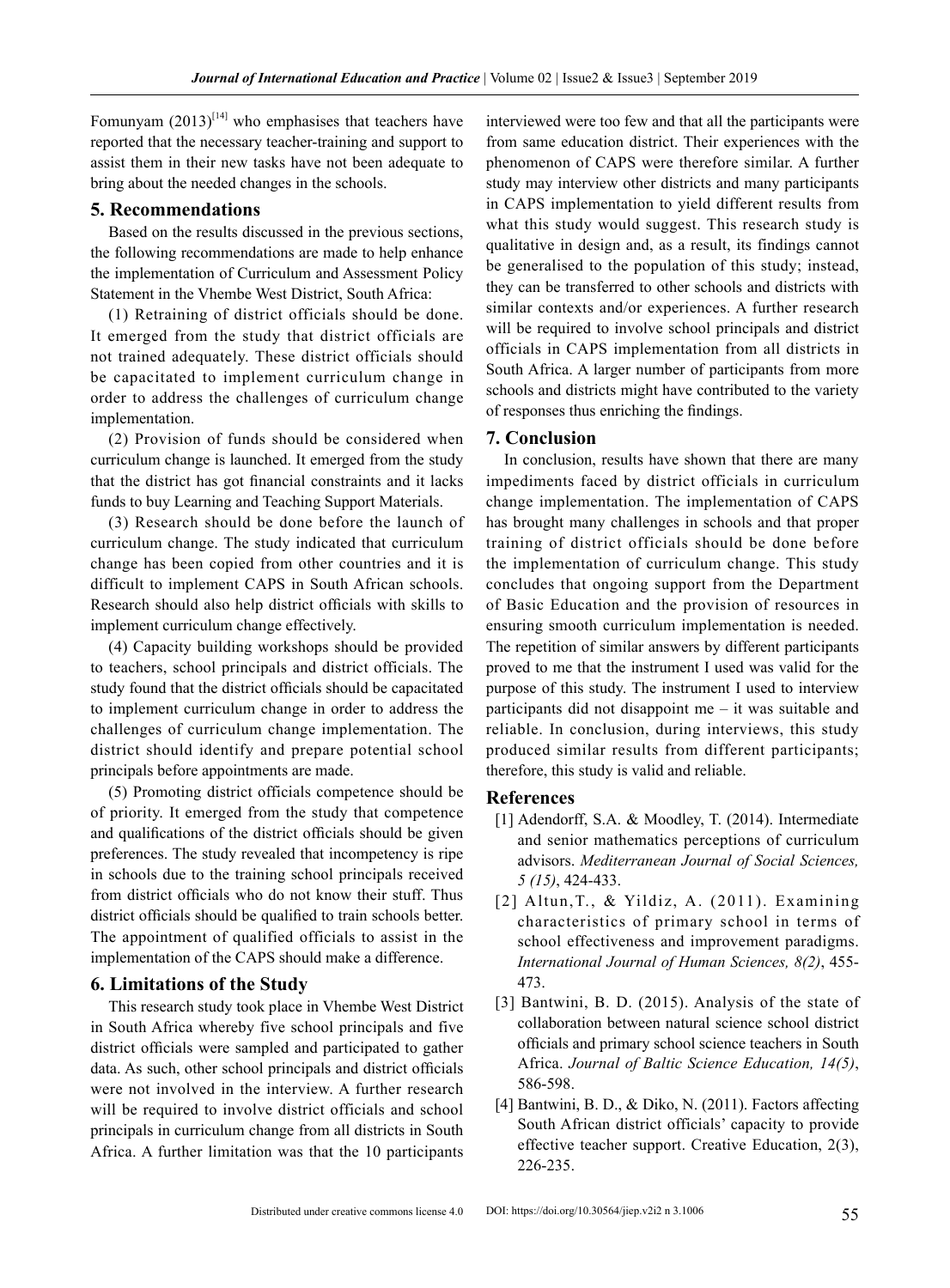- [5] Braun, V., & Clarke, V. (2013). Successful qualitative research. *British Journal of Academic Librarianship, 8(1)*, 49–60.
- [6] De Clercq, F., & Shalem, Y. (2012). Teacher knowledge and professional development: Twenty years of transformation in Gauteng 1994-2015. Jonathan Ball Publishers (Pty) Ltd.
- [7] De Clercq, F. (2008). "Teacher quality appraisal and development: The flaws in the IQMS." *Perspectives in Education 26(1)*, 7-18.
- [8] Department of Basic Education. (2011). *Action plan to 2014: Towards the realisation of Schooling 2025*. Pretoria, South Africa: Government Printers.
- [9] Department of Basic Education. (2010). "Curriculum news: improving the quality of learning and teaching, planning for 2010 and beyond." Pretoria, South Africa: Government Printers.
- [10] Department of Basic Education. (2009). Report of the task team for the review or the implementation of the National Curriculum Statement. Pretoria, South Africa: Government Printers.
- [11] Diko, N., Haupt, G. and Molefe, M.R.M. (2011). Reviewing the role of the provincial and district offices in the implementation of assessment policies in the Gauteng and Western Cape provinces. Pretoria, South Africa: Human Science Research Council.
- [12] Dilotsothle, K.E., Smit, J.J.A., & Vreken, N.J. (2001). The perceived roles and functions of school science subject advisors. *South African Journal of Education, 21*, 305-310.
- [13] Fielding, R. E.( 2012). Leadership and effective management. Glenview: Scott Foresman.
- [14] Fomunyam, K.G. (2013). Student Teachers, teachers' professional identity and curriculum change. Master's dissertation. Durban: University of Kwazulu- Natal.
- [15] Fullan, M. (2016).The elusive nature of whole system improvement in education. *Journal of Educational Change, 17(4)*, 539-544.
- [16] Fullan, M. (2007). *The new meaning of educational change.* New York, NY: Teachers College Press.
- [17] Guro, M., & E. Weber.  $(2010)$ . "From policy to practice: Education. Reform in Mozambique and Marrere Teachers' Training College." *South African Journal of Education, 30*, 245-59.
- [18] Heystek, J. (2015). Principals' perceptions of the motivation potential of performance agreements in underperforming schools. *South African Journal of Education*, 35 (2).
- [19] Horsthemke, K., Siyakwazi, P., Walton, E. & Wolhuter, J. (2013). *Education studies: History, sociology, philosophy*. Cape Town: Oxford University Press.
- [20] Jacobs, M., Vakalisa, N.C.G., & Gawe, N. (2011). *Teaching-learning dynamics* (4<sup>th</sup> ed.). Cape Town: Pearson Education.
- [21] Lasagabaster, D., & Sierra, J.M. (2011). Classroom observation: Desirable conditions established by teachers. *European Journal of Teacher Education, 34(4)*,449-463.
- [22] Lewin, K. (1951). *Field theory in social science*. New York, NY: Harper and Row.
- [23] Louw, B., & Wium, A. (2015). The South African national school curriculum: Implications for collaboration between teachers and speech-language therapists working in schools. *South African journal of childhood education, 5(1)*,1-28.
- [24] Lunenberg, F.C. (2010). "The Principal as Instructional Leader." *National Forum of Educational and Supervision Journal, 27(4)*, 1-5.
- [25] Lumadi, M.W. (2015). Curriculum reform paradigm: A turnaround strategy. *Journal of Educational Sciences (January, 2015)*, 16-31.
- [26] Lumadi, M.W. (2014). Exploring factors faced by teachers in curriculum implementation. *Mediterranean Journal of Social Sciences, 5(6)*, 171-178.
- [27] Magongoa, M C. (2011). Challenges facing secondary school principals in the implementation of the national curriculum statement in Capricorn district of the Limpopo province. Unpublished doctoral thesis. Polokwane: University of Limpopo.
- [28] Maharaj, L.R, Mkhize, M.M & Nkosi, T. (2016). Teachers' experiences of the implementation of the curriculum and assessment policy statement (CAPS) in three primary schools in Kwazulu Natal, Durban, South Africa.
- [29] Makeleni, N.T. & Sethusa, M.J. (2014). The experiences of foundation phase teachers in implementing the curriculum. *Mediterranean Journal of Social Sciences, 5(2)*, 103-109.
- [30] Mavuso, M.P. (2013). Education District Office Support for Teaching and Learning in Schools: The case of two districts in the Eastern Cape. University of Fort Hare.
- [31] Mc Lennan, A, Muller, M, Orkin, M & Robertson, H. (2017). District support for curriculum management change in schools. Johannesburg: Witwatersrand University.
- [32] Mestry, R. (2017). Empowering principals to lead and manage public schools effectively in the 21st century. *[South African Journal of Education](http://www.scielo.org.za/scielo.php?script=sci_serial&pid=0256-0100&lng=en&nrm=iso), 37(1)*, 1-11.
- [33] Mohapi, S. (2014). Exploring principals' reflections of curriculum management changes in South African rural primary schools. *Mediterranean Journal of*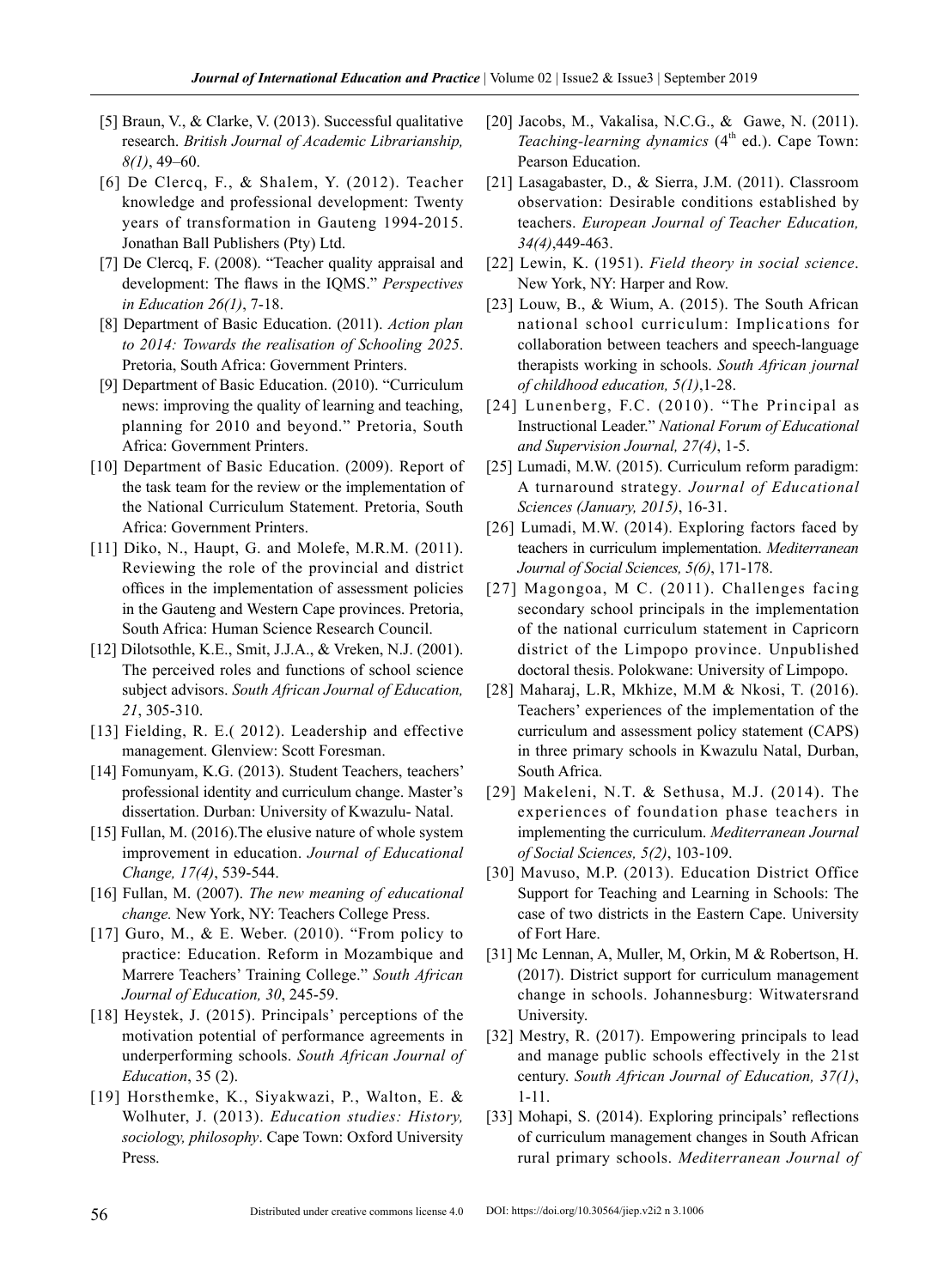*Social Sciences, 5(23)*, 1221-1224.

- [34] Moorosi, P., & Bantwini, B. (2016). School district leadership styles and school improvement: Evidence from selected school principals in the Eastern Cape Province. *South African Journal of Education, 36(4)*, 1-9.
- [35] Musetha, N. (2013, January). Achiever school lacks infrastructure. Vhembe District: Limpopo Mirror, 18 January 2013.
- [36] Naicker, S.R. & Mestry, R. (2015). Developing educational leaders: A partnership between two universities to bring about system-wide change. *South African Journal of Education, 35(2)*,1-11.
- [37] Naidoo, S. (2014). *School leadership style important for curriculum reforms*. MANCOSA: Johannesburg.
- [38] Nasser, I., Kidd, J.K., Burns, M.S. & Campbell, T. (2013). Head Start Classroom Teachers' and Assistant Teachers' Perceptions of Professional Development Using a LEARN framework. Professional Development in Education. Retrieved from http:// www.tandfonline.com/doi/ pdf/10.1080/19415257.20 13.833538
- [39] Ngubane, M. (2014). Education in South Africa 20 years on: Quality and safety in schools remain priorities. Retrieved fro http://www.actionaid.org/ south=africa/2014/06/education-south-africa-20 years-qualityand-safety-schools-remain-priorities
- [40] Ololube, N. P. (2013). *Educational management, planning and supervision: Model for effective implementation. Owerri: Spring Field Publishers.*
- [41] Ololube, N.P. (2014). School inspection and educational supervision: Impact on teachers' productivity and teacher education programs in Nigeria. *International Journal of Scientific Research in Education, 7(1)*, 91-104.
- [42] Orenaiya, S.A., Adenovo, E.A., Aroyeun, F.T., & Odusoga, R. (2014). School inspection or, and suspension effects in public secondary schools in Ogun State, Nigeria: Where are we and where do we go? *International Journal of Humanities and Social Science 274 Invention, 3(6)*, 74-80.
- [43] Ornstein, A.C., & Hunkins, F.P. (2014). *Curriculum: Foundations, principles, and issues* (6th ed.). New York: Pearson Education.
- [44] Queen-Mary, T.N., & Mtapuri, O. (2014). Teachers' perceptions of the integrated quality management

system: lessons from Mpumalanga, *South Africa. South African Journal of Education, 34(1)*. DOI: 10.15700/201412120945.

- [45] Robbins S.P., & Judge A.T (2010). *Essentials of organisational behaviour* (10<sup>th</sup> ed.) Upper Saddle River, NJ: Prentice Hall.
- [46] Sahlberg, P. (2012). How GERM is infecting schools around the world. The answer sheet. Retrieved from https://pasisahlberg.com/text-test/
- [47] Senior, B. (2002). *Organisational change* (2nd ed.) Harlow: Financial Times/Prentice Hall.
- [48] Tandwa, L. (2015, December). Sadtu accused of selling teaching posts, 17 December.
- [49] Taole, M.J. (2015). Towards a meaningful curriculum implementation in South African schools: senior phase teachers' experiences, *Africa Education Review*, 12(2), 266-279, DOI:10.1080/18146627.201 5.11080.
- [50] Tesema, A. (2014). The practice and challenges of school-based supervision in government secondary schools of Kamashi zone of Benishangul Gumus regional state. Jimma University.
- [51] Troudi, S., & Alwan, F. (2010). Teachers feeling during curriculum change in the United Arab Emirates: Opening Pandora's box. *Teacher Development*, 14(1), 107-121.
- [52] Van der Westhuizen, P.C (Ed.). (2002). *Schools as organisations* (2nd ed.) Pretoria: Van Schaik.
- [53] Veriava, F. (2013). The 2012 Limpopo textbook crisis: A study in rights-based advocacy, the raising of rights consciousness and governance. Retrieved from http://www.section27.org.za/wp-content/ uploads/2013/10/The-2012-Limpopo-Textbook-Crisis1.pdf
- [54] Wallace, J., & Fleit, J.D. (2005). Change dilemmas for curriculum leaders: Dealing with mandated change in school. *Australia, 20(3)*, 188-213.
- [55] World Bank. (2010). *Supervision of primary and secondary education: A five-country comparison.*  Paris: World Bank.
- [56] Yang, Z. (2013). Transforming K-12 classrooms with digital technology. Hershey, PA: Information Science.
- [57] Yasmin. A, Rafiq, N., & Ashraf, M.N. (2013). The phenomenon of curriculum change. Retrieved from http://www.elmmagazine.eu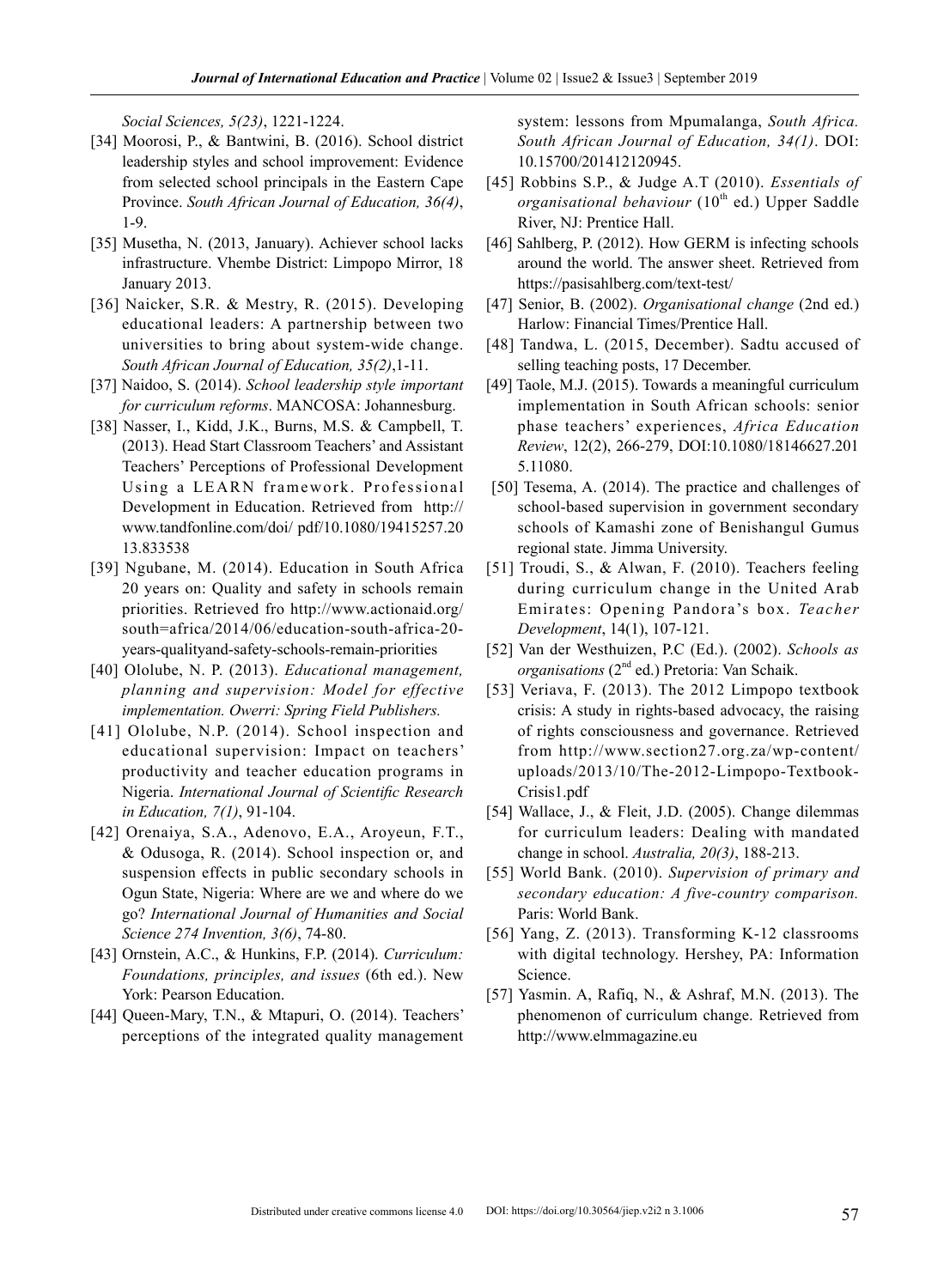

Journal of International Education and Practice http://ojs.bilpublishing.com/index.php/jiep



# **ARTICLE Is Shared Governance Feasible in Public Higher Education Institutions of China?**

# **Kai Zhou\***

University at Albany, State University of New York, USA

| <b>ARTICLE INFO</b>                                                                                      | <b>ABSTRACT</b>                                                                                                                                                                                                                                                                                                                                                                                                                                                                                                                                                                                   |  |  |
|----------------------------------------------------------------------------------------------------------|---------------------------------------------------------------------------------------------------------------------------------------------------------------------------------------------------------------------------------------------------------------------------------------------------------------------------------------------------------------------------------------------------------------------------------------------------------------------------------------------------------------------------------------------------------------------------------------------------|--|--|
| Article history<br>Received: 30 July 2019<br>Accepted: 26 September 2019<br>Published: 30 September 2019 | Economic development and rapid changes in technology have<br>considerable impact on higher education in China. To prepare<br>skilled highly-educated workforce and meet the demand for research<br>development and productivity, higher education institutions in China<br>are under a great pressure of adapting and implementing organizational<br>change (Li et al., 2012). <sup>[20]</sup> This paper starts with an overview of the<br>higher educational transformations in China in the past decades. Then the<br>author assesses the shared governance practice in the U.S. and discusses |  |  |
| Keywords:<br>Higher education<br>Shared governance                                                       | the potential and limitations for China to adopt shared governance in the<br>near future.                                                                                                                                                                                                                                                                                                                                                                                                                                                                                                         |  |  |

# **1. Introduction**

Since the transformation from a planned economy<br>to a market-oriented economy under the open-<br>door policy in the 1980s, the Chinese higher<br>education system has shifted from a completely topto a market-oriented economy under the opendoor policy in the 1980s, the Chinese higher education system has shifted from a completely topdown centralized system to a more locally control system after several governance reforms, including the Decision on the Reform of the Educational System in 1985 and the Outline for Education Reform and Development in 1993. In 1998, the Chinese government issued the Higher Education Law which stipulated the legal status of higher education institutions. The university president held more accountable for the institutional policy making and strategic planning. Higher education institutions (HEIs) were authorized with considerably more governance autonomy, including proposing enrollment plan, making changes in program offerings and curricula design,

conducting research, personnel recruitment and selection, performance evaluation and rewards of faculty and staff, facilities management, and allocation of government funds and donations.

Meanwhile, HEIs doesn't receive 100 percent of funding from the Ministry of Education any longer. Parts of the funding come from national and local provinces; others from donations from alumni and society, student tuition and fees, research contracts, etc. As research contracts share more percentages in the source of institutional funding and faculty research and their products become more representative of an institution's reputation, the status of faculty has increased. There's need for increasing faculty voice in institutional governance to guide the healthy growth of institutions.

Rapid economic development and technology change the demands in the labor market which creates new

*Dr. Kai Zhou,*

*<sup>\*</sup>Corresponding Author:*

*Assistant Director of Assessment, University at Albany, State University of New York, USA; Email: kzhou2@albany.edu.*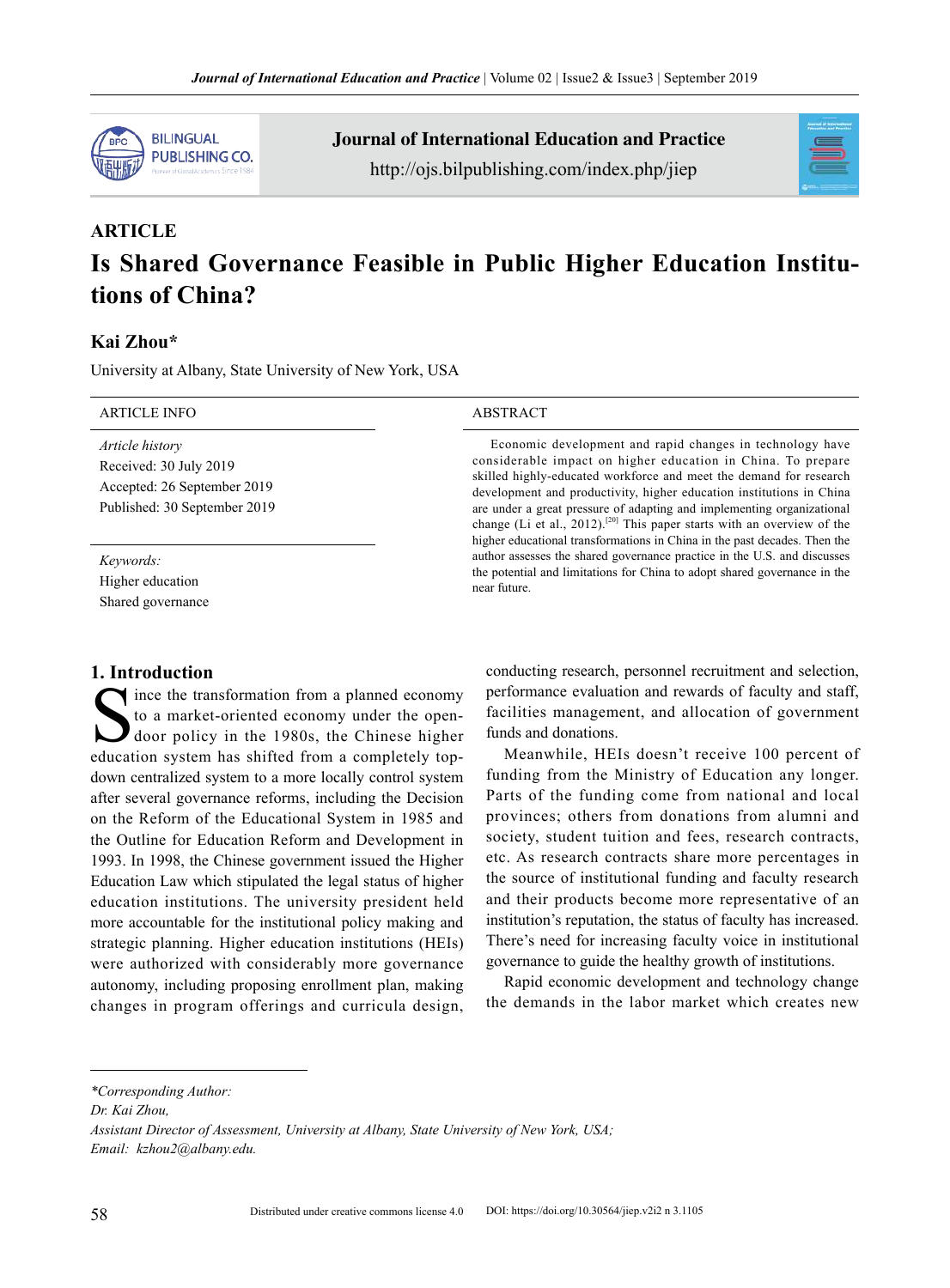challenges to prepare students for success and increases accountability of HEIs in China. Faced with international competition, some observers argued that governance reform in HEIs, including decentralization and increasing faculty's involvement and academic freedom is the key for escalating higher education quality.

The launch of the South University of Science and Technology of China (SUSTC) in 2007 is an important pilot of the governance reform in HEIs for decentralization and shared governance in China. The institution was funded by the municipal of Shenzhen, a special economic zone city in southern China, in hopes of performing institutional administrative affairs independently. SUSTC involved faculty to implement its own college admission process in which students can choose not to take the national college entrance examination. The institution issued its own diploma and had the autonomy to develop and execute its own strategic plan and university policy. Faculty in SUSTC enjoy autonomy in areas such as the choice of teaching language, curriculum design and student admission. However, SUSTC was blocked from accreditation and considered illegitimate as payback for the autonomy.

Under great external pressure, SUSTC reached a compromise with the Ministry of Education to count national entrance exam for 60 percent. In 2013, one year after it was accredited by the Ministry of Education, the University Party Committee was established in SUSTC. Later, a new president stepped up and changed some of the university policies, including financial aid plan to be aligned with the central government's rules and regulations. However, the failure of governance reform of SUSTC didn't stop the exploration of restructuring university systems. Wide-raging discussions have taken place about faculty involvement and the exercise of academic power, reflecting the HEIs' impulse for change.

There are four types of systematic governance modes in higher education proposed by Capano  $(2011)^{[5]}$ :

Hierarchical mode: The government imposes goals and methods on higher education institutions leaving little procedural or substantial autonomy—substantial determination of student admission numbers and national academic level; direct regulation on teaching and research outcomes, earmarked funding, direct budget assignation.

Procedural mode: The government exerts strict national rules with substantial institutional autonomy – detailed national regulation of personnel recruitment and student admission process; control in curricula design; specific rules in budget assignation; strict regulation on internal governance.

Steering-at-a-distance mode: The government focuses on setting collective objectives and implementing strategies with incentives to encourage compliance but leaves stakeholders freedom to choose methods to reach the goals—the government provides clear systematic goals, financial incentives and constraints, soft rules and comparative evaluation to influence stakeholders in institutions. Institutions enjoy the autonomy to consider options and determine their own development strategies. It's assumed that government and individual institutions can both demonstrate accountability and act rationally.

Self-governance mode: Government leaves complete freedom to policy making in higher education institutions but reserves the right to intervene when necessary. The operation of institutions is marketdriven and influenced by the institutionalization of relations between participants.

In a long term, higher education system in China was a good example of hierarchical governance, characterized by strictly top-down management practices and limited procedural or substantial autonomy. For example, in the early years, the central government imposed its goals of increasing higher education participation. Funding was assigned to institutions based on systematic national missions determined by the government with little connection to quality assessment. Then the governance reform in the late 90s shifted the hierarchical mode to the other traditional governance mode—procedural governance. Institutions have some freedom to choose their own goals and make substantial decisions though they are required to follow the rigid procedural regulations issued by the Ministry of Education.

In the past decade, China has undergone rapid economic growth in a catch-up mode. Public expenditure on Research and Development (R&D) has increased dramatically and higher education institutions have been playing a critical role in the country's capability of expanding innovation. Technology has great influence on the speed of change in the society, including higher education. To keep up the pace in a considerably competitive environment, a shift in higher education system governance becomes necessary. According to Institutional Theory (DiMaggio & Powell, 1983),<sup>[7]</sup> organizations respond and adapt to pressures in their environment towards isomorphism so that they will appear legitimate. Increasing globalization results in rapid exchange of information, interaction of values and confluence of culture which allow international comparisons and imitation of education system. The U.S. higher education system which develops a large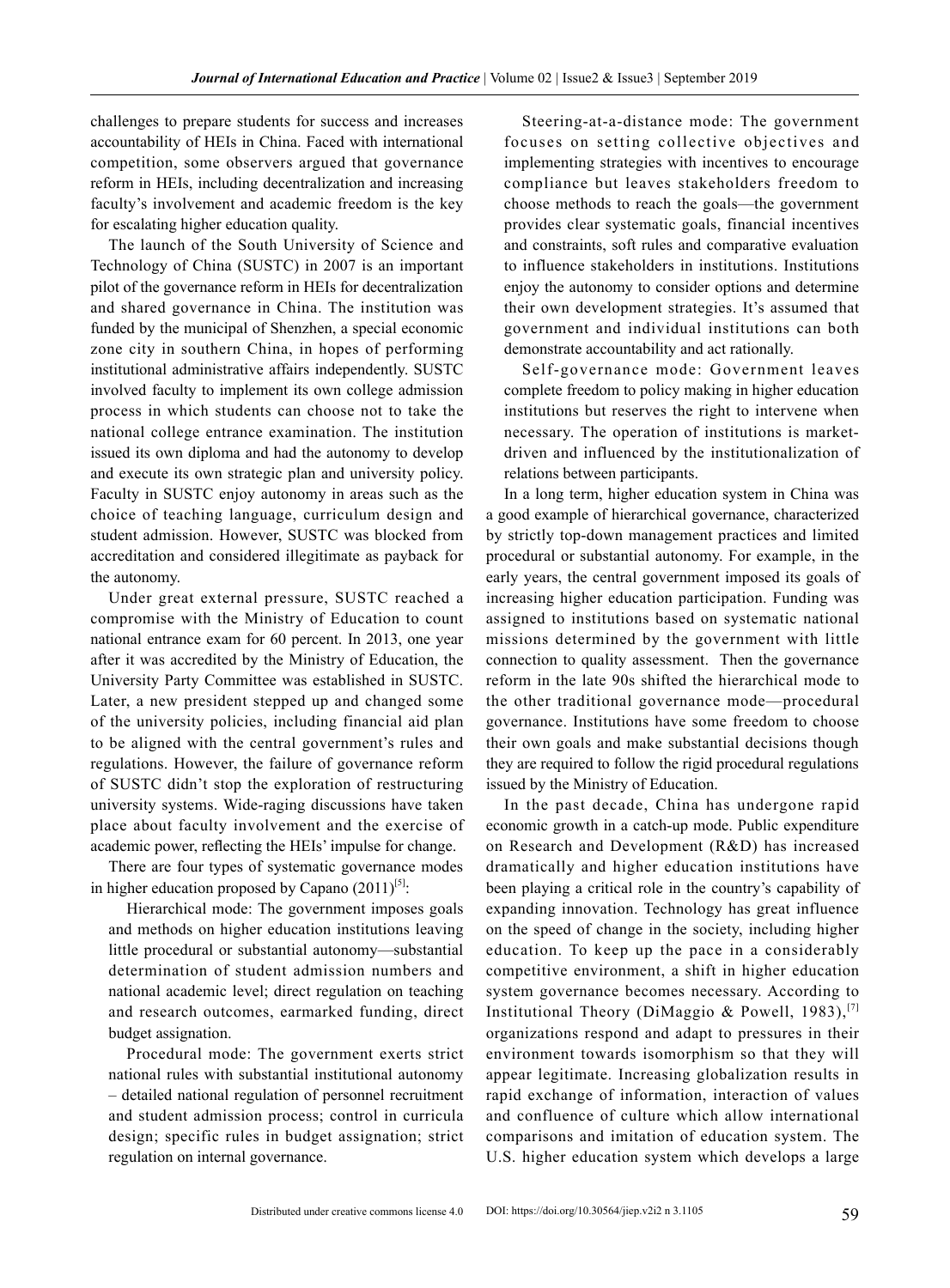number of prestigious universities has been leading the global competition. Private universities in the U.S. are self-governing bodies that enjoy complete freedom in determining their own institutional goals and means. Most public universities are impacted by the policy priorities set by the state central government though they preserve the freedom of choosing method for reaching them. Decision making of internal authorities in colleges and universities can be steered through financial incentives and negotiated contracts provided by the central government. Though the private institutions and public institutions differ in the level of governmental specification of the goals to be achieved, as classified by Capano  $(2011)$ ,<sup>[5]</sup> they typically share the same "best practice", called shared governance. The majority of the colleges and universities in the U.S. honor the process of shared governance, which collaboratively engage faculty and other internal and external stakeholders in institution decision-making and priority setting. After the massive expansion, HEIs in China set the goal of building world-class universities and scaling up research and innovation activities. There has been a tendency to emulate top universities in the U.S. as a convenient source of practice. Faculty at the most prestigious colleges and universities in the U.S. enjoyed a larger role in institutional governance than those at less respected institutions (Gerber, 2014).[10] Many scholars see shared governance as a breakthrough to HEI governance reform. How likely HEIs in China can resemble the HE system in the U.S. to implement shared governance?

#### **2. Shared Governance in the U.S.**

The first colleges in the U.S. were founded by religious communities in the colonies to train ministers and leaders in other professions. After the Revolutionary War, those colonial colleges received direct support from the states but enjoyed great independence. The Supreme Court's Dartmouth decision in 1819 limits the intervention power from the new federal government on private institutions.

The enactment of the Morrill Act of 1862, which gave each state public land to foster higher education (Lingenfelter et.al,  $2004$ ),<sup>[21]</sup> resulted in over seventy land grant colleges and universities. The states also established publicly owned "flagship universities" all across the country. With the resources from the federal government, state colleges and universities were expected to provide practical education mainly on agriculture and engineering along with classical subjects. Though not granted with constitutional autonomy, public institutions still operated with substantial independence from state control, governed by boards (Berdahl, 2014).<sup>[2]</sup> It allowed public institutions to compete with private colleges to attract and serve students by implementing different innovative strategies promptly.

In the early history of both public and private higher education institutions, legal authority, which is the basis for the role of trustees and administration, was generally recognized. Presidents and administrative leaders were selected and supported by boards of trustees to exercise control over all levels of institutional issues (Hofstadter & Metzger, 1955).<sup>[12]</sup> Faculty's involvement in institutional governance is limited to academic issues, such as the authority in teaching methods and curriculum design (Brinbaum, 2000).<sup>[3]</sup> As the professionalism of the faculty is escalating in the early  $20<sup>th</sup>$  century, in 1920, the American Association of University Professors (AAUP)'s Committee on College and University Governance emphasized the importance of faculty's voice in academic governance in its first statement. After World War II, the academic revolution resulted in faculty's stronger need of participation in overall institutional governance, including institutional strategic planning, budgeting, personnel selection etc. (Brinbaum, 2000).<sup>[3]</sup> The 1966 Joint Statement on Government of Colleges and Universities, formulated by the AAUP, the American Council on Education (ACE) and the Association of Governing Boards of Universities and Colleges (AGB), formally called for shared governance. The statement legitimated the faculty's role in institutional governance for the first time. Since then, many U.S. colleges and universities accepted "shared governance" and gradually developed a set of practices under which both administrators and faculty participate in primary institutional operation decisions. The core rationale of shared governance is that integrating diverse values and beliefs can achieve quality decision.

Higher educational institutions in the U.S. are loosely coupled bureaucratic organizations (Weick, 1976).[33] The professional nature of faculty creates the professional bureaucracy (Hardy, 1990) in which, faculty are assumed to enjoy a greater degree of control over their work and be capable to influence on institutional governance in a decentralized structure.

In the practice of shared governance, research revealed that the areas where faculty have influence in institutional governance varies. McCormick and Meiners  $(1988)^{[25]}$ "found that faculty control ranged from as high as of 97% for decisions concerning academic performance and as low as of 7% for decisions concerning long term budgetary planning. Other studies suggested that faculty have the most influence on curriculum (Brown,  $2001$ ;<sup>[4]</sup> Kater & Levin, 2004;<sup>[17]</sup> Kaplan, 2005; Tierney & Minor,  $2003^{[31],[16]}$  standards for promotion and tenure (Tierney & Minor, 2003 ),<sup>[31]</sup> faculty evaluation (Kater & Levin,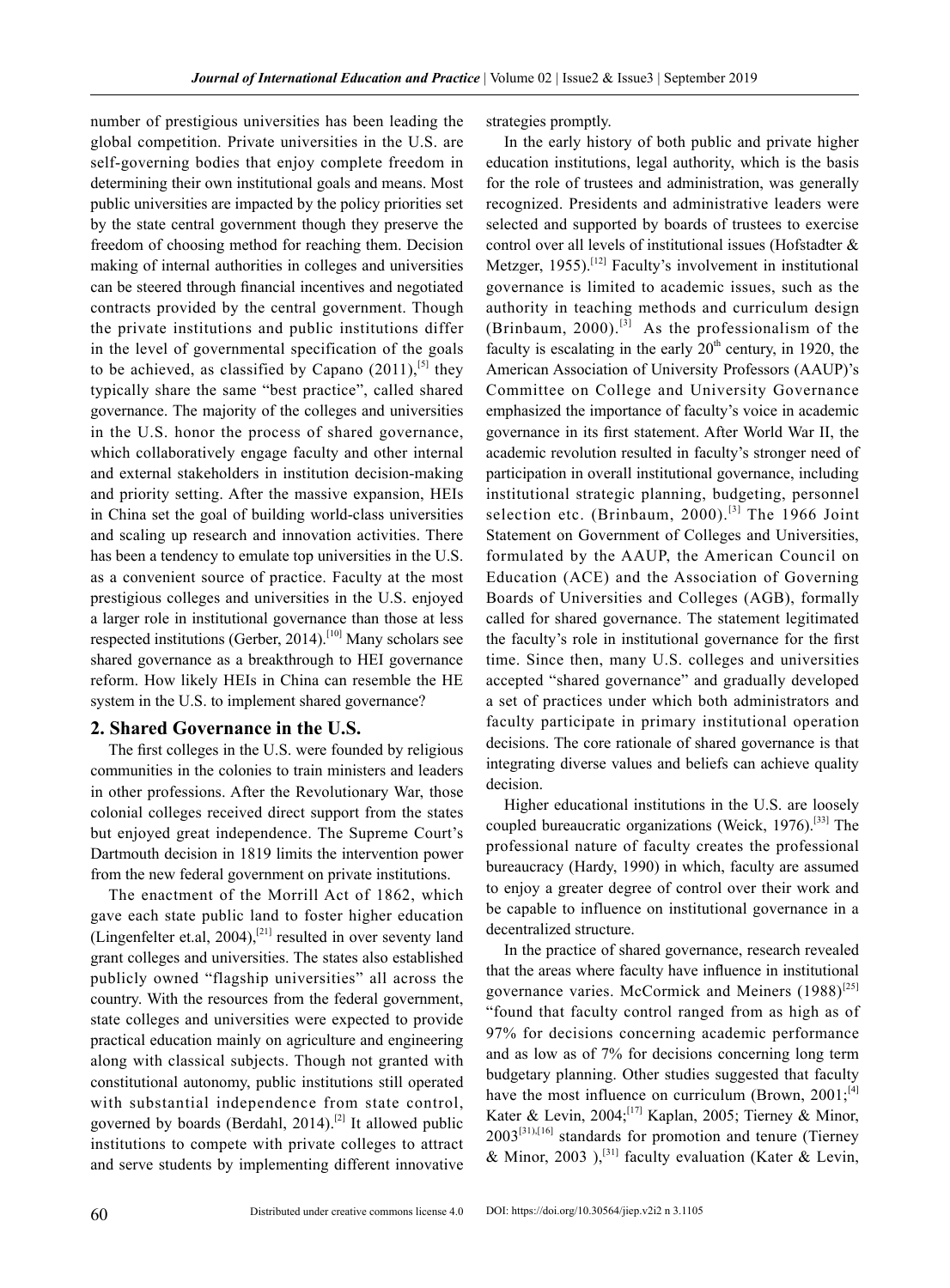2004; Tierney & Minor,  $2003^{[31], [17]}$  faculty appointment (Kaplan, 2005),<sup>[16]</sup> and degree offerings (Kaplan, 2005),<sup>[16]</sup> as well as student admissions and graduation (Benjamin & Carroll, 1996).<sup>[1]</sup> However, faculty played the least important role in budgeting and resource allocation (Dimond, 1991;<sup>[8]</sup> Brown, 2001;<sup>[4]</sup> Kissler, 1997;<sup>[18]</sup> Tierney & Minor, 2003),<sup>[31]</sup> and evaluation of organizational leaders (Tierney & Minor, 2003).

Faculty's attitudes towards shared governance play a critical role in the applicability and effectiveness of the dual control model. William et al.  $(1987)^{[34]}$  collected faculty's attitudes towards shared governance in HEIs of US. He found that most faculty considered governance was one critical part of their job responsibilities. In the US, there's always strong faculty support for faculty's involvement in institutional governance (e.g., Miller, 2002;<sup>[27]</sup> McKnight et al., 2007;<sup>[24]</sup> Minor, 2003).<sup>[28]</sup> Tierney and Minor  $(2003)^{[31]}$  conducted a national study with over 3800 participants from more than 750 colleges and universities. They found that more than 80 percent of faculty believe shared governance is important to an institution's values and identity. However, Minor  $(2003)^{[28]}$ found that more than 75 percent of faculty at Historically Black Colleges and Universities (HBCU) didn't view faculty governance as a critical part to their institution's value and identity. Their commitment to teaching and students may negatively affect the ability and desire to involve in institutional governance (Jones,  $2011$ ).<sup>[15]</sup>

During the past several decades of practices, administrators and faculty have been struggling to understand what shared governance is, how it works and whether it actually works. Tierney and Minor (2003) [31] revealed that without a formal shared governance structure to involve faculty in decision making, even though the faculty were told that their opinions were valued, their voice were seldom reflected or considered in actual decision making process. When the faculty's voice and concerns were ignored in decision making, it creates a climate of us-versus-them dynamics in HEIs that may result in conflicts and institutional dysfunction (Redmond,  $2007$ ).<sup>[29]</sup>

Cunningham  $(2008)^{6}$  examined the impact of share governance on the institution financial performance by investigating the relationship between the overall strength of faculty governance measured by the 1971 AAUP data and institution's endowment per students. The findings showed that shared governance had a positive impact on institutional financial performance. Brown  $(2001)^{4}$ investigated the relationship between faculty participation in institutional decision and institution performance and suggested that whether the impact of faculty participation

is good or bad depended on the decision-making types. He utilized three measures as the indicators for institutional performance: the SAT scores of incoming students, institution's average faculty salary, and the institution overall quality measured on Gourman index. His findings indicated that greater faculty participation in decision regarding appointment and tenure had a positive influence on all three performance indicators. Faculty's participation in general administrative decisions such as facilities management, selection of president had a negative impact on all three indicators of institutional performance. Faculty participation in curriculum decision had no impact on institutional performance.

Some researchers claimed that to make shared governance effective, there must be sufficiently high levels of trust and communication between administrators and faculty (Jones, 2011; Miller,  $2002^{[27][15]}$  and adequate rewards and incentives for faculty who participate in shared governance (Williams et al., 1987).<sup>[34]</sup>

Recently, shared governance has been facing with criticisms. Faculty involvement in governance is criticized for slowing down the decision-making process. The key stakeholders in the academic governance—administration and faculty have different priority and see the issues from distinct perspectives. Administration focuses more on the efficiency while faculty are more concerned with academic values. The shared responsibility typically resulting in lengthy discussions between the two parties may lead to unresponsiveness. The institutions may not be able to react to the rapid changes in the external environment promptly.

Shared governance in the higher education of US is "eroded by universities' rapidly increasingly organizational complexity and entrepreneurialism (Meyer, 2015, p.1)<sup>[26]</sup>" which leads to intensified conflicts between faculty and administrators and centralization of authority and decision-making. Some institutions revise governance systems to corporate governance that excludes faculty voice to respond more quickly to market needs. They adopt practices that value the entrepreneurial character and make strategic plans linked to markets and society. Leadership and leadership style become critical to governance effectiveness (Schuster et al., 1994).<sup>[30]</sup>

#### **3. Can China Replicate the U.S. Shared Governance Model?**

According to the structural contingency theory, there's no single, effective structure for all organizations (Donaldson, 1999).<sup>[9]</sup> HEIs must take many factors into consideration when adapting to a new environment; such factors include political environment, original structure, local rules and regulations, social and culture values,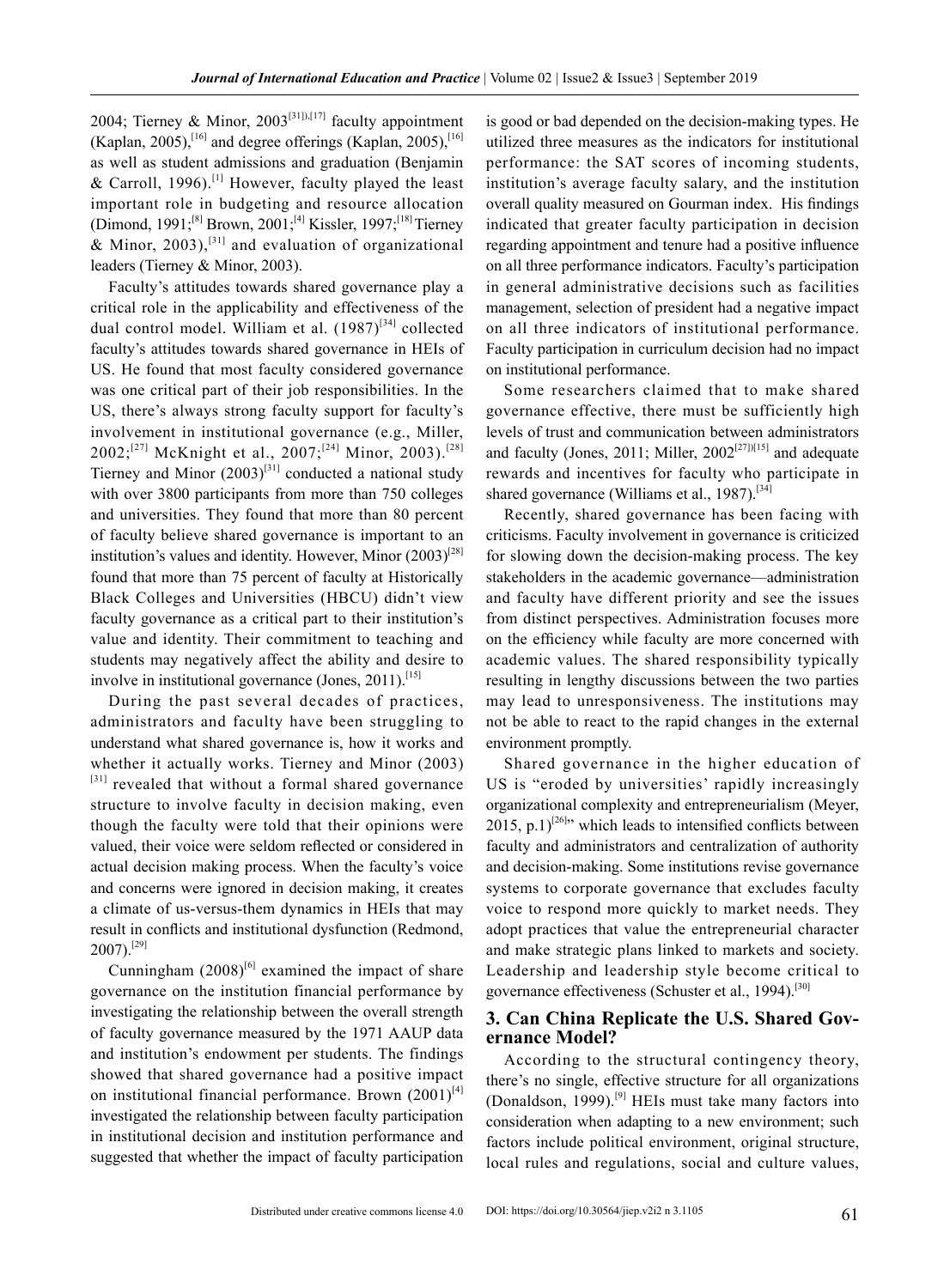as well as the characteristics of administrators, faculty and staff. The governing structure in HEIs of China is composed of binary governing bodies – the Communist Party of China University Committee and the University Administration Committee with dual leaderships. The organizational structure of Chinese colleges and universities begins at the top with the two parallel executive chief officers, President and Party Secretary who are both government officials, usually appointed by the Mistry of Education and the Chinese Communist Party (CCP).

The boundaries of the decision making authority between the political body and the academic administration body is vaguely defined (Wang, 2010). [32] The President is the chief executive officer for academics under the leadership of the University Party Committee. The Party Secretary has the responsibilities to ensure that the institution follows the Party Committee's guidelines and to deliver political education to faculty, administrators, staffs and students. The Party Secretary leads a Standing Party Committee of which the members hold the key administrative leadership positions in the HEIs (Han, 1993).<sup>[11]</sup> At each academic unit of the hierarchical structure, a Party Branch Secretary is placed parallel to Dean/Department Chair who has a supervisory role at school or department levels (Wang,  $2010$ ).<sup>[32]</sup> Usually, the dean or the chair has more power than the Party Branch Secretary in the decision making (Jiang & Wei, 2011).<sup>[13]</sup>

Under the highly centralized system with dual leadership, governance in HEIs of China is more complex than any institutions in the US. The two countries have totally distinct higher education governance systems. If shared governance is adopted in China, the institutional governance will be the divided responsibility among administration, faculty and political body for decision making. Like the faculty in public institutions in the U.S., the faculty in China typically hold values that are not necessarily well aligned with those required by the central government or institutional administration. For example, the faculty may value academic freedom and independence while the Communist Party of China University Committee has the accountability to steer overall direction to ensure the operations are in accordance to regulations and laws. It may not be easy for faculty to learn how to find their appropriate places in the dual governance system to share the governing responsibilities. Competing interests and conflicts are likely to result in controversial disputes and endless debates.

Another possible situation is that there is no debate at all – the political body exercises influence over the decision-making process centrally. Although the HEIs today enjoy more autonomy of academic and administrative control, the Ministry of Education provides specific guidelines on missions and goals, strategic planning, admissions, enrollment, research, curriculum design and campus activities. The political body, typically empowered with stronger authority, are critical part of HEIs to make sure administration and faculty follow the procedural rules. When SUSTC was first funded, there was no CCP played a role in the governance. The governance structure was composed of the Board of Trustees, Administrative Committee and Academic Committee in which administrators and faculty both enjoyed relatively high autonomy. There was plenty of room for bottom-up decision-making. After CCP joined the SUSTC in 2014, a number of rules, policies and strategies were overwritten. The institutional governance of SUSTC shifted towards greater centralization.

One of the critical factors for the prevalence of shared governance in the US is that the academic organizations are loosely coupled which allows sub-system breakdown without damaging the entire organization (Weick, 1976) [33] when an inaccurate decision is made and executed. Administrators and faculty who are involved in the decision making probably have less accountability pressure. Whereas administrators and faculty in HEIs of China who work in a centralized system have to be more cautious to make any change to prevent any element misfiring and spreading across subcomponents. The centralized system exerts a pressure to hold administrators and faculty accountable in the institutional governance.

Faculty overwork is also an important factor that prevents the prevalence of shared governance (Leach,  $2008$ ).<sup>[19]</sup> After the governance reform in 1998, accompanied by increased autonomy in academic areas, faculty and academic staff in HEIs of China are overwhelmed with curriculum design, course preparation, research activities (OECD). In the context of competitive research funding and tenure positions, faculty have been too overloaded to involve in institutional governance.

In fact, shared governance was not a new concept to HEIs in China. Shared governance was introduced to China as early as the late 1910s when Yuanpei Cai became the president of Peking University. Following the Chinese Civil War and the founding of the People's Republic of China, HEIs in China gradually abandoned the model of shared governance, replacing with "the President Responsibility System under the Leadership of Party Committees in Universities and Colleges" (Liu,  $2015$ .<sup>[22]</sup> Today, centralized system in HEI governance in China has deeply influenced organizational culture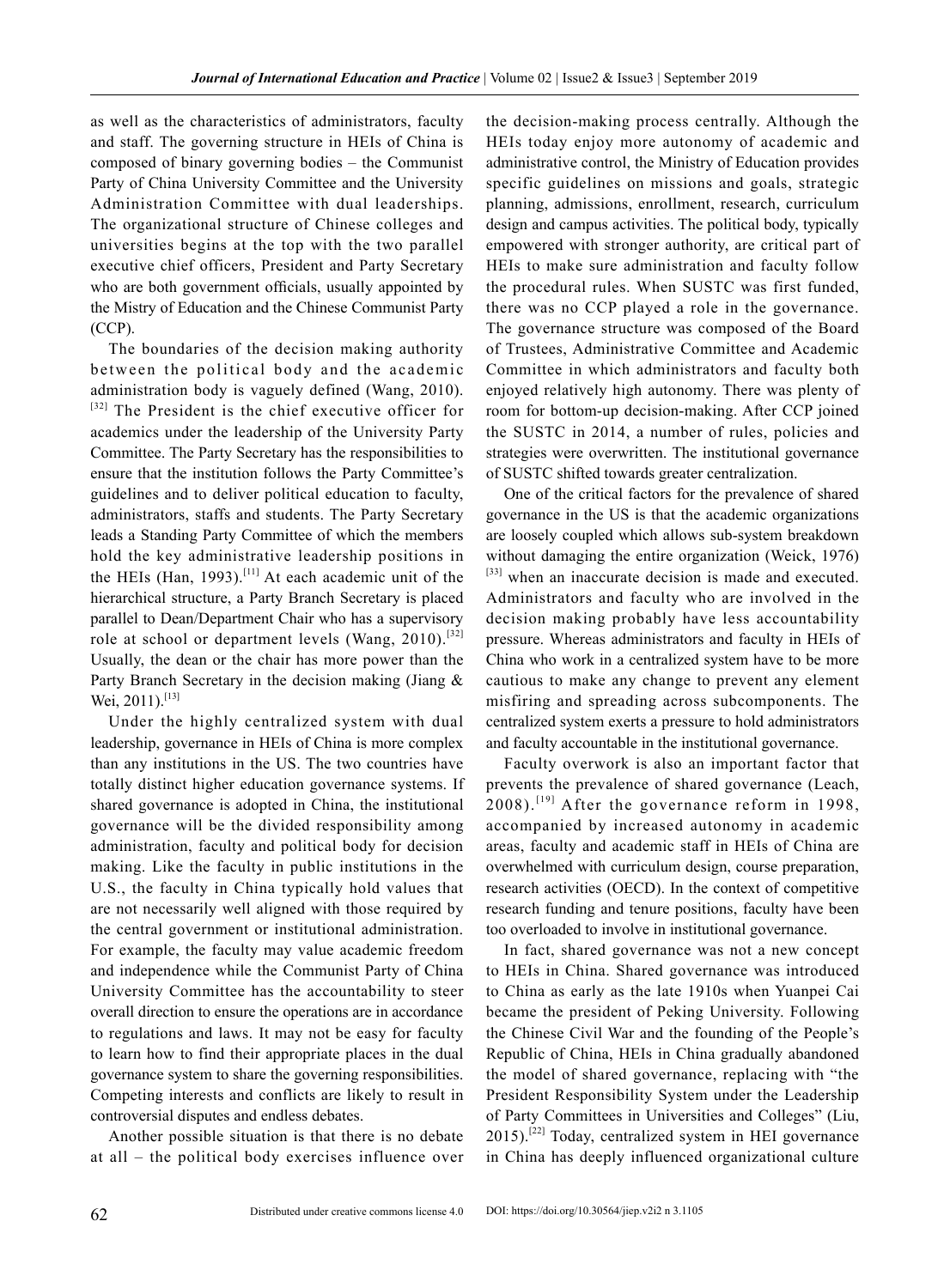in the form of organizational structure (hierarchy) and power structure (who makes the decisions and how widely spread is power) identified by Gerry Johnson  $(1988)$ .<sup>[14]</sup> Administrators and faculty are accustomed to and dependent on central planning, central funding and central policymaking, the outcomes of which, in general, are positive so far. Change to shared governance will be difficult because the organizational cultures and the centralized structure often reflect the "imprint" of a particular time in history persistently despite subsequent environment changes (Marquis & Tilcsik, 2013).<sup>[23]</sup>

#### **4. Conclusion**

Shared governance caught a lot of attention in higher education in the past decade. It seems to be a fad borrowed from the US higher education world as "quick-fix" to the escalated problems resulted from highly centralized education system. Brinbaum  $(2000)^{[3]}$  pointed out that when a management fad is introduced and advocated, success stories are highlighted. "The narrative focuses on claimed benefits; little attention is given to potential costs" (p.6). That is exactly what happened in HEIs in China these days. While shared governance has been practiced in the US for a long time it has some significant limitations as discussed above. Given the unique organizational structure, culture and academic climate of higher education system in China as well as the weakness of shared governance practice, there's small likelihood that shared governance will be executed in China.

#### **Reference**

- [1] Benjamin, R., & Carroll, S. (1996). Impediments and imperatives in restructuring higher education. *Educational Administration Quarterly, 32*, 705–719.
- [2] Berdahl, R. (2014). Thoughts on the history of university systems in the US. Retrieved from [https://](https://escholarship.org/uc/item/8mv7h2wx) [escholarship.org/uc/item/8mv7h2wx](https://escholarship.org/uc/item/8mv7h2wx)
- [3] Birnbaum, R. (2000). The life cycle of academic management fads. *Journal of Higher Education*, 1-16.
- [4] Brown, W. O. (2001). Faculty participation in university governance and the effects on university performance. *Journal of Economic Behavior & Organization, 44(2)*, 129-143.
- [5] Capano, G. (2011). Government continues to do its job. A comparative study of governance shifts in the higher education sector. *Public Administration*, 89(4), 1622-1642.
- [6] Cunningham, B. (2008). Faculty: Thy administrator's keeper? Some evidence. *Economics of Education Review, 4*, 444-453.
- [7] DiMaggio, P. J., & Powell, W. W. (1983). The iron cage revisited: Institutional isomorphism and col-

lective rationality in organizational fields. *American sociological review*, 147-160.

- [8] Dimond, J. (1991). Faculty participation in institutional budgeting. In R. Birnbaum (ed.), *Faculty in governance: The role of senates and joint committees in academic decision-making (New Directions for Higher Education* (pp. 63-78). San Francisco, CA: Jossey- Bass.
- [9] Donaldson, L. (1999). The normal science of structural contingency theory. In D. Hardy (Ed.), *Studying organizations: Theory and method*. (51-70). Thousand Oaks, CA: Sage.
- [10] Gerber, L.G. (2014). *The rise and decline of faculty governance: Professionalization and the modern American university*. Baltimore, MD: Johns Hopkins University Press.
- [11] Han, Y. (1993). A comparison of organizational structures in universities in Australia and China. *Journal of Educational Administration, 31(2)*, 63-83.
- [12] Hofstadter, R., & Metzger, W. P. (1955). *The development of academic freedom in the United States*. New York, NY: Columbia University Press.
- [13] Jiang, H., & Wei, M. (2011). Faculty roles in university governance at two universities in the United States and China. *New Waves-Educational Research & Development, 14(1)*, 50-66.
- [14] Johnson, G. (1988). Rethinking incrementalism. *Strategic Management Journal, 9(1)*, 75-91.
- [15] Jones, W. A. (2011). Faculty involvement in institutional governance: A literature review. *Journal of the Professoriate, 6(1)*, 117-135.
- [16] Kaplan, G. (2005). How academic ships actually navigate. In R. Ehrenberg (Ed.), *Governing academia: Who is in charge at the modern university?* (pp. 165- 208). Cornell, NY: Cornell University Press.
- [17] Kater, S., & Levin, J. (2004). Shared governance in the community college. *Community College Journal of Research and Practice, 29(1)*, 1-23.
- [18] Kissler, G. (1997). Who decides which budgets to cut? *Journal of Higher Education*, 68(4), 427-459.
- [19] Leach, W. D. (2008). Shared governance in higher education: Structural and cultural responses to a changing national climate. California State University at Sacramento, Center for Collaborative policy.
- [20] Li, Y.A., Whalley, J., Zhang, S-M., & Zhao, X-L. (2012) The higher educational transformation of China and its global implications. In C.T., Ennew et al. (Eds.), *The Globalization of higher education* (pp. 135-162). London: Palgrave Macmillan.
- [21] Lingenfelter, P. E., L'Orange, H. P., Winter, S. B., & Wright, D. L. (2004). SHEEO's State Higher Education Finance FY 2003. Boulder, CO: State Higher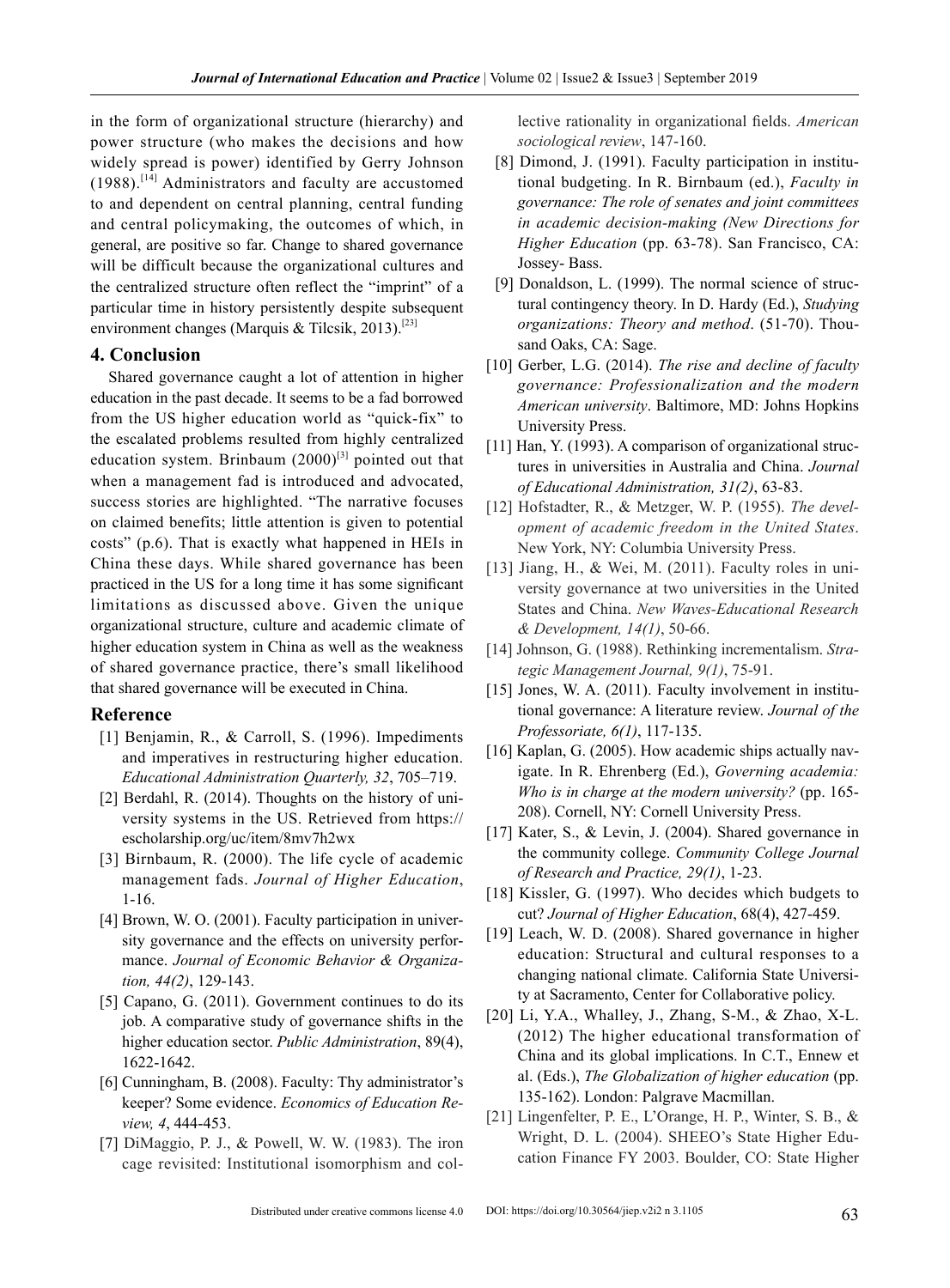Education Executive Officers.

- [22] Liu, G. (2015). Professor runs the college: Origin of the boundary setting between administrative power and academic power. Retrieved from http://blog.sciencenet.cn/blog-359436-882017.html
- [23] Marquis, C., & Tilcsik, A. (2013). Imprinting: Toward a multilevel theory. *The Academy of Management Annals, 7(1)*, 195-245.
- [24] McKnight, C., McIntire, D., & Stude, D. (2007). Faculty governance at evangelical Christian colleges and universities. *Christian Higher Education, 6(2)*, 79- 87.
- [25] McCormick, R., & Meiners, R. (1988). University governance: A property rights perspective. *Journal of Law & Economics, 31(2)*, 432-442.
- [26] Meyer, H. D. (2015). The crisis of dual governance in higher education: Can we find new ways to reconcile administrative efficiency with collegial governance?. Telescope --*Revue D'Analyse Comparee En Administration Publique.*
- [27] Miller, M. (2002). Faculty governance units and their leaders: A national profile. In National Education Association (Ed.), *The NEA Almanac of Higher Education* (pp. 51-58). Washington, DC: NEA.
- [28] Minor, J. (2003). Assessing the senate: Critical issues considered. *American Behavioral Scientist, 46(7)*, 960-977.
- [29]Redmond, R. W. (2007). *Faculty involvement in shared governance and decision making: A case study*. ProQuest.
- [30] Schuster, J. H., Smith, D. G., Sund, K. C., Kathleen, A., & Yamada, M. M. (1994). *Strategic governance: How to make big decisions better*. Bristol, UK: Intellect Books.
- [31] Tierney, W., & Minor, J. (2003). *Challenges for governance: A report by the Center for Higher Education Policy*. Los Angeles, CA: University of Southern California.
- [32] Wang, L. (2010). Higher education governance and university autonomy in China. *Globalisation, Societies and Education*, 8(4), 13- 14
- [33] Weick, K. E. (1976). Educational organizations as loosely coupled systems. *Administrative science quarterly*, 1-19.
- [34] Williams, D., Gore, W., Broches, C., & Lostoski, C. (1987). One faculty's perceptions of its governance role. *The Journal of Higher Education*, 58(6), 629- 657.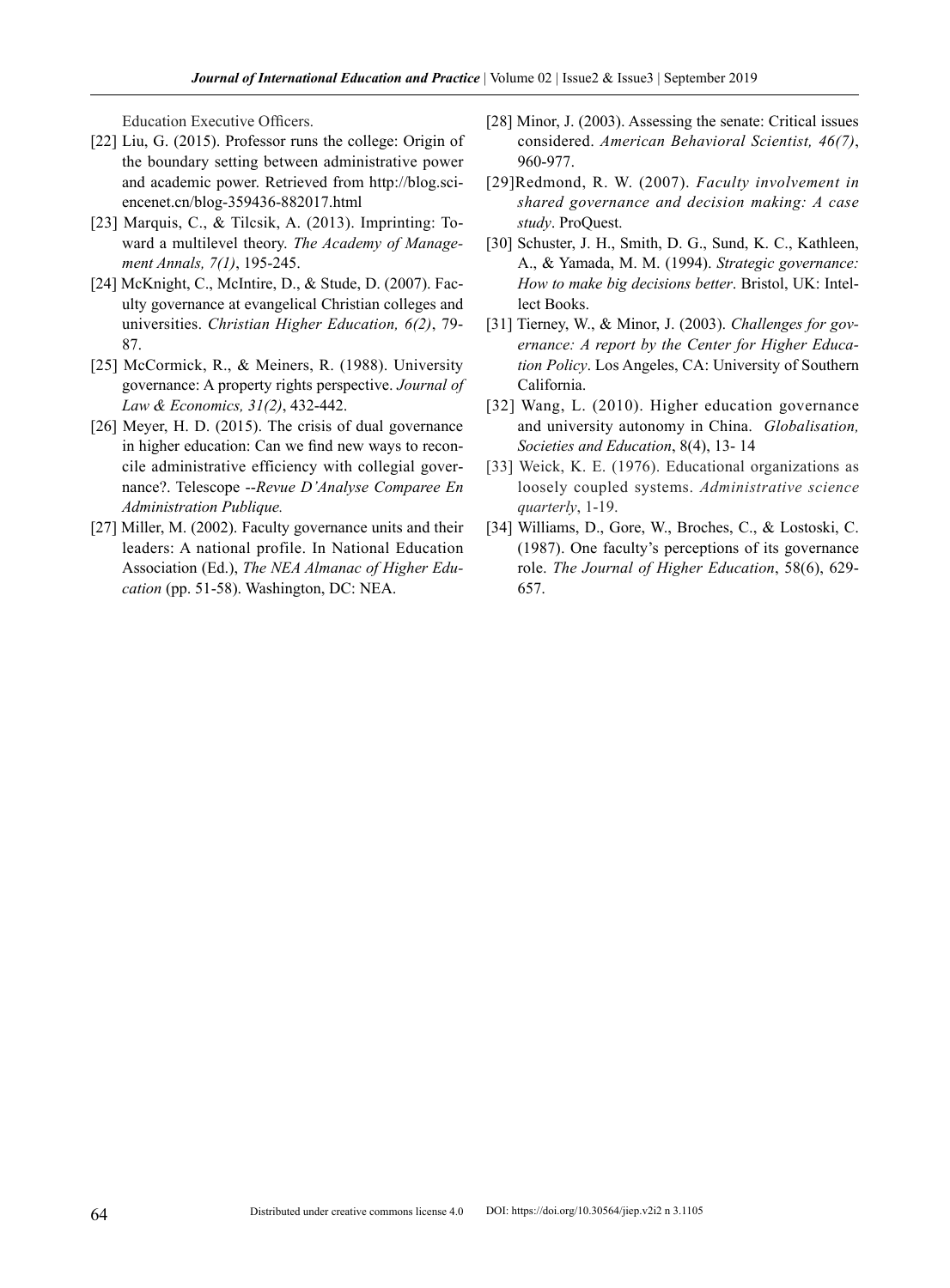# **Author Guidelines**

This document provides some guidelines to authors for submission in order to work towards a seamless submission process. While complete adherence to the following guidelines is not enforced, authors should note that following through with the guidelines will be helpful in expediting the copyediting and proofreading processes, and allow for improved readability during the review process.

# Ⅰ. **Format**

- Program: Microsoft Word (preferred)
- Font: Times New Roman
- Size: 12
- Style: Normal
- Paragraph: Justified
- Required Documents

# Ⅱ. **Cover Letter**

All articles should include a cover letter as a separate document.

The cover letter should include:

• Names and affiliation of author(s)

The corresponding author should be identified.

Eg. Department, University, Province/City/State, Postal Code, Country

● A brief description of the novelty and importance of the findings detailed in the paper

#### Declaration

v Conflict of Interest

Examples of conflicts of interest include (but are not limited to):

- Research grants
- Honoria
- Employment or consultation
- Project sponsors
- Author's position on advisory boards or board of directors/management relationships
- Multiple affiliation
- Other financial relationships/support
- **Informed Consent**

This section confirms that written consent was obtained from all participants prior to the study.

● Ethical Approval

Eg. The paper received the ethical approval of XXX Ethics Committee.

- Trial Registration
- Eg. Name of Trial Registry: Trial Registration Number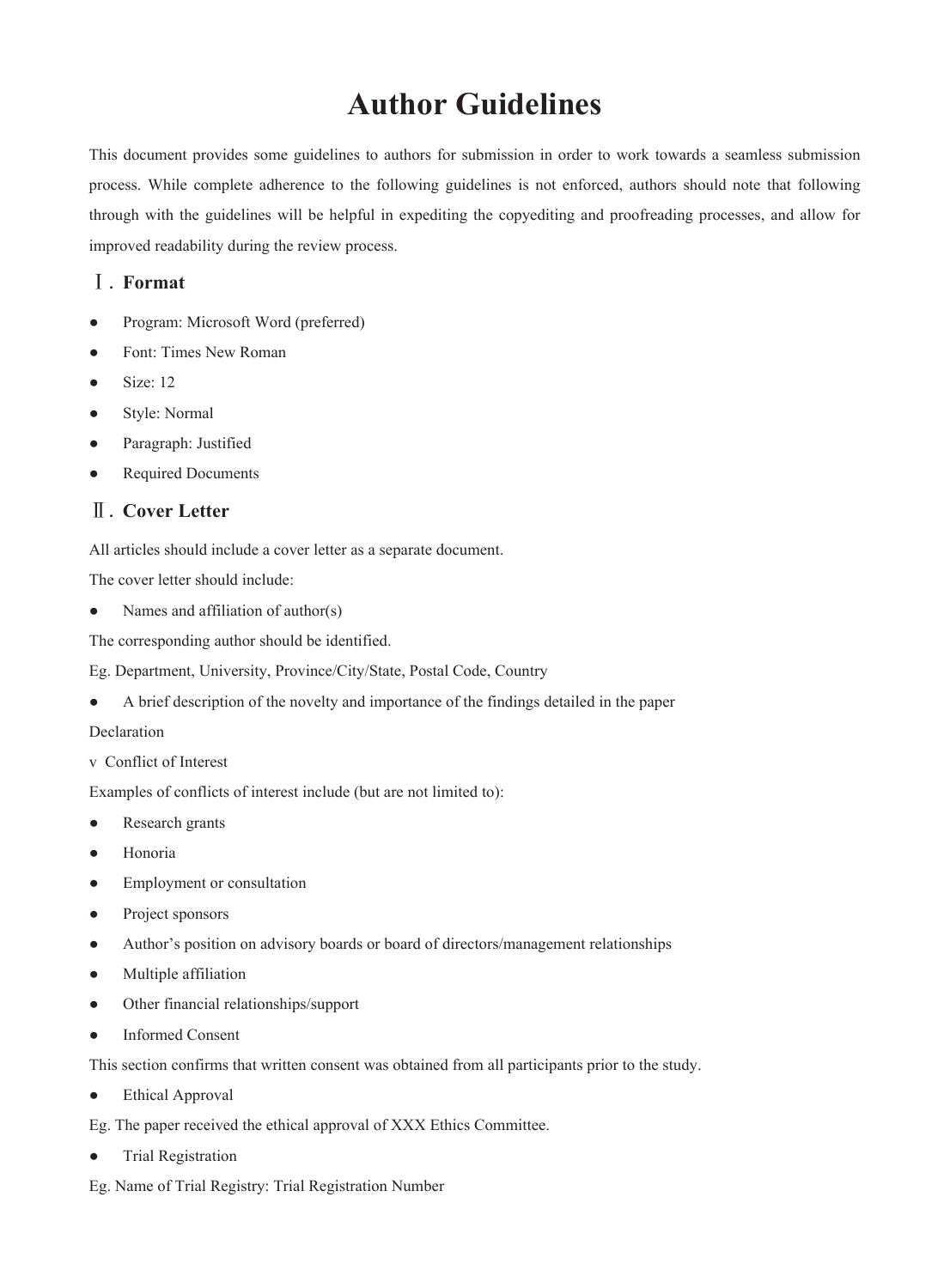#### ● Contributorship

The role(s) that each author undertook should be reflected in this section. This section affirms that each credited author has had a significant contribution to the article.

1. Main Manuscript

2. Reference List

3. Supplementary Data/Information

Supplementary figures, small tables, text etc.

As supplementary data/information is not copyedited/proofread, kindly ensure that the section is free from errors, and is presented clearly.

# Ⅲ. **Abstract**

A general introduction to the research topic of the paper should be provided, along with a brief summary of its main results and implications. Kindly ensure the abstract is self-contained and remains readable to a wider audience. The abstract should also be kept to a maximum of 200 words.

Authors should also include 5-8 keywords after the abstract, separated by a semi-colon, avoiding the words already used in the title of the article.

Abstract and keywords should be reflected as font size 14.

# Ⅳ. **Title**

The title should not exceed 50 words. Authors are encouraged to keep their titles succinct and relevant.

Titles should be reflected as font size 26, and in bold type.

# Ⅳ. **Section Headings**

Section headings, sub-headings, and sub-subheadings should be differentiated by font size.

Section Headings: Font size 22, bold type Sub-Headings: Font size 16, bold type Sub-Subheadings: Font size 14, bold type Main Manuscript Outline

# Ⅴ. **Introduction**

The introduction should highlight the significance of the research conducted, in particular, in relation to current state of research in the field. A clear research objective should be conveyed within a single sentence.

# Ⅵ. **Methodology/Methods**

In this section, the methods used to obtain the results in the paper should be clearly elucidated. This allows readers to be able to replicate the study in the future. Authors should ensure that any references made to other research or experiments should be clearly cited.

# Ⅶ. **Results**

In this section, the results of experiments conducted should be detailed. The results should not be discussed at length in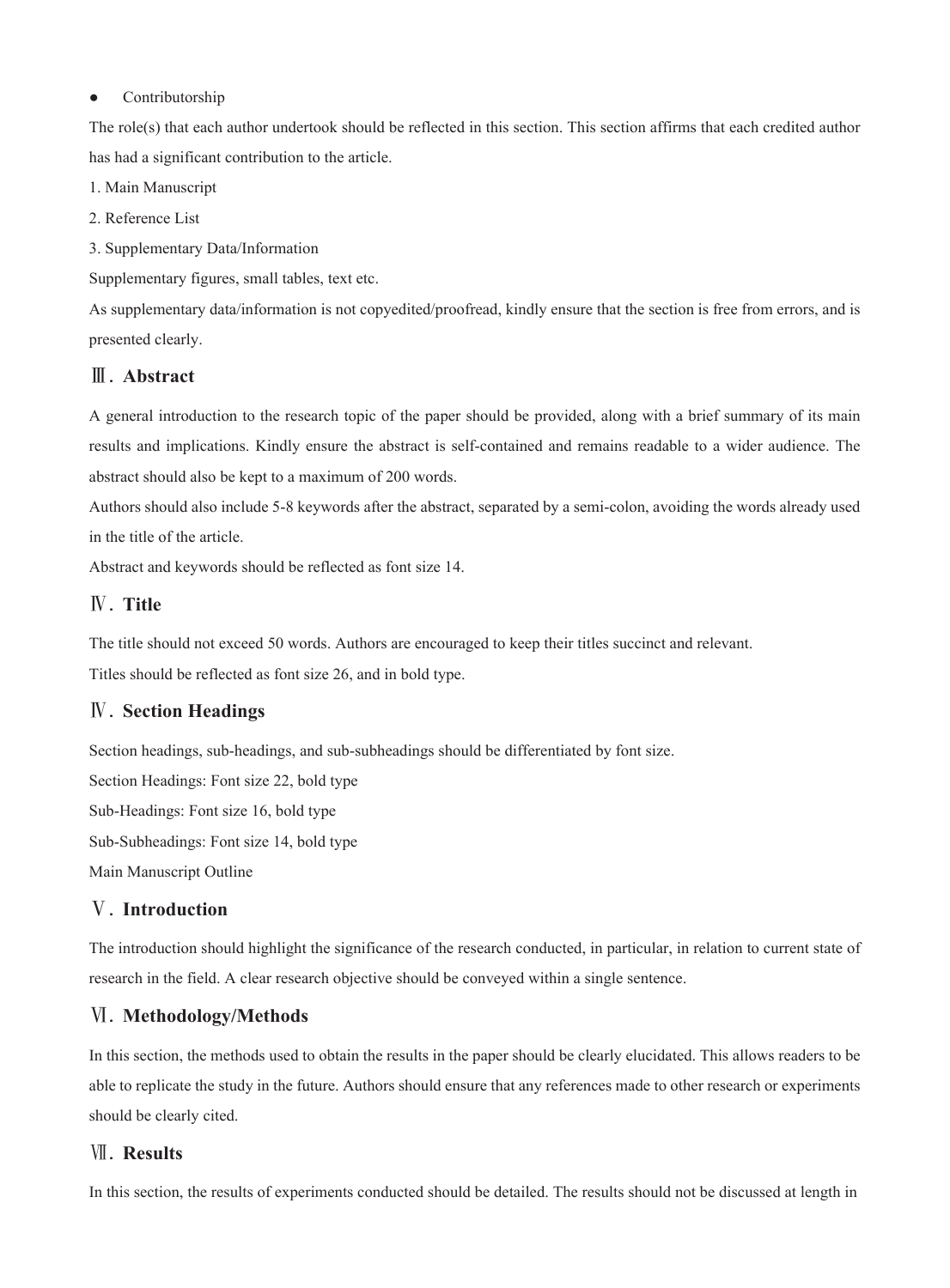this section. Alternatively, Results and Discussion can also be combined to a single section.

# Ⅷ. **Discussion**

In this section, the results of the experiments conducted can be discussed in detail. Authors should discuss the direct and indirect implications of their findings, and also discuss if the results obtain reflect the current state of research in the field. Applications for the research should be discussed in this section. Suggestions for future research can also be discussed in this section.

# Ⅸ. **Conclusion**

This section offers closure for the paper. An effective conclusion will need to sum up the principal findings of the papers, and its implications for further research.

# Ⅹ. **References**

References should be included as a separate page from the main manuscript. For parts of the manuscript that have referenced a particular source, a superscript (ie. [x]) should be included next to the referenced text.

[x] refers to the allocated number of the source under the Reference List (eg. [1], [2], [3])

In the References section, the corresponding source should be referenced as:

[x] Author(s). Article Title [Publication Type]. Journal Name, Vol. No., Issue No.: Page numbers. (DOI number)

# Ⅺ. **Glossary of Publication Type**

- $J = Journal/Magazine$
- $M = Monograph/Book$
- C = (Article) Collection
- $D =$ Dissertation/Thesis
- $P =$  Patent
- $S =$ Standards
- $N =$  Newspapers
- $R =$ Reports

Kindly note that the order of appearance of the referenced source should follow its order of appearance in the main manuscript.

Graphs, Figures, Tables, and Equations

Graphs, figures and tables should be labelled closely below it and aligned to the center. Each data presentation type should be labelled as Graph, Figure, or Table, and its sequence should be in running order, separate from each other. Equations should be aligned to the left, and numbered with in running order with its number in parenthesis (aligned right).

# Ⅻ. **Others**

Conflicts of interest, acknowledgements, and publication ethics should also be declared in the final version of the manuscript. Instructions have been provided as its counterpart under Cover Letter.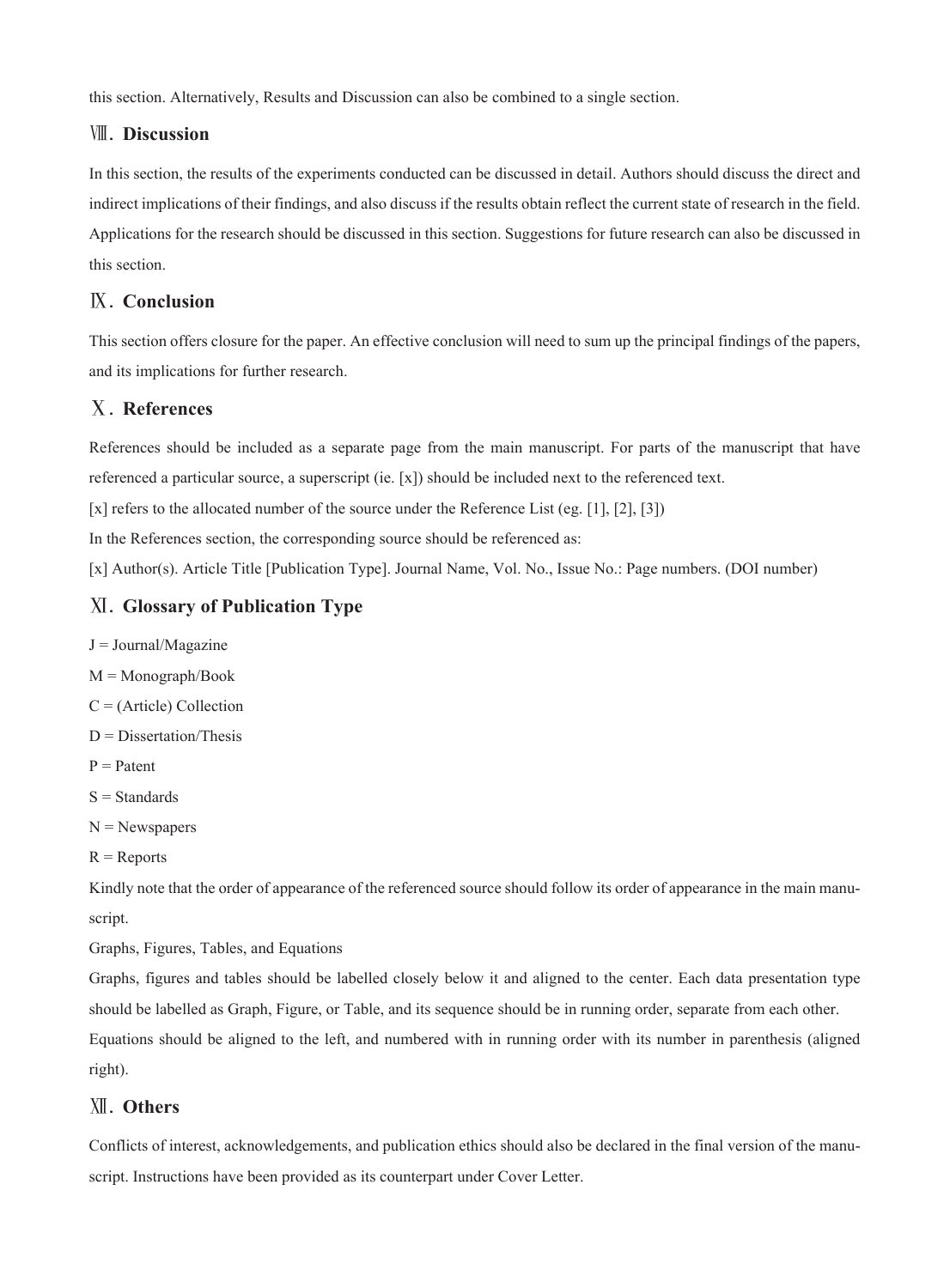

# *Journal of International Education and Practice*

# *Aims and Scope*

*Journal of International Education and Practice* is devoted to the study and exploration of education, reading, curriculum research, education policy, sociology of education, and economics.

It covers all innovations of educational research, including but not limited to:

- Basic education theories
- Education policies and regulations
- Education management
- Curriculum and teaching
- Examination and evaluation
- Education economy
- Education psychology
- Higher education
- International and comparative education
- Academic essays
- Education technology

# **Bilingual Publishing Co. (BPC)**

Tel:+65 65881289

E-mail: contact@bilpublishing.com

Website: www.bilpublishing.com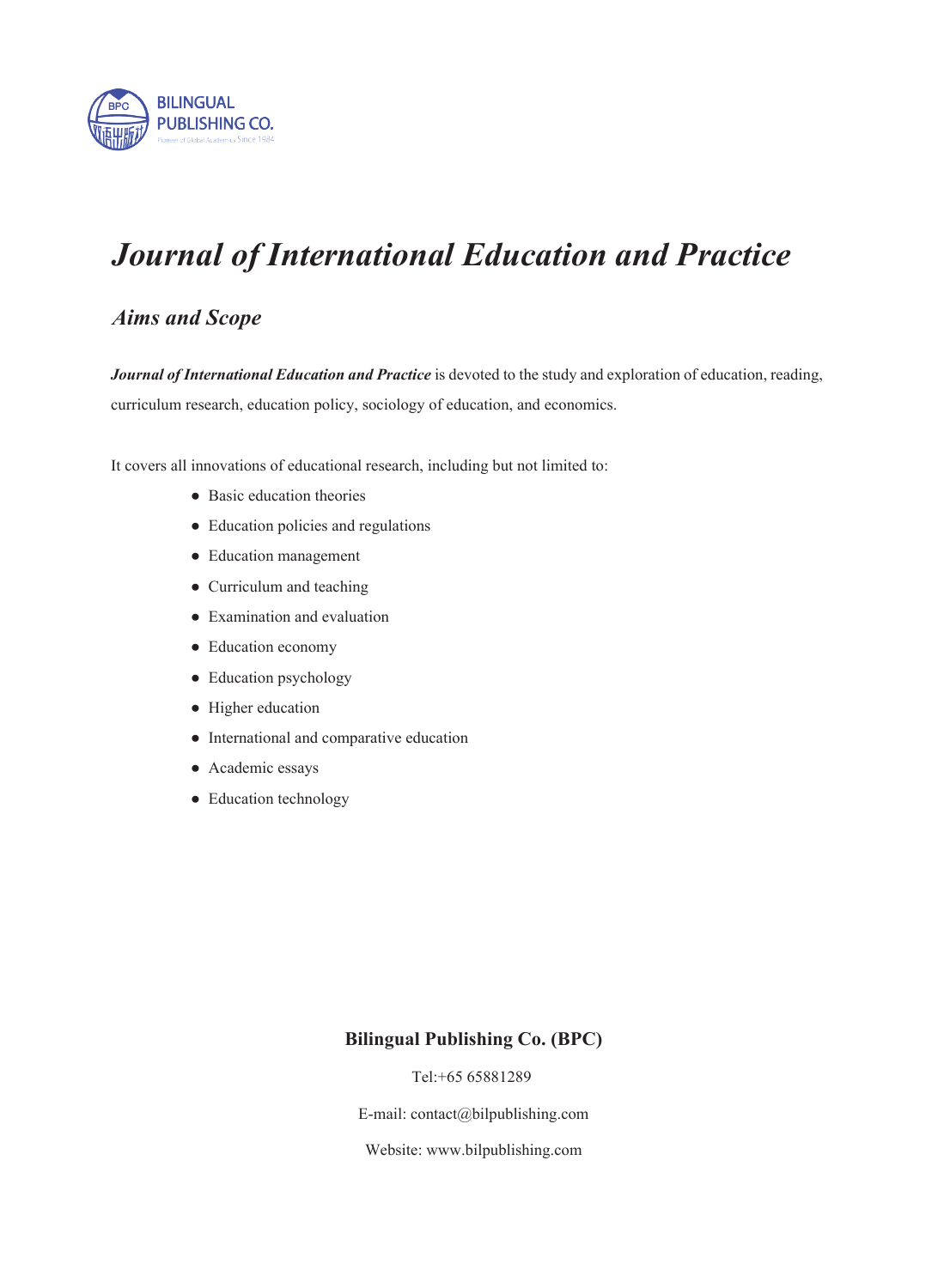## **About the Publisher**

Bilingual Publishing Co. (BPC) is an international publisher of online, open access and scholarly peer-reviewed journals covering a wide range of academic disciplines including science, technology, medicine, engineering,education and social science. Reflecting the latest research from a broad sweep of subjects, our content is accessible worldwide – both in print and online.

BPC aims to provide an analytics as well as platform for information exchange and discussion that help organizations and professionals in advancing society for the betterment of mankind. BPC hopes to be indexed by well-known databases in order to expand its reach to the science community, and eventually grow to be a reputable publisher recognized by scholars and researchers around the world.

BPC adopts the Open Journal Systems, see on http://ojs.bilpublishing.com



**Database Inclusion**